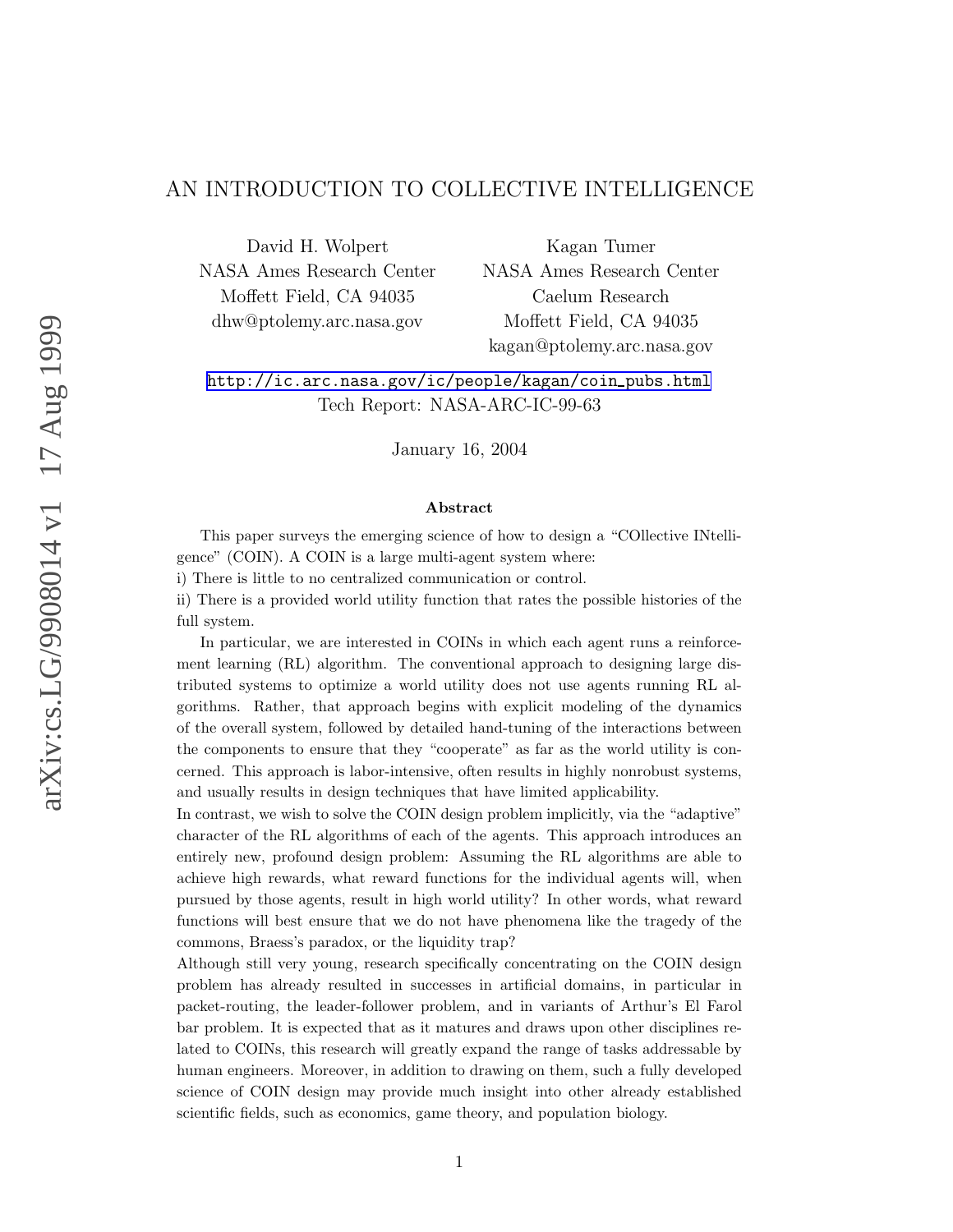# 1 INTRODUCTION

Over the past decade or so two separate developments have occurred in computer science whose intersection promises to open a vast new area of research, an area extending far beyond the current boundaries of computer science. The first of these developments is the growing realization of how useful it would be to be able to control distributed systems that have little (if any) centralized communication, and to do so "adaptively", with minimal reliance on detailed knowledge of the system's small-scale dynamical behavior. The second development is the maturing of the discipline of reinforcement learning (RL). This is the branch of machine learning that is concerned with an agent who periodically receives "reward" signals from the environment that partially reflect the value of that agent's private utility function. The goal of an RL algorithm is to determine how, using those reward signals, the agent should update its action policy to maximize its utility [[142,](#page-77-0) [258](#page-85-0), [272](#page-86-0)]. (Until our detailed discussions below, we will use the term "reinforcement learning" broadly, to include any algorithm of this sort, including ones that rely on detailed Bayesian modeling of underlying Markov processes [\[225](#page-83-0), [48](#page-71-0), [98\]](#page-74-0).

Intuitively, one might hope that RL would help us solve the distributed control problem, since RL is adaptive, and, in particular, since it is not restricted to domains having sufficient breadths of communication. However, by itself, conventional single-agent RL does not provide a means for controlling large, distributed systems. This is true even if the system does have centralized communication. The problem is that the space of possible action policies for such systems is too big to be searched. We might imagine as a variant using a large set of agents, each controlling only part of the system. Since the individual action spaces of such agents would be relatively small, we could realistically deploy conventional RL on each one. However, now we face the central question of how to map the world utility function concerning the overall system into private utility functions for each of the agents. In particular, how should we design those private utility functions so that each agent can realistically hope to optimize its function, and at the same time the collective behavior of the agents will optimize the world utility?

We use the term "COllective INtelligence" (COIN) to refer to any pair of a large, distributed collection of interacting computational processes among which there is little to no centralized communication or control, together with a 'world utility' function that rates the possible dynamic histories of the collection. The central COIN design problem we consider arises when the computational processes run RL algorithms: How, without any detailed modeling of the overall system, can one set the utility functions for the RL algorithms in a COIN to have the overall dynamics reliably and robustly achieve large values of the provided world utility? The benefits of an answer to this question would extend beyond the many branches of computer science, having major ramifications for many other sciences as well. Section [2](#page-2-0) discusses some of those benefits. Section [3](#page-5-0) reviews previous work that has bearing on the COIN design problem. Section [4](#page-30-0) section constitutes the core of this chapter. It presents a quick outline of a promising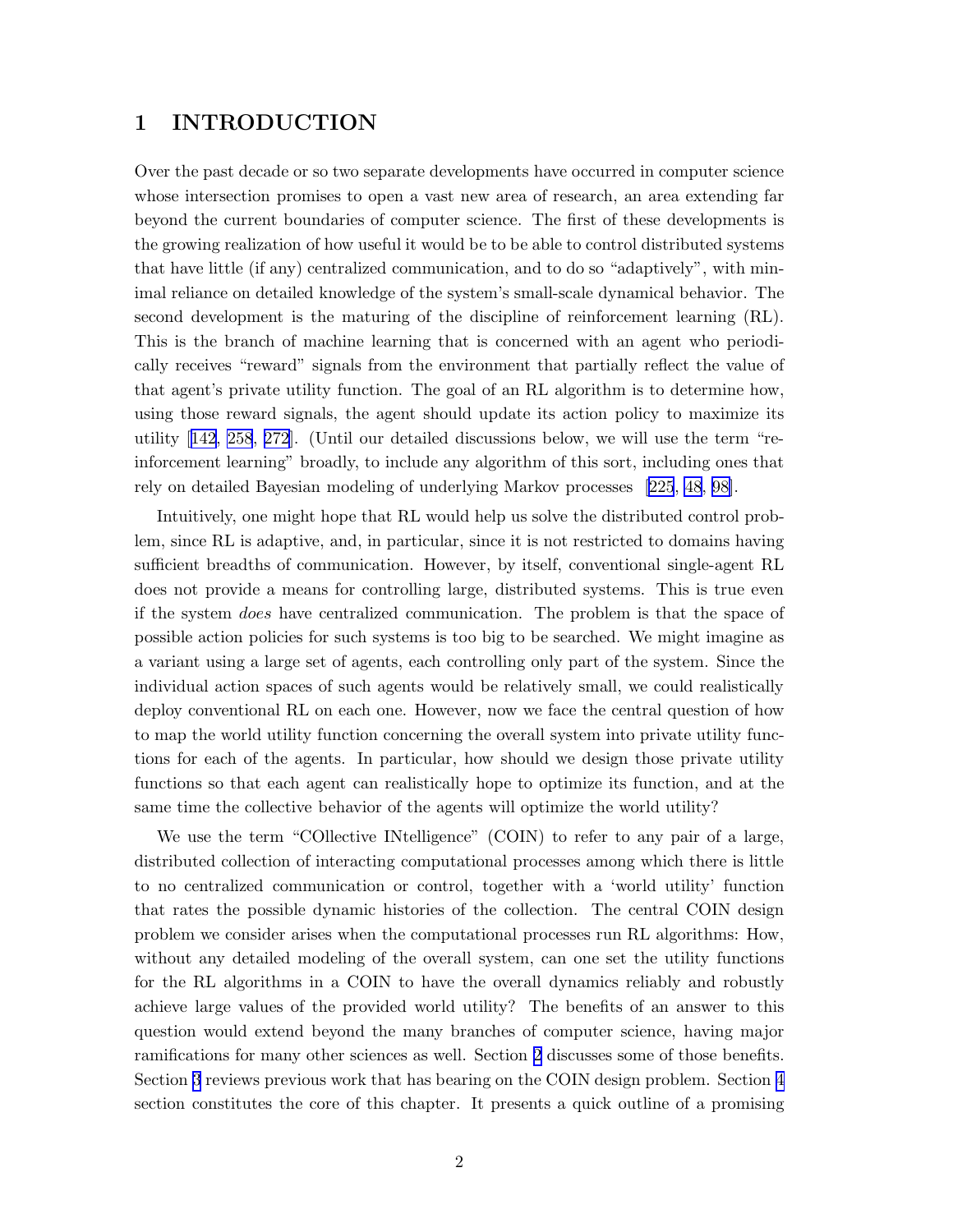<span id="page-2-0"></span>mathematical framework for addressing this problem in its most general form, and then experimental illustrations of the prescriptions of that framework. Throughout, we will use italics for emphasis, single quotes for informally defined terms, and double quotes to delineate colloquial terminology.

# 2 Background

There are many design problems that involve distributed computational systems where there are strong restrictions on centralized communication ("we can't all talk"); or there is communication with a central processor, but that processor is not sufficiently powerful to determine how to control the entire system ("we aren't smart enough"); or the processor is powerful enough in principle, but it is not clear what algorithm it could run by itself that would effectively control the entire system ("we don't know what to think"). Just a few of the potential examples include:

i) Designing a control system for constellations of communication satellites or for constellations of planetary exploration vehicles (world utility in the latter case being some measure of quality of scientific data collected);

ii) Designing a control system for routing over a communication network (world utility being some aggregate quality of service measure)

iii) Construction of parallel algorithms for solving numerical optimization problems (the optimization problem itself constituting the world utility);

iv) Vehicular traffic control, e.g., air traffic control, or high-occupancy toll-lanes for automobiles. (In these problems the individual agents are humans and the associated utility functions must be of a constrained form, reflecting the relatively inflexible kinds of preferences humans possess.);

- v) Routing over a power grid;
- vi) Control of a large, distributed chemical plant;
- vii) Control of the elements of an amorphous computer;
- viii) Control of the elements of a 'noisy' phased array radar;
- ix) Compute-serving over an information grid.

Such systems may be best controlled with an artificial COIN. However, the potential usefulness of deeper understanding of how to tackle the COIN design problem extends far beyond such engineering concerns. That's because the COIN design problem is an inverse problem, whereas essentially all of the scientific fields that are concerned with naturally-occurring distributed systems analyze them purely as a "forward problem." That is, those fields analyze what global behavior would arise from provided local dynamical laws, rather than grapple with the inverse problem of how to configure those laws to induce desired global behavior. (Indeed, the COIN design problem could almost be defined as decentralized adaptive control theory for massively distributed stochastic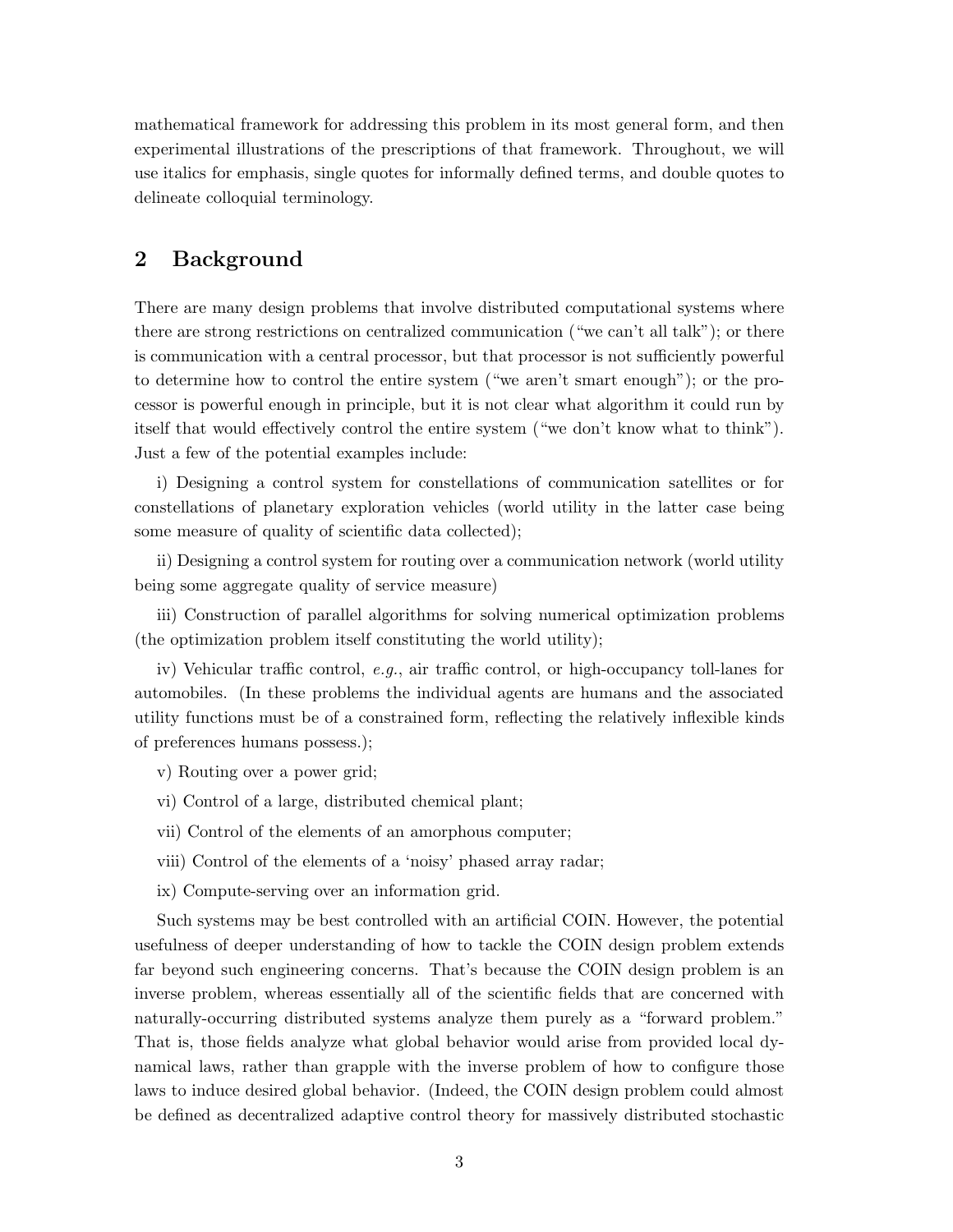environments.) It seems plausible that the insights garnered from understanding the inverse problem would provide a trenchant novel perspective on those fields. Just as tackling the inverse problem in the design of steam engines led to the first true understanding of the macroscopic properties of physical bodes (aka thermodynamics), so may the cracking of the COIN design problem may improve our understanding of many naturally-occurring COINs. In addition, although the focuses of those other fields are not on the COIN design problem, in that they are related to the COIN design problem, that problem may be able to serve as a "touchstone" for all those fields. This may then reveal novel connections between the fields.

As an example of how understanding the COIN design problem may provide a novel perspective on other fields, consider countries with capitalist human economies. Although there is no intrinsic world utility in such systems, they can still be viewed from the perspective of COINs, as naturally occurring COINs. For example, one can declare world utility to be a time average of the Gross Domestic Product (GDP) of the country in question. (World utility per se is not a construction internal to a human economy, but rather something defined from the outside.) The reward functions for the human agents in this example could then be the achievements of their personal goals (usually involving personal wealth to some degree).

Now in general, to achieve high world utility in a COIN it is necessary to avoid having the agents work at cross-purposes. Otherwise the system is vulnerable to economic phenomena like the Tragedy of the Commons (TOC), in which individual avarice works to lower world utility [\[115\]](#page-75-0), or the liquidity trap, where behavior that helps the entire system when employed by some agents results in poor global behavior when employed by all agents [\[158\]](#page-78-0). One way to avoid such phenomena is by modifying the agents' utility functions. In the context of capitalist economies, this kind of effect can be achieved via punitive legislation that modifies the rewards the agents receive for engaging in certain kinds of activity. A real world example of an attempt to make just such a modification was the creation of anti-trust regulations designed to prevent monopolistic practices.

In designing a COIN we usually have more freedom than anti-trust regulators though, in that there is no base-line "organic" private utility function over which we must superimpose legislation-like incentives. Rather, the entire "psychology" of the individual agents is at our disposal when designing a COIN. This obviates the need for honestyelicitation ('incentive compatible') mechanisms, like auctions, which form a central component of conventional economics. Accordingly, COINs can differ in certain crucial respects from human economies. The precise differences — the subject of current research — seem likely to present many insights into the functioning of economic structures like anti-trust regulators.

To continue with this example, consider the usefulness, as far as the world utility is concerned, of having (commodity, or especially fiat) money in the COIN. Formally, from a COIN perspective, the use of 'money' for trading between agents constitutes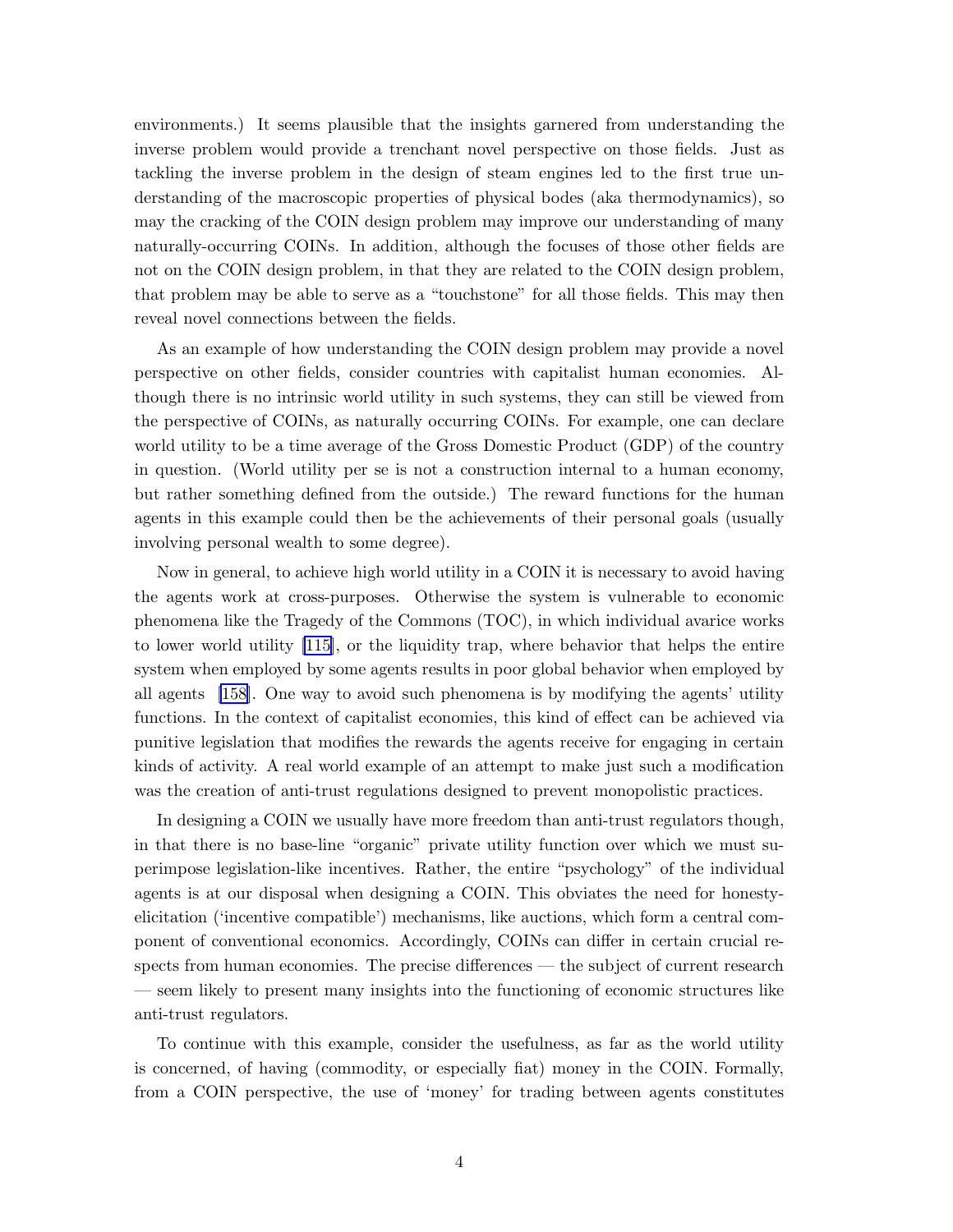a particular class of couplings between the states and utility functions of the various agents. For example, if one agent's 'bank account' variable goes up in a 'trade' with another agent, then a corresponding 'bank account' variable in that other agent must decrease to compensate. In addition to this coupling between the agents' states, there is also a coupling between their utilities, if one assume that both agents will prefer to have more money rather than less, everything else being equal. However one might formally define such a 'money' structure, we can consider what happens if it does (or does not) obtain for an arbitrary dynamical system, in the context of an arbitrary world utility. For some such dynamical systems and world utilities, a money structure will improve the value of that world utility. But for the same dynamics, the use of a money structure will simultaneously induce low levels of other world utilities (a trivial example being a world utility that equals the negative of the first one). This raises a host of questions, like how to formally specify the most general set of world utilities that benefits significantly from using money-based private utility functions. If one is provided a world utility that is not a member of that set, then an "economics-like" configuration of the system is likely to result in poor performance. Such a characterization of how and when money helps improve world utilities of various sorts might have important implications for conventional human economics, especially when one chooses world utility to be one of the more popular choices for social welfare function. (See [\[251](#page-84-0), [74](#page-73-0)] and references therein for some of the standard economics work that is most relevant to this issue.)

There are many other scientific fields that are currently under investigation from a COIN-design perspective. Some of them are, like economics, part of (or at least closely related to) the social sciences. These fields typically involve RL algorithms under the guise of human agents. An example of such a field is game theory, especially game theory of bounded rational players. As illustrated in our money example, viewing such systems from the perspective of a non-endogenous world utility, *i.e.*, from a COIN-design perspective, holds the potential for providing novel insight into them. (In the case of game theory, it holds the potential for leading to deeper understanding of many-player inverse stochastic game theory.)

However there are other scientific fields that might benefit from a COIN-design perspective even though they study systems that don't even involve RL algorithms. The idea here is that if we viewed such systems from an "artificial" teleological perspective, both in concentrating on a non-endogenous world utility and in casting the nodal elements of the system as RL algorithms, we could learn a lot about the form of the 'design space' in which such systems live. (Just as in economics, where the individual nodal elements are RL algorithms, investigating the system using an externally imposed world utility might lead to insight.) Examples here are ecosystems (individual genes, individuals, or species being the nodal elements) and cells (individual organelles in Eukaryotes being the nodal elements). In both cases, the world utility could involve robustness of the desired equilibrium against external perturbation, efficient exploitation of free energy in the environment, etc.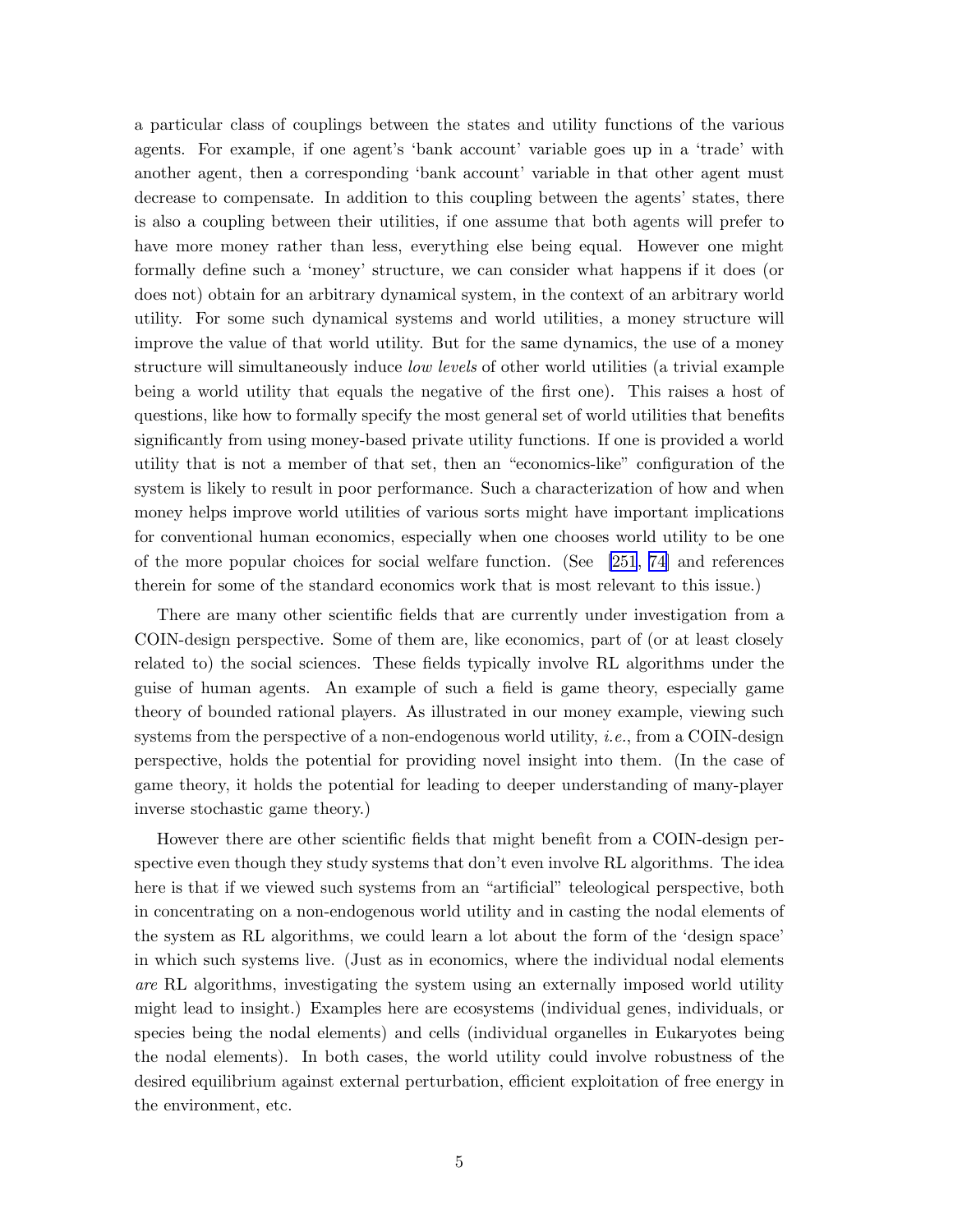# <span id="page-5-0"></span>3 Review of Literature Related to COINs

The following list elaborates what we mean by a COIN:

1) There are many processors running concurrently, performing actions that affect one another's behavior.

2) There is little to no centralized personalized communication, *i.e.*, little to no behavior in which a small subset of the processors not only communicates with all the other processors, but communicates differently with each one of those other processors. Any single processor's "broadcasting" the same information to all other processors is not precluded.

3) There is little to no centralized personalized control, i.e., little to no behavior in which a small subset of the processors not only controls all the other processors, but controls each one of those other processors differently. "Broadcasting" the same control signal to all other processors is not precluded.

4) There is a well-specified task, typically in the form of extremizing a utility function, that concerns the behavior of the entire distributed system. So we are confronted with the inverse problem of how to configure the system to achieve the task.

The following elements characterize the sorts of approaches to COIN design we are concerned with here:

5) The approach for tackling (4) is scalable to very large numbers of processors.

6) The approach for tackling (4) is very broadly applicable. In particular, it can work when little (if any) "broadcasting" as in  $(2)$  and  $(3)$  is possible.

7) The approach for tackling (4) involves little to no hand-tailoring.

8) The approach for tackling (4) is robust and adaptive, with minimal need to "get the details exactly right or else," as far as the stochastic dynamics of the system is concerned.

9) The individual processors are running RL algorithms. Unlike the other elements of this list, this one is not an a priori engineering necessity. Rather, it is a reflection of the fact that RL algorithms are currently the best-understood and most mature technology for addressing the points (8) and (9).

There are many approaches to COIN design that do not have every one of those features. These approaches constitute part of the overall field of COIN design. As discussed below though, not having every feature in our list, no single one of those approaches can be extended to cover the entire breadth of the field of COIN design. (This is not too surprising, since those approaches are parts of fields whose focus is not the COIN design problem per se.)

The rest of this section consists of brief presentations of some of these approaches, and in particular characterizes them in terms of our list of nine characteristics of COINs and of our desiredata for their design. Of the approaches we discuss, at present it is probably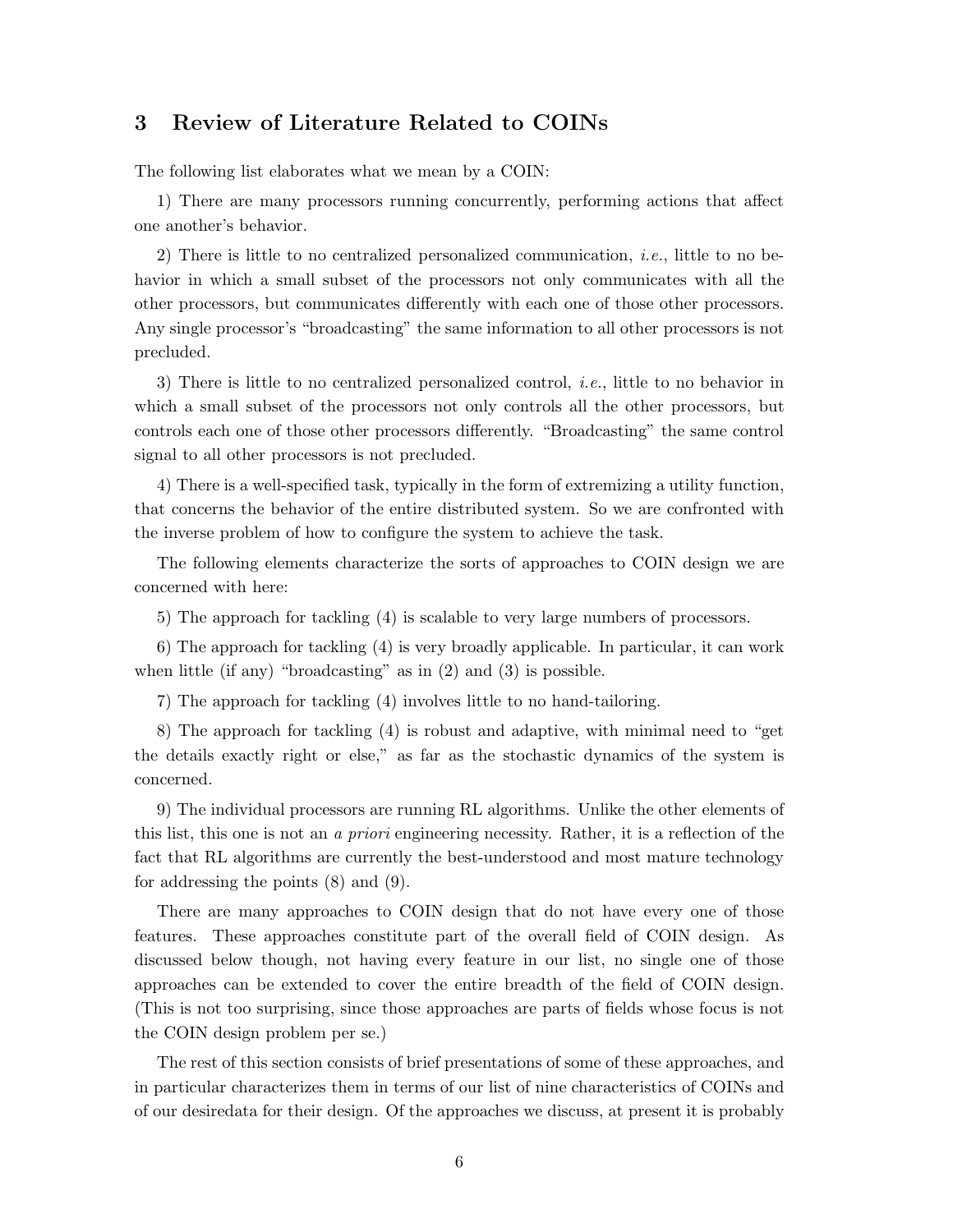<span id="page-6-0"></span>the ones in Artificial Intelligence and Machine Learning that are most directly applicable to COIN design. However it is fairly clear how to exploit those approaches for COIN design, and in that sense relatively little needs to be said about them. In contrast, as currently employed, the toolsets in the social sciences are not as immediately applicable to COIN design. However, it seems likely that there is more yet to be discovered about how to exploit them for COIN design. Accordingly, we devote more space to those social science-based approaches here.

We present an approach that holds promise for covering all nine of our desired features in Section [4.](#page-30-0)

# 3.1 AI and Machine Learning

There is an extensive body of work in AI and machine learning that is related to COIN design. Indeed, one of the most famous speculative works in the field can be viewed as an argument that AI should be approached as a COIN design problem [\[188](#page-80-0)]. Much work of a more concrete nature is also closely related to the problem of COIN design.

#### 3.1.1 Reinforcement Learning

As discussed in the introduction, the maturing field of reinforcement learning provides a much needed tool for the types of problems addressed by COINs. Because RL generally provides model-free<sup>1</sup> and "online" learning features, it is ideally suited for the distributed environment where a "teacher" is not available and the agents need to learn successful strategies based on "rewards" and "penalties" they receive from the overall system at various intervals. It is even possible for the learners to use those rewards to modify how they learn [\[234](#page-83-0), [235](#page-83-0)].

Although work on RL dates back to Samuel's checker player [\[226\]](#page-83-0), relatively recent theoretical [\[272](#page-86-0)] and empirical results [[60,](#page-72-0) [263](#page-85-0)] have made RL one of the most active areas in machine learning. Many problems ranging from controlling a robot's gait to controlling a chemical plant to allocating constrained resource have been addressed with considerable success using RL [[113](#page-75-0), [133](#page-77-0), [196](#page-81-0), [215,](#page-82-0) [294](#page-87-0)]. In particular, the RL algorithms  $TD(\lambda)$  (which rates potential states based on a *value function*) [\[258](#page-85-0)] and Q-learning (which rates action-state pairs) [\[272\]](#page-86-0) have been investigated extensively. A detailed investigation of RL is available in [[142](#page-77-0), [259](#page-85-0), [272](#page-86-0)].

Although powerful and widely applicable, solitary RL algorithms will not perform well on large distributed heterogeneous problems in general. This is due to the very big size of the action-policy space for such problems. In addition, without centralized communication and control, how a solitary RL algorithm could run the full system at all, poorly or well, becomes a major concern.<sup>2</sup> For these reasons, it is natural to con-

<sup>&</sup>lt;sup>1</sup>There exist some model-based variants of traditional RL. See for example [[7\]](#page-68-0).

<sup>&</sup>lt;sup>2</sup>One possible solution would be to run the RL off-line on a simulation of the full system and then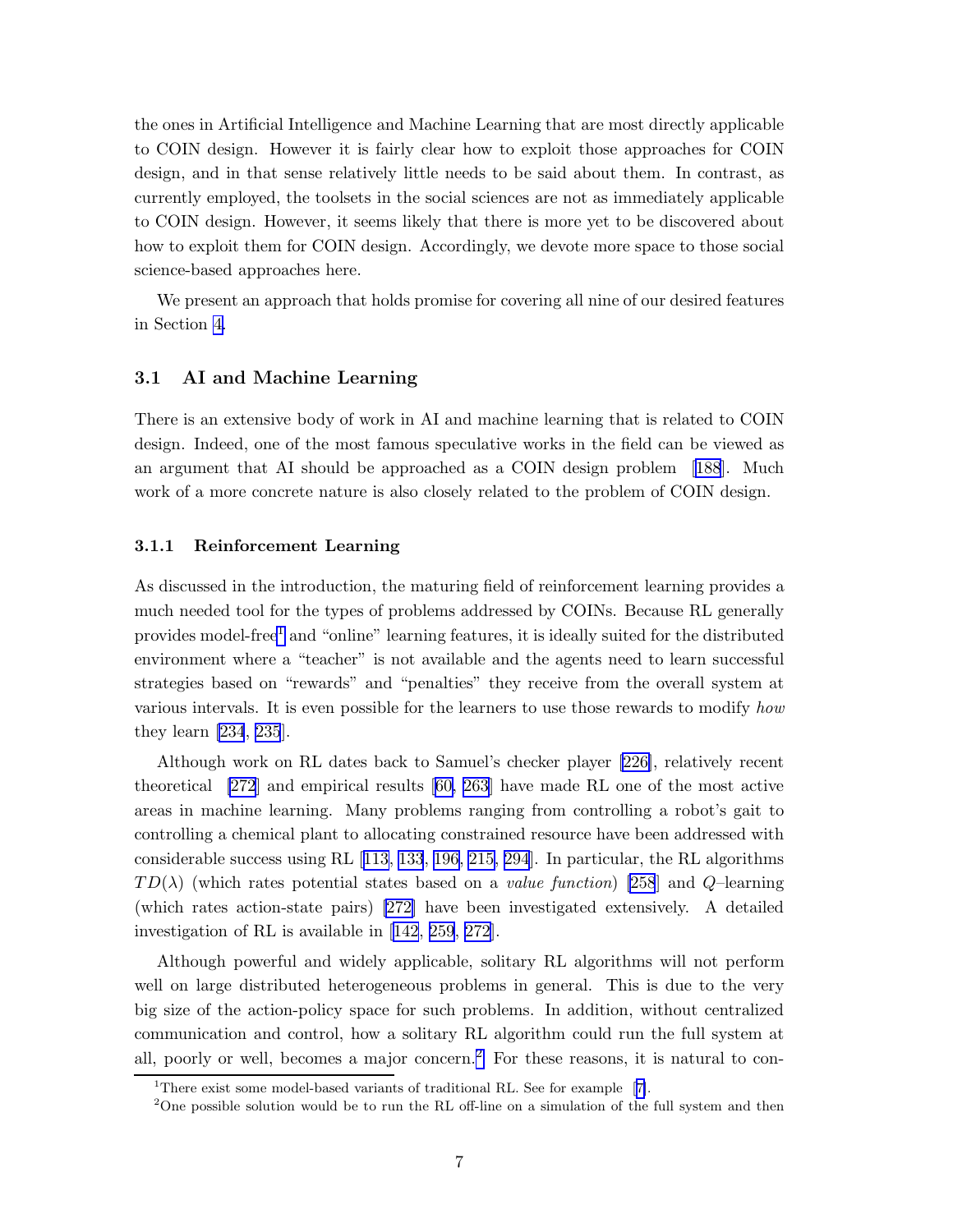sider deploying many RL algorithms rather than a single one for these large distributed problems. We will discuss the coordination issues such an approach raises in conjunction with multi-agent systems in Section 3.1.3 and with learnability in COINs in Section [4.](#page-30-0)

### 3.1.2 Distributed Artificial Intelligence

The field of Distributed Artificial Intelligence (DAI) has arisen as more and more traditional Artificial Intelligence (AI) tasks have migrated toward parallel implementation. The most direct approach to such implementations is to directly parallelize AI production systems or the underlying programming languages [\[93](#page-74-0), [221\]](#page-82-0). An alternative and more challenging approach is to use distributed computing, where not only are the individual reasoning, planning and scheduling AI tasks parallelized, but there are *different modules* with different such tasks, concurrently working toward a common goal [\[137](#page-77-0), [138](#page-77-0), [166](#page-79-0)].

In a DAI, one needs to ensure that the task has been modularized in a way that improves efficiency. Unfortunately, this usually requires a central controller whose purpose is to allocate tasks and process the associated results. Moreover, designing that controller in a traditional AI fashion often results in brittle solutions. Accordingly, recently there has been a move toward both more autonomous modules and fewer restrictions on the interactions among the modules [\[229](#page-83-0)].

Despite this evolution, DAI maintains the traditional AI concern with a pre-fixed set of particular aspects of intelligent behavior (e.g. reasoning, understanding, learning etc.) rather than on their *cumulative* character. As the idea that intelligence may have more to do with the interaction among components started to take shape [\[44](#page-71-0), [45\]](#page-71-0), focus shifted to concepts  $(e.g.,$  multi-agent systems) that better incorporated that idea [\[140\]](#page-77-0).

#### 3.1.3 Multi-Agent Systems

The field of Multi-Agent Systems (MAS) is concerned with the interactions among the members of such a set of agents [[42,](#page-71-0) [108,](#page-75-0) [140](#page-77-0), [239,](#page-84-0) [260\]](#page-85-0), as well as the inner workings of each agent in such a set (e.g., their learning algorithms) [\[38](#page-70-0), [39](#page-70-0), [40](#page-70-0)]. As in computational ecologies and computational markets (see below), a well-designed MAS is one that achieves a global task through the actions of its components. The associated design steps involve [\[140\]](#page-77-0):

- 1. Decomposing a global task into distributable subcomponents, yielding tractable tasks for each agent;
- 2. Establishing communication channels that provide sufficient information to each of the agents for it to achieve its task, but are not too unwieldly for the overall

convey the results to the components of the system at the price of a single centralized initialization (e.g., [[195\]](#page-81-0)). In general though, this approach will suffer from being extremely dependent on "getting the details right" in the simulation.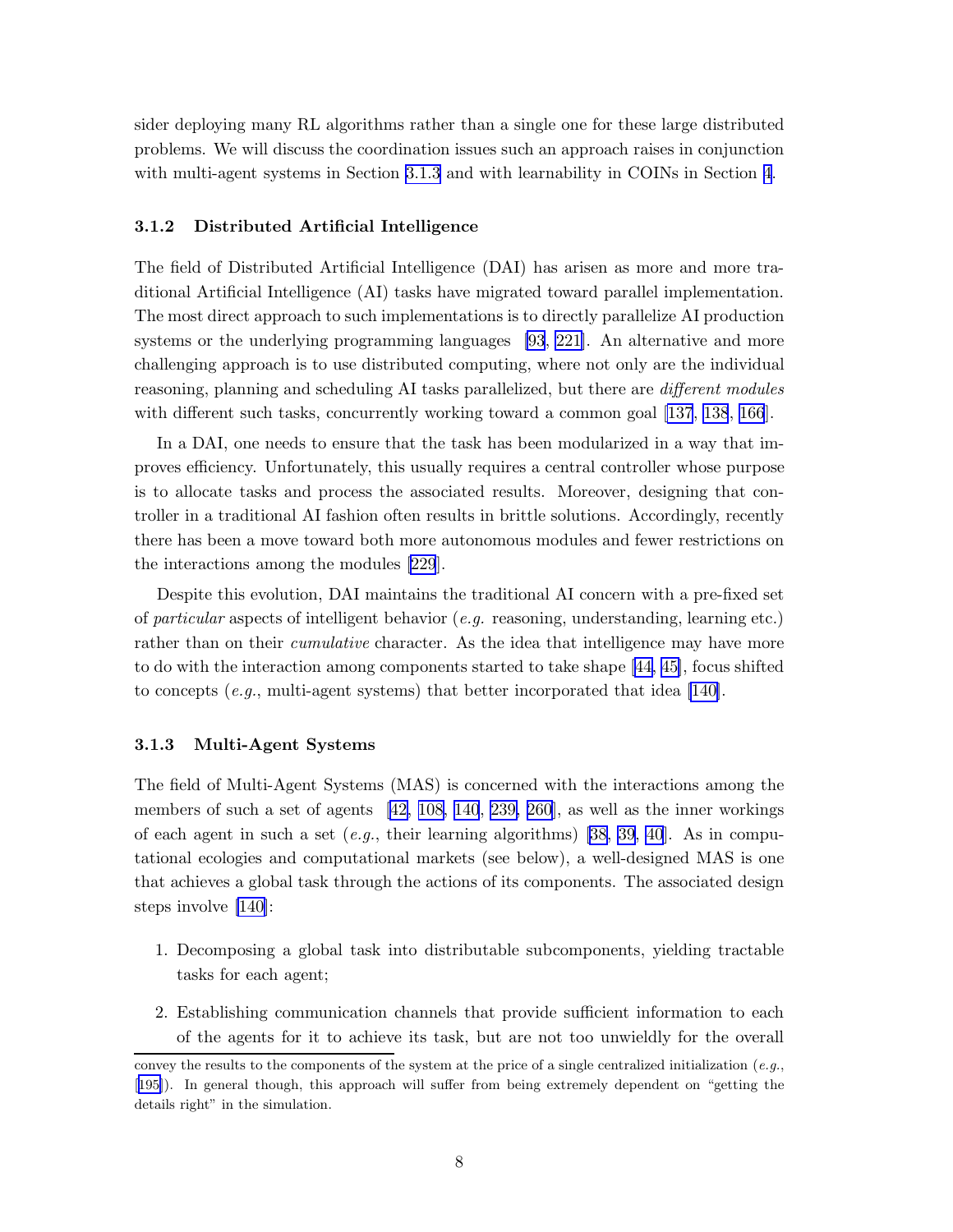system to sustain; and

3. Coordinating the agents in a way that ensures that they cooperate on the global task, or at the very least does not allow them to pursue conflicting strategies in trying to achieve their tasks.

Step (3) is rarely trivial; one of the main difficulties encountered in MAS design is that agents act selfishly and artificial cooperation structures have to be imposed on their behavior to enforce cooperation [\[12\]](#page-69-0). An active area of research, which holds promise for addressing parts the COIN design problem, is to determine how selfish agents' "incentives" have to be engineered in order to avoid the tragedy of the commons (TOC) [\[244\]](#page-84-0). (This work draws on the economics literature, which we review separately below.) When simply providing the right incentives is not sufficient, one can resort to strategies that actively induce agents to cooperate rather than act selfishly. In such cases coordination [\[240](#page-84-0)], negotiations [[156](#page-78-0)], coalition formation [[228](#page-83-0), [230,](#page-83-0) [296](#page-87-0)] or contracting [\[2](#page-68-0)] among agents may be needed to ensure that they do not work at cross purposes.

Unfortunately, all of these approaches share with DAI and its offshoots the problem of relying excessively on hand-tailoring, and therefore being difficult to scale and often nonrobust. In addition, except as noted in the next subsection, they involve no RL, and therefore the constituent computational elements are usually not as adaptive and robust as we would like.

### 3.1.4 Reinforcement Learning-Based Multi-Agent Systems

Because it neither requires explicit modeling of the environment nor having a "teacher" that provides the "correct" actions, the approach of having the individual agents in a MAS use RL is well-suited for MAS's deployed in domains where one has little knowledge about the environment and/or other agents. There are two main approaches to designing such MAS's:

(i) One has 'solipsistic agents' that don't know about each other and whose RL rewards are given by the performance of the entire system (so the joint actions of all other agents form an "inanimate background" contributing to the reward signal each agent receives); (ii) One has 'social agents' that explicitly model each other and take each others' actions into account.

Both (i) and (ii) can be viewed as ways to (try to) coordinate the agents in a MAS in a robust fashion.

Solipsistic Agents: MAS's with solipsistic agents have been successfully applied to a multitude of problems [[60,](#page-72-0) [112](#page-75-0), [122](#page-76-0), [227](#page-83-0), [233](#page-83-0)]. Generally, these schemes use RL algorithms similar to those discussed in Section [3.1.1](#page-6-0). However much of this work lacks a well-defined global task or broad applicability  $(e.g., [227])$  $(e.g., [227])$  $(e.g., [227])$ . More generally, none of the work with solipsistic agents scales well. (As illustrated in our experiments on the "bar problem", recounted below.) The problem is that each agent must be able to discern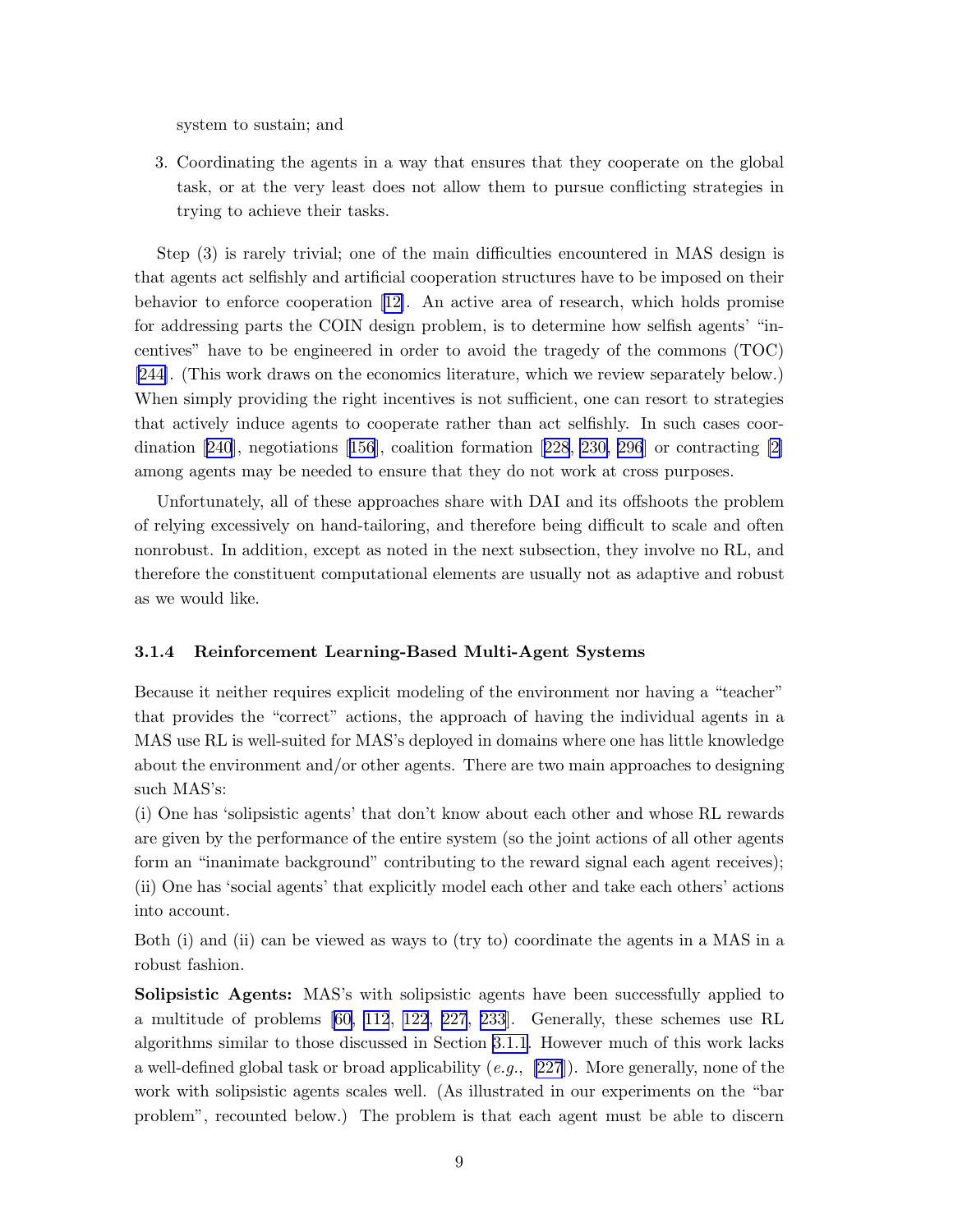the effect of its actions on the overall performance of the system, since that performance constitutes its reward signal. As the number of agents increases though, the effects of any one agent's actions (signal) will be swamped by the effects of other agents (noise), making the agent unable to learn well, if at all. (See the discussion below on learnability.) In addition, of course, solipsistic agents cannot be used in situations lacking centralized calculation and broadcast of the single global reward signal.

Social agents: MAS's whose agents take the actions of other agents into account synthesize RL with game theoretic concepts  $(e.g.,$  Nash equilibrium). They do this to try to ensure that the overall system both moves toward achieving the overall global goal and avoids often deleterious oscillatory behavior [\[57](#page-72-0), [99](#page-74-0), [130, 131](#page-76-0), [132](#page-77-0)]. To that end, the agents incorporate internal mechanisms that actively model the behavior of other agents. In Section [3.3.1,](#page-18-0) we discuss a situation where such modeling is necessarily self-defeating. More generally, this approach usually involves extensive hand-tailoring for the problem at hand.

# 3.2 Social Science–Inspired Systems

Some human economies provides examples of naturally occurring systems that can be viewed as a (more or less) well-performing COIN. The field of economics provides much more though. Both empirical economics ( $e.g.,$  economic history, experimental economics) and theoretical economics (e.g., general equilibrium theory [\[3](#page-68-0)], theory of optimal taxation [[189](#page-80-0)]) provide a rich literature on strategic situations where many parties interact. In fact, much of the entire field of economics can be viewed as concerning how to maximize certain constrained kinds of world utilities, when there are certain (very strong) restrictions on the individual agents and their interactions, and in particular when we have limited freedom in setting either the utility functions of those agents or modifying their RL algorithms in any other way.

In this section we summarize just two economic concepts, both of which are very closely related to COINs, in that they deal with how a large number of interacting agents can function in a stable and efficient manner: general equilibrium theory and mechanism design. We then discuss general attempts to apply those concepts to distributed computational problems. We follow this with a discussion of game theory, and then present a particular celebrated toy-world problem that involves many of these issues.

### 3.2.1 General Equilibrium Theory

Often the first version of "equilibrium" that one encounters in economics is that of supply and demand in single markets: the price of the market's good is determined by where the supply and demand curves for that good intersect. In cases where there is interaction among multiple markets however, even when there is no production but only trading, one cannot simply determine the price of each market's good individually, as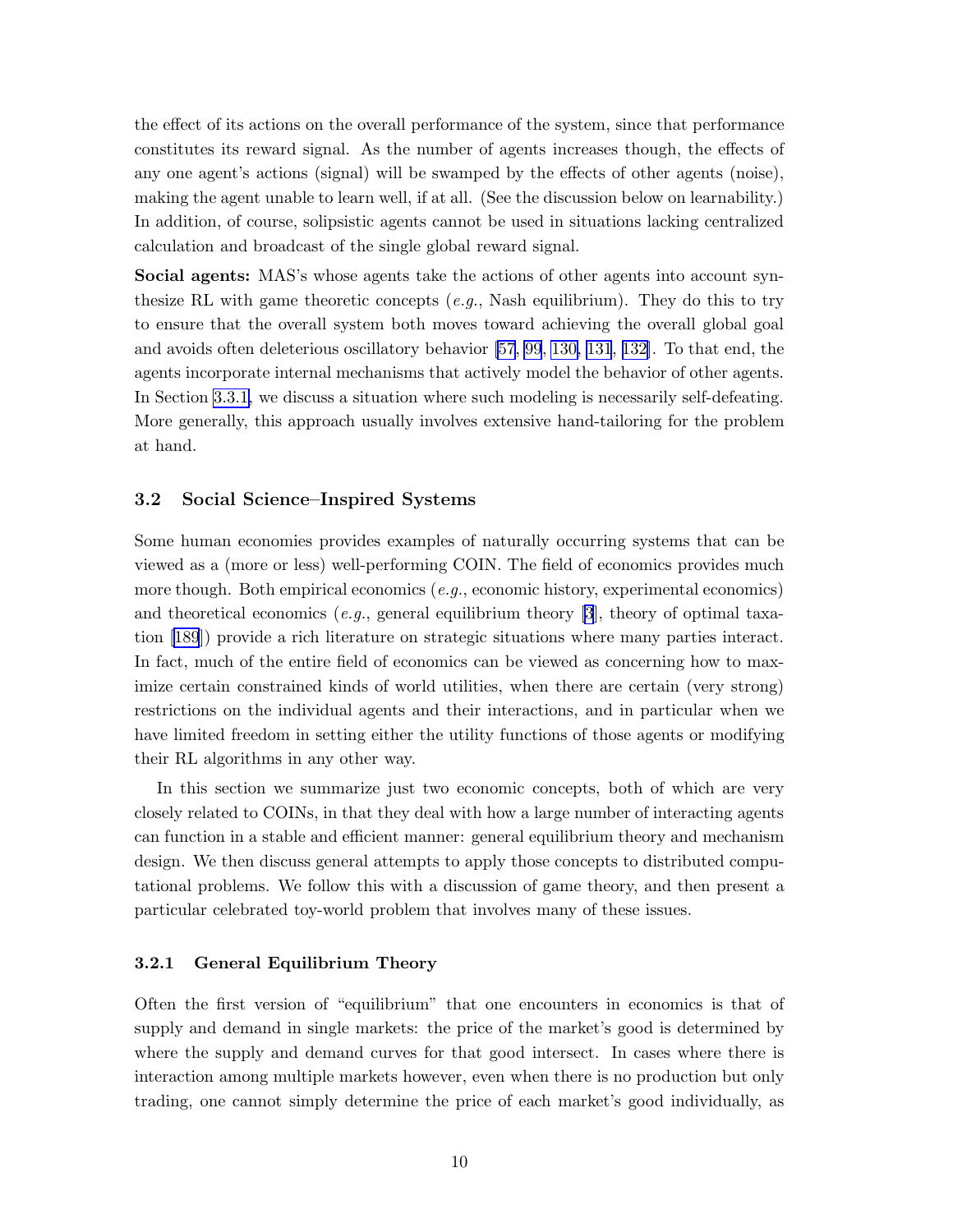both the supply and demand for each good depends on the supply/demand of other goods. Considering the price fluctuations across markets leads to the concept of 'general equilibrium', where prices for each good are determined in such a way to ensure that all markets 'clear' [[3](#page-68-0), [250](#page-84-0)]. Intuitively, this means that prices are set so the total supply of each good is equal to the demand for that good.<sup>3</sup> The existence of such an equilibrium, proven in [\[3\]](#page-68-0), was first postulated by Leon Walras [[271](#page-86-0)]. A mechanism that calculates the equilibrium  $(i.e., 'market-clearing')$  prices now bears his name: the Walrasian auctioner.

In general, for an arbitrary goal for the overall system, there is no reason to believe that having markets clear achieves that goal. In other words, there is no a priori reason why the general equilibrium point should maximize one's provided world utility function. However, consider the case where one's goal for the overall system is in fact that the markets clear. In such a context, examine the case where the interactions of real-world agents will induce the overall system to adopt the general equilibrium point, so long as certain broad conditions hold. Then if we can impose those conditions, we can cause the overall system to behave in the manner we wish. However general equilibrium theory is not sufficient to establish those "broad conditions", since it says little about real-world agents. In particular, general equilibrium theory suffers from having no temporal aspect (i.e., no dynamics) and from assuming that all the agents are perfectly rational.

Another shortcoming of general equilibrium theory as a model of real-world systems is that despite its concerning prices, it does not readily accommodate the full concept of money [[96](#page-74-0)]. Of the three main roles money plays in an economy (medium of exchange in trades, store of value for future trades, and unit of account) none are essential in a general equilibrium setting. The unit of account aspect is not needed as the bookkeeping is performed by the Walrasian auctioner. Since the supplies and demands are matched directly there is no need to facilitate trades, and thus no role for money as a medium of exchange. And finally, as the system reaches an equilibrium in one step, through the auctioner, there is no need to store value for future trading rounds [\[209\]](#page-82-0).

The reason that money is not needed can be traced to the fact that there is an "overseer" with global information who guides the system. If we remove the centralized communication and control exerted by this overseer, then (as in a real economy) agents

<sup>3</sup>More formally, each agent's utility is a function of that agent's allotment of all the possible goods. In addition, every good has a price. (Utility functions are independent of money.) Therefore, for any set of prices for the goods, every agent has a 'budget', given by their initial allotment of goods. We pool all the agents' goods together. In the 'tatonnement' (single step) version of market clearing, we next allocate the goods back among the agents in such a way that each agent is given a total value of goods (as determined by the prices) equal to that agent's budget (as determined by the prices and by that agent's initial allotment). As a (formally identical) alternative, we can have a two-step process, in which first each agent is given funds equal to its budget, and then each agent decides how to use those funds to purchases goods from the central pool. In either case, the 'market clearing' prices are those prices for which exactly all of the goods in the pool are reallocated back among the agents (no "excess supply"), and for which each agent views its allocation of goods as optimizing its utility, subject to its budget and to those prices for the goods (no "excess demand"). Similar definitions hold for a 'production' rather than 'endowment' economy.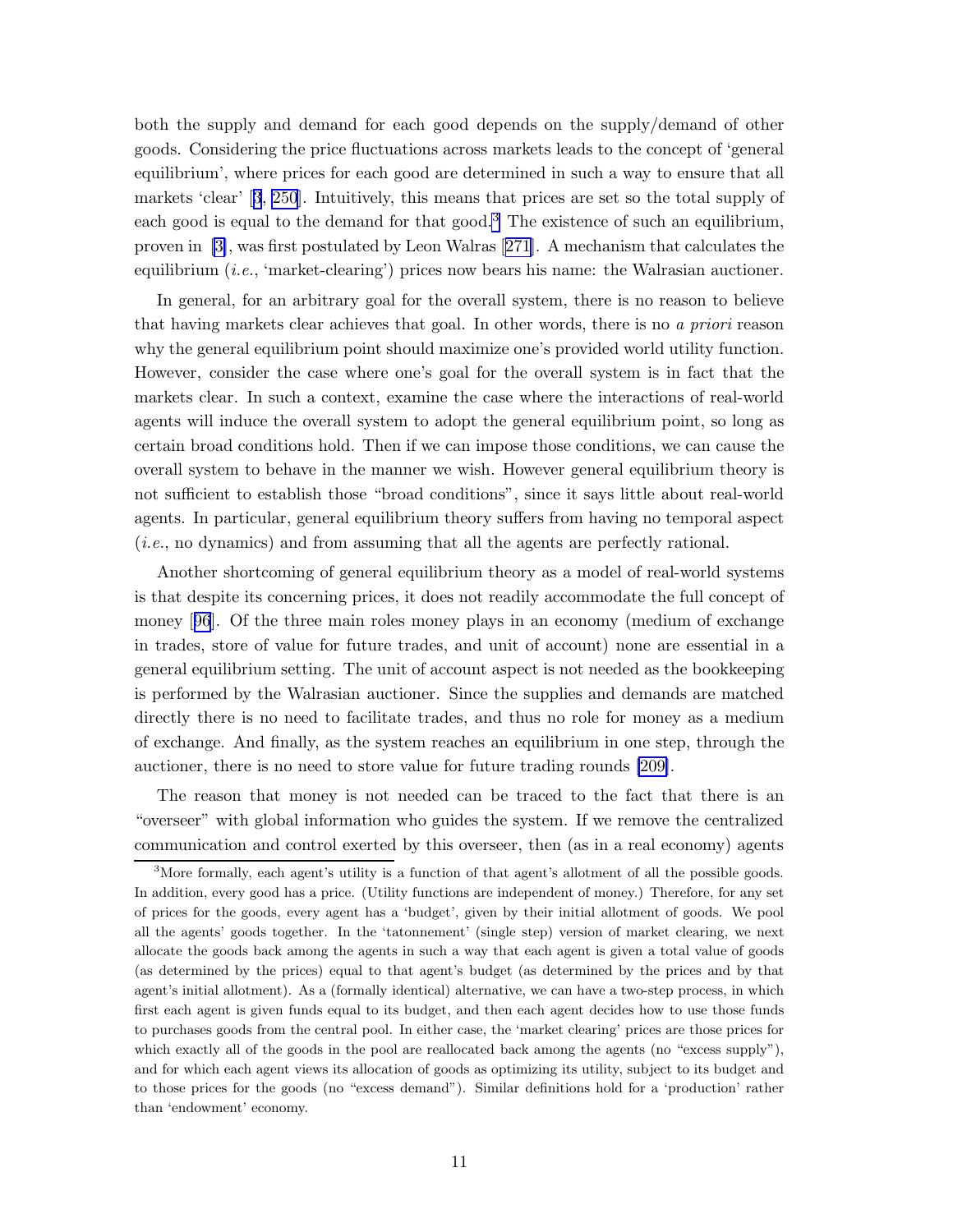will no longer know the exact details of the overall economy. They will be forced to makes guesses as in any learning system, and the differences in those guesses will lead to differences in their actions [[160](#page-78-0), [161](#page-78-0)].

Such a decentralized learning-based system more closely resembles a COIN than does a conventional general equilibrium system. In contrast to general equilibrium systems, the three main roles money plays in a human economy are crucial to the dynamics of such a decentralized system [[13](#page-69-0)]. This comports with the important effects in COINs of having the agents' utility functions involve money (see Background section above).

## 3.2.2 Mechanism Design

Even if there exists centralized communication so that we aren't considering a full-blown COIN, if there is no centralized Walras-like control, it is usually highly non-trivial to induce the overall system to adopt the General Equilibrium point. One way to try to do so is via an auction. (This is the approach usually employed in computational markets — see below.) Along with optimal taxation and public good theory  $[157]$  $[157]$ , the design of auctions is the subject of the field of mechanism design. More generally, mechanism design is concerned with the incentives that must be applied to any set of agents that interact and exchange goods [\[189](#page-80-0), [267](#page-85-0)] in order to get those agents to exhibit desired behavior. Usually that desired behavior concerns pre-specified utility functions of some sort for each of the individual agents. In particular, mechanism design is usually concerned with incentive schemes which induce '(Pareto) efficient' (or 'Pareto optimal') allocations in which no agent can be made better off without hurting another agent [[100](#page-75-0), [101](#page-75-0)].

One particularly important type of such an incentive scheme is an auction. When many agents interact in a common environment often there needs to be a structure that supports the exchange of goods or information among those agents. Auctions provide one such (centralized) structure for managing exchanges of goods. For example, in the English auction all the agents come together and 'bid' for a good, and the price of the good is increased until only one bidder remains, who gets the good in exchange for the resource bid. As another example, in the Dutch auction the price of a good is decreased until one buyer is willing to pay the current price.

All auctions perform the same task: match supply and demand. As such, auctions are one of the ways in which price equilibration among a set of interacting agents (perhaps an equilibration approximating general equilibrium, perhaps not) can be achieved. However, an auction mechanism that induces Pareto efficiency does not necessarily maximize some other world utility. For example, in a transaction in an English auction both the seller and the buyer benefit. They may even have arrived at an allocation which is efficient. However, in that the winner may well have been willing to pay more for the good, such an outcome may confound the goal of the market designer, if that designer's goal is to maximize revenue. This point is returned to below, in the context of computational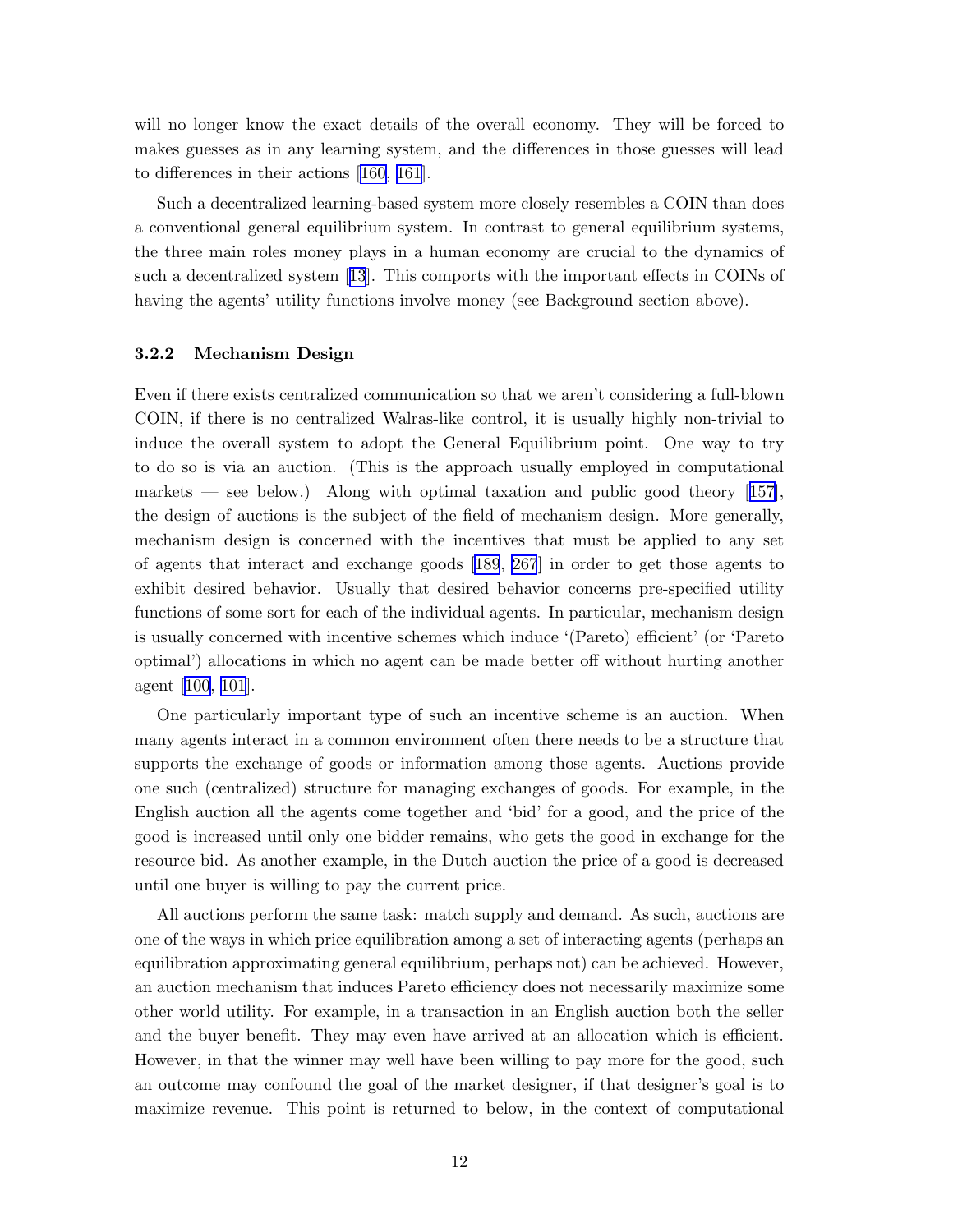economics.

### 3.2.3 Computational Economics

'Computational economies' are schemes inspired by economics, and more specifically by general equilibrium theory and mechanism design theory, for managing the components of a distributed computational system. They work by having a 'computational market', akin to an auction, guide the interactions among those components. Such a market is defined as any structure that allows the components of the system to exchange information on relative valuation of resources (as in an auction), establish equilibrium states (e.g., determine market clearing prices) and exchange resources (i.e., engage in trades).

Such computational economies can be used to investigate real economies and biological systems [[32, 36](#page-70-0), [37,](#page-70-0) [149](#page-78-0)]. They can also be used to design distributed computational systems. For example, such computational economies are well-suited to some distributed resource allocation problems, where each component of the system can either directly produce the "goods" it needs or acquire them through trades with other components. Computational markets often allow for far more heterogeneity in the components than do conventional resource allocation schemes. Furthermore, there is both theoretical and empirical evidence suggesting that such markets are often able to settle to equilibrium states. For example, auctions find prices that satisfy both the seller and the buyer which results in an increase in the utility of both (else one or the other would not have agreed to the sale). Assuming that all parties are free to pursue trading opportunities, such mechanisms move the system to a point where all possible bilateral trades that could improve the utility of both parties are exhausted.

Now restrict attention to the case, implicit in much of computational market work, with the following characteristics: First, world utility can be expressed as a monotonically increasing function F where each argument i of  $F$  can in turn be interpreted as the value of a pre-specified utility function  $f_i$  for agent i. Second, each of those  $f_i$  is a function of an *i*-indexed 'goods vector'  $x_i$  of the non-perishable goods "owned" by agent *i*. The components of that vector are  $x_{i,j}$ , and the overall system dynamics is restricted to conserve the vector  $\sum_i x_{i,j}$ . (There are also some other, more technical conditions.) As an example, the resource allocation problem can be viewed as concerning such vectors of "owned" goods.

Due to the second of our two conditions, one can integrate a market-clearing mechanism into any system of this sort. Due to the first condition, since in a market equilibrium with non-perishable goods no (rational) agent ends up with a value of its utility function lower than the one it started with, the value of the world utility function must be higher at equilibrium than it was initially. In fact, so long as the individual agents are smart enough to avoid all trades in which they do not benefit, any computational market can only improve this kind of world utility, even if it does not achieve the market equilibrium. (See the discussion of "weak triviality" below.)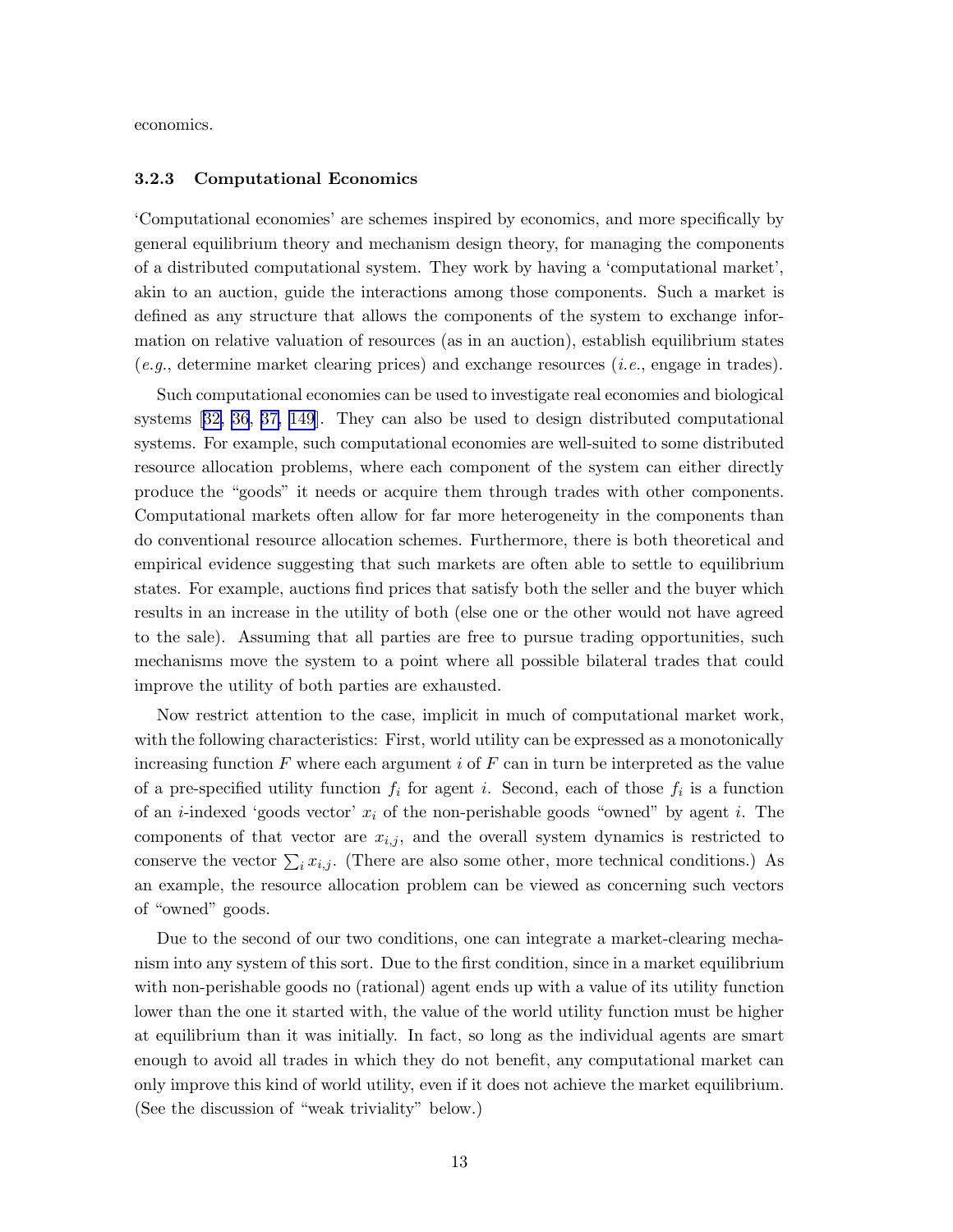This line of reasoning provides one of the main reasons to use computational markets when they can be applied. Conversely, it underscores one of the major limitations of such markets: Starting with an arbitrary world utility function with arbitrary dynamical restrictions, it may be quite difficult to cast that function as a monotonically increasing  $F$  taking as arguments a set of agents' goods-vector-based utilities  $f_i$ , if we require that those  $f_i$  be well-enough behaved that we can reasonably expect the agents to optimize them in a market setting.

One example of a computational economy being used for resource allocation is Huberman and Clearwater's use of a double–blind auction to solve the complex task of controlling the temperature of a building. In this case, each agent (individual temperature controller) bids to buy or sell cool or warm air. This market mechanism leads to an equitable temperature distribution in the system [\[135\]](#page-77-0). Other domains where market mechanisms were successfully applied include purchasing memory in an operating systems [[53](#page-71-0)], allocating virtual circuits [[89\]](#page-74-0), "stealing" unused CPU cycles in a network of computers [\[79](#page-73-0), [269](#page-86-0)], predicting option futures in financial markets [\[214\]](#page-82-0), and numerous scheduling and distributed resource allocation problems [[159](#page-78-0), [165](#page-79-0), [245](#page-84-0), [255](#page-85-0), [275](#page-86-0), [276](#page-86-0)].

Computational economics can also be used for tasks not tightly coupled to resource allocation. For example, following the work of Maes [\[174](#page-79-0)] and Ferber [[88](#page-74-0)], Baum shows how by using computational markets a large number of agents can interact and cooperate to solve a variant of the blocks world problem [\[23](#page-69-0), [24\]](#page-69-0).

Viewed as candidate COINs, all market-based computational economics fall short in relying on both centralized communication and centralized control to some degree. Often that reliance is extreme. For example, the systems investigated by Baum not only have the centralized control of a market, but in addition have centralized control of all other non-market aspects of the system. (Indeed, the market is secondary, in that it is only used to decide which single expert among a set of candidate experts gets to exert that centralized control at any given moment). There has also been doubt cast on how well computational economies perform in practice [\[264](#page-85-0)], and they also often require extensive hand-tailoring in practice.

Finally, return to consideration of a world utility function that is a monotonically increasing function  $f$  whose arguments are the utilities of the agents. In general, the maximum of such a world utility function will be a Pareto optimal point. So given the utility functions of the agents, by considering all such  $f$  we map out an infinite set  $S$ of Pareto optimal points that maximize *some* such world utility function. ( $S$  is usually infinite even if we only consider maximizing those world utilities subject to an overall conservation of goods constraint.) Now the market equilibrium is a Pareto optimal point, and therefore lies in S. But it is only one element of S. Moreover, it is usually set in full by the utilities of the agents, in concert with the agents' initial endowments. In particular, it is independent of the world utility. In general then, given the utilities of the agents and a world utility f, there is no a priori reason to believe that the particular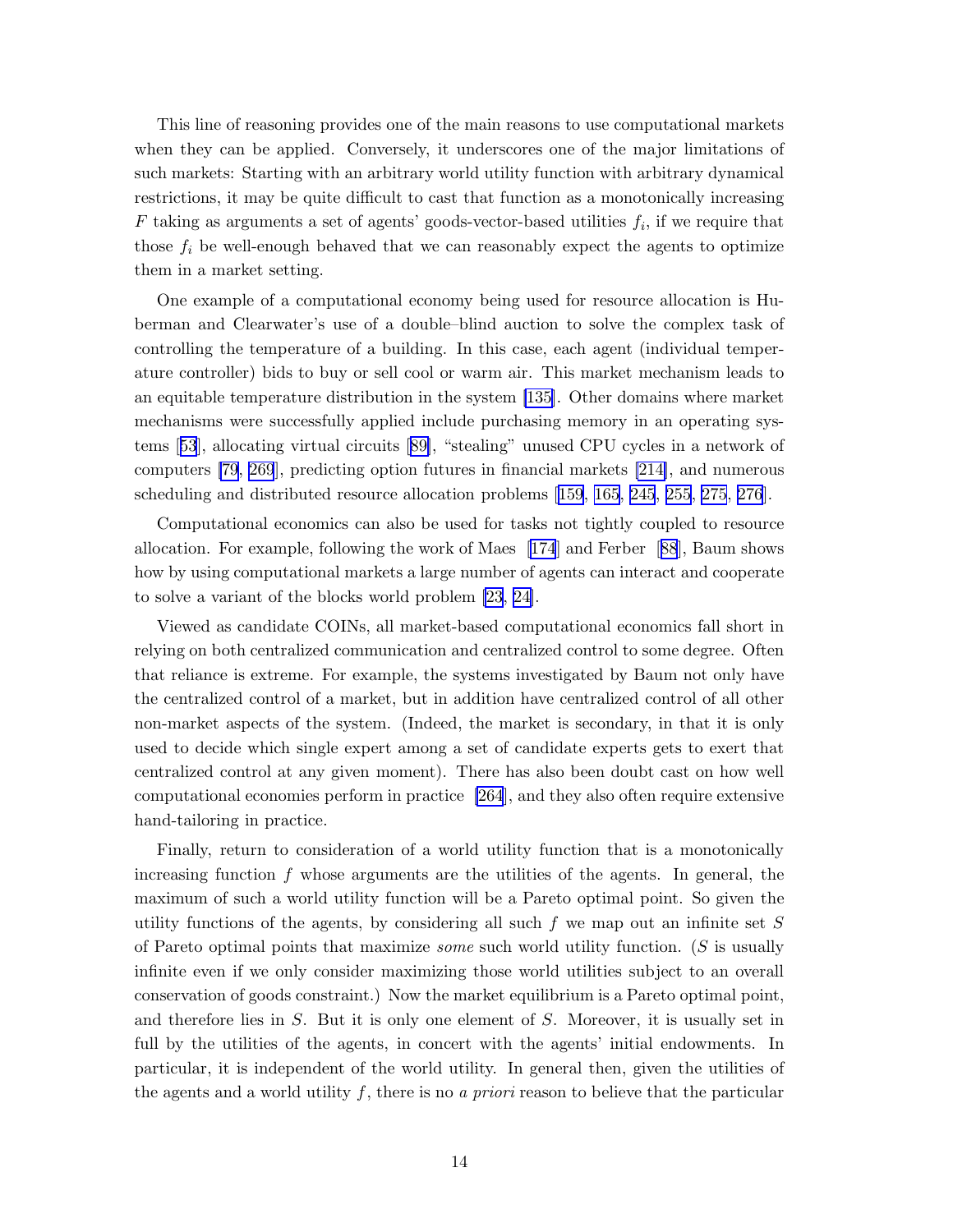element in S picked out by the auction is the point that maximizes that particular world utility. This subtlety is rarely addressed in the work on using computational markets to achieve a global goal. It need not be uncircumventable however. For example, one obvious idea would be to to try to distort the agents' perceptions of their utility functions and/or initial endowments so that the resultant market equilibrium has a higher value of the world utility at hand.<sup>4</sup>

## 3.2.4 Perfect Rationality Noncooperative Game Theory

Game theory is the branch of mathematics concerned with formalized versions of "games", in the sense of chess, poker, nuclear arms races, and the like [\[31](#page-70-0), [101](#page-75-0), [87](#page-74-0), [242](#page-84-0), [75,](#page-73-0) [170](#page-79-0), [20](#page-69-0), [10](#page-69-0)]. It is perhaps easiest to describe it by loosely defining some of its terminology, which we do here and in the next subsection.

The simplest form of a game is that of 'non-cooperative single-stage extensive-form' game, which involves the following situation: There are two or more agents (called 'players' in the literature), each of which has a pre-specified set of possible actions that it can follow. (A 'finite' game has finite sets of possible actions for all the players.) In addition, each agent  $i$  has a utility function (also called a 'payoff matrix' for finite games). This maps any 'profile' of the action choices of all agents to an associated utility value for agent i. (In a 'zero-sum' game, for every profile, the sum of the payoffs to all the agents is zero.)

The agents choose their actions in a sequence, one after the other. The structure determining what each agent knows concerning the action choices of the preceding agents is known as the 'information set'.<sup>5</sup> Games in which each agent knows exactly what the preceding ('leader') agent did are known as 'Stackelberg games'. (A variant of such a game is considered in our experiments below. See also [\[153\]](#page-78-0).)

In a 'multi-stage' game, after all the agents choose their first action, each agent is provided some information concerning what the other agents did. The agent uses this

<sup>&</sup>lt;sup>4</sup>In fact, the second theorem of welfare economics [[250](#page-84-0)] states that given any world utility such that: i) its global maximum can be written as a Pareto optimal point for agents' utilities all of whose level sets are convex; ii) no other maximum of that world utility is Pareto optimal for those agents' utilities; then one can always set initial endowments of the agents so that that Pareto optimal point corresponds to the price-clearing point for those endowments. Note though that that setting of endowments requires a centralized process. Moreover, even if we are allowed such a process to set the endowments, we still may not be able to successfully exploit this theorem to arrive at the world utility maximum, if we use markets involving iterative trading with dynamic associated prices, like those in the real world. This is because an intermediate trade with "incorrect" prices may have resulted in some particular agent's having its utility rise beyond the level it has at the point maximizing world utility, and since that agent will never afterward engage in a trade that diminishes its utility, the system will never arrive at the world utility maximum.

<sup>5</sup>While stochastic choices of actions is central to game theory, most of the work in the field assumes the information in information sets is in the form of definite facts, rather than a probability distribution. Accordingly, there has been relatively little work incorporating Shannon information theory into the analysis of information sets.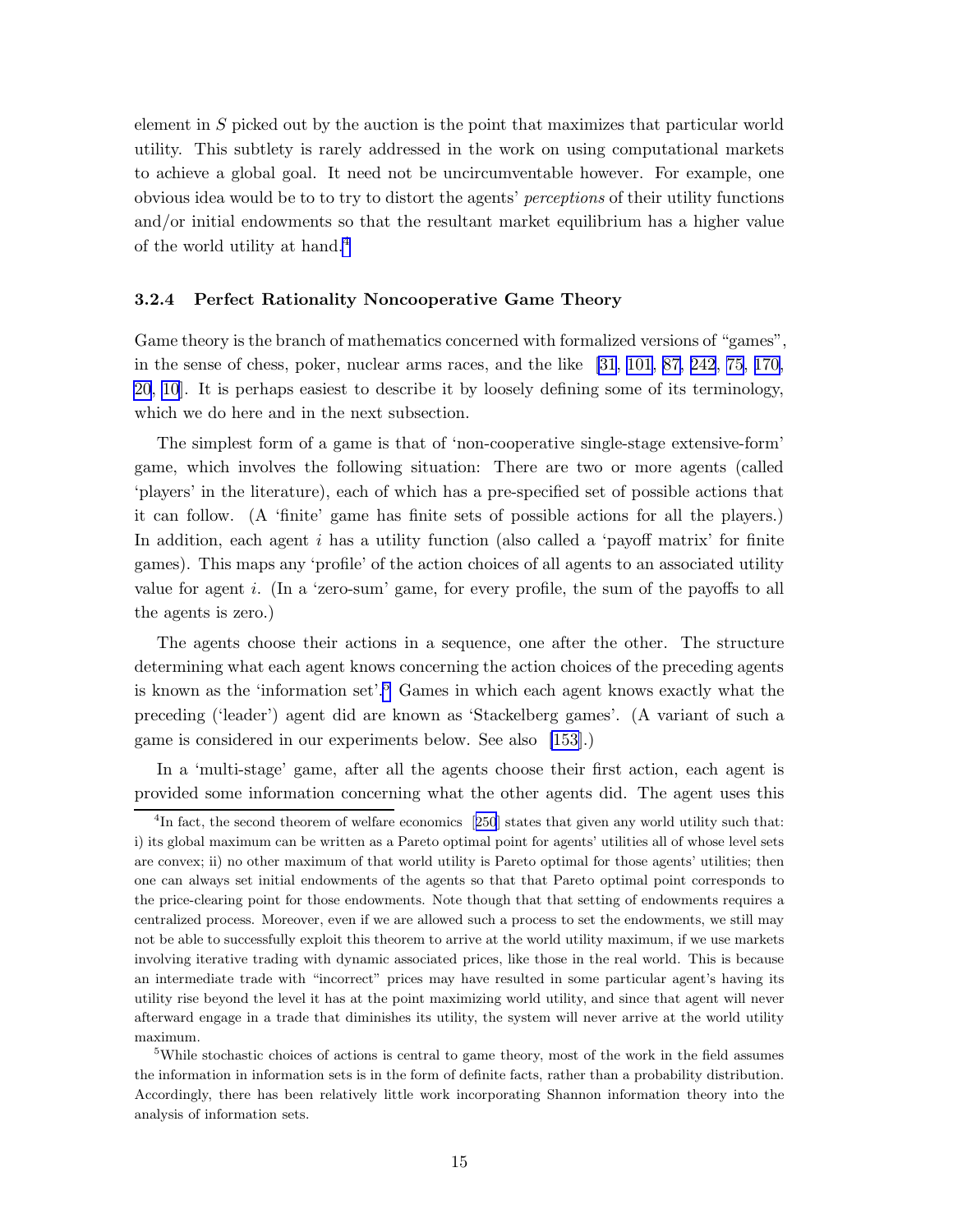information to choose its next action. In the usual formulation, each agent gets its payoff at the end of all of the game's stages.

An agent's 'strategy' is the rule it elects to follow mapping the information it has at each stage of a game to its associated action. It is a 'pure strategy' if it is a deterministic rule. If instead the agent's action is chosen by randomly sampling from a distribution, that distribution is known a 'mixed strategy'. Note that an agent's strategy concerns all possible sequences of provided information, even any that cannot arise due to the strategies of the other agents.

Any multi-stage extensive-form game can be converted into a 'normal form' game, which is a single-stage game in which each agent is ignorant of the actions of the other agents, so that all agents choose their actions "simultaneously". This conversion is acieved by having the "actions" of each agent in the normal form game correspond to an entire strategy in the associated multi-stage extensive-form game. The payoffs to all the agents in the normal form game for a particular strategy profile is then given by the associated payoff matrices of the multi-stage extensive form-game.

A 'solution' to a game, or an 'equilibrium', is a profile in which every agent behaves "rationally". This means that every agent's choice of strategy optimizes its utility subject to a pre-specified set of conditions. In conventional game theory those conditions involve, at a minimum, perfect knowledge of the payoff matrices of all other players, and often also involve specification of what strategies the other agents adopted and the like. In particular, a 'Nash equilibrium' is a a profile where each agent has chosen the best strategy it can, *given the choices of the other agents*. A game may have no Nash equilibria, one equilibrium, or many equilibria in the space of pure strategies. A beautiful and seminal theorem due to Nash proves that every game has at least one Nash equilibrium in the space of mixed strategies [\[199](#page-81-0)].

There are several different reasons one might expect a game to result in a Nash equilibrium. One is that it is the point that perfectly rational Bayesian agents would adopt, assuming the probability distributions they used to calculate expected payoffs were consistent with one another [\[9](#page-69-0), [143\]](#page-77-0). A related reason, arising even in a non-Bayesian setting, is that a Nash equilibrium equilibrium provides "consistent" predictions, in that if all parties predict that the game will converge to a Nash equilibrium, no one will benefit by changing strategies. Having a consistent prediction does not ensure that all agents' payoffs are maximized though. The study of small perturbations around Nash equilibria from a stochastic dynamics perspective is just one example of a 'refinement' of Nash equilibrium, that is a criterion for selecting a single equilibrium state when more than one is present [[176](#page-79-0)].

In cooperative game theory the agents are able to enter binding contracts with one another, and thereby coordinate their strategies. This allows the agents to avoid being "stuck" in Nash equilibria that are Pareto inefficient, that is being stuck at equilibrium profiles in which all agents would benefit if only they could agree to all adopt different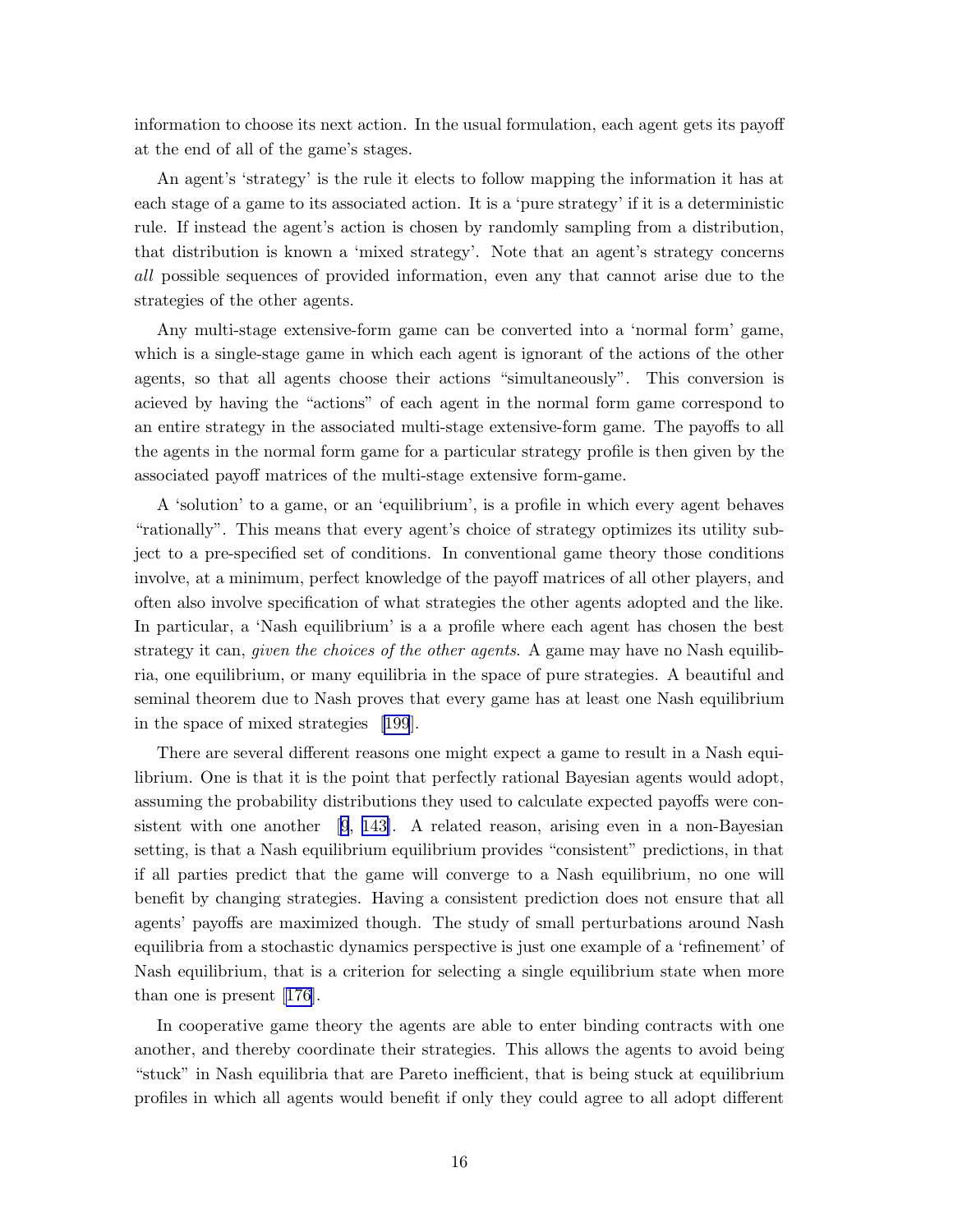strategies, with no possibility of betrayal. The characteristic function of a game involves subsets ('coalitions') of agents playing the game. For each such subset, it gives the sum of the payoffs of the agents in that subset that those agents can guarantee if they coordinate their strategies. An imputation is a division of such a guaranteed sum among the members of the coalition. It is often the case that for a subset of the agents in a coalition one imputation dominates another, meaning that under threat of leaving the coalition that subset of agents can demand the first imputation rather than the second. So the problem each agent i is confronted with in a cooperative game is which set of other agents to form a coalition with, given the characteristic function of the game and the associated imputations i can demand of its partners. There are several different kinds of solution for cooperative games that have received detailed study, varying in how the agents address this problem of who to form a coalition with. Some of the more popular are the 'core', the 'Shapley value', the 'stable set solution', and the 'nucleolus'.

In the real world, the actual underlying game the agents are playing does not only involve the actions considered in cooperative game theory's analysis of coalitions and imputations. The strategies of that underlying game also involve bargaining behavior, considerations of trying to cheat on a given contract, bluffing and threats, and the like. In many respects, by concentrating on solutions for coalition formation and their relation with the characteristic function, cooperative game theory abstracts away these details of the true underlying game. Conversely though, progress has recently been made in understanding how cooperative games can arise from non-cooperative games, as they must in the real world [[10\]](#page-69-0).

# 3.3 Evolution and Learning in Games

Not surprisingly, game theory has come to play a large role in the field of multi-agent systems. In addition, due to Darwinian natural selection, one might expect game theory to be quite important in population biology, in which the "utility functions" of the individual agents can be taken to be their reproductive fitness. As it turns out, there is an entire subfield of game theory concerned with this connection with population biology, called 'evolutionary game theory' [\[178, 181\]](#page-80-0).

To introduce evolutionary game theory, consider a game in which all players share the same space of possible strategies, and there is an additional space of possible 'attribute vectors' that characterize an agent, along with a probability distribution  $q$  across that new space. (Examples of attributes in the physical world could be things like size, speed, etc.) We select a set of agents to play a game by randomly sampling  $g$ . Those agents' attribute vectors jointly determine the payoff matrices of each of the individual agents. (Intuitively, what benefit accrues to an agent for taking a particular action depends on its attributes and those of the other agents.) However each agent  $i$  has limited information concerning both its attribute vector and that of the other players in the game, information encapsulated in an 'information structure'. The information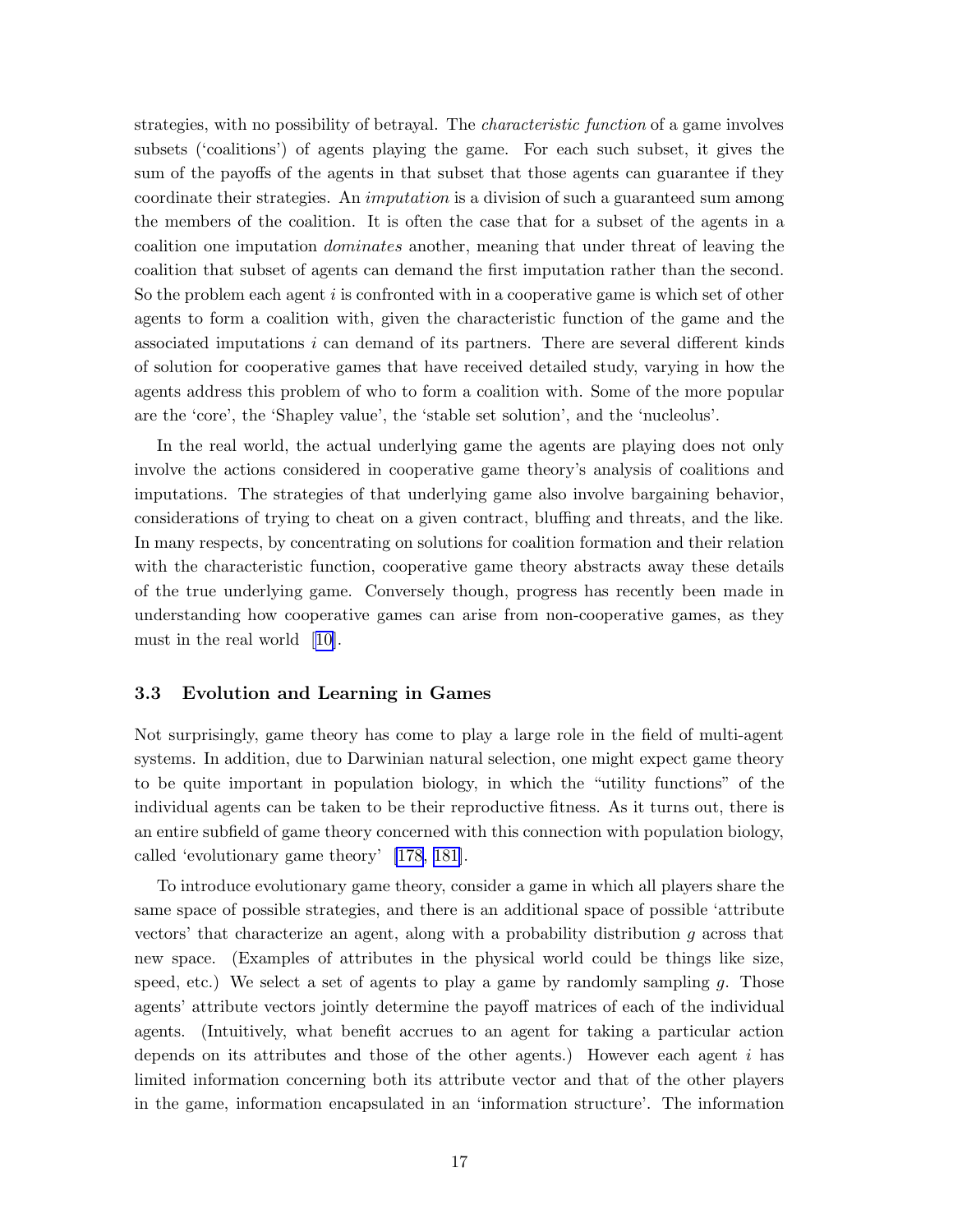structure specifies how much each agent knows concerning the game it is playing.

In this context, we enlarge the meaning of the term "strategy" to not just be a mapping from information sets and the like to actions, but from entire information structures to actions. In addition to the distribution  $g$  over attribute vectors, we also have a distribution over strategies,  $h$ . A strategy s is a 'population strategy' if h is a delta function about s. Intuitively, we have a population strategy when each animal in a population "follows the same behavioral rules", rules that take as input what the animal is able to discern about its strengths and weakness relative to those other members of the population, and produce as output how the animal will act in the presence of such animals.

Given  $g$ , a population strategy centered about  $s$ , and its own attribute vector, any player  $i$  in the support of  $g$  has an expected payoff for any strategy it might adopt. When  $i$ 's payoff could not improve if it were to adopt any strategy other than  $s$ , we say that  $s$ is 'evolutionary stable'. Intuitively, an evolutionary stable strategy is one that is stable with respect to the introduction of mutants into the population.

Now consider a sequence of such evolutionary games. Interpret the payoff that any agent receives after being involved in such a game as the 'reproductive fitness' of that agent, in the biological sense. So the higher the payoff the agent receives, in comparison to the fitnesses of the other agents, the more "offspring" it has that get propagated to the next game. In the continuum-time limit, where games are indexed by the real number t, this can be formalized by a differential equation. This equation specifies the derivative of  $g_t$  evaluated for each agent i's attribute vector, as a montonically increasing function of the relative difference between the payoff of  $i$  and the average payoff of all the agents. (We also have such an equation for  $h$ .) The resulting dynamics is known as 'replicator dynamics', with an evolutionary stable population strategy, if it exists, being one particular fixed point of the dynamics.

Now consider removing the reproductive aspect of evolutionary game theory, and instead have each agent propagate to the next game, with "memory" of the events of the preceding game. Furthermore, allow each agent to modify its strategy from one game to the next by "learning" from its memory of past games, in a bounded rational manner. The field of learning in games is concerned with exactly such situations [[100](#page-75-0), [11](#page-69-0), [17](#page-69-0), [27](#page-70-0), [80](#page-73-0), [146](#page-77-0), [205, 202](#page-81-0)]. Most of the formal work in this field involves simple models for the learning process of the agents. For example, in 'ficticious play' [[100](#page-75-0)], in each successive game, each agent  $i$  adopts what would be its best strategy if its opponents chose their strategies according to the empirical frequency distribution of such strategies that  $i$  has encountered in the past. More sophisticated versions of this work employ simple Bayesian learning algorithms, or re-inventions of some of the techniques of the RL community [\[222](#page-82-0)]. Typically in learning in games one defines a payoff to the agent for a sequence of games, for example as a discounted sum of the payoffs in each of the constituent games. Within this framework one can study the long term effects of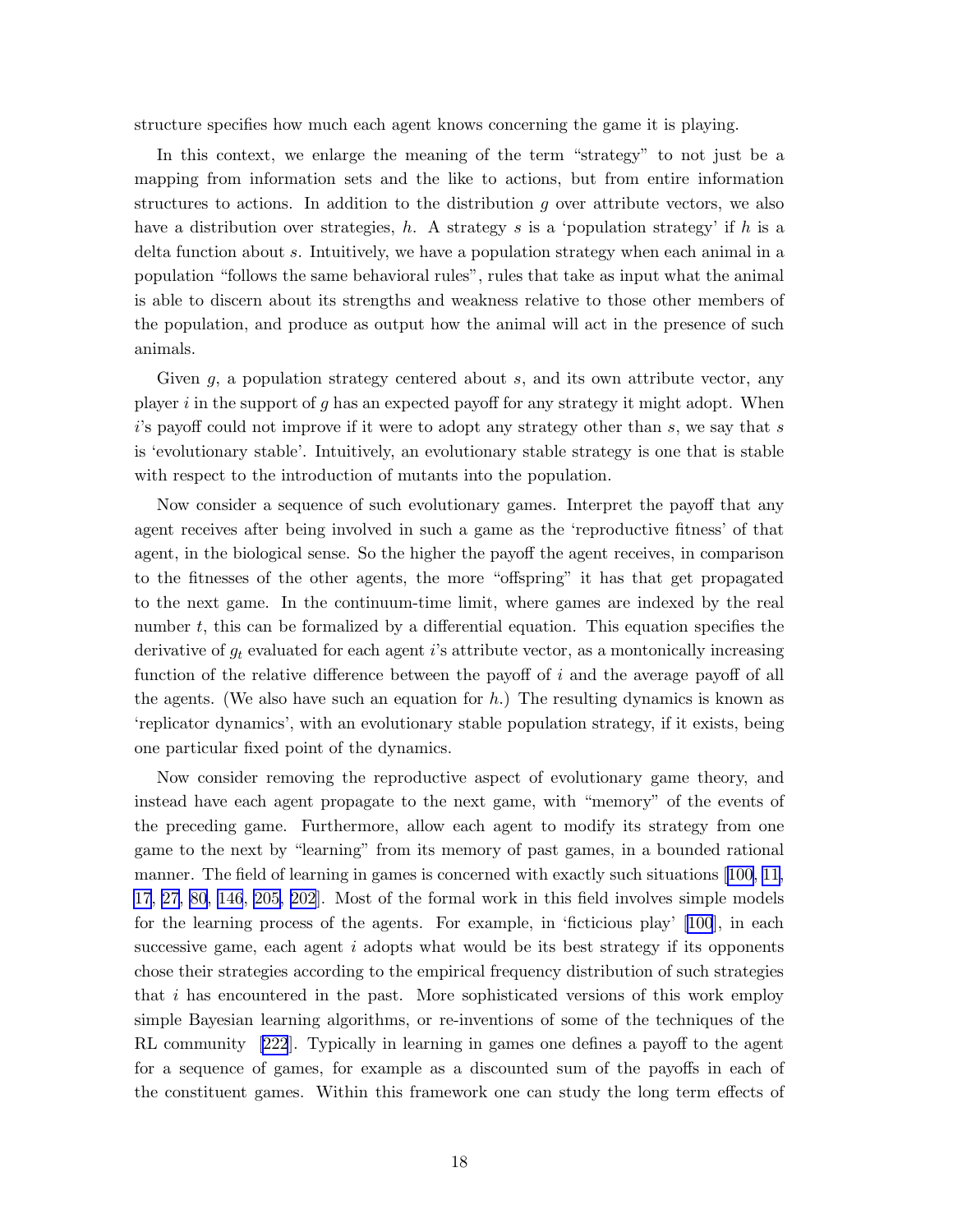<span id="page-18-0"></span>strategies such as cooperation and see if they arise naturally and if so, under what circumstances.

Many aspects of real world games that do not occur very naturally otherwise arise spontaneously in these kinds of games. For example, when the number of games to be played is not pre-fixed, it may behoove a particular agent i to treat its opponent better than it would otherwise, since  $i$  may have to rely on that other agent's treating it well in the future, if they end up playing each other again. This framework also allows us to investigate the dependence of evolving strategies on the amount of information available to the agents [[184](#page-80-0)]; the effect of communication on the evolution of cooperation [[185](#page-80-0), [187\]](#page-80-0); and the parallels between auctions and economic theory [\[123,](#page-76-0) [186\]](#page-80-0).

In many respects, learning in games is even more relevant to the study of COINs than is traditional game theory. However it suffers from the same major shortcoming; it is almost exclusively focused on the forward problem rather than the inverse problem. In essence, COIN design is the problem of inverse game theory.

#### 3.3.1 El Farol Bar Problem

The "El Farol" bar problem and its variants provide a clean and simple testbed for investigating certain kinds of interactions among agents [\[4](#page-68-0), [50](#page-71-0), [241\]](#page-84-0). In the original version of the problem, which arose in economics, at each time step (each "night"), each agent needs to decide whether to attend a particular bar. The goal of the agent in making this decision depends on the total attendance at the bar on that night. If the total attendance is below a preset capacity then the agent should have attended. Conversely, if the bar is overcrowded on the given night, then the agent should not attend. (Because of this structure, the bar problem with capacity set to 50% of the total number of agents is also known as the 'minority game'; each agent selects one of two groups at each time step, and those that are in the minority have made the right choice). The agents make their choices by predicting ahead of time whether the attendance on the current night will exceed the capacity and then taking the appropriate course of action.

What makes this problem particularly interesting is that it is impossible for each agent to be perfectly "rational", in the sense of correctly predicting the attendance on any given night. This is because if most agents predict that the attendance will be low (and therefore decide to attend), the attendance will actually high, while if they predict the attendance will be high (and therefore decide not to attend) the attendance will be low. (In the language of game theory, this essentially amounts to the property that there are no pure strategy Nash equilibria [\[52](#page-71-0), [292](#page-87-0)].) Alternatively, viewing the overall system as a COIN, it has a Prisoner's Dilemma-like nature, in that "rational" behavior by all the individual agents thwarts the global goal of maximizing total enjoyment (defined as the sum of all agents' enjoyment and maximized when the bar is exactly at capacity).

This frustration effect is similar to what occurs in spin glasses in physics, and makes the bar problem closely related to the physics of emergent behavior in distributed sys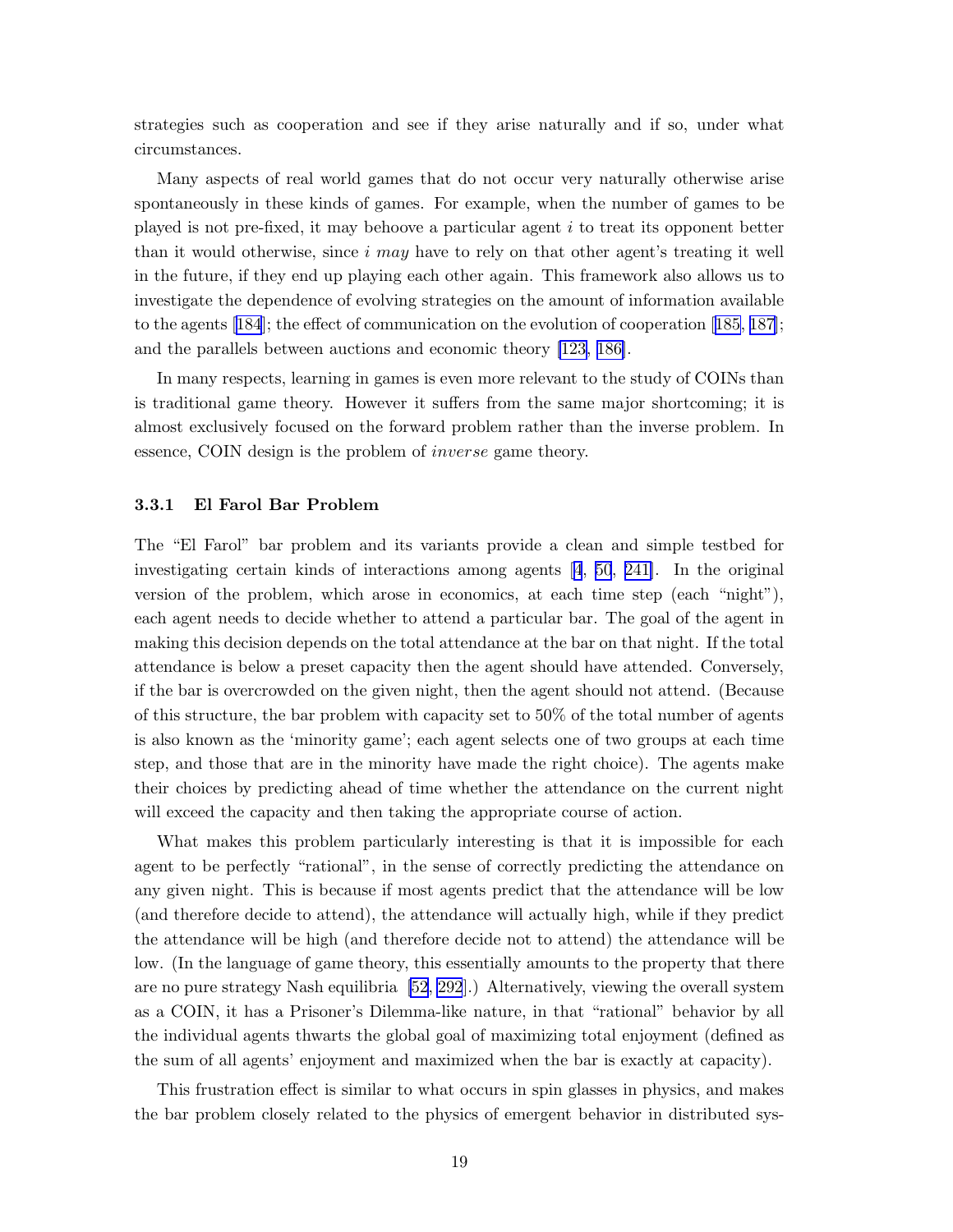tems [[49, 50, 51,](#page-71-0) [295](#page-87-0)]. Researchers have also studied the dynamics of the bar problem to investigate economic properties like competition, cooperation and collective behavior and especially their relationship to market efficiency [[64](#page-72-0), [141](#page-77-0), [232](#page-83-0)].

# 3.4 Biologically Inspired Systems

Properly speaking, biological systems do not involve utility functions and searches across them with RL algorithms. However it has long been appreciated that there are many ways in which viewing biological systems as involving searches over such functions can lead to deeper understanding of them [[238,](#page-83-0) [290](#page-87-0)]. Conversely, some have argued that the mechanism underlying biological systems can be used to help design search algorithms  $[124]$ <sup>6</sup>

These kinds of reasoning which relate utility functions and biological systems have traditionally focussed on the case of a single biological system operating in some external environment. If we extend this kind of reasoning, to a set of biological systems that are co-evolving with one another, then we have essentially arrived at biologically-based COINs. This section discusses some of how previous work in the literature bears on this relationship between COINs and biology.

### 3.4.1 Population Biology and Ecological Modeling

The fields of population biology and ecological modeling are concerned with the largescale "emergent" processes that govern the systems that consist of many (relatively) simple entities interacting with one another  $[25, 116]$  $[25, 116]$  $[25, 116]$ . As usually cast, the "simple entities" are members of one or more species, and the interactions are some mathematical abstraction of the process of natural selection as it occurs in biological systems (involving processes like genetic reproduction of various sorts, genotype-phenotype mappings, inter and intra-species competitions for resources, etc.). Population Biology and ecological modeling in this context addresses questions concerning the dynamics of the resultant ecosystem, and in particular how its long-term behavior depends on the details of the interactions between the constituent entities. Broadly construed, the paradigm of ecological modeling can even be broadened to study how natural selection and self-regulating feedback creates a stable planet-wide ecological environment—Gaia [\[167](#page-79-0)].

The underlying mathematical models of other fields can often be usefully modified to apply to the kinds of systems population biology is interested in [\[14\]](#page-69-0). (See also the discussion in the game theory subsection above.) Conversely, the underlying mathematical models of population biology and ecological modeling can be applied to other non-biological systems. In particular, those models shed light on social issues such as the emergence of language or culture, warfare, and economic competition [\[81](#page-73-0), [82,](#page-73-0) [102\]](#page-75-0).

<sup>&</sup>lt;sup>6</sup>See [[173](#page-79-0), [285](#page-87-0)] though for some counter-arguments to the particular claims most commonly made in this regard.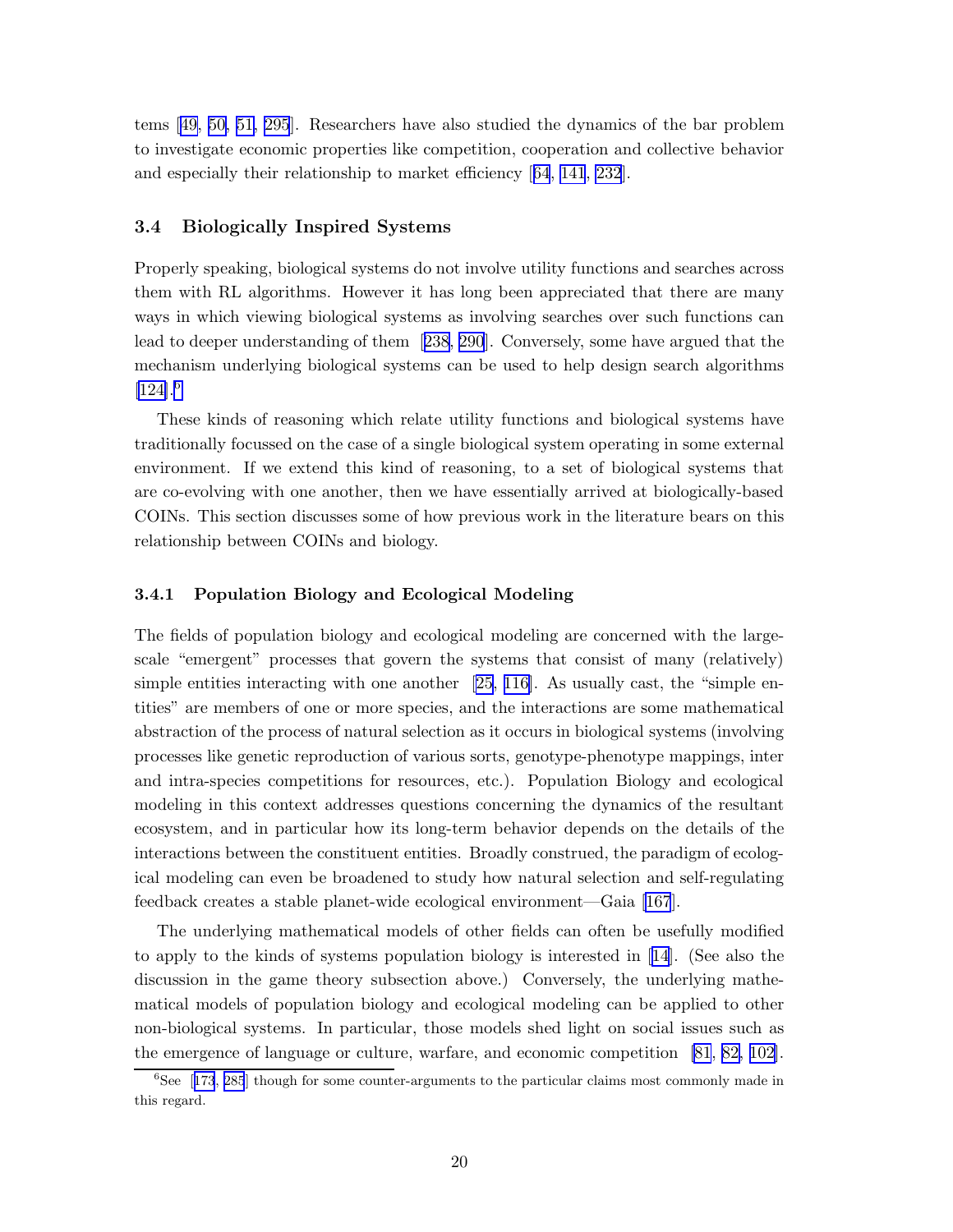They also can be used to investigate more abstract issues concerning the behavior of large complex systems with many interacting components [\[103, 114,](#page-75-0) [179,](#page-80-0) [203,](#page-81-0) [213\]](#page-82-0).

Going a bit further afield, an approach that is related in spirit to ecological modeling is 'computational ecologies'. These are large distributed systems where each component of the system's acting (seemingly) independently results in complex global behavior. Those components are viewed as constituting an "ecology" in an abstract sense (although much of the mathematics is not derived from the traditional field of ecological modeling). In particular, one can investigate how the dynamics of the ecology is influenced by the information available to each component and how cooperation and communication among the components affects that dynamics [\[134](#page-77-0), [136](#page-77-0)].

Although in some ways the most closely related to COINs of the current ecologyinspired research, the field of computational ecologies has some significant shortcomings if one tries to view it as a full science of COINs. In particular, it suffers from not being designed to solve the inverse problem of how to configure the system so as to arrive at a particular desired dynamics. This is a difficulty endemic to the general program of equating ecological modeling and population biology with the science of COINs. These fields are primarily concerned with the "forward problem" of determining the dynamics that arises from certain choices of the underlying system. Unless one's desired dynamics is sufficiently close to some dynamics that was previously catalogued (during one's investigation of the forward problem), one has very little information on how to set up the components and their interactions to achieve that desired dynamics. In addition, most of the work in these fields does not involve RL algorithms, and viewed as a context in which to design COINs suffers from a need for hand-tailoring, and potentially lack of robustness and scalability.

## 3.4.2 Swarm Intelligence

The field of 'swarm intelligence' is concerned with systems that are modeled after social insect colonies, so that the different components of the system are queen, worker, soldier, etc. It can be viewed as ecological modeling in which the individual entities have extremely limited computing capacity and/or action sets, and in which there are very few types of entities. The premise of the field is that the rich behavior of social insect colonies arises not from the sophistication of any individual entity in the colony, but from the interaction among those entities. The objective of current research is to uncover kinds of interactions among the entity types that lead to pre-specified behavior of some sort.

More speculatively, the study of social insect colonies may also provide insight into how to achieve learning in large distributed systems. This is because at the level of the individual insect in a colony, very little (or no) learning takes place. However across evolutionary time-scales the social insect species as a whole functions as if the various individual types in a colony had "learned" their specific functions. The "learning" is the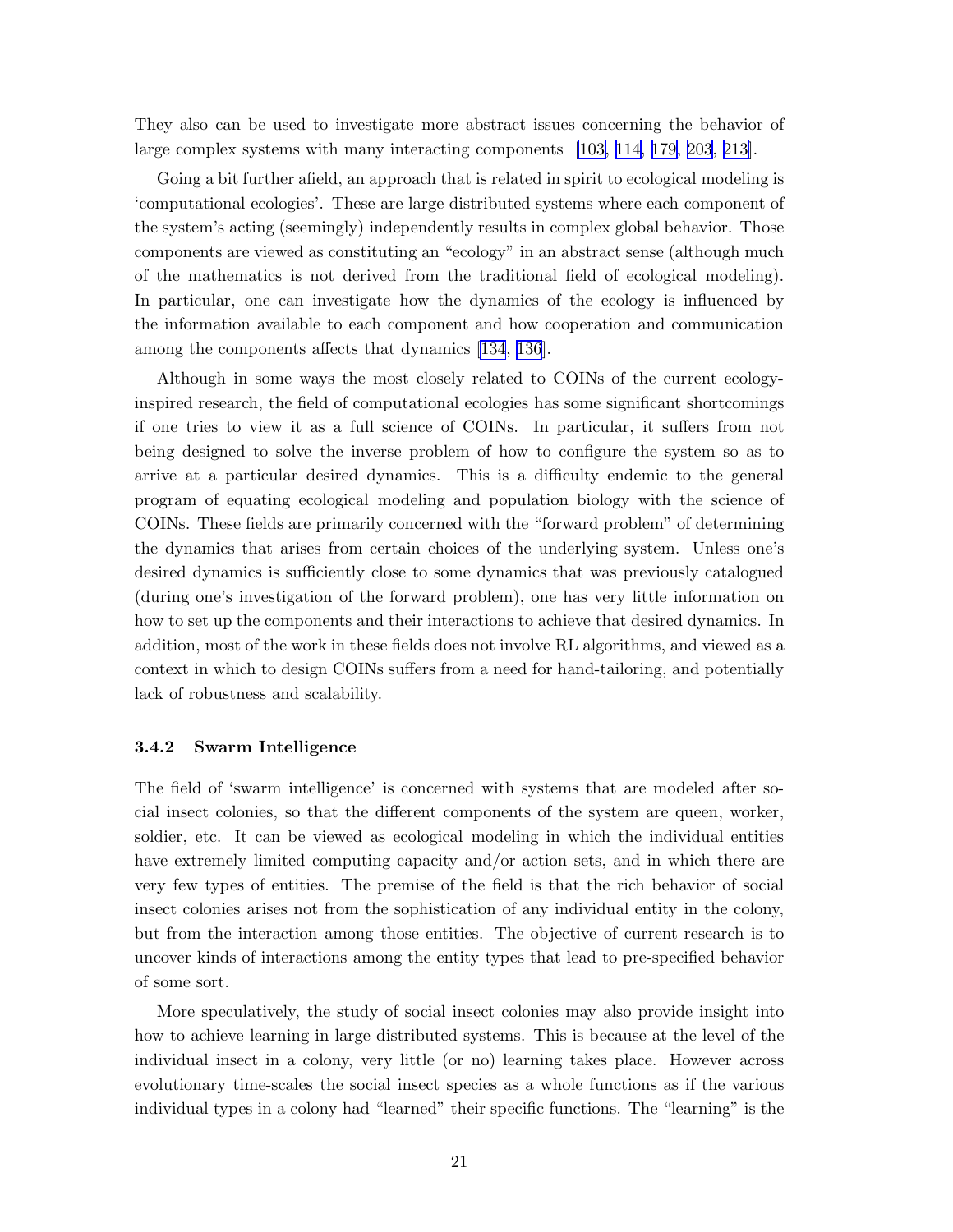direct result of natural selection. (See the discussion on this topic in the subsection on ecological modeling.)

Swarm intelligences have been used to adaptively allocate tasks in a mail company [\[34](#page-70-0)], solve the traveling salesman problem [\[69](#page-73-0), [70](#page-73-0)] and route data efficiently in dynamic networks [\[33](#page-70-0), [236](#page-83-0), [257\]](#page-85-0) among others. Despite this, such intelligences do not really constitute a general approach to designing COINs. There is no general framework for adapting swarm intelligences to maximize particular world utility functions. Accordingly, such intelligences generally need to be hand-tailored for each application. And after such tailoring, it is often quite a stretch to view the system as "biological" in any sense, rather than just a simple and a priori reasonable modification of some previously deployed system.

## 3.4.3 Artificial Life

The two main objectives of Artificial Life, closely related to one another, are understanding the abstract functioning and especially the origin of terrestrial life, and creating organisms that can meaningfully be called "alive" [\[163](#page-79-0)].

The first objective involves formalizing and abstracting the mechanical processes underpinning terrestrial life. In particular, much of this work involves various degrees of abstraction of the process of self-replication [[43](#page-71-0), [247](#page-84-0), [268](#page-85-0)]. Some of the more realworld-oriented work on this topic involves investigating how lipids assemble into more complex structures such as vesicles and membranes, which is one of the fundamental questions concerning the origin of life [\[66](#page-72-0), [77,](#page-73-0) [208](#page-81-0), [212](#page-82-0), [201](#page-81-0)]. Many computer models have been proposed to simulate this process, though most suffer from overly simplifying the molecular morphology.

More generally, work concerned with the origin of life can constitute an investigation of the functional self-organization that gives rise to life [\[180](#page-80-0)]. In this regard, an important early work on functional self-organization is the *lambda calculus*, which provides an elegant framework (recursively defined functions, lack of distinction between object and function, lack of architectural restrictions) for studying computational systems [\[56](#page-72-0)]. This framework can be used to develop an artificial chemistry "function gas" that displays complex cooperative properties [[92](#page-74-0)].

The second objective of the field of Artificial Life is less concerned with understanding the details of terrestrial life per se than of using terrestrial life as inspiration for how to design living systems. For example, motivated by the existence (and persistence) of computer viruses, several workers have tried to design an immune system for computers that will develop "antibodies" and handle viruses both more rapidly and more efficiently than other algorithms [[94](#page-74-0), [148](#page-78-0), [248](#page-84-0)]. More generally, because we only have one sampling point (life on Earth), it is very difficult to precisely formulate the process by which life emerged. By creating an artificial world inside a computer however, it is possible to study far more general forms of life [\[217](#page-82-0), [218](#page-82-0), [219](#page-82-0)]. See also [[286\]](#page-87-0) where the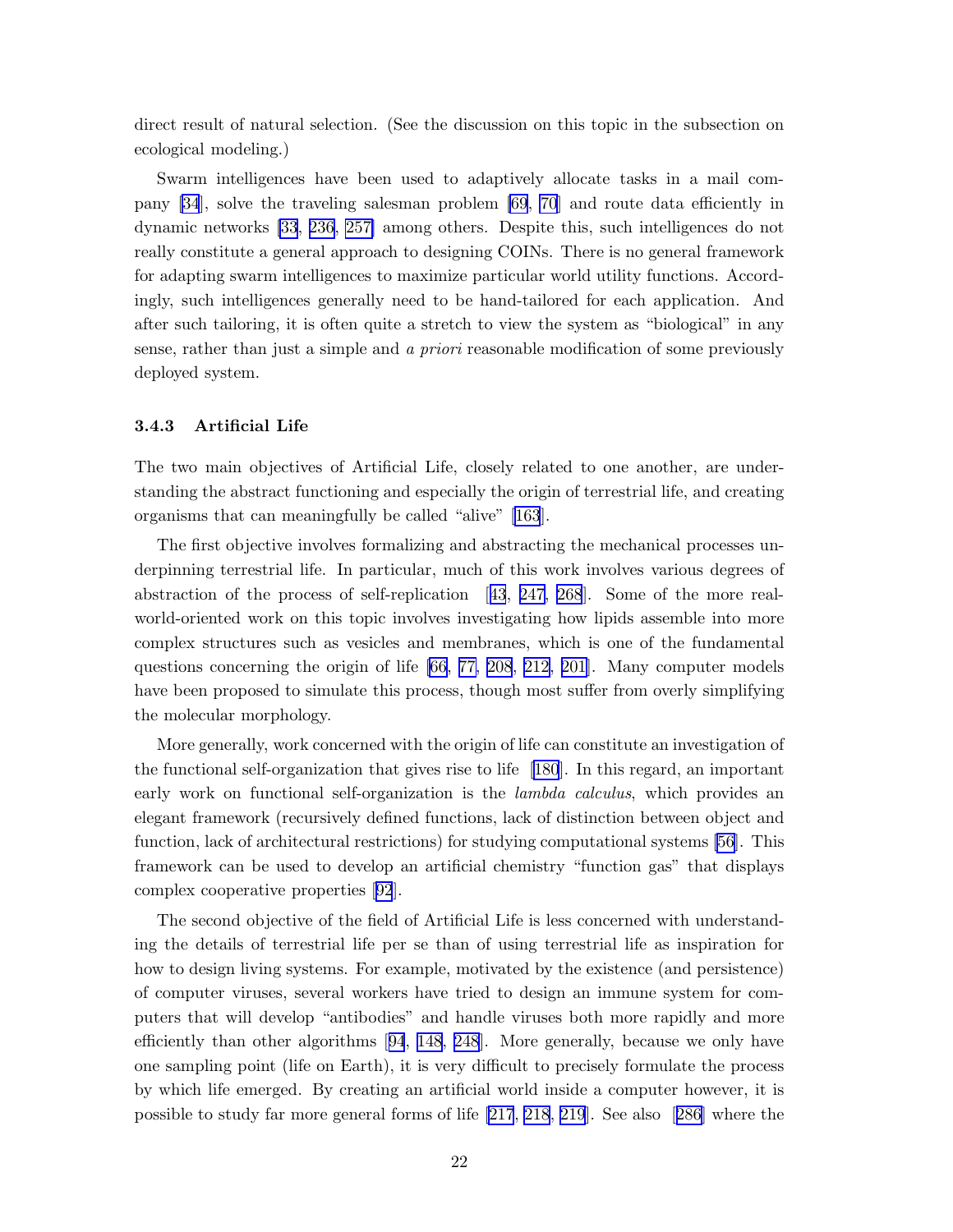argument is presented that the richest way of approaching the issue of defining "life" is phenomenologically, in terms of self-dissimilar scaling properties of the system.

#### 3.4.4 Training cellular automata with genetic algorithms

Cellular automata can be viewed as digital abstractions of physical gases [\[35](#page-70-0), [85](#page-74-0), [277,](#page-86-0) [278\]](#page-86-0). Formally, they are discrete-time recurrent neural nets where the neurons live on a grid, each neuron has a finite number of potential states, and inter-neuron connections are (usually) purely local. (See below for a discussion of recurrent neural nets.) So the state update rule of each neuron is fixed and local, the next state of a neuron being a function of the current states of it and of its neighboring elements.

The state update rule of (all the neurons making up) any particular cellular automaton specifies the mapping taking the initial configuration of the states of all of its neurons to the final, equilibrium (perhaps strange) attractor configuration of all those neurons. So consider the situation where we have a desired such mapping, and want to know an update rule that induces that mapping. This is a search problem, and can be viewed as similar to the inverse problem of how to design a COIN to achieve a pre-specified global goal, albeit a "COIN" whose nodal elements do not use RL algorithms.

Genetic algorithms are a special kind of search algorithm, based on analogy with the biological process of natural selection via recombination and mutation of a genome [[190\]](#page-80-0). Although genetic algorithms (and 'evolutionary computation' in general) have been studied quite extensively, there is no formal theory justifying genetic algorithms as search algorithms [[172,](#page-79-0) [285](#page-87-0)] and few empirical comparisons with other search techniques. One example of a well-studied application of genetic algorithms is to (try to) solve the inverse problem of finding update rules for a cellular automaton that induce a pre-specified mapping from its initial configuration to its attractor configuration. To date, they have used this way only for extremely simple configuration mappings, mappings which can be trivially learned by other kinds of systems. Despite the simplicity of these mappings, the use of genetic algorithms to try to train cellular automata to exhibit them has achieved little success [[61](#page-72-0), [62](#page-72-0), [191](#page-80-0), [192](#page-80-0)].

### 3.5 Physics-Based Systems

## 3.5.1 Statistical Physics

Equilibrium statistical physics is concerned with the stable state character of large numbers of very simple physical objects, interacting according to well-specified local deterministic laws, with probabilistic noise processes superimposed [[5,](#page-68-0) [220](#page-82-0)]. Typically there is no sense in which such systems can be said to have centralized control, since all particles contribute comparably to the overall dynamics.

Aside from mesoscopic statistical physics, the numbers of particles considered are usu-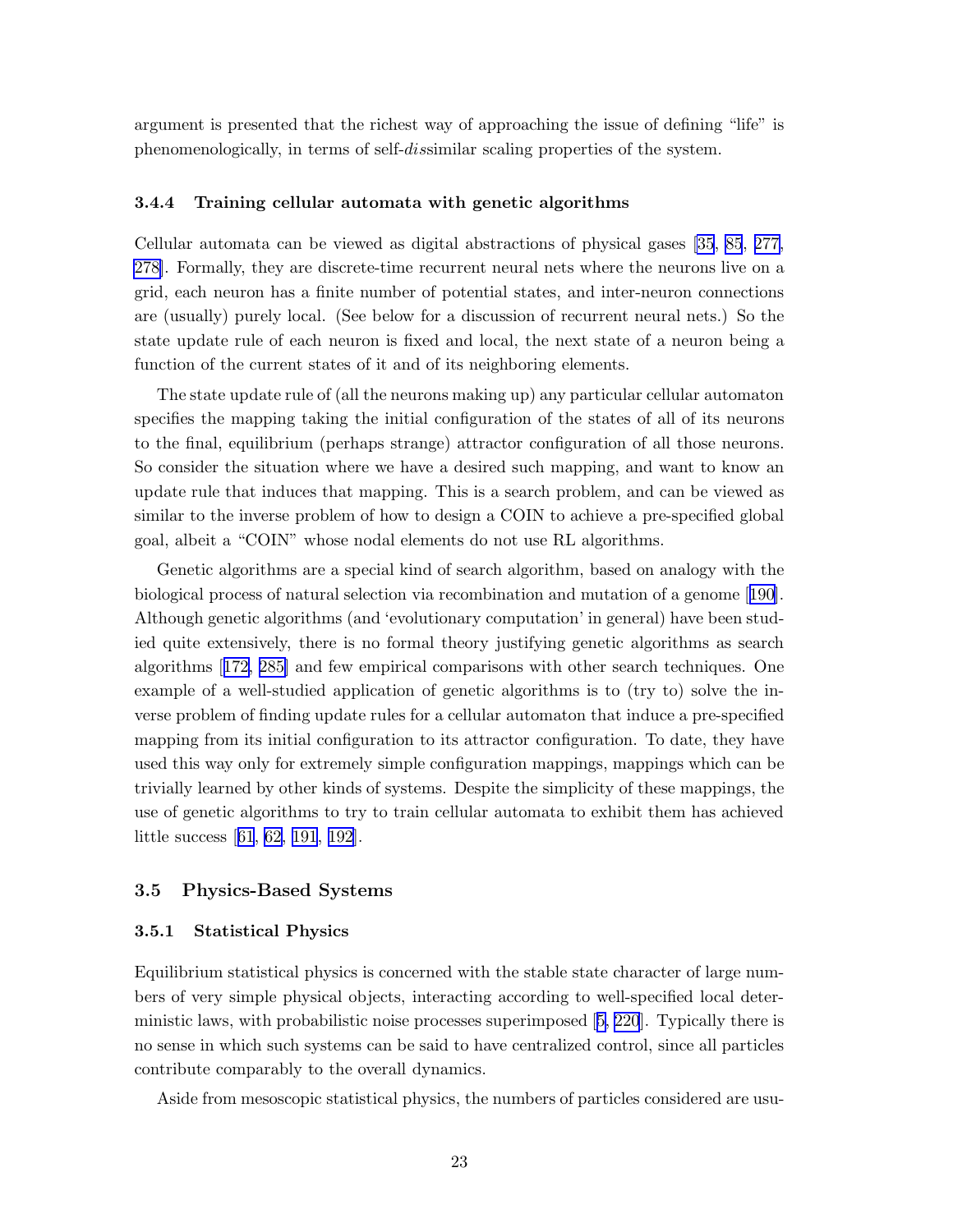ally huge  $(e.g., 10^{23})$ , and the particles themselves are extraordinarily simple, typically having only a few degrees of freedom. Moreover, the noise processes usually considered are highly restricted, being those that are formed by "baths", of heat, particles, and the like. Similarly, almost all of the field restricts itself to deterministic laws that are readily encapsulated in Hamilton's equations (Schrodinger's equation and its field-theoretic variants for quantum statistical physics). In fact, much of equilibrium statistical physics isn't even concerned with the dynamic laws by themselves (as for example is stochastic Markov processes). Rather it is concerned with invariants of those laws  $(e.g.,$  energy), invariants that relate the states of all of the particles. Trivially then, deterministic laws without such readily-discoverable invariants are outside of the purview of much of statistical physics.

One potential use of statistical physics for COINs involves taking the systems that statistical physics analyzes, especially those analyzed in its condensed matter variant  $(e.g., \text{spin glasses} [252, 253])$  $(e.g., \text{spin glasses} [252, 253])$  $(e.g., \text{spin glasses} [252, 253])$  $(e.g., \text{spin glasses} [252, 253])$  $(e.g., \text{spin glasses} [252, 253])$ , as simplified models of a class of COINs. This approach is used in some of the analysis of the Bar problem (see above). It is used more overtly in (for example) the work of Galam [\[104\]](#page-75-0), in which the equilibrium coalitions of a set of "countries" are modeled in terms of spin glasses. This approach cannot provide a general COIN framework though. In addition to the restrictions listed above on the kinds of systems it considers, this is due to its not providing a general solution to arbitrary COIN inversion problems, and to its not employing RL algorithms.<sup>7</sup>

Another contribution that statistical physics can make is with the mathematical techniques it has developed for its own purposes, like mean field theory, self-averaging approximations, phase transitions, Monte Carlo techniques, the replica trick, and tools to analyze the thermodynamic limit in which the number of particles goes to infinity. Although such techniques have not yet been applied to COINs, they have been successfully applied to related fields. This is exemplified by the use of the replica trick to analyze two-player zero-sum games with random payoff matrices in the thermodynamic limit of the number of strategies in [\[28\]](#page-70-0). Other examples are the numeric investigation of iterated prisoner's dilemma played on a lattice [\[261](#page-85-0)], the analysis of stochastic games by expressing of deviation from rationality in the form of a "heat bath" [\[176](#page-79-0)], and the use of topological entropy to quantify the complexity of a voting system studied in [[182\]](#page-80-0).

Other quite recent work in the statistical physics literature is formally identical to that in other fields, but presents it from a novel perspective. A good example of this is [[246\]](#page-84-0), which is concerned with the problem of controlling a spatially extended system with a single controller, by using an algorithm that is identical to a simple-minded proportional

<sup>&</sup>lt;sup>7</sup>In regard to the latter point however, it's interesting to speculate about recasting statistical physics as a COIN, by viewing each of the particles in the physical system as running an "RL algorithm" that perfectly optimizes the "utility function" of its Lagrangian, given the "actions" of the other particles. In this perspective, many-particle physical systems are multi-stage games that are at Nash equilibrium in each stage. So for example, a frustrated spin glass is such a system at a Nash equilibrium that is not Pareto optimal.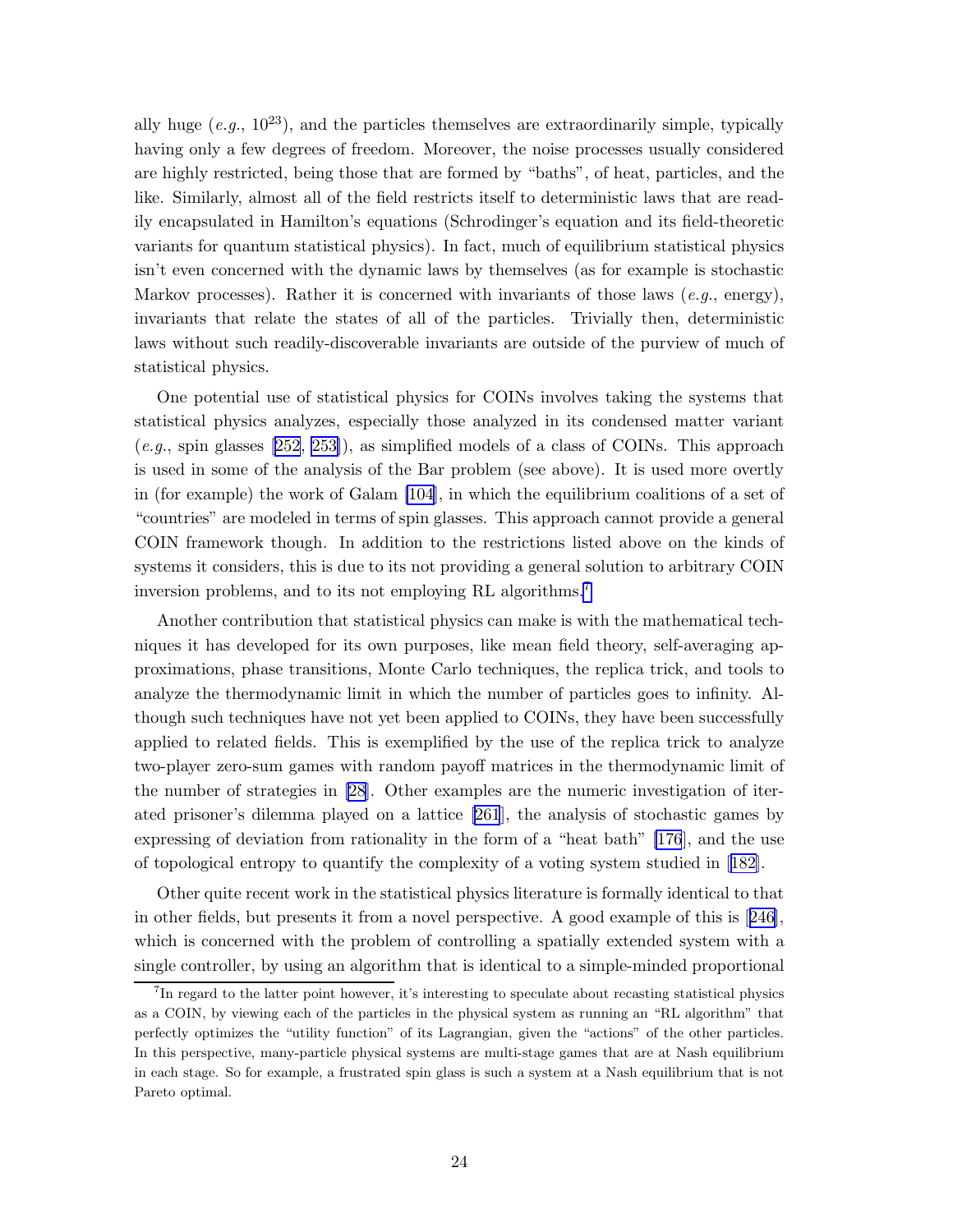RL algorithm (in essence, a rediscovery of RL).

## 3.5.2 Action Extremization

Much of the theory of physics can be cast as solving for the extremization of an actional, which is a functional of the worldline of an entire (potentially many-component) system across all time. The solution to that extremization problem constitutes the actual worldline followed by the system. In this way the calculus of variations can be used to solve for the worldline of a dynamic system. As an example, simple Newtonian dynamics can be cast as solving for the worldline of the system that extremizes a quantity called the 'Lagrangian', which is a function of that worldline and of certain parameters  $(e.g.,)$ the 'potential energy') governing the system at hand. In this instance, the calculus of variations simply results in Newton's laws.

If we take the dynamic system to be a COIN, we are assured that its worldline automatically optimizes a "global goal" consisting of the value of the associated actional. If we change physical aspects of the system that determine the functional form of the actional (e.g., change the system's potential energy function), then we change the global goal, and we are assured that our COIN optimizes that new global goal. Counter-intuitive physical systems, like those that exhibit Braess' paradox [[21](#page-69-0)], are simply systems for which the "world utility" implicit in our human intuition is extremized at a point different from the one that extremizes the system's actional.

The challenge in exploiting this to solve the COIN design problem is in translating an arbitrary provided global goal for the COIN into a parameterized actional. Note that that actional must govern the dynamics of the physical COIN, and the parameters of the actional must be physical variables in the COIN, variables whose values we can modify.

## 3.5.3 Active Walker Models

The field of active walker models [[22](#page-69-0), [117,](#page-75-0) [118](#page-76-0)] is concerned with modeling "walkers" (be they human walkers or instead simple physical objects) crossing fields along trajectories, where those trajectories are a function of several factors, including in particular the trails already worn into the field. Often the kind of trajectories considered are those that can be cast as solutions to actional extremization problems so that the walkers can be explicitly viewed as agents optimizing a private utility.

One of the primary concerns with the field of active walker models is how the trails worn in the field change with time to reach a final equilibrium state. The problem of how to design the cement pathways in the field (and other physical features of the field) so that the final paths actually followed by the walkers will have certain desirable characteristics is then one of solving for parameters of the actional that will result in the desired worldline. This is a special instance of the inverse problem of how to design a COIN.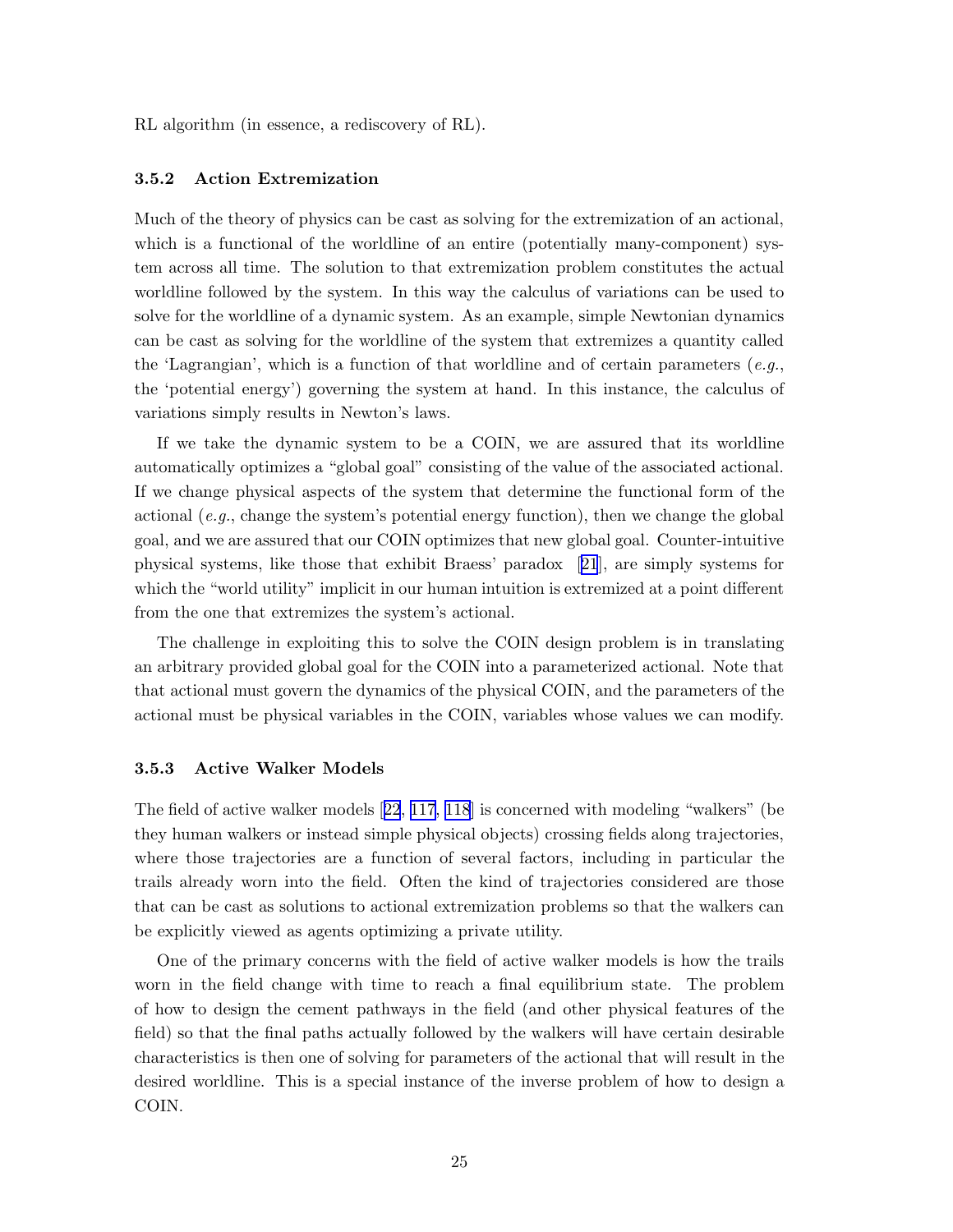Using active walker models this way to design COINs, like action extremization in general, probably has limited applicability. Also, it is not clear how robust such a design approach might be, or whether it would be scalable and exempt from the need for handtailoring.

## 3.6 Other Related Subjects

This subsection presents a "catch-all" of other fields that have little in common with one another except that they bear some relation to COINs.

## 3.6.1 Stochastic Fields

An extremely well-researched body of work concerns the mathematical and numeric behavior of systems for which the probability distribution over possible future states conditioned on preceding states is explicitly provided. This work involves many aspects of Monte Carlo numerical algorithms [\[200](#page-81-0)], all of Markov Chains [[95](#page-74-0), [204,](#page-81-0) [254](#page-85-0)], and especially Markov fields, a topic that encompasses the Chapman-Kolmogorov equations [\[105\]](#page-75-0) and its variants: Liouville's equation, the Fokker-Plank equation, and the Detailedbalance equation in particular. Non-linear dynamics is also related to this body of work (see the synopsis of iterated function systems below and the synopsis of cellular automata above), as is Markov competitive decision processes (see the synopsis of game theory above).

Formally, one can cast the problem of designing a COIN as how to fix each of the conditional transition probability distributions of the individual elements of a stochastic field so that the aggregate behavior of the overall system is of a desired form.<sup>8</sup> Unfortunately, almost all that is known in this area instead concerns the forward problem, of inferring aggregate behavior from a provided set of conditional distributions. Although such knowledge provides many "bits and pieces" of information about how to tackle the inverse problem, those pieces collectively cover only a very small subset of the entire space of tasks we might want the COIN to perform. In particular, they tell us very little about the case where the conditional distribution encapsulates RL algorithms.

<sup>8</sup> In contrast, in the field of Markov decision processes, discussed in [[48\]](#page-71-0), the full system may be a Markov field, but the system designer only sets the conditional transition probability distribution of a few of the field elements at most, to the appropriate "decision rules". Unfortunately, it is hard to imagine how to use the results of this field to design COINs because of major scaling problems. Any decision process must accurately model likely future modifications to its own behavior — often an extremely daunting task [\[173\]](#page-79-0). What's worse, if multiple such decision processes are running concurrently in the system, each such process must also model the others, potentially needing to model them in their full complexity.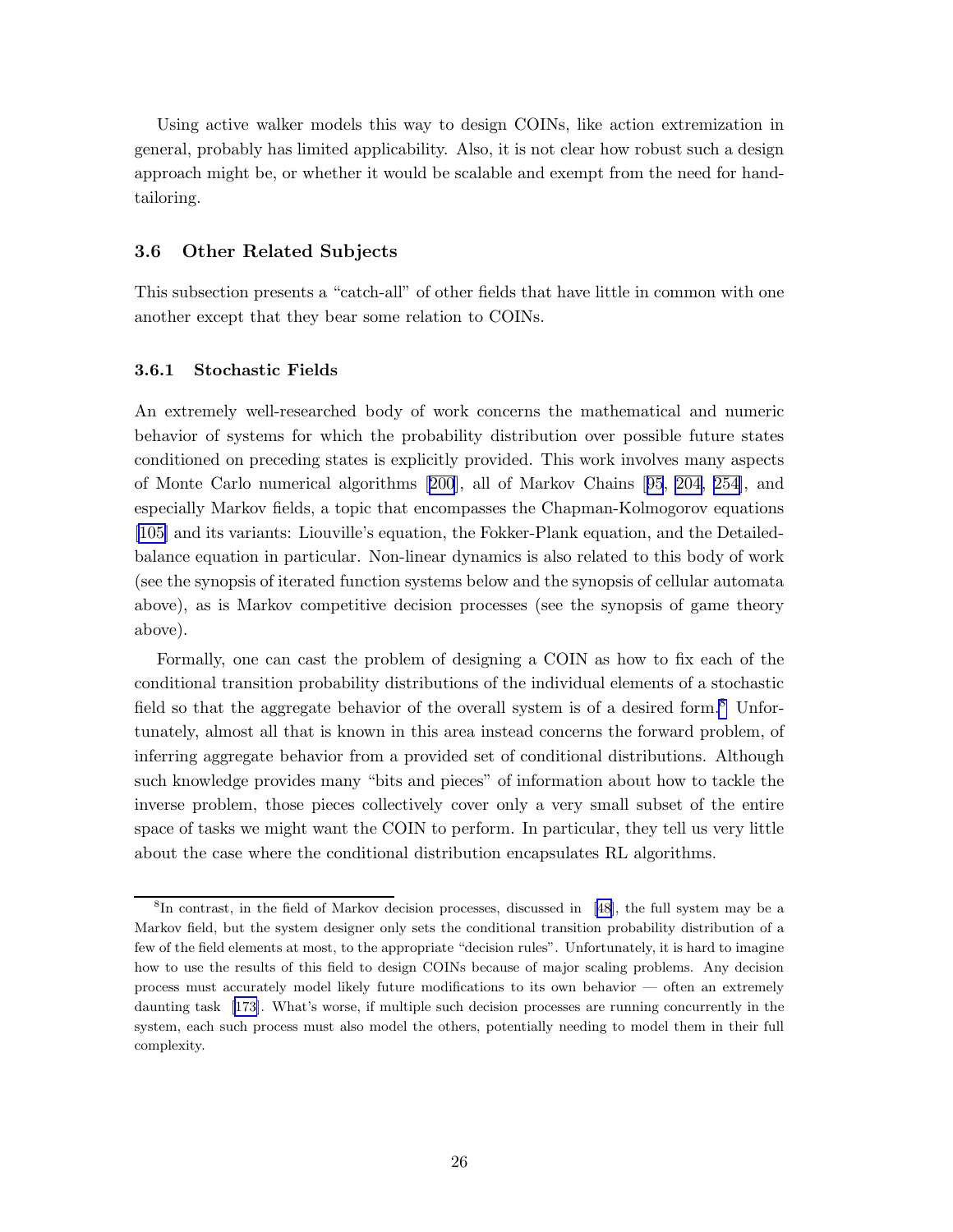#### 3.6.2 Iterated Function Systems

The technique of iterated function systems [\[19](#page-69-0)] grew out of the field of nonlinear dynamics [[223](#page-82-0), [256, 262\]](#page-85-0). In such systems a function is repeatedly and recursively applied to itself. The most famous example is the logistic map,  $x_{n+1} = rx_n(1 - x_n)$  for some r between 0 and 4 (so that  $x$  stays between 0 and 1). More generally the function along with its arguments can be vector-valued. In particular, we can construct such functions out of affine transformations of points in a Euclidean plane.

Iterated functions systems have been applied to image data. In this case the successive iteration of the function generically generates a fractal, one whose precise character is determined by the initial iteration-1 image. Since fractals are ubiquitous in natural images, a natural idea is to try to encode natural images as sets of iterated function systems spread across the plane, thereby potentially garnering significant image compression. The trick is to manage the inverse step of starting with the image to be compressed, and determining what iteration-1 image(s) and iterating function(s) will generate an accurate approximation of that image.

In the language of nonlinear dynamics, we have a dynamic system that consists of a set of iterating functions, together with a desired attractor (the image to be compressed). Our goal is to determine what values to set certain parameters of our dynamic system to so that the system will have that desired attractor. The potential relationship with COINs arises from this inverse nature of the problem tackled by iterated function systems. If the goal for a COIN can be cast as its relaxing to a particular attractor, and if the distributed computational elements are isomorphic to iterated functions, then the tricks used in iterated functions theory could be of use.

Although the techniques of iterated function systems might prove of use in designing COINs, they are unlikely to serve as a generally applicable approach to designing COINs. In addition, they do not involve RL algorithms, and often involve extensive hand-tuning.

#### 3.6.3 Recurrent Neural Nets

A recurrent neural net consists of a finite set of "neurons" each of which has a real-valued state at each moment in time. Each neuron's state is updated at each moment in time based on its current state and that of some of the other neurons in the system. The topology of such dependencies constitute the "inter-neuronal connections" of the net, and the associated parameters are often called the "weights" of the net. The dynamics can be either discrete or continuous (*i.e.*, given by difference or differential equations).

Recurrent nets have been investigated for many purposes [[107,](#page-75-0) [128](#page-76-0), [210](#page-82-0), [293\]](#page-87-0). One of the more famous of these is associative memories. The idea is that given a pre-specified pattern for the (states of the neurons in the) net, there may exist inter-neuronal weights which result in a basin of attraction focussed on that pattern. If this is the case, then the net is equivalent to an associative memory, in that a complete pre-specified pattern across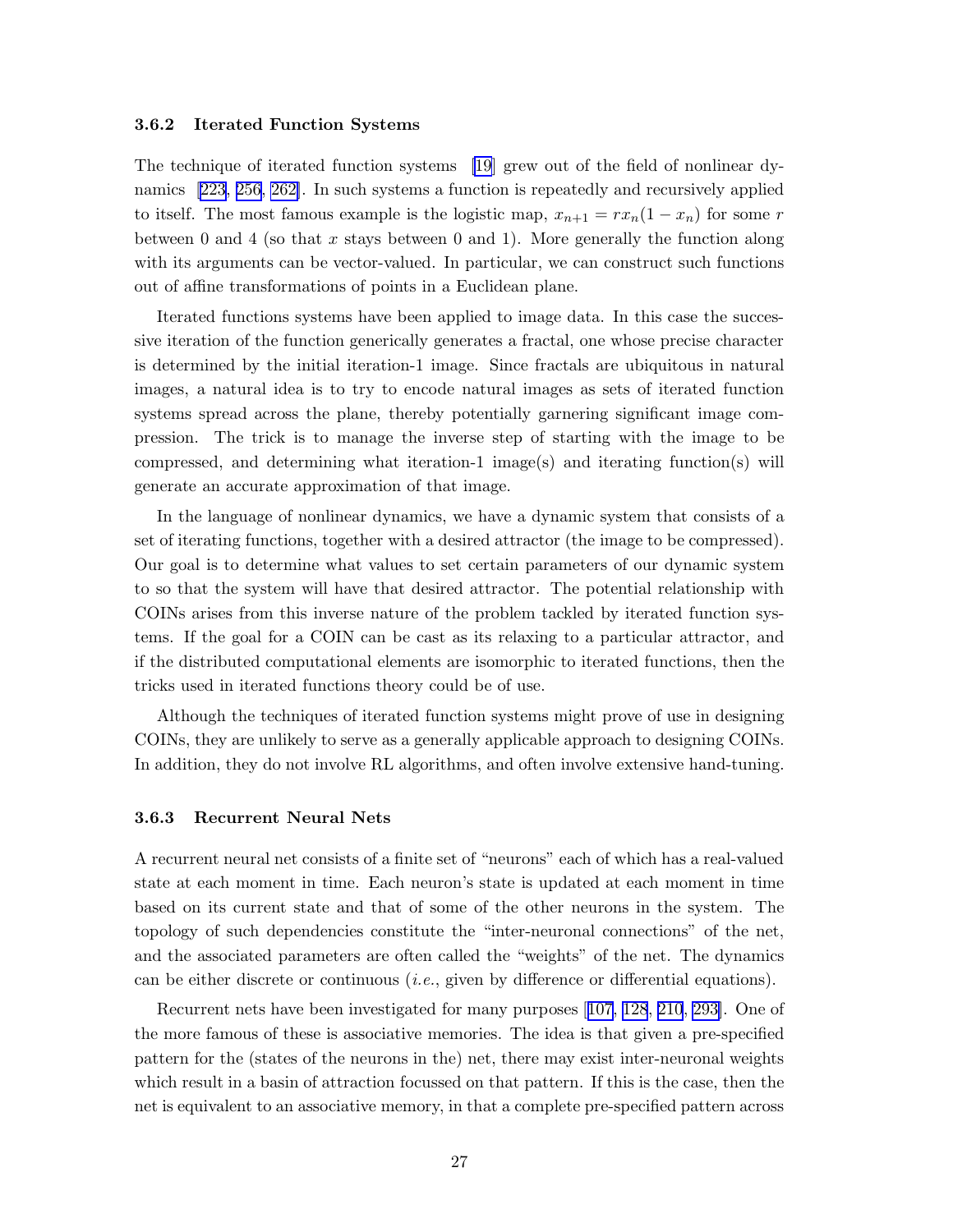all neurons will emerge under the net's dynamics from any initial pattern that partially matches the full pre-specified pattern. In practice, one wishes the net to simultaneously possess many such pre-specified associative memories. There are many schemes for "training" a recurrent net to have this property, including schemes based on spin glasses [\[125, 126, 127\]](#page-76-0) and schemes based on gradient descent [\[224](#page-82-0)].

As can the fields of cellular automata and iterated function systems, the field of recurrent neural nets can be viewed as concerning certain variants of COINs. Also like those other fields though, recurrent neural nets has shortcomings if one tries to view it as a general approach to a science of COINs. In particular, recurrent neural nets do not involve RL algorithms, and training them often suffers from scaling problems. More generally, in practice they can be hard to train well without hand-tailoring.

#### 3.6.4 Network Theory

Packet routing in a data network [\[29](#page-70-0), [129,](#page-76-0) [249](#page-84-0), [270](#page-86-0), [147,](#page-78-0) [110](#page-75-0)] presents a particularly interesting domain for the investigation of COINs. In particular, with such routing:

(i) the problem is inherently distributed;

(ii) for all but the most trivial networks it is impossible to employ global control ;

(iii) the routers have only access to local information (routing tables);

(iv) it constitutes a relatively clean and easily modified experimental testbed; and

(v) there are potentially major bottlenecks induced by 'greedy' behavior on the part of the individual routers, which behavior constitutes a readily investigated instance of the Tragedy Of the Commons (TOC).

Many of the approaches to packet routing incorporate a variant on RL [\[41](#page-71-0), [46, 54](#page-71-0), [169, 175](#page-79-0)]. Q–routing is perhaps the best known such approach and is based on routers using reinforcement learning to select the best path [[41\]](#page-71-0). Although generally successful, Q–routing is not a general scheme for inverting a global task. This is even true if one restricts attention to the problem of routing in data networks — there exists a global task in such problems, but that task is directly used to construct the algorithm.

A particular version of the general packet routing problem that is acquiring increased attention is the Quality of Service (QoS) problem, where different communication packets (voice, video, data) share the same bandwidth resource but have widely varying importances both to the user and (via revenue) to the bandwidth provider. Determining which packet has precedence over which other packets in such cases is not only based on priority in arrival time but more generally on the potential effects on the income of the bandwidth provider. In this context, RL algorithms have been used to determine routing policy, control call admission and maximize revenue by allocating the available bandwidth efficiently [\[46](#page-71-0), [175](#page-79-0)].

Many researchers have exploited the noncooperative game theoretic understanding of the TOC in order to explain the bottleneck character of empirical data networks' behavior and suggest potential alternatives to current routing schemes [\[26](#page-70-0), [76](#page-73-0), [153](#page-78-0), [154,](#page-78-0)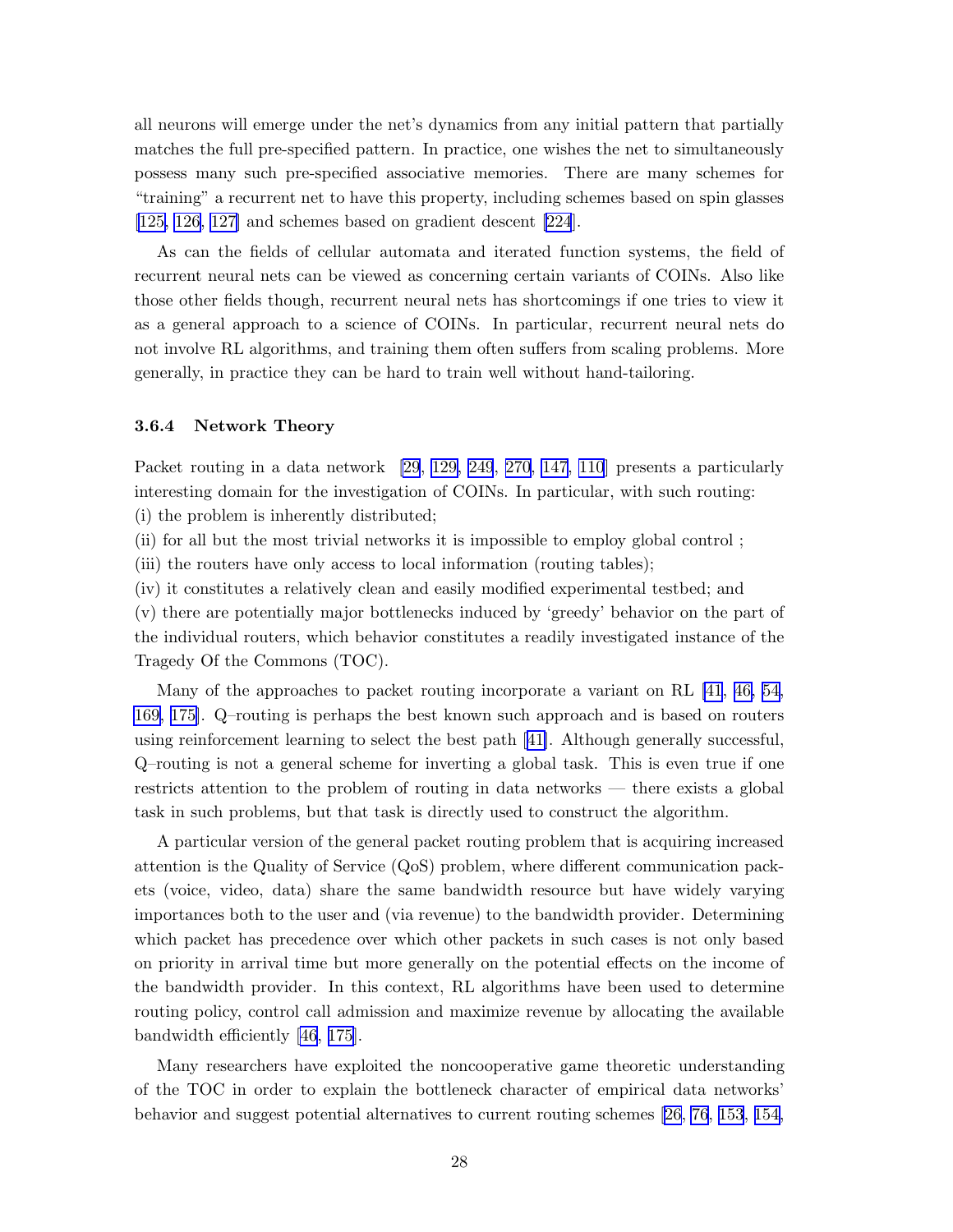[162, 164,](#page-79-0) [206](#page-81-0), [207](#page-81-0), [243\]](#page-84-0). Closely related is work on various "pricing"-based resource allocation strategies in congestable data networks [\[171](#page-79-0)]. This work is at least partially based upon current understanding of pricing in toll lanes, and traffic flow in general (see below). All of these approaches are particularly of interest when combined with the RLbased schemes mentioned just above. Due to these factors, much of the current research on a general framework for COINs is directed toward the packet-routing domain (see next section).

### 3.6.5 Traffic Theory

Traffic congestion typifies the TOC public good problem: everyone wants to use the same resource, and all parties greedily trying to optimize their use of that resource not only worsens global behavior, but also worsens *their own* private utility  $(e, q, f)$  if everyone disobeys traffic lights, everyone gets stuck in traffic jams). Indeed, in the well-known Braess' paradox [[21](#page-69-0), [58](#page-72-0), [59](#page-72-0), [155\]](#page-78-0), keeping everything else constant — including the number and destinations of the drivers — but opening a new traffic path can *increase* everyone's time to get to their destination. (Viewing the overall system as an instance of the Prisoner's dilemma, this paradox in essence arises through the creation of a novel 'defect-defect' option for the overall system.) Greedy behavior on the part of individuals also results in very rich global dynamic patterns, such as stop and go waves and clusters [\[119](#page-76-0), [120](#page-76-0)].

Much of traffic theory employs and investigates tools that have previously been applied in statistical physics [[119](#page-76-0), [150, 151](#page-78-0), [211, 216](#page-82-0)] (see subsection above). In particular, the spontaneous formation of traffic jams provides a rich testbed for studying the emergence of complex activity from seemingly chaotic states [[119](#page-76-0), [121](#page-76-0)]. Furthermore, the dynamics of traffic flow is particular amenable to the application and testing of many novel numerical methods in a controlled environment [\[16](#page-69-0), [30,](#page-70-0) [237](#page-83-0)]. Many experimental studies have confirmed the usefulness of applying insights gleaned from such work to real world traffic scenarios [[119](#page-76-0), [198](#page-81-0), [197](#page-81-0)].

### 3.6.6 Topics from further afield

Finally, there are a number of other fields that, while either still nascent or not extremely closely related to COINs, are of interest in COIN design:

Amorphous computing: Amorphous computing grew out of the idea of replacing traditional computer design, with its requirements for high reliability of the components of the computer, with a novel approach in which widespread unreliability of those components would not interfere with the computation [\[1\]](#page-68-0). Some of its more speculative aspects are concerned with "how to program" a massively distributed, noisy system of components which may consist in part of biochemical and/or biomechanical components [\[152,](#page-78-0) [274\]](#page-86-0). Work here has tended to focus on schemes for how to robustly induce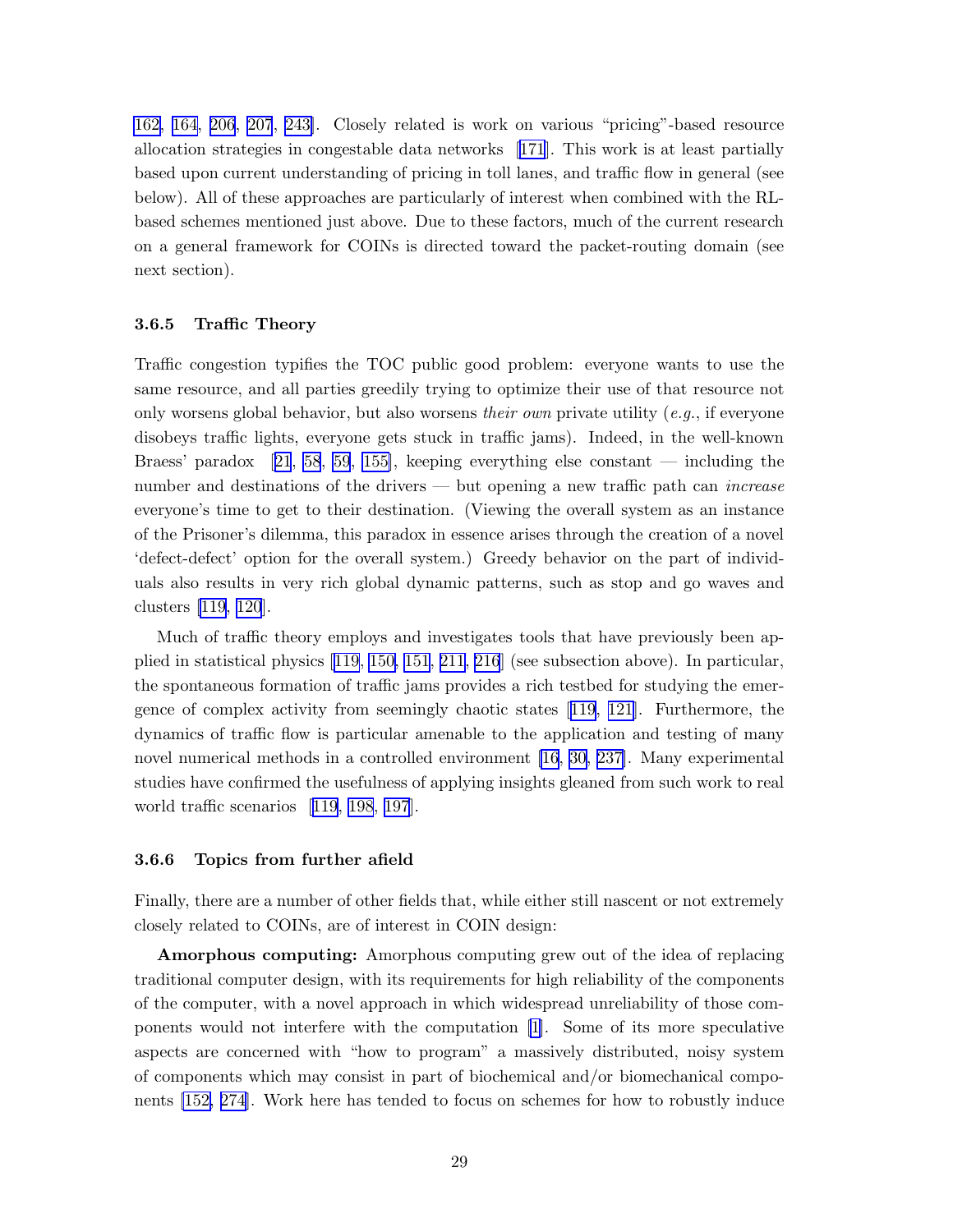desired geometric dynamics across the physical body of the amorphous computer — issue that are closely related to morphogenesis, and thereby lend credence to the idea that biochemical components are a promising approach. Especially in its limit of computers with very small constituent components, amorphous computing also is closely related to the fields of nanotechnology [\[71](#page-73-0)] and control of smart matter (see below).

Control of smart matter:. As the prospect of nanotechnology-driven mechanical systems gets more concrete, the daunting problem of how to robustly control, power, and sustain protean systems made up of extremely large sets of nano-scale devices looms more important [[111](#page-75-0), [112](#page-75-0), [122](#page-76-0)]. If this problem were to be solved one would in essence have "smart matter". For example, one would be able to "paint" an airplane wing with such matter and have it improve drag and lift properties significantly.

Morphogenesis: How does a leopard embryo get its spots, or a zebra embryo its stripes? More generally, what are the processes underlying morphogenesis, in which a body plan develops among a growing set of initially undifferentiated cells? These questions, related to control of the dynamics of chemical reaction waves, are essentially special cases of the more general question of how ontogeny works, of how the genotypephenotype mapping is carried out in development. The answers involve homeobox (as well as many other) genes [[18](#page-69-0), [73,](#page-73-0) [144](#page-77-0), [91](#page-74-0), [266](#page-85-0)]. Under the presumption that the functioning of such genes is at least in part designed to facilitate genetic changes that increase a species' fitness, that functioning facilitates solution of the inverse problem, of finding small-scale changes (to DNA) that will result in "desired" large scale effects (to body plan) when propagated across a growing distributed system.

Self Organizing systems The concept of self-organization and self-organized criticality [\[15](#page-69-0)] was originally developed to help understand why many distributed physical systems are attracted to critical states that possess long-range dynamic correlations in the large-scale characteristics of the system. It provides a powerful framework for analyzing both biological and economic systems. For example, natural selection (particularly punctuated equilibrium [\[78,](#page-73-0) [109](#page-75-0)]) can be likened to self-organizing dynamical system, and some have argued it shares many the properties  $(e.g., \text{ scale invariance})$  of such systems [\[63](#page-72-0)]. Similarly, one can view the economic order that results from the actions of human agents as a case of self-organization [[65\]](#page-72-0). The relationship between complexity and self-organization is a particularly important one, in that it provides the potential laws that allow order to arise from chaos [[145](#page-77-0)].

Small worlds (6 Degrees of Separation): In many distributed systems where each component can interact with a small number of "neighbors", an important problem is how to propagate information across the system quickly and with minimal overhead. On the one extreme the neighborhood topology of such systems can exist on a completely regular grid-like structure. On the other, the topology can be totally random. In either case, certain nodes may be effectively 'cut-off' from other nodes if the information pathways between them are too long. Recent work has investigated "small worlds" networks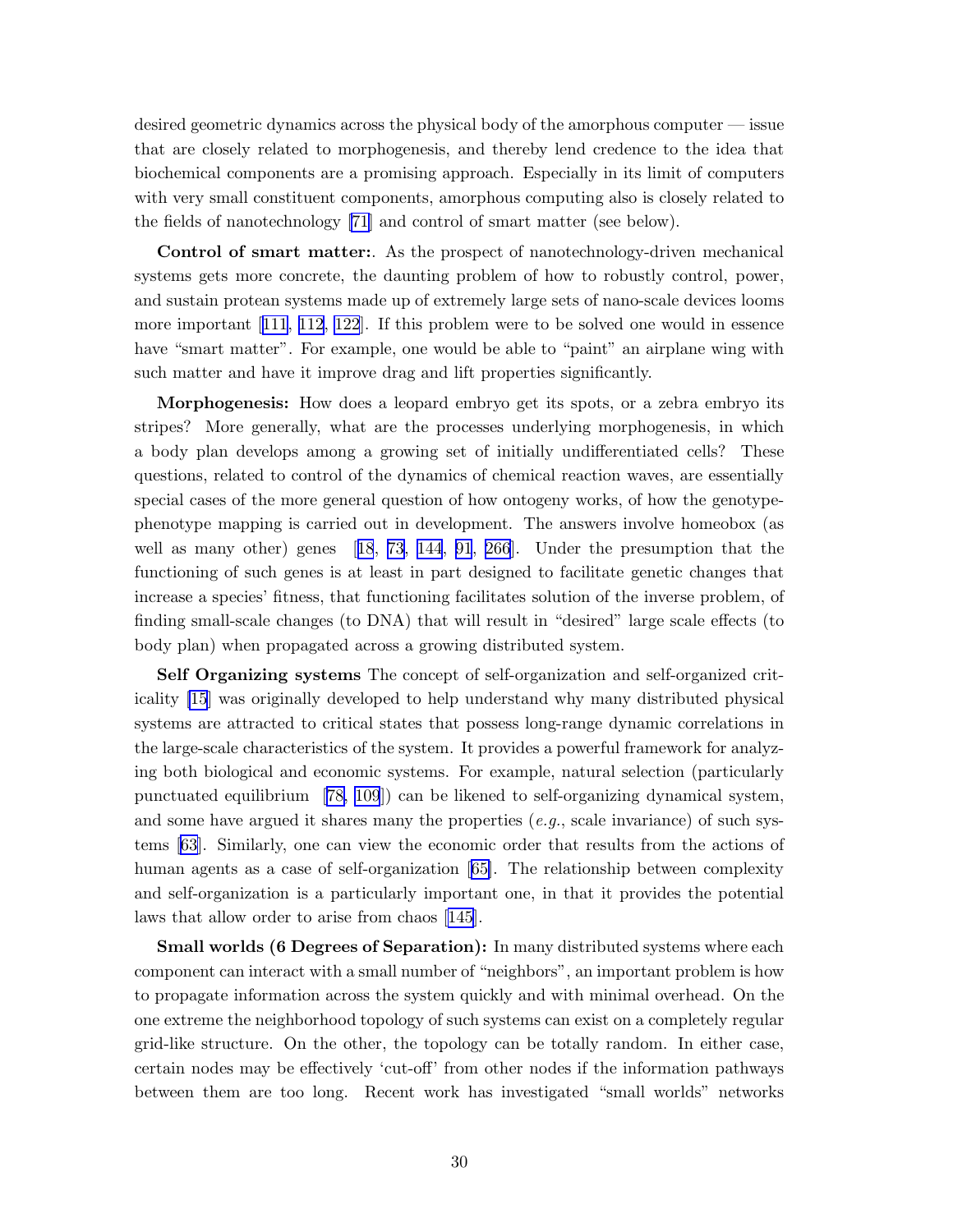<span id="page-30-0"></span>(sometimes called 6 degrees of separation) in which underlying grid-like topologies are "doped" with a scattering of long-range, random connections. It turns out that very little such doping is necessary to allow for the system to effectively circumvent the information propagation problem [\[183](#page-80-0), [273](#page-86-0)].

Control theory: Adaptive control [[6](#page-68-0), [231](#page-83-0)], and in particular adaptive control involving locally weighted RL algorithms [\[8,](#page-68-0) [194](#page-81-0)], constitute a broadly applicable framework for controlling small, potentially inexactly modeled systems. Augmented by techniques in the control of chaotic systems [[55, 67, 68\]](#page-72-0), they constitute a very successful way of solving the "inverse problem" for such systems. Unfortunately, it is not clear how one could even attempt to scale such techniques up to the massively distributed systems of interest in COINs. The next section discusses in detail some of the underlying reasons why the purely model-based versions of these approaches are inappropriate as a framework for COINs.

# 4 A FRAMEWORK DESIGNED FOR COINs

Summarizing the discussion to this point, it is hard to see how any already extant scientific field can be modified to encompass systems meeting all of the requirements of COINs listed at the beginning of Section [3.](#page-5-0) This is not too surprising, since none of those fields were explicitly designed to analyze COINs. This section first motivates in general terms a framework that is explicitly designed for analyzing COINs. It then presents the formal nomenclature of that framework. This is followed by derivations of some of the central theorems of that framework.<sup>9</sup> Finally, we present experiments that illustrate the power the framework provides for ensuring large world utility in a COIN.

# 4.1 Problems with a model-based approach

What mathematics might one employ to understand and design COINs? Perhaps the most natural approach, related to the stochastic fields work reviewed above, involves the following three steps:

1) First one constructs a detailed stochastic model of the COIN's dynamics, a model parameterized by a vector  $\theta$ . As an example,  $\theta$  could fix the utility functions of the individual agents of the COIN, aspects of their RL algorithms, which agents communicate with each other and how, etc.

2) Next we solve for the function  $f(\theta)$  which maps the parameters of the model to the resulting stochastic dynamics.

3) Cast our goal for the system as a whole as achieving a high expected value of some "world utility". Then as our final step we would have to solve the inverse problem: we

<sup>&</sup>lt;sup>9</sup>A much more detailed discussion, including intuitive arguments, proofs and fully formal definitions of the concepts discussion in this section, can be found in [\[283\]](#page-86-0).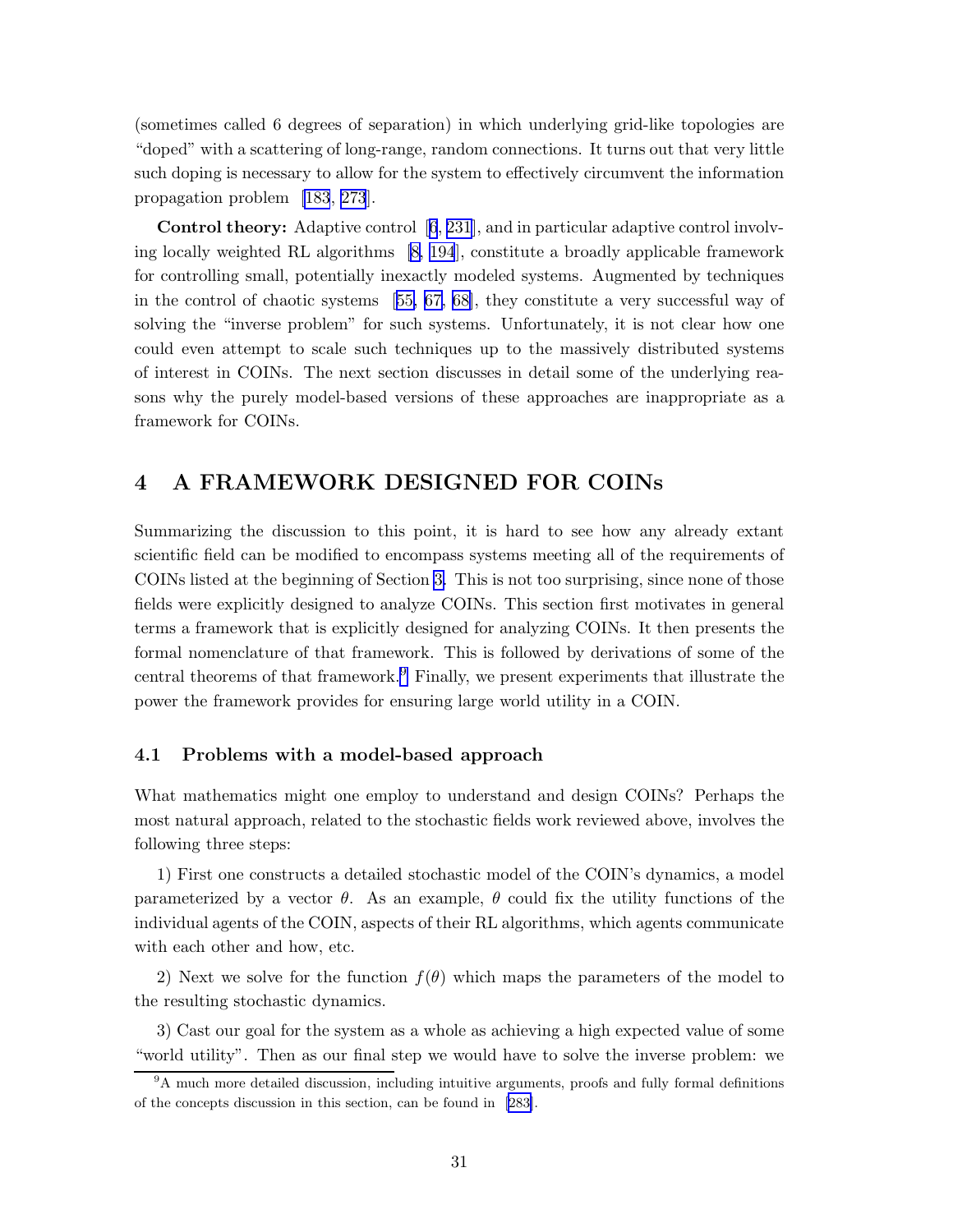would have to search for a  $\theta$  which, via f, results in a high value of E(world utility  $|\theta|$ ).

Let's examine in turn some of the challenges each of these three steps entrain:

I) We are primarily interested in very large, very complex systems, which are noisy, faulty, and often operate in a non-stationary environment. Moreover, our "very complex system" consists of many RL algorithms, all potentially quite complicated, all running simultaneously. Clearly coming up with a detailed model that captures the dynamics of all of this in an accurate manner will often be extraordinarily difficult. Moreover, unfortunately, given that the modeling is highly detailed, often the level of verisimilitude required of the model will be quite high. For example, unless the modeling of the faulty aspects of the system were quite accurate, the model would likely be "brittle", and overly sensitive to which elements of the COIN were and were not operating properly at any given time.

II) Even for models much simpler than the ones called for in (I), solving explicitly for the function  $f$  can be extremely difficult. For example, much of Markov Chain theory is an attempt to broadly characterize such mappings. However as a practical matter, usually it can only produce potentially useful characterizations when the underlying models are quite inaccurate simplifications of the kinds of models produced in step (I).

III) Even if one can write down an  $f$ , solving the associated inverse problem is often impossible in practice.

IV) In addition to these difficulties, there is a more general problem with the modelbased approach. We wish to perform our analysis on a "high level". Our thesis is that due to the robust and adaptive nature of the individual agents' RL algorithms, there will be very broad, easily identifiable regions of  $\theta$  space all of which result in excellent E(world utility  $\theta$ ), and that these regions will not depend on the precise learning algorithms used to achieve the low-level tasks (cf. the list at the beginning of Section [3\)](#page-5-0). To fully capitalize on this, one would want to be able to slot in and out different learning algorithms for achieving the low-level tasks without having to redo our entire analysis each time. However in general this would be possible with a model-based analysis only for very carefully designed models (if at all). The problem is that the result of step (3), the solution to the inverse problem, would have to concern aspects of the COIN that are (at least approximately) invariant with respect to the precise low-level learning algorithms used. Coming up with a model that has this property while still avoiding problems (I-III) is usually an extremely daunting challenge.

Fortunately, there is an alternative approach which avoids the difficulties of detailed modeling. Little modeling of any sort ever is used in this alternative, and what modeling does arise has little to do with dynamics. In addition, any such modeling is extremely high-level, intented to serve as a decent approximation to almost any system having "reasonable" RL algorithms, rather than as an accurate model of one particular system.

We call any framework based on this alternative a descriptive framework. In such a framework one identifies certain salient characteristics of COINs, which are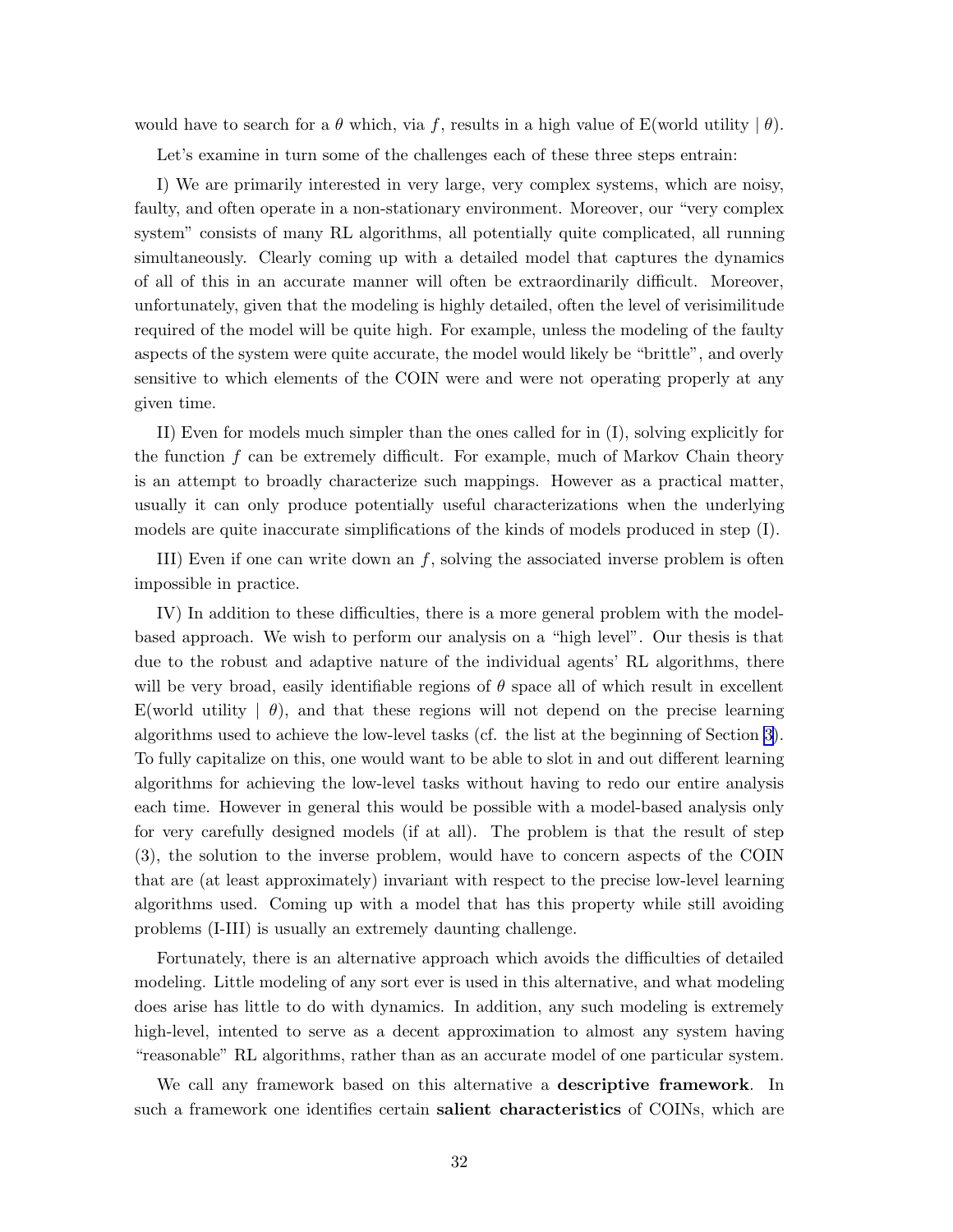characteristics of a COIN's entire worldline that one strongly expects to find in COINs that have large world utility. Under this expectation, one makes the assumption that if a COIN is explicitly modified to have the salient characteristics (for example in response to observations of its run-time behavior), then its world utility will benefit. So long as the salient characteristics are (relatively) easy to induce in a COIN, then this assumption provides a ready indirect way to cause that COIN to have large world utility.

An assumption of this nature is the central leverage point that a descriptive framework employs to circumvent detailed modeling. Under it, if the salient characteristics can be induced with little or no modeling (e.g., via heuristics that aren't rigorously and formally justified), then they provide an indirect way to improve world utility without recourse to detailed modeling. In fact, since one does not use detailed modeling in a descriptive framework, it may even be that one does not have a fully rigorous mathematical proof that the central assumption holds in a particular system for one's choice of salient characteristics. One may have to be content with reasonableness arguments not only to justify one's scheme for inducing the salient characteristics, but for making the assumption that characteristics are correlated with large world utility in the first place.<sup>10</sup> Of course, the trick in the descriptive framework is to choose salient characteristics that both have a beneficial relationship with world utility and that one expects to be able to induce with relatively little detailed modeling of the system's dynamics.

# 4.2 Nomenclature

There exist many ways one might try to design a descriptive framework. In this subsection we present nomenclature needed for a (very) cursory overview of one of them. (See [\[283\]](#page-86-0) for a more detailed exposition, including formal proofs.)

This overview concentrates on the four salient characteristics of intelligence, learnability, factoredness, and the wonderful life utility, all defined below. Intelligence is a quantification of how well an RL algorithm performs. We want to do whatever we can to help those algorithms achieve high values of their utility functions. Learnability is a characteristic of a utility function that one would expect to be well-correlated with how well an RL algorithm can learn to optimize it. A utility function is also factored if whenever its value increases, the overall system benefits. Finally, wonderful life utility is an example of a utility function that is both learnable and factored.

After the preliminary definitions below, this section formalizes these four salient characteristics, derives several theorems relating them, and illustrates in some computer experiments how those theorems can be used to help the system achieve high world utility.

 $10$  Despite only being implicit, such reasonableness arguments are all that underpins fields like non-Bayesian learning. See [[279, 281](#page-86-0), [280\]](#page-86-0).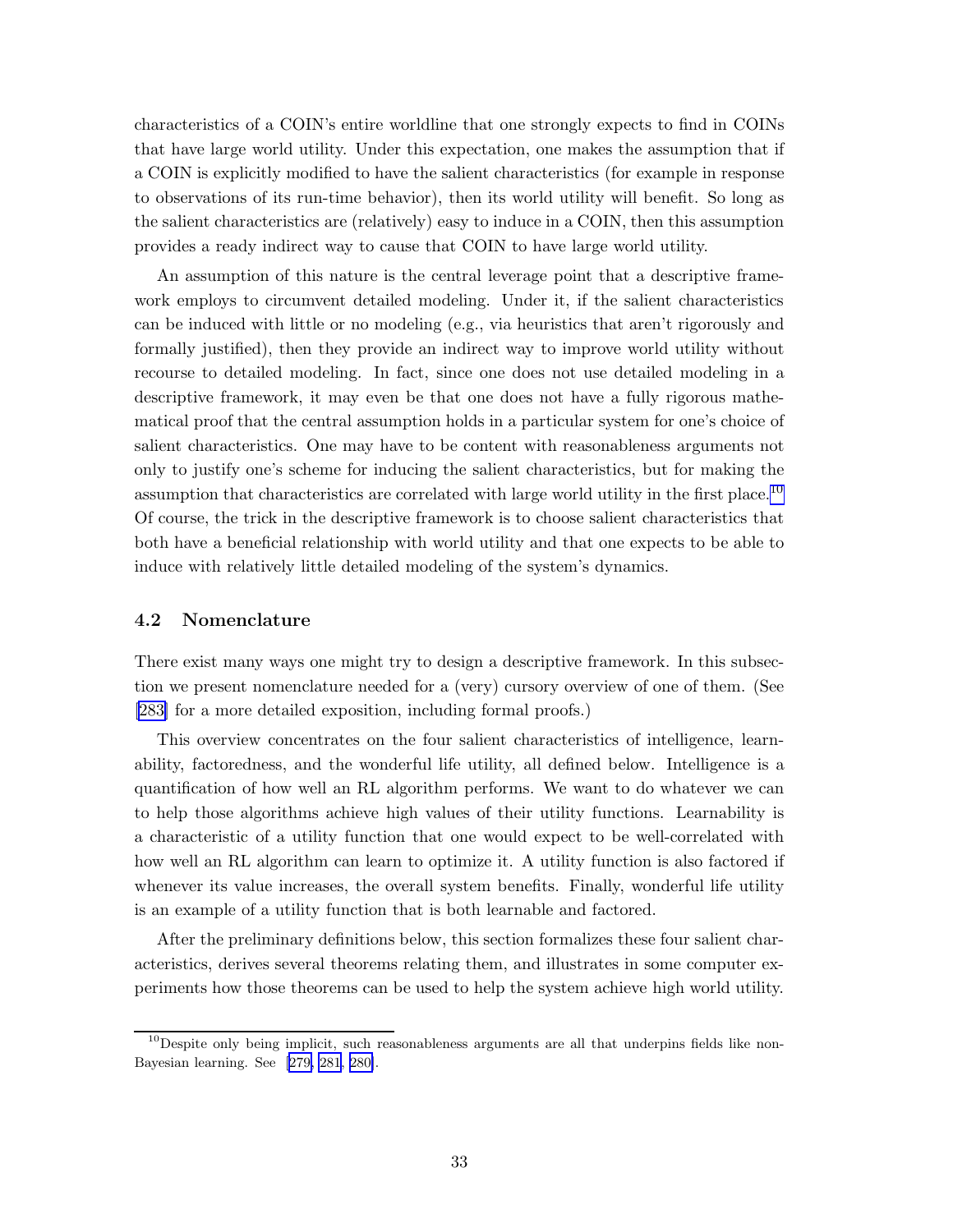#### 4.2.1 Preliminary Definitions

1) We refer to an RL algorithm by which an individual component of the COIN modifies its behavior as a microlearning algorithm. We refer to the initial construction of the COIN, potentially based upon salient characteristics, as the COIN initialization. We use the phrase macrolearning to refer to externally imposed run-time modifications to the COIN which are based on statistical inference concerning salient characteristics of the running COIN.

2) For convenience, we take time, t, to be discrete and confined to the integers, Z. When referring to COIN initialization, we implicitly have a lower bound on  $t$ , which without loss of generality we take to be less than or equal to 0.

3) All variables that have any effect on the COIN are identified as components of Euclidean-vector-valued states of various discrete nodes. As an important example, if our COIN consists in part of a computational "agent" running a microlearning algorithm, the precise configuration of that agent at any time  $t$ , including all variables in its learning algorithm, all actions directly visible to the outside world, all internal parameters, all values observed by its probes of the surrounding environment, etc., all constitute the state vector of a node representing that agent. We define  $\underline{\zeta}_{\eta,t}$  to be a vector in the Euclidean vector space  $\underline{\mathbf{Z}}_{\eta,t}$ , where the components of  $\underline{\zeta}_{\eta,t}$  give the state of node  $\eta$  at time t. The *i*'th component of that vector is indicated by  $\underline{\zeta}_{\eta,t;i}$ .

Observation 3.1: In practice, many COINs will involve variables that are most naturally viewed as discrete and symbolic. In such cases, we must exercise some care in how we choose to represent those variables as components of Euclidean vectors. There is nothing new in this; the same issue arises in modern work on applying neural nets to inherently symbolic problems. In our COIN framework, we will usually employ the same resolution of this issue employed in neural nets, namely representing the possible values of the discrete variable with a unary representation in a Euclidean space. Just as with neural nets, values of such vectors that do not lie on the vertices of the unit hypercube are not meaningful, strictly speaking. Fortunately though, just as with neural nets, there is almost always a most natural way to extend the definitions of any function of interest (like world utility) so that it is well-defined even for vectors not lying on those vertices. This allows us to meaningfully define partial derivatives of such functions with respect to the components of  $\zeta$ , partial derivatives that we will evaluate at the corners of the unit hypercube.

4) For notational convenience, we define  $\underline{\zeta}_{,t} \in \underline{\mathbf{Z}}_{,t}$  to be the vector of the states of all nodes at time  $t$ ;  $\zeta_{\eta,t} \in \mathbf{Z}_{\eta,t}$  to be the vector of the states of all nodes other than  $\eta$  at time t; and  $\underline{\zeta} \equiv \underline{\zeta}$ ,  $\underline{\zeta} \equiv \underline{\mathbf{Z}}'$  to be the entire vector of the states of all nodes at all times.  $\underline{Z}$  is infinite-dimensional in general, and usually assumed to be a Hilbert space. We will often assume that all spaces  $\underline{\mathbf{Z}}_{,t}$  over all times t are isomorphic to a space  $\underline{\mathbf{Z}}^{(0)}$ , i.e.,  $\underline{\mathbf{Z}}$  is a Cartesian product of copies of  $\underline{\mathbf{Z}}^{(0)}$ .

Also for notational convenience, we define gradients using ∂-shorthand. So for exam-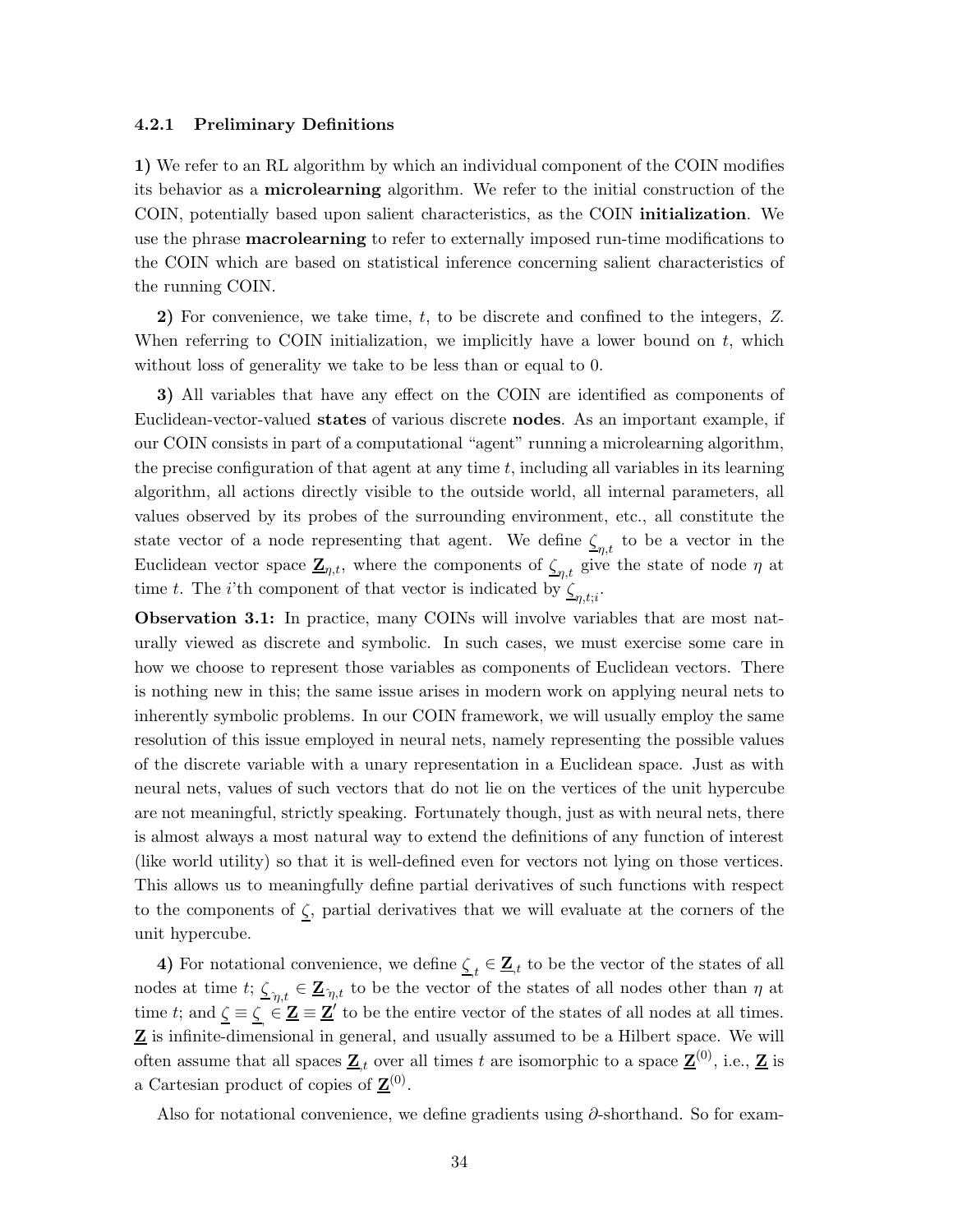ple,  $\partial_{\underline{\zeta}_{,t}} F(\underline{\zeta})$  is the vector of the partial derivative of  $F(\underline{\zeta})$  with respect to the components of  $\sum_{i=1}^{\infty}$ . Also, we will sometimes treat the symbol "t" specially, as delineating a range of components of  $\underline{\zeta}$ . So for example an expression like " $\underline{\zeta}_{,t \leq t'}$ " refers to all components  $\frac{\zeta}{t}$ , with  $t < t'$ .

5) To avoid confusion with the other uses of the comma operator, we will often use  $x \bullet y$  rather than  $(x, y)$  to indicate the vector formed by concatenating the two ordered sets of vector components **x** and **y**. For example,  $\underline{\zeta}_{\eta,t<0} \bullet \underline{\zeta}_{\eta',t>0}$  refers to the vector formed by concatenating those components of the worldline  $\zeta$  involving node  $\eta$  for times less than 0 with those components involving node  $\eta'$  that have times greater than 0.

6) We take the universe in which our COIN operates to be completely deterministic. This is certainly the case for any COIN that operates in a digital system, even a system that emulates analog and/or stochastic processes  $(e.g.,$  with a pseudo-random number generator). More generally, this determinism reflects the fact that since the real world obeys (deterministic) physics, any real-world system, be it a COIN or something else, is, ultimately, embedded in a deterministic system.<sup>11</sup>

The perspective to be kept in mind here is that of nonlinear time-series analysis. A physical time series typically reflects a few degrees of freedom that are projected out of the underlying space in which the full system is deterministically evolving, an underlying space that is actually extremely high-dimensional. This projection typically results in an illusion of stochasticity in the time series.

7) Formally, to reflect this determinism, first we bundle all variables we are not directly considering — but which nonetheless affect the dynamics of the system — as components of some catch-all environment node. So for example any "noise processes" and the like affecting the COIN's dynamics are taken to be inputs from a deterministic, very high-dimensional environment that is potentially chaotic and is never directly ob-served [[86](#page-74-0)]. Given such an environment node, we then stipulate that for all  $t, t'$  such that  $t' > t$ ,  $\underline{\zeta}_{,t}$  sets  $\underline{\zeta}_{,t'}$  uniquely.

Observation 7.1: When nodes are "computational devices", often we must be careful to specify the physical extent of those devices. Such a node may just be the associated CPU, or it may be that CPU together with the main RAM, or it may include an external storage device. Almost always, the border of the device  $\eta$  will end before any external system that  $\eta$  is "observing" begins. This means that since at time t  $\eta$  only knows the value of  $\zeta_{\eta,t}$ , its "observational knowledge" of that external system is indirect. That knowledge reflects a coupling between  $\underline{\zeta}_{\eta,t}$  and  $\underline{\zeta}_{\eta,t}$ , a coupling that is induced by the dynamical evolution of the system from preceding moments up to the time  $t$ . If the dynamics does not force such a coupling, then  $\eta$  has no observational knowledge of the

 $11$ This determinism holds even for systems with an explicitly quantum mechanical character. Quantum mechanical systems evolve according to Schrodinger's equation, which is purely deterministic; as is now well-accepted, the "stochastic" aspect of quantum mechanics can be interpreted as an epiphenomenon of Schrodinger's equation that arises when the Hamiltonian has an "observational" or "entangling" coupling between some of its variables [[84,](#page-74-0) [297,](#page-87-0) [106](#page-75-0)], a coupling that does not obviate the underlying determinism.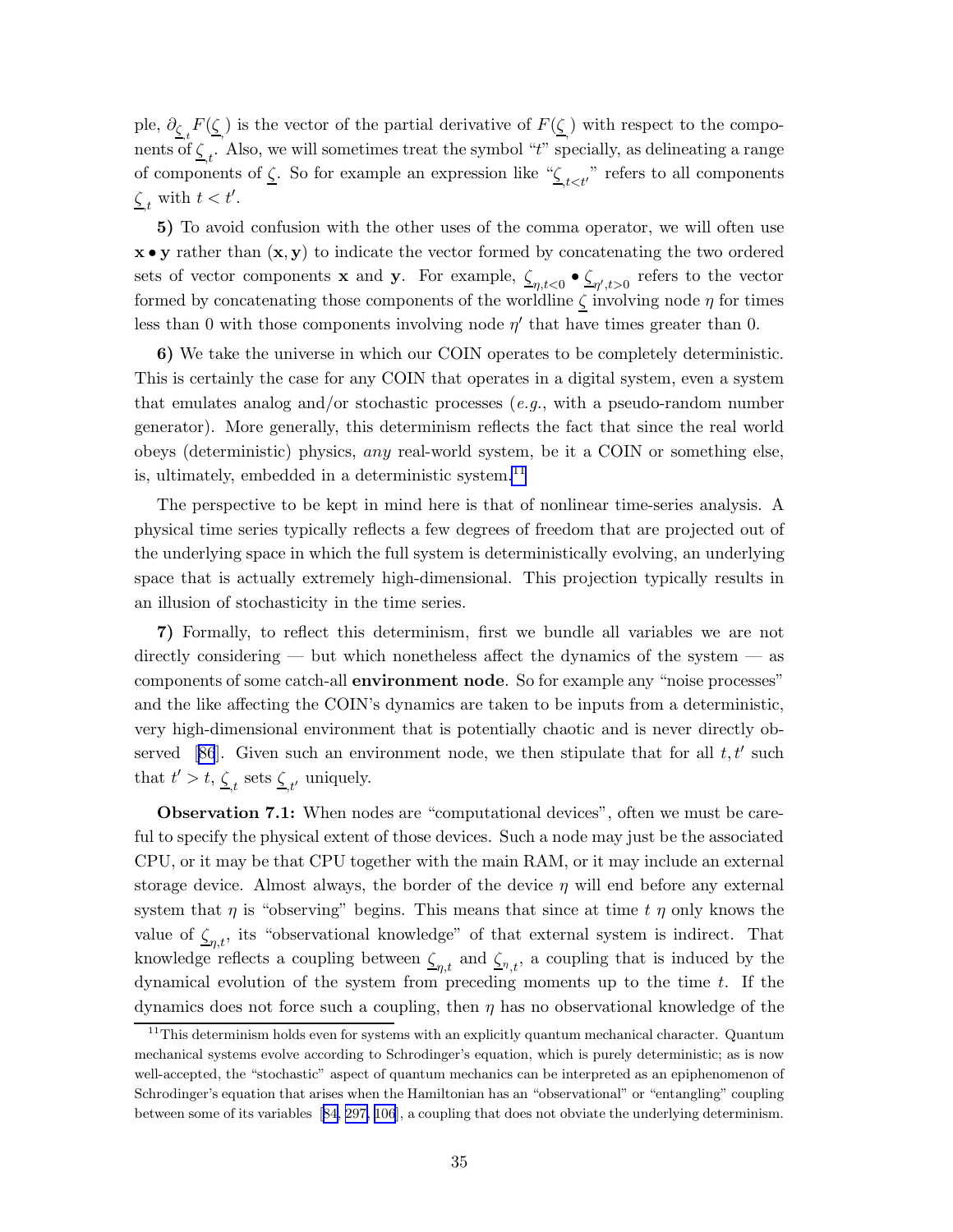outside world.

8) We express the dynamics of our system by writing  $\underline{\zeta}_{,t'\geq t} = C(\underline{\zeta}_{,t})$ . (In this paper there will be no need to be more precise and specify the precise dependency of  $C(.)$  on t and/or  $t'$ .) We define  $\{C\}$  to be a set of constraint equations enforcing that dynamics, and also, more generally, fixing the entire manifold C of vectors  $\zeta \in \mathbf{Z}$  that we consider to be 'allowed'. So C is a subset of the set of all  $\zeta \in \mathbf{Z}$  that are consistent with the deterministic laws governing the COIN, *i.e.*, that obey  $\underline{\zeta}_{,t'\geq t} = C(\underline{\zeta}_{,t}) \ \forall \ t, t'$ . We generalize this notation in the obvious way, so that (for example)  $C_{,t\geq t_0}$  is the manifold consisting of all vectors  $\underline{\zeta}_{,t\geq t_0} \in \underline{\mathbf{Z}}_{,t\geq t_0}$  that are projections of a vector in C.

**Observation 8.1:** Note that  $C_{,t\geq t_0}$  is parameterized by  $\underline{\zeta}_{,t_0}$ , due to determinism. Note also that whereas  $C(.)$  is defined for any argument of the form  $\underline{\zeta}_{,t} \in \underline{\mathbf{Z}}_{,t}$  for some  $t$  (*i.e.*, we can evolve any point forward in time), in general not all  $\underline{\zeta}_{,t} \in \underline{\mathbf{Z}}_{,t}$  lie in  $C_{,t}$ . In particular, there may be extra restrictions constraining the possible states of the system beyond those arising from its need to obey the relevant dynamical laws of physics. Finally, whenever trying to express a COIN in terms of the framework presented here, it is a good rule to try to write out the constraint equations explicitly to check that what one has identified as the space  $\underline{\mathbf{Z}}_{t}$  contains all quantities needed to uniquely fix the future state of the system.

**Observation 8.2:** We do not want to have  $\underline{Z}$  be the phase space of every particle in the system. We will instead usually have  $\underline{Z}$  consist of variables that, although still evolving deterministically, exist at a larger scale of granularity than that of individual particles  $(e, q, \text{thermodynamic variables in the thermodynamic limit})$ . However we will often be concerned with physical systems obeying entropy-driven dynamic processes that are contractive at this high level of granularity. Examples are any of the many-to-one mappings that can occur in digital computers, and, at a finer level of granularity, any of the error-correcting processes in the electronics of such a computer that allow it to operate in a digital fashion. Accordingly, although the dynamics of our system will always be deterministic, it need not be invertible.

Observation 8.3: Intuitively, in our mathematics, all behavior across time is pre-fixed. The COIN is a single fixed worldline through  $\mathbf{Z}$ , with no "unfolding of the future" as the die underlying a stochastic dynamics get cast. This is consistent with the fact that we want the formalism to be purely descriptive, relating different properties of any single, fixed COIN's history. We will often informally refer to "changing a node's state at a particular time", or to a microlearner's "choosing from a set of options", and the like. Formally, in all such phrases we are really comparing different worldlines, with the indicated modification distinguishing those worldlines.

Observation 8.4: Since the dynamics of any real-world COIN is deterministic, so is the dynamics of any component of the COIN, and in particular so is any learning algorithm running in the COIN, ultimately. However that does not mean that those deterministic components of the COIN are not allowed to be "based on", or "motivated by" stochastic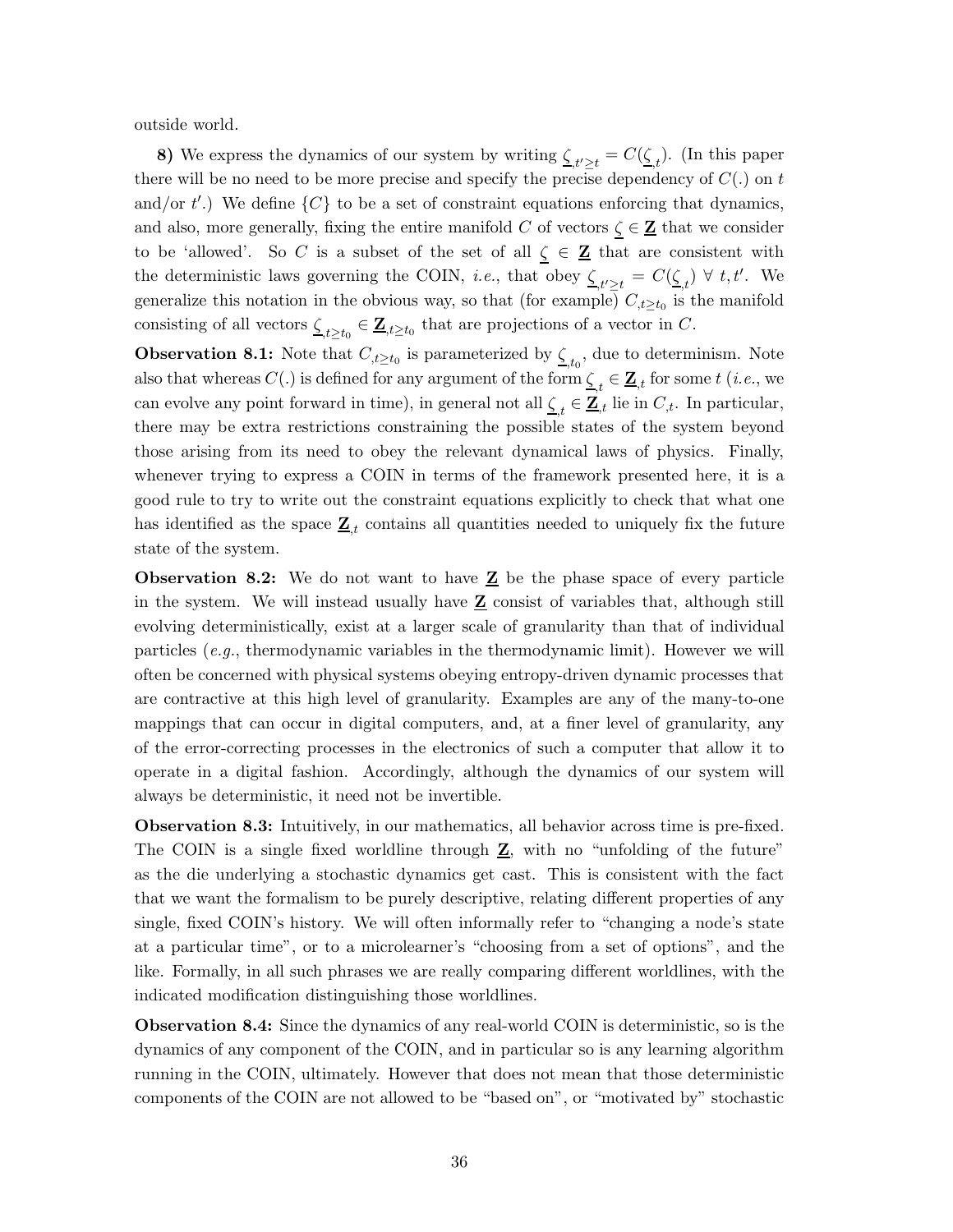concepts. The motivation behind the algorithms run by the components of the COIN does not change their underlying nature. Indeed, in our experiments below, we explicitly have the reinforcement learning algorithms that are trying to maximize private utility operate in a (pseudo-) probabilistic fashion, with pseudo-random number generators and the like.

More generally, the deterministic nature of our framework does not preclude our superimposing probabilistic elements on top of that framework, and thereby generating a stochastic extension of our framework. Exactly as in statistical physics, a stochastic nature can be superimposed on our space of deterministic worldlines, potentially by adopting a degree of belief perspective on "what probability means" [\[282](#page-86-0), [139](#page-77-0)]. Indeed, the macrolearning algorithms we investigate below implicitly involve such a superimposing; they implicitly assume a probabilistic coupling between the (statistical estimate of the) correlation coefficient connecting the states of a pair of nodes and whether those nodes are in the one another's "effect set".

Similarly, while it does not salient characteristics that involve probability distributions, the descriptive framework does not preclude such characteristics either. As an example, the "intelligence" of an agent's particular action, formally defined below, measures the fraction of alternative actions an agent could have taken that would have resulted in a lower utility value. To define such a fraction requires a measure across the space of such alternative actions, even if only implicitly. Accordingly, intelligence can be viewed as involving a probability distribution across the space of potential actions.

In this paper though, we concentrate on the mathematics that obtains before such probabilistic concerns are superimposed. Whereas the deterministic analysis presented here is related to game-theoretic structures like Nash equilibria, a full-blown stochastic extension would in some ways be more related to structures like correlated equilibria [\[9\]](#page-69-0).

9) Formally, there is a lot of freedom in setting the boundary between what we call "the COIN", whose dynamics is determined by  $C$ , and what we call "macrolearning", which constitutes perturbations to the COIN instigated from "outside the COIN", and which therefore is *not* reflected in  $C$ . As an example, in much of this paper, we have clearly specified microlearners which are provided fixed private utility functions that they are trying to maximize. In such cases usually we will implicitly take  $C$  to be the dynamics of the system, microlearning and all, for fixed private utilities that are specified in  $\zeta$ . For example,  $\zeta$  could contain, for each microlearner, the bits in an associated computer specifying the subroutine that that microlearner can call to evaluate what its private utility would be for some full worldline  $\zeta$ .

Macrolearning overrides  $C$ , and in this situation it refers (for example) to any statistical inference process that modifies the private utilities at run-time to try to induce the desired salient characteristics. Concretely, this would involve modifications to the bits  ${b_i}$  specifying each microlearner is private utility, modifications that are not accounted for in  $C$ , and that are potentially based on variables that are not reflected in  $\underline{\mathbf{Z}}$ . Since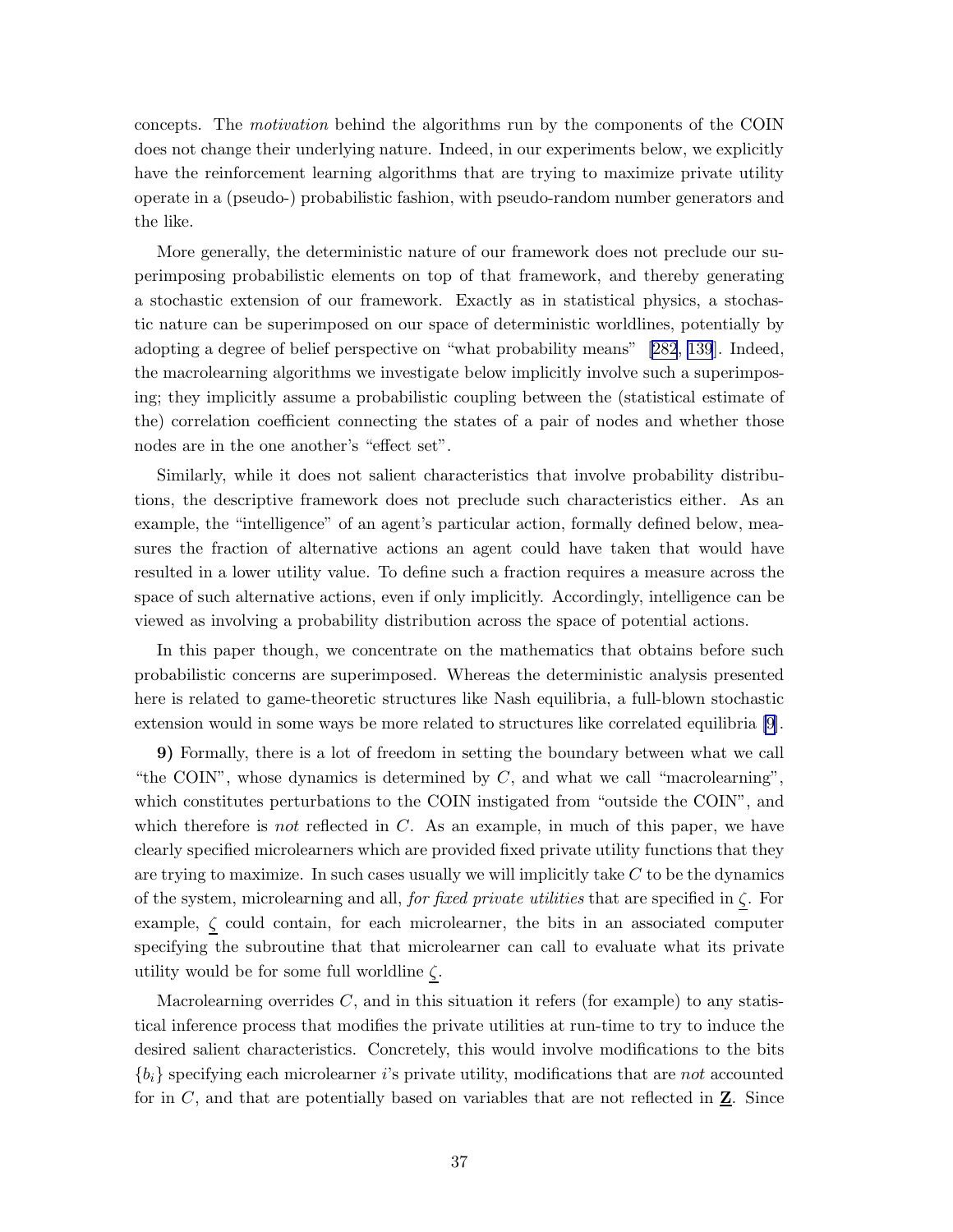$C$  does not reflect such macrolearning, when trying to ascertain  $C$  based on empirical observation (as for example when determining how best to modify the private utilities), we have to take care to distinguish which part of the system's observed dynamics is due to C and which part instead reflects externally imposed modifications to the private utilities.

More generally though, other boundaries between the COIN and macrolearning-based perturbations to it are possible, reflecting other definitions of  $\mathbb{Z}$ , and other interpretations of the elements of each  $\zeta \in \mathbf{Z}$ . For example, say that under the perspective presented in the previous paragraph, the private utility is a function of some components s of  $\zeta$ , components that do not include the  ${b_i}$ . Now modify this perspective so that in addition to the dynamics of other bits, C also encapsulates the dynamics of the bits  ${b_i}$ . Having done this, we could still view each private utility as being fixed, but rather than take the bits  ${b_i}$  as "encoding" the subroutine that specifies the private utility of microlearner i, we would treat them as "parameters" specifying the functional dependence of the (fixed) private utility on the components of  $\zeta$ . In other words, formally, they constitute an extra set of arguments to i's private utility, in addition to the arguments s. Alternatively, we could simply say that in this situation our private utilities are time-indexed, with i's private utility at time t determined by  ${b_{i,t}}$ , which in turn is determined by evolution under C. Under either interpretation of private utility, any modification under  $C$  to the bits specifying i's utility-evaluation subroutine constitutes dynamical laws by which the parameters of i's microlearner evolves in time. In this case, macrolearning would refer to some further removed process that modifies the evolution of the system in a way not encapsulated in C.

For such alternative definitions of  $C/\mathbf{Z}$ , we have a different boundary between the COIN and macrolearning, and we must scrutinize different aspects of the COIN's dynamics to infer C. Whatever the boundary, the mathematics of the descriptive framework, including the mathematics concerning the salient characteristics, is restricted to a system evolving according to  $C$ , and explicitly does not account for macrolearning. This is why the strategy of trying to improve world utility by using macrolearning to try to induce salient characteristics is almost always ultimately based on an assumption rather than a proof.

10) We are provided with some Von Neumann world utility  $G: \mathbf{Z} \to \mathcal{R}$  that ranks the various conceivable worldlines of the COIN. Note that since the environment node is never directly observed, we implicitly assume that the world utility is not directly  $(!)$  a function of its state. Our mathematics will not involve  $G$  alone, but rather the relationship between G and various sets of **personal utilities**  $g_{\eta,t}$  :  $\underline{\mathbf{Z}} \otimes \mathbf{Z} \to \mathcal{R}$ .

Intuitively, as discussed below, for many purposes such personal utilities are equivalent to arbitrary "virtual" versions of the private utilities mentioned above. In particular, it is only private utilities that will occur within any microlearning computer algorithms that may be running in the COIN as manifested in  $C$ . Personal utilities are external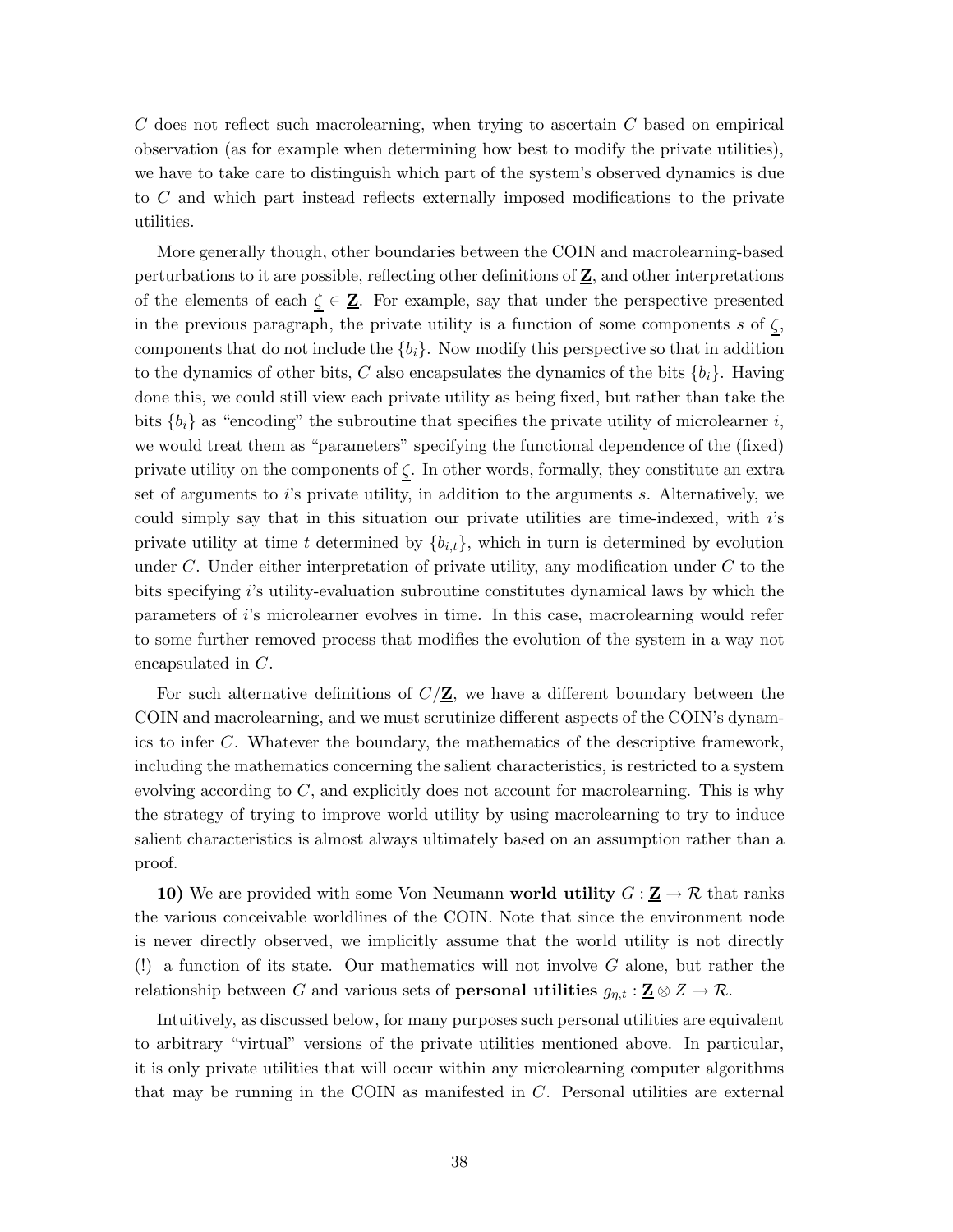mathematical constructions that the COIN framework employs to analyze the behavior of the system. They can be involved in learning processes, but only as tools that are employed outside of the COIN's evolution under  $C$ , *i.e.*, only in macrolearning. (For example, analysis of them can be used to modify the private utilities.)

Observation 10.1: These utility definitions are very broad. In particular, they do not require casting of the utilities as discounted sums. Note also that our world utility is not indexed by t. Again reflecting the descriptive, worldline character of the formalism, we simply assign a single value to an entire worldline of the system, implicitly assuming that one can always say which of two candidate worldlines are preferable. So given some "present time"  $t_0$ , issues like which of two "potential futures"  $\underline{\zeta}_{,t>t_0}, \underline{\zeta}'$  $\int_{t> t_0}$  is preferable are resolved by evaluating the relevant utility at two associated points  $\zeta$  and  $\zeta'$ , where the  $t > t_0$  components of those points are the futures indicated, and the two points share the same (usually implicit)  $t \leq t_0$  "past" components.

This time-independence of G automatically avoids formal problems that can occur with general  $(i.e., not necessarily discounted sum)$  time-indexed utilities, problems like having what's optimal at one moment in time conflict with what's optimal at other moments in time.<sup>12</sup> For personal utilities such formal problems are often irrelevant however. Before we begin our work, we as COIN designers must be able to rank all possible worldlines of the system at hand, to have a well-defined design task. That is why world utility cannot be time-indexed. However if a particular microlearner's goal keeps changing in an inconsistent way, that simply means that that microlearner will grow "confused". From our perspective as COIN designers, there is nothing a priori unacceptable about such confusion. It may even result in better performance of the system as a whole, in whic case we would actually want to induce it. Nonetheless, for simplicity, in most of this paper we will have all  $g_{\eta,t}$  be independent of t, just like world utility.

World utility is defined as that function that we are ultimately interested in optimizing. In conventional RL it is a discounted sum, with the sum starting at time  $t$ . In other words, conventional RL has a time-indexed world utility. It might seem that in this at least, conventional RL considers a case that has more generality than that of the COIN framework presented here. (It obviously has less generality in that its world utility is restricted to be a discounted sum.) In fact though, the apparent time-indexing of conventional RL is illusory, and the time-dependent discounted sum world utilty of conventional RL is actually a special case of the non-time-indexed world utility of our COIN framework. To see this formally, consider any (time-independent) world utility

 $12$ Such conflicts can be especially troublesome when they interfere with our defining what we mean by an "optimal" set of actions by the nodes at a particular time t. The effects of the actions by the nodes, adn therefore whether those actions are "optimal" or not, depends on the future actions of the nodes. However if they too are to be "optimal", according to their world-utility, those future actions will depend on *their* futures. So we have a potentially infinite regress of differing stipulations of what "optimal" actions at time  $t$  entails.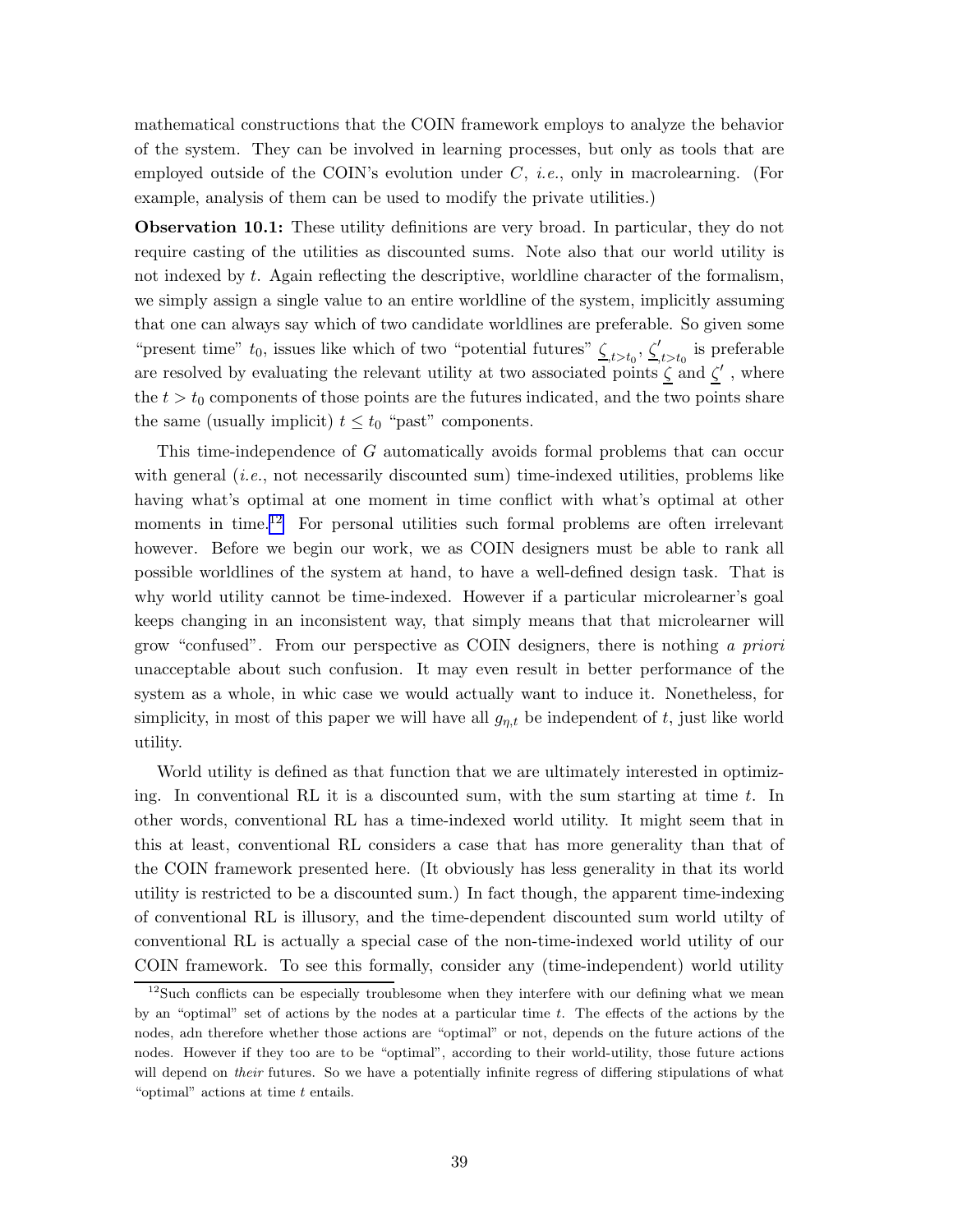$G(\underline{\zeta})$  that equals  $\sum_{t=0}^{\infty} \gamma^t r(\underline{\zeta}_{,t})$  for some function  $r(.)$  and some positive constant  $\gamma$  with magnitude less than 1. Then for any  $t' > 0$  and any  $\underline{\zeta}'$  and  $\underline{\zeta}''$  where  $\underline{\zeta}'_{,t < t'} = \underline{\zeta}''_{,t}$  $''$ <sub>,t<t'</sub>  $sgn[G(\underline{\zeta'})-G(\underline{\zeta'')] = sgn[\sum_{t=0}^{\infty} \gamma^t r(\underline{\zeta'}_t) - \sum_{t=0}^{\infty} \gamma^t r(\underline{\zeta''}_{t,t})]$ . Conventional RL merely expresses this in terms of time-dependent utilities  $u_{t'}(\underline{\zeta}_{,t>t'}) \equiv \sum_{t=t'}^{\infty} \gamma^{t-t'} r(\underline{\zeta}_{,t})$  by writing  $sgn[G(\underline{\zeta'})-G(\underline{\zeta'')}] = sgn[u_{t'}(\underline{\zeta'})-u_{t'}(\underline{\zeta'')}]$  for all t'. Since utility functions are, by definition, only unique up to the relative orderings they impose on potential values of their arguments, we see that conventional RL's use of a time-dependent discounted sum world utility  $u_{t'}$  is identical to use of a particular time-independent world utility in our COIN framework.

11) As mentioned above, there may be variables in each node's state which, under one particular interpretation, represent the "utility functions" that the associated microlearner's computer program is trying to extremize. When there are such components of  $\zeta$ , we refer to the utilities they represent as **private utilities**. However even when there are private utilities, formally we allow the personal utilities to differ from them. The personal utility functions  $\{g_n\}$  do not exist "inside the COIN"; they are not specified by components of  $\zeta$ . This separating of the private utilities from the  $\{g_{\eta}\}\$  will allow us to avoid the teleological problem that one may not always be able to explicitly identify "the" private utility function reflected in  $\zeta$  such that a particular computational device can be said to be a microlearner "trying to increase the value of its private utility". To the degree that we can couch the theorems purely in terms of personal rather than private utilities, we will have successfully adopted a purely behaviorist approach, without any need to interpret what a computational device is "trying to do".

Despite this formal distinction though, often we will implicitly have in mind deploying the personal utilities onto the microlearners as their private utilities, in which case the terms can usually be used interchangeably. The context should make it clear when this is the case.

#### 4.2.2 Intelligence

We will need to quantify how well the entire system performs in terms of G. To do this requires a measure of the performance of an arbitrary worldline  $\zeta$ , for an arbitrary utility function, under arbitrary dynamic laws C. Formally, such a measure is a mapping from three arguments to R.

Such a measure will also allow us to quantify how well each microlearner performs in purely behavioral terms, in terms of its personal utility. (In our behaviorist approach, we do not try to make specious distinctions between whether a microlearner's performance is due to its level of "innate sophistication", or rather due to dumb luck — all that matters is the quality of its behavior as reflected in its utility value for the system's worldline.) This behaviorism in turn will allow us to avoid having private utilities explicitly arise in our theorems (although they still arise frequently in pedagogical discussion). Even when private utilities exist, there will be no formal need to explicitly identify some components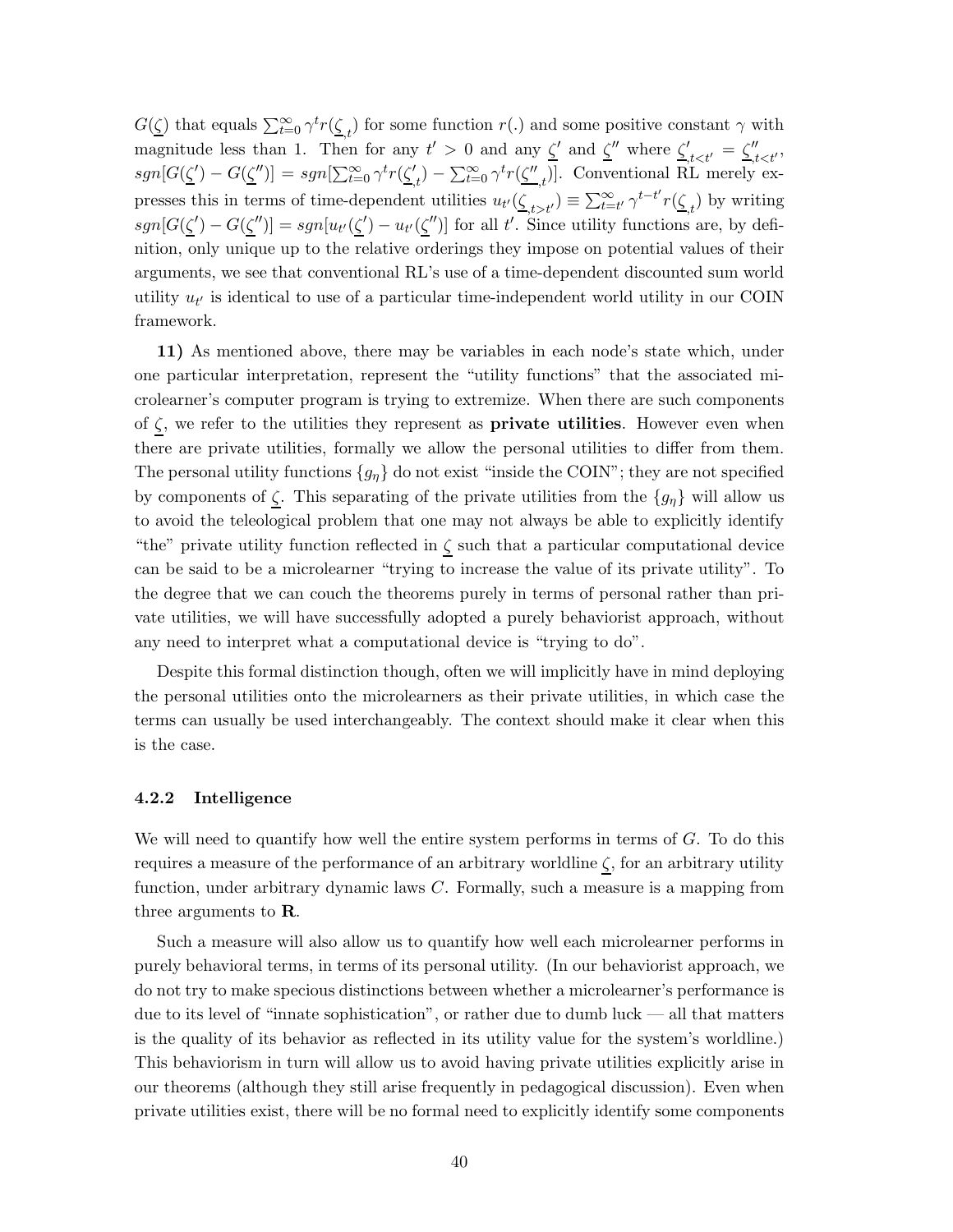of  $\zeta$  as such utilities. Assuming a node's microlearner is competent, the fact that it is trying to optimize some particular private utility  $U$  will be manifested in our performance measure's having a large value at  $\zeta$  for C for that utility U.

The problem of how to formally define such a performance measure is essentially equivalent to the problem of how to quantify bounded rationality in game theory. Some of the relevant work in game theory, for example that involving 'trembling hand equilibria' or ' $\epsilon$  equilibria' [[97\]](#page-74-0) is concerned with refinements or modifications of Nash equilibria (see also [\[161](#page-78-0)]). Rather than a behaviorist approach, such work adopts a strongly teleological perspective on rationality. In general, such work is only applicable to those situations where the rationality is bounded due to the precise causal mechanisms investigated in that work. Most of the other game-theoretic work first models (!) the microlearner, as some extremely simple computational device (e.g., a deterministic finite automaton (DFA). One then assumes that the microlearner performs perfectly for that device, so that one can measure that learner's performance in terms of some computational capacity measure of the model (e.g., for a DFA, the number of states of that DFA) [[100](#page-75-0), [202](#page-81-0), [230](#page-83-0)].<sup>13</sup> However, if taken as renditions of real-world computer-based microlearners — never mind human microlearners— the models in this approach are often extremely abstracted, with many important characteristics of the real learners absent or distorted. In addition, there is little reason to believe that any results arising from this approach would not be highly dependent on the model choice and on the associated representation of computational capacity. Yet another disadvantage is that this approach concentrates on perfect, fully rational behavior of the microlearners, within their computational restrictions.

We would prefer a less model-dependent approach, especially given our wish that the performance measure be based solely on the utility function at hand,  $\zeta$ , and C. Now we don't want our performance measure to be a "raw" utility value like  $g_n(\zeta)$ , since that is not invariant with respect to monotonic transformations of  $g_{\eta}$ . Similarly, we don't want to penalize the microlearner for not achieving a certain utility value if that value was impossible to achieve not due to the microlearner's shortcomings, but rather due to C and the actions of other nodes. A natural way to address these concerns is to generalize the game-theoretic concept of "best-response strategy" and consider the problem of how well  $\eta$  performs *given the actions of the other nodes*. Such a measure would compare the utility ultimately induced by each of the possible states of  $\eta$  at some particular time, which without loss of generality we can take to be 0, to that induced by the actual state  $\zeta_{\eta,0}$ . In other words, we would compare the utility of the actual worldline  $\zeta$  to those of a set of alternative worldlines  $\underline{\zeta}'$ , where  $\underline{\zeta}_{\eta,0} = \underline{\zeta}'$ .  $\gamma_{\eta,0}$ , and use those comparisons to quantify the quality of  $\eta$ 's performance.

Now we are only concerned with comparing the effects of replacing  $\zeta$  with  $\zeta'$  on  $future$ contributions to the utility. But if we allow arbitrary  $\zeta'$  $\mathcal{L}_{t<0}$ , then in and of themselves

 $13$ Some of the more popular model-based scenarios for investigating bounded rationality, like 'ficticious play' (see the game theory section above), do not even stipulate one particular way to quantify that rationality.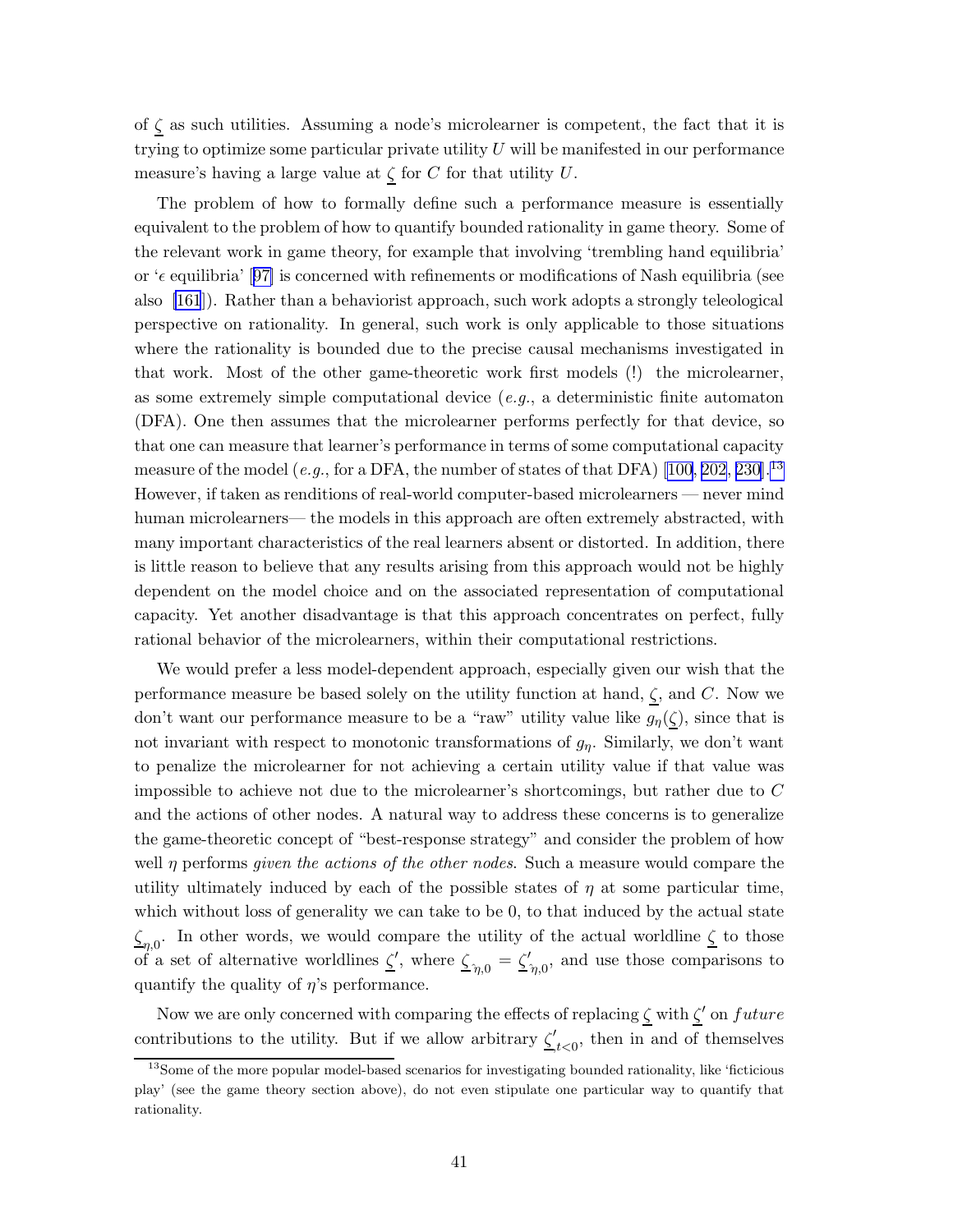the difference between those past components of  $\zeta'$  and those of  $\zeta$  can modify the value of the utility, regardless of the effects of any difference in the future components. Our presumption is that for many COINs of interest we can avoid this conundrum by restricting attention to those  $\zeta'$  where  $\zeta'$  $\sum_{t=0}^{\infty}$  differs from  $\underline{\zeta}_{t\leq 0}$  only in the internal parameters of  $\eta$ 's microlearner, differences that only at times  $t \geq 0$  manifest themselves in a form the utility is concerned with. (In game-theoretic terms, such "internal parameters" encode full extensive-form strategies, and we only consider changes to the vertices at or below the  $t = 0$  level in the tree of an extensive-form strategy.)

Although this solution to our conundrum is fine when we can apply it, we don't want to restrict the formalism so that it can only concern systems having computational algorithms which involve a clearly pre-specified set of extensive strategy "internal parameters" and the like. So instead, we formalize our presumption behaviorally, even for computational algorithms that do not have explicit extensive strategy internal parameters. Since changing the internal parameters doesn't affect the  $t < 0$  components of  $\zeta_{\eta}$ , that the utility is concerned with, and since we are only concerned with changes to  $\zeta$  that affect the utility, we simply elect to not change the  $t < 0$  values of the internal parameters of  $\underline{\zeta}_{\eta}$ , at all. In other words, we leave  $\underline{\zeta}_{\eta,t<0}$  unchanged. The advantage of this stipulation is that we can apply it just as easily whether  $\eta$  does or doesn't have any "internal parameters" in the first place.

So in quantifying the performance of  $\eta$  for behavior given by  $\zeta$  we compare  $\zeta$  to a set of  $\zeta'$ , a set restricted to those  $\zeta'$  sharing  $\zeta$ 's past:  $\zeta'$  $\zeta'_{t<0} = \zeta_{,t<0}, \, \zeta'$  $\zeta_{\gamma,0} = \zeta_{\gamma,0}$ , and  $\zeta'$  $C_{t\geq0} \in C_{t\geq0}$ . Since  $\underline{\zeta}'_t$  $\eta_{,0}$  is free to vary (reflecting the possible changes in the state of  $\eta$  at time 0) while  $\zeta'$  $\zeta'_{t<0}$  is not,  $\underline{\zeta}' \notin C$ , in general. We may even wish to allow  $\underline{\zeta}'$ ,  $C_{t\geq 0} \notin C_{t\geq 0}$  in certain circumstances. (Recall that C may reflect other restrictions imposed on allowed worldlines besides adherence to the underlying dynamical laws, so simply obeying those laws does not suffice to ensure that a worldline lies on C.) In general though, our presumption is that as far as utility values are concerned, considering these dynamically impossible  $\zeta'$  is equivalent to considering a more restricted set of  $\zeta'$  with "modified internal parameters", all of which are  $\in C$ .

We now present a formalization of this performance measure. Given  $C$  and a measure  $d\mu(\underline{\zeta}_{,0})$  demarcating what points in  $\underline{\mathbf{Z}}_{\eta,0}$  we are interested in, we define the  $(t = 0)$ **intelligence** for node  $\eta$  of a point  $\zeta$  with respect to a utility U as follows:

$$
\epsilon_{\eta,U}(\underline{\zeta}) \equiv \int d\mu(\underline{\zeta}'_{,0}) \Theta[U(\underline{\zeta}) - U(\underline{\zeta}_{,t<0} \bullet C(\underline{\zeta}'_{,0}))] \cdot \delta(\underline{\zeta}'_{\eta,0} - \underline{\zeta}_{\eta,0}) \tag{1}
$$

where  $\Theta(.)$  is the Heaviside theta function which equals 0 if its argument is below 0 and equals 1 otherwise,  $\delta(.)$  is the Dirac delta function, and we assume that  $\int d\mu(\zeta')$  $n_{\eta,0}'$ ) = 1.

Intuitively,  $\epsilon_{\eta,U}(\zeta)$  measures the fraction of alternative states of  $\eta$  which, if  $\eta$  had been in those states at time 0, would either degrade or not improve  $\eta$ 's performance (as measured by  $U$ ). Sometimes in practice we will only want to consider changes in those components of  $\underline{\zeta}_{\eta,0}$  that we consider as "free to vary", which means in particular that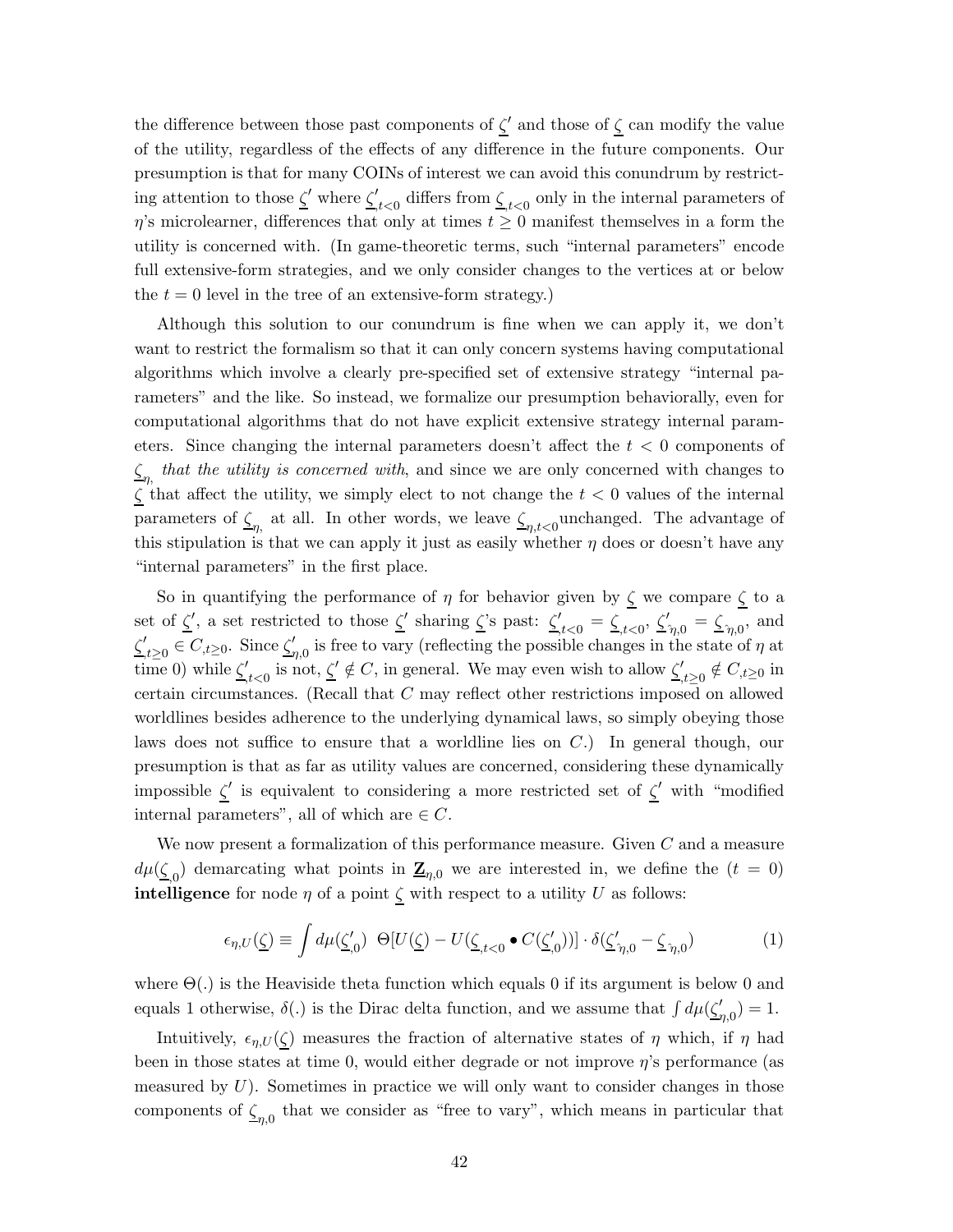those changes are consistent with C and the state of the external world,  $\zeta_{\eta,0}$ . (This consistency ensures that  $\eta$ 's observational information concerning the external world is correct; see Observation 7.1 above.) Such a restriction means that even though  $\underline{\zeta}_0$  may not be consistent with  $C$  and  $\underline{\zeta}_{,t<0}$ , by itself it is still consistent with  $C$ ; in quantifying the quality of a particular  $\underline{\zeta}_{\eta,0}.$  So we don't compare our point to other  $\underline{\zeta}_{,0}$  that are physically impossible, no matter what the past is. Any such restrictions on what changes we are considering are reflected implicitly in intelligence, in the measure  $d\mu$ .

As an example of intelligence, consider the situation where for each player  $\eta$ , the support of the measure  $d\mu(\zeta')$  $'_{,0}$  extends over all possible actions that  $\eta$  could take that affect the ultimate value of its personal utility,  $g_{\eta}$ . In this situation we recover conventional full rationality game theory involving Nash equilibria, as the analysis of scenarios in which the intelligence of each player  $\eta$  with respect to  $g_{\eta}$  equals 1.<sup>14</sup> As an alternative, we could for each  $\eta$  restrict  $d\mu(\zeta')$  $\eta'_{,0}$  to some limited "set of actions that  $\eta$  actively considers". This provides us with an "effective Nash equilibrium" at the point  $\zeta$  where each  $\epsilon_{\eta,g_{\eta}}(\underline{\zeta})$  equals 1, in the sense that as far it's concerned, each player  $\eta$  has played a best possible action at such a point. As yet another alternative, we could restrict each  $d\mu(\zeta')$  $\zeta_{,0}$ ) to some infinitesimal neighborhood about  $\underline{\zeta}_{,0}$ , and thereby define a "local Nash" equilibrium" by having  $\epsilon_{\eta,g_{\eta}}(\underline{\zeta})=1$  for each player  $\eta$ .

In general, competent greedy pursuit of private utility  $U$  by the microlearner controlling node  $\eta$  means that the intelligence of  $\eta$  for personal utility  $U$ ,  $\epsilon_{\eta,U}(\zeta)$ , is close to 1. Accordingly, we will often refer interchangeably to a capable microlearner's "pursuing private utility  $U^{\prime}$ , and to its having high intelligence for personal utility  $U$ . Alternatively, if the microlearner for node  $\eta$  is incompetent, then it may even be that "by luck" its intelligence for some personal utility  $\{g_n\}$  exceeds its intelligence for the different private utility that it's actually trying to maximize,  $U_n$ .

Say that we expect that a particular microlearner is "smart", in that it is more likely to have high rather than low intelligence. We can model this by saying that given a particular  $\zeta_{\eta,0}$ , the conditional probability that  $\zeta_{\eta,0} = z$  is a monotonically increasing function of  $\epsilon_{\eta,g_\eta}(\underline{\zeta}_{t<0} \bullet C(z \bullet \underline{\zeta}_{\eta,0}))$ . Since for a given  $\underline{\zeta}_{\eta,0}$  the intelligence  $\epsilon_{\eta,g_\eta}$  is a monotonically increasing function of  $g_\eta$ , this modelling assumption means that the probability that  $\underline{\zeta}_{\eta,0} = z$  is a monotonically increasing function of  $g_{\eta}(\underline{\zeta}_{,t<0} \bullet C(z \bullet$  $\langle \zeta_{\hat{n},0}$ ). An alternative weaker model is to only stipulate that the probability of having a particular pair  $(\underline{\zeta}_{\eta,0}, \underline{\zeta}_{\eta,0})$  with  $\epsilon_{\eta,g_\eta}$  equal to z is a monotonically increasing function of z. (This probability is an integral over a joint distribution, rather than a conditional

 $14$ As an alternative to such fully rational games, one can define a bounded rational game as one in which the intelligences equal some vector  $\vec{\epsilon}$  whose components need not all equal 1. Many of the theorems of conventional game theory can be directly carried over to such bounded-rational games [[284](#page-87-0)] by redefining the utility functions of the players. In other words, much of conventional full rationality game theory applies even to games with bounded rationality, under the appropriate transformation. This result has strong implications for the legitimacy of the common criticism of modern economic theory that its assumption of full rationality does not hold in the real world, implications that extend significantly beyond the Sonnenschein-Mantel-Debreu Theorem equilibrium aggregate demand theorem [[177\]](#page-80-0).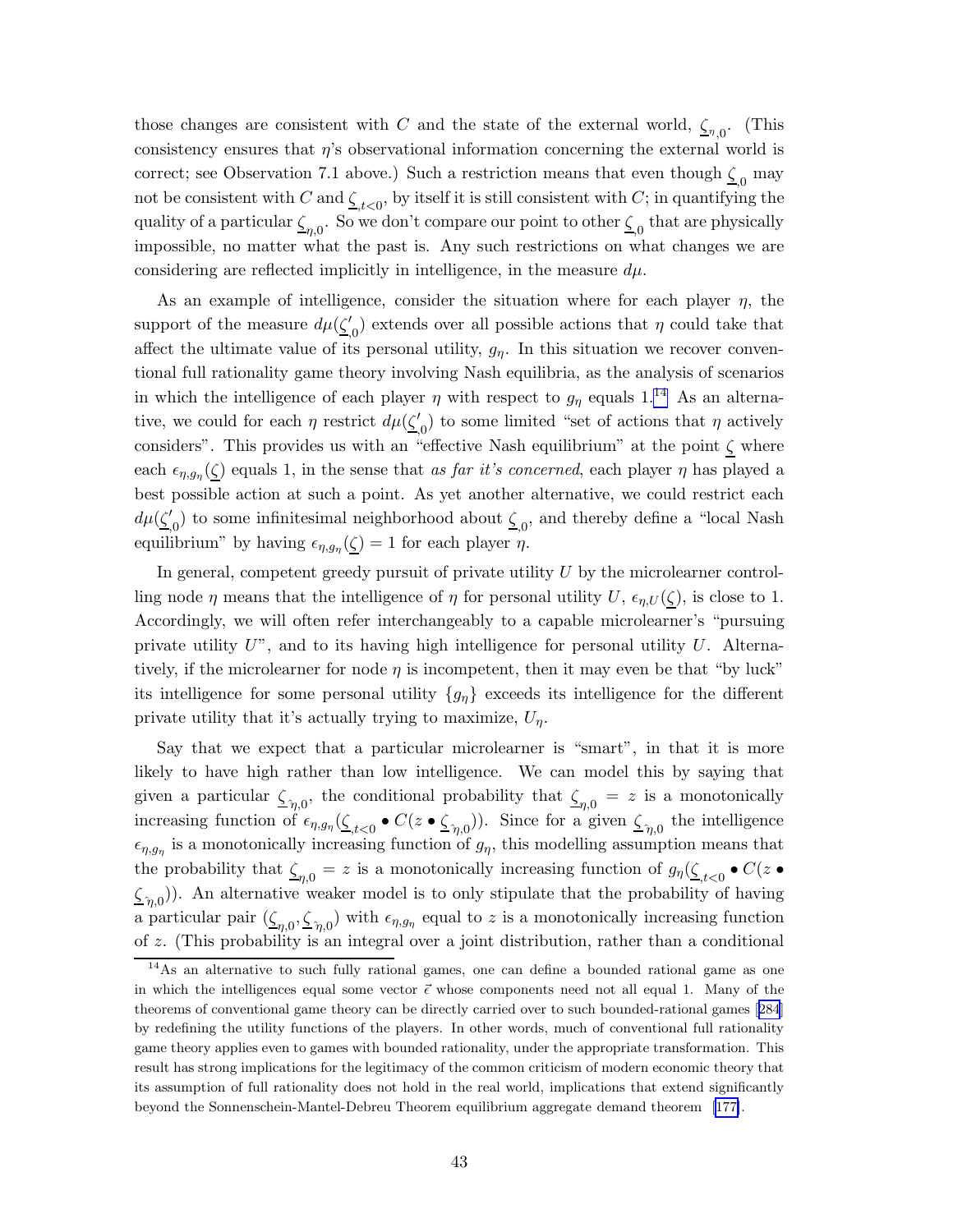distribution, as in the original model.) In either case, the "better" the microlearner, the more tightly peaked the associated probability distribution over intelligence values is.

Any two utility functions that are related by a monotonically increasing transformation reflect the same preference ordering over the possible arguments of those functions. Since it is only that ordering that we are ever concerned with, we would like to remove this degeneracy by "normalizing" all utility functions. In other words, we would like to reduce any equivalence set of utility functions that are monotonic transformations of one another to a canonical member of that set. To see what this means in the COIN context, fix  $\underline{\zeta}_{\eta}$ . Viewed as a function from  $\underline{\mathbf{Z}}_{\eta} \to \mathcal{R}$ ,  $\epsilon_{\eta,U}(\underline{\zeta}_{\eta},.)$  is itself a utility function, one that is a monotonically increasing function of U. (It says how well  $\eta$  would have performed for all vectors  $\underline{\zeta}_{\eta,\cdot}$ . Accordingly, the integral transform taking U to  $\epsilon_{\eta,U}(\underline{\zeta}_{\hat{\eta},\cdot})$  is a (contractive, non-invertible) mapping from utilities to utilities. Applied to any member of a utility in  $U$ 's equivalence set, this mapping produces the same image utility, one that is also in that equivalence set. It can be proven that any mapping from utilities to utilities that has this and certain other simple properties must be such an integral transform. In this, intelligence is the unique way of "normalizing" Von Neumann utility functions.

For those conversant with game theory, it is worth noting some of the interesting aspects that ensue from this normalizing nature of intelligences. At any point  $\zeta$  that is a Nash equilibrium in the set of personal utilities  $\{g_{\eta}\}$ , all intelligences  $\epsilon_{\eta,g_{\eta}}(\underline{\zeta})$  must equal 1. Since that is the maximal value any intelligence can take on, a Nash equilibrium in the  $\{g_n\}$  is a Pareto optimal point in the associated intelligences (for the simple reason that no deviation from such a  $\zeta$  can raise any of the intelligences). Conversely, if there exists at least one Nash equilibrium in the  $\{g_{\eta}\}\$ , then there is not a Pareto optimal point in the  $\{\epsilon_{\eta,g_\eta}(\underline{\zeta})\}$  that is not a Nash equilibrium.

Now restrict attention to systems with only a single instant of time, i.e., single-stage games. Also have each of the (real-valued) components of each  $\underline{\zeta}_\eta$  be a mixing component of an associated one of  $\eta$ 's potential strategies for some underlying finite game. Then have  $g_{\eta}(\zeta)$  be the associated expected payoff to  $\eta$ . (So the payoff to  $\eta$  of the underlying pure strategies is given by the values of  $g_{\eta}(\zeta)$  when  $\zeta$  is a unit vector in the space  $\underline{\mathbf{Z}}_{\eta}$  of  $\eta$ 's possible states.) Then we know that there must exist at least one Nash equilibrium in the  ${g_{\eta}}$ . Accordingly, in this situation the set of Nash equilibria in the  ${g_{\eta}}$  is identical to the set of points that are Pareto optimal in the associated intelligences. (See Eq. 5 in the discussion of factored systems below.)

#### 4.2.3 Learnability

Intelligence can be a difficult quantity to work with, unfortunately. As an example, fix η, and consider any (small region centered about some)  $\zeta$  along with some utility U, where  $\zeta$  is not a local maximum of U. Then by increasing the values U takes on in that small region we will increase the intelligence  $\epsilon_{\eta,U}(\zeta)$ . However in doing this we will also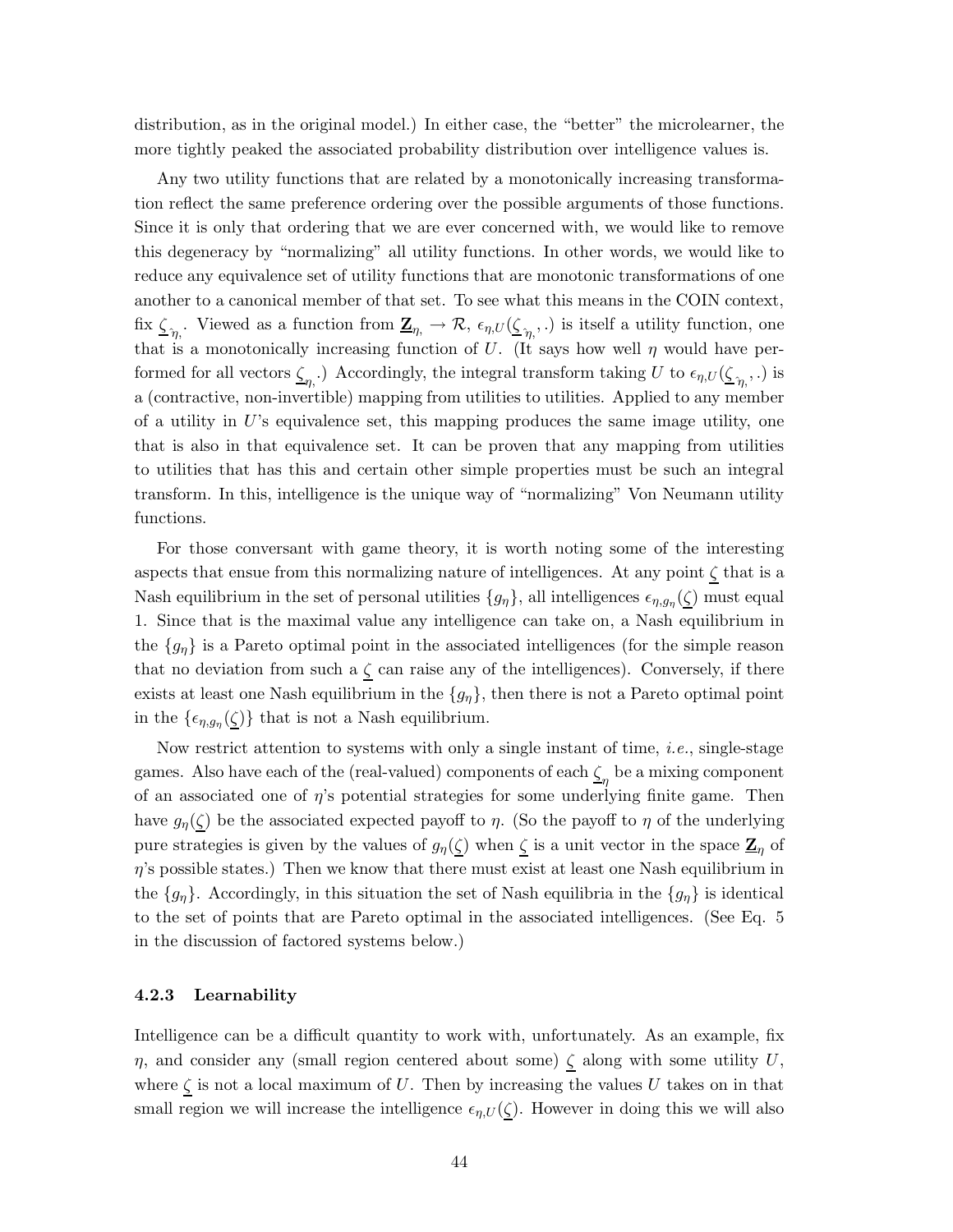necessarily *decrease* the intelligence at points outside that region. So intelligence has a non-local character, a character that prevents us from directly modifying it to ensure that it is simultaneously high for any and all  $\zeta$ .

A second, more general problem is that without specifying the details of a microlearner, it can be extremely difficult to predict which of two private utilities the microlearner will be better able to learn. Indeed, even with the details, making that prediction can be nearly impossible. So it can be extremely difficult to determine what private utility intelligence values will accrue to various choices of those private utilities. In other words, macrolearning that involves modifying the private utilities to try to directly increase intelligence with respect to those utilities can be quite difficult.

Fortunately, we can circumvent many of these difficulties by using a proxy for (private utility) intelligence. Although we expect its value usually to be correlated with that of intelligence in practice, this proxy does not share intelligence's non-local nature. In addition, the proxy does not depend heavily on the details of the microlearning algorithms used, *i.e.*, it is fairly independent of those aspects of  $C$ . Intuitively, this proxy can be viewed as a "salient characteristic" for intelligence.

We motivate this proxy by considering having  $g_{\eta} = G$  for all  $\eta$ . If we try to actually use these  $\{g_{\eta}\}\$ as the microlearners' private utilities, particularly if the COIN is large, we will invariably encounter a very bad signal-to-noise problem. For this choice of utilities, the effects of the actions taken by node  $\eta$  on its utility may be "swamped" and effectively invisible, since there are so many other processes going into determining G's value. This makes it hard for  $\eta$  to discern the echo of its actions and learn how to improve its private utility. It also means that  $\eta$  will find it difficult to decide how best to act once learning has completed, since so much of what's important to  $\eta$  is decided by processes outside of  $\eta$ s immediate purview. In such a scenario, there is nothing that  $\eta$ 's microlearner can do to reliably achieve high intelligence.<sup>15</sup>

In addition to this "observation-driven" signal/noise problem, there is an "actiondriven" one. For reasons discussed in Observation 7.1 above, we can define a distribution  $d\mu(\zeta')$  $\gamma_{\eta,0}$  reflecting what  $\eta$  does/doesn't know concerning the actual state of the outside world  $\hat{\eta}$  at time 0. If the node  $\eta$  chooses its actions in a Bayes-optimal manner, then  $\zeta_{\eta,0;act}$  =  $\arg \max_z [ \int d\mu (\zeta')$  $\zeta_{\gamma,0} U(\underline{\zeta}_{,t<0} \bullet C(z \bullet \underline{\zeta}_{\eta,0;act} \bullet \underline{\zeta}')$  $(\gamma_{n,0})$ ], where z runs over the allowed action components of  $\eta$  at time 0. Since this will differ from  $\arg \max_z U(\underline{\zeta}_{,t<0} \bullet$  $C(z \bullet \underline{\zeta}_{\eta,0;act} \bullet \underline{\zeta}_{\eta,0})$ ] in general, this Bayes-optimal node's intelligence will be less than 1 for the particular  $\zeta$  at hand, in general. Moreover, the less U's ultimate value (after the application of C, etc.) depends on  $\underline{\zeta}_{\eta,0}$ , the smaller the difference in these two argmax-based z's, and therefore the higher the intelligence of  $\eta$ , in general.<sup>16</sup>

<sup>&</sup>lt;sup>15</sup>This "signal-to-noise" problem is actually endemic to reinforcement learning as a whole, even sometimes occurring when one has just a single reinforcement learner, and only a few random variables jointly determining the value of the rewards [\[287](#page-87-0)].

<sup>&</sup>lt;sup>16</sup>In practice, due to computational limitations if nothing else, the node won't be exactly Bayesoptimal. But incorporating such a suboptimality doesn't affect the thrust of this argument that we want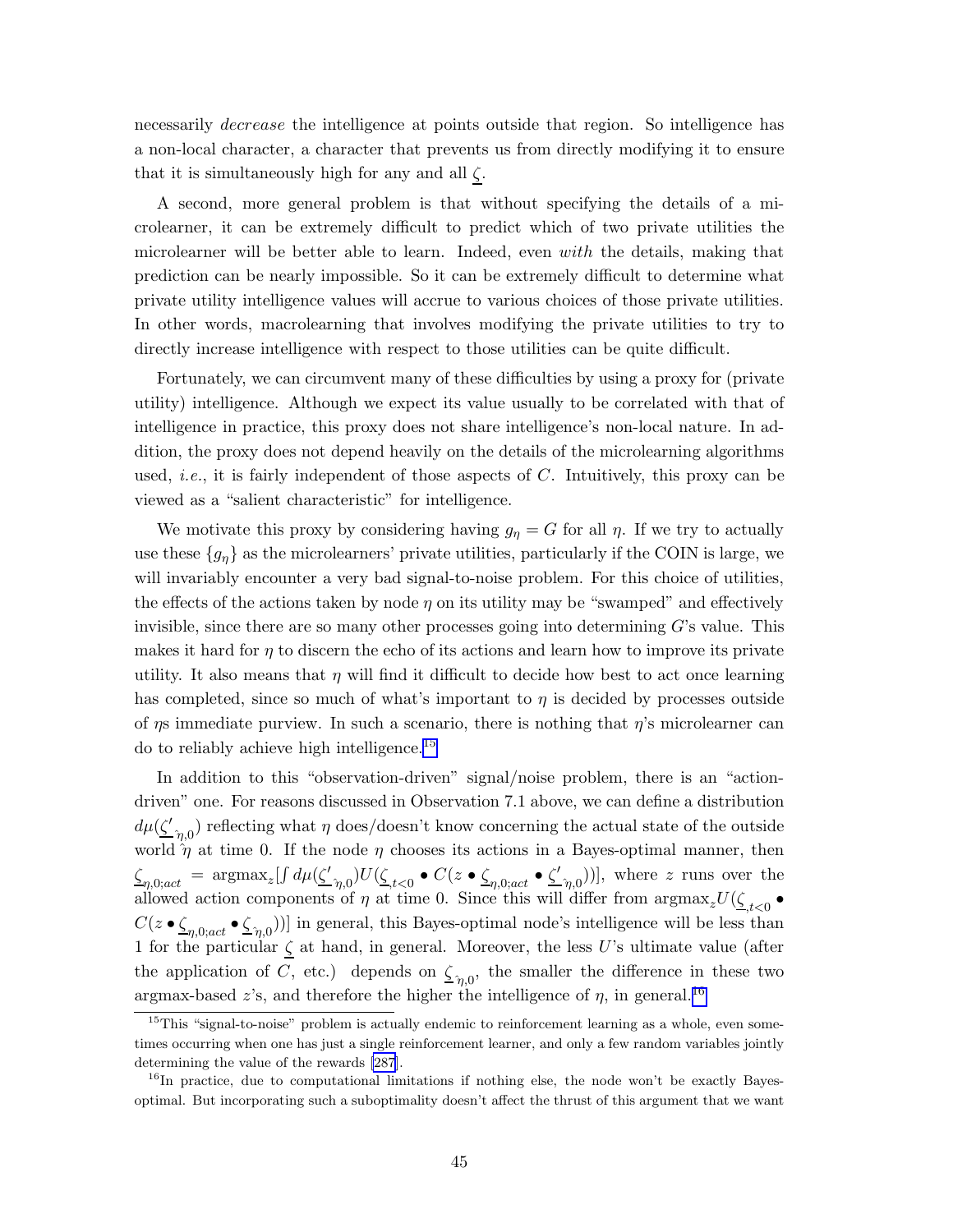We would like a measure of  $U$  that captures these efects, but without depending on function maximization or any other detailed aspects of how the node determines its actions. One natural way to do this is via the (utility) learnability: Given a measure  $d\mu(\zeta')$  $C_{0}$  restricted to a manifold C, the  $(t = 0)$  utility learnability of a utility U for a node  $\eta$  at  $\zeta$  is:

$$
\Lambda_{\eta,U}(\underline{\zeta}) \equiv \frac{\int d\mu(\underline{\zeta}'_{,0}) \ |U(\underline{\zeta}_{,t<0} \bullet C(\underline{\zeta}_{\eta,0} \bullet \underline{\zeta}'_{\eta,0})) - U(\underline{\zeta})|}{\int d\mu(\underline{\zeta}'_{,0}) \ |U(\underline{\zeta}_{,t<0} \bullet C(\underline{\zeta}'_{\eta,0} \bullet \underline{\zeta}_{\eta,0})) - U(\underline{\zeta})|} \ . \tag{2}
$$

**Intelligence learnability** is defined the same way, with  $U(.)$  replaced by  $\epsilon_{\eta,U}(.)$ . Note that any affine transformation of U has no effect on either the utility learnability  $\Lambda_{\eta,U}(\zeta)$ or the associated intelligence learnability,  $\Lambda_{\eta,\epsilon_{\eta,U}}(\underline{\zeta})$ .

The integrand in the numerator of the definition of learnability reflects how much of the change in U that results from replacing  $\zeta_{,0}$  with  $\zeta'_{,0}$  $n_{0}^{\prime}$  is due to the change in  $\eta$ 's  $t = 0$  state (the "signal"). The denominator reflects how much of the change in U that results from replacing  $\zeta$  with  $\zeta'$  is due to the change in the  $t = 0$  states of nodes other than  $\eta$  (the "noise"). So learnability quantifies how easy it is for the microlearner to discern the "echo" of its behavior in the utility function  $U$ . Our presumption is that the microlearning algorithm will achieve higher intelligence if provided with a more learnable private utility.

Intuitively, the (utility) differential learnability of U at a point  $\zeta$  is the learnability with  $d\mu$  restricted to an infinitesimal ball about  $\zeta$ . We formalize it as the following ratio of magnitudes of a pair of gradients, one involving  $\eta$ , and one involving  $\hat{\eta}$ :

$$
\lambda_{\eta,U}(\underline{\zeta}) \equiv \frac{||\partial_{\underline{\zeta}_{\eta,0}} U(\underline{\zeta}_{,t<0} \bullet C(\underline{\zeta}_{,0}))||}{||\partial_{\underline{\zeta}_{\eta,0}} U(\underline{\zeta}_{,t<0} \bullet C(\underline{\zeta}_{,0}))||}.
$$
\n(3)

Note that a particular value of differential utility learnability, by itself, has no significance. Simply rescaling the units of  $\underline{\zeta}_{\eta,0}$  will change that value. Rather what is important is the ratio of differential learnabilities, at the same  $\zeta$ , for different U's. Such a ratio quantifies the relative preferability of those  $U$ 's.

One nice feature of differential learnability is that unlike learnability, it does not depend on choice of some measure  $d\mu(.)$ . This independence can lead to trouble if one is not careful however, and in particular if one uses learnability for purposes other than choosing between utility functions. For example, in some situations, the COIN designer will have the option of enlarging the set of variables from the rest of the COIN that are "input" to some node  $\eta$  at  $t = 0$  and that therefore can be used by  $\eta$  to decide what action to take. Intuitively, doing so will not affect the RL "signal" for  $\eta$ 's microlearner (the magnitude of the potential "echo" of  $\eta$ 's actions are not modified by changing some aspect of how it chooses among those actions). However it will reduce the "noise", in that  $\eta$ 's microlearner now knows more about the state of the rest of the system.

U's ultimate value to not depend on  $\underline{\zeta}_{\gamma,0}$ .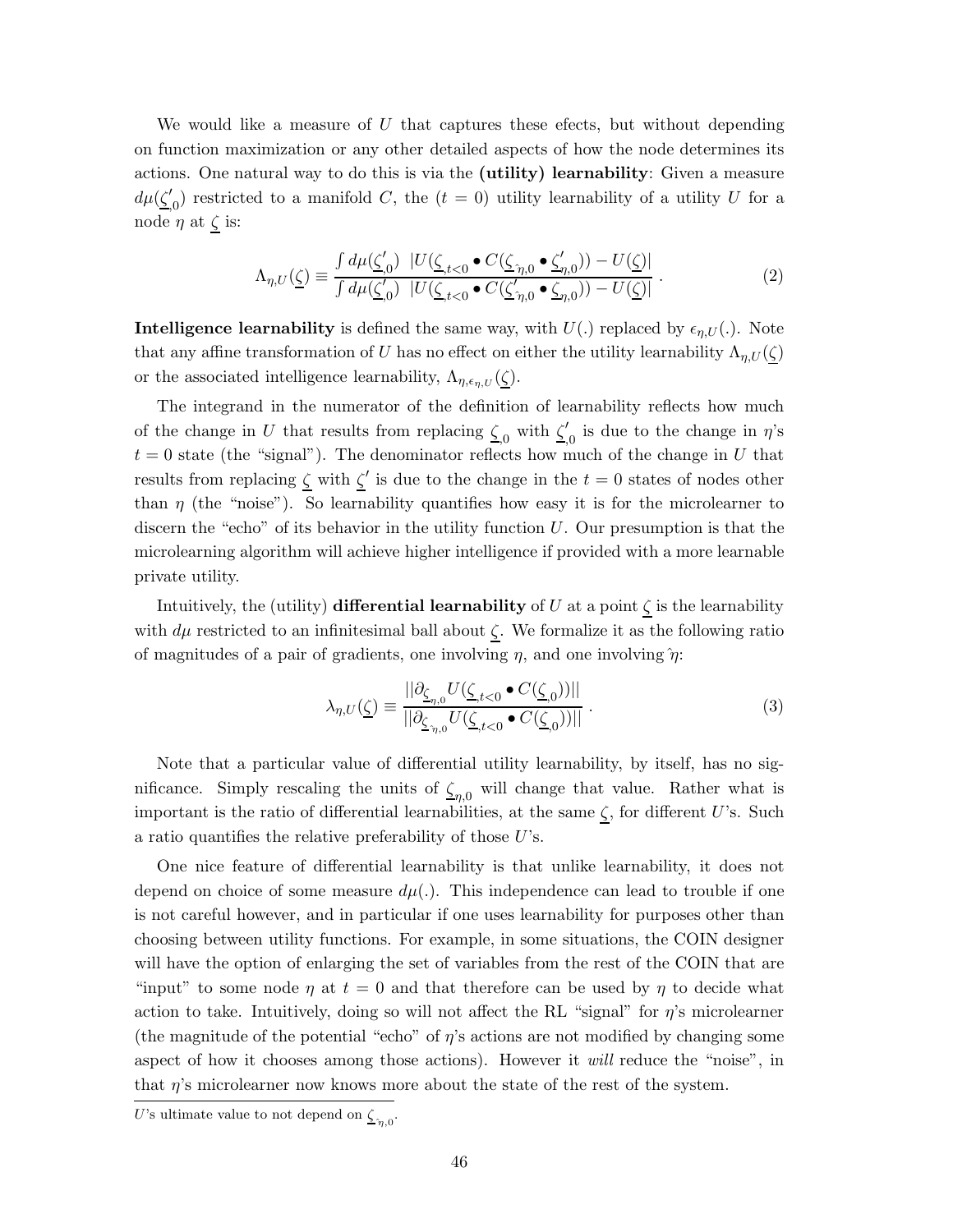In the full integral version of learnability, this effect can be captured by having the support of  $d\mu$ .) restricted to reflect the fact that the extra inputs to  $\eta$  at  $t = 0$  are correlated with the  $t = 0$  state of the external system. In differential learnability however this is not possible, precisely because no measure  $d\mu(.)$  occurs in its definition. So we must capture the reduction in noise in some other fashion.<sup>17</sup>

Alternatively, if the extra variables are being input to  $\eta$  for all  $t \geq 0$ , not just at  $t = 0$ , and if  $\eta$  "pays attention" to those variables for all  $t \geq 0$ , then by incorporating those changes into our system C itself has changed,  $\forall t \geq 0$ . Hypothesize that at those t the node  $\eta$  is capable of modifying its actions to "compensate" for what (due to our augmentation of  $\eta$ 's inputs)  $\eta$  now knows to be going on outside of it. Under this hypothesis, those changes in those external events will have less of an effect on the ultimate value of  $g_{\eta}$  than they would if we had not made our modification. In this situation, the noise term has been reduced, so that the differential learnabiliity properly captures the effect of  $\eta$ 's having more inputs.

Another potential danger to bear in mind concerning differential learnability is that it is usually best to consider its average over a region, in particular over points with less than maximal intelligence. It is really designed for such points; in fact, at the intelligence-maximizing  $\zeta$ ,  $\lambda_{\eta,U}(\zeta) = 0$ .

Whether in its differential form or not, and whether referring to utilities or intelligence, learnability is not meant to capture all factors that will affect how high an intelligence value a particular microlearner will achieve. Such an all-inclusive definition is not possible, if for no other reason the fact that there are many such factors that are idiosyncratic to the particular microlearner used. Beyond this though, certain more general factors that affect most popular learning algorithms, like the curse of dimensionality, are also not (explicitly) designed into learnability. Learnability is not meant to provide a full characterization of performance — that is what intelligence is designed to do. Rather (relative) learnability is ony meant to provide a guide for how to improve performance.

A system that has infinite (differential, intelligence) learnability for all its personal utilities is said to be "perfectly" (differential, intelligence) learnable. It is straightforward to prove that a system is perfectly learnable  $\forall \zeta \in C$  iff  $\forall \eta, \forall \zeta \in C, g_{\eta}(\zeta)$  can

<sup>&</sup>lt;sup>17</sup>One way to capture this noise reduction is to replace the noise term  $\partial_{\underline{\zeta}_{\eta,0}}U(\underline{\zeta}_{,t<0}\bullet C(\underline{\zeta}_{,0}))$  occurring in the definition of differential learnability with something more nuanced. For example, one may wish to replace it with the maximum of the dot product of  $\underline{u} \equiv \partial_{\zeta} U(\zeta)$  with any  $\underline{Z}$  vector  $\underline{v}$ , subject not only to the restrictions that  $||\underline{v}|| = 1$  and  $\underline{v}_{\eta,0} = \mathbf{0}$ , but also subject to the restriction that  $\underline{v}$  must lie in the tangent plane of C at  $\zeta$ . The first two restrictions, in concert with the extra restriction that  $v_{t<0} = 0$ , give the original definition of the noise term. If they are instead joined with the third, new restriction, they will enforce any applicable coupling between the state of  $\eta$  at time 0 and the rest of the system at time 0. Solving with Lagrange multipliers, we get  $\underline{v} \propto \underline{u} - \lambda_2 \underline{\alpha} - \lambda_3 \beta$ , where  $\underline{\alpha}$  is the normal to C at  $\zeta$ ,  $\beta_{\eta',t'} \equiv \delta_{\eta',\eta} \delta_{t',t}$ , and  $\lambda_2 = \frac{\alpha \cdot u - (\beta \cdot u)(\alpha \cdot \beta)}{1 - (\alpha \cdot \beta)^2}$  while  $\lambda_3 = \frac{\beta \cdot u - (\alpha \cdot u)(\alpha \cdot \beta)}{1 - (\alpha \cdot \beta)^2}$ . As a practical matter though, it is often simplest to assume that the  $\underline{\zeta}_{\eta,0}$  can vary arbitrarily, independent of  $\underline{\zeta}_{\eta,0}$ , so that the noise term takes the form in Eq. 3.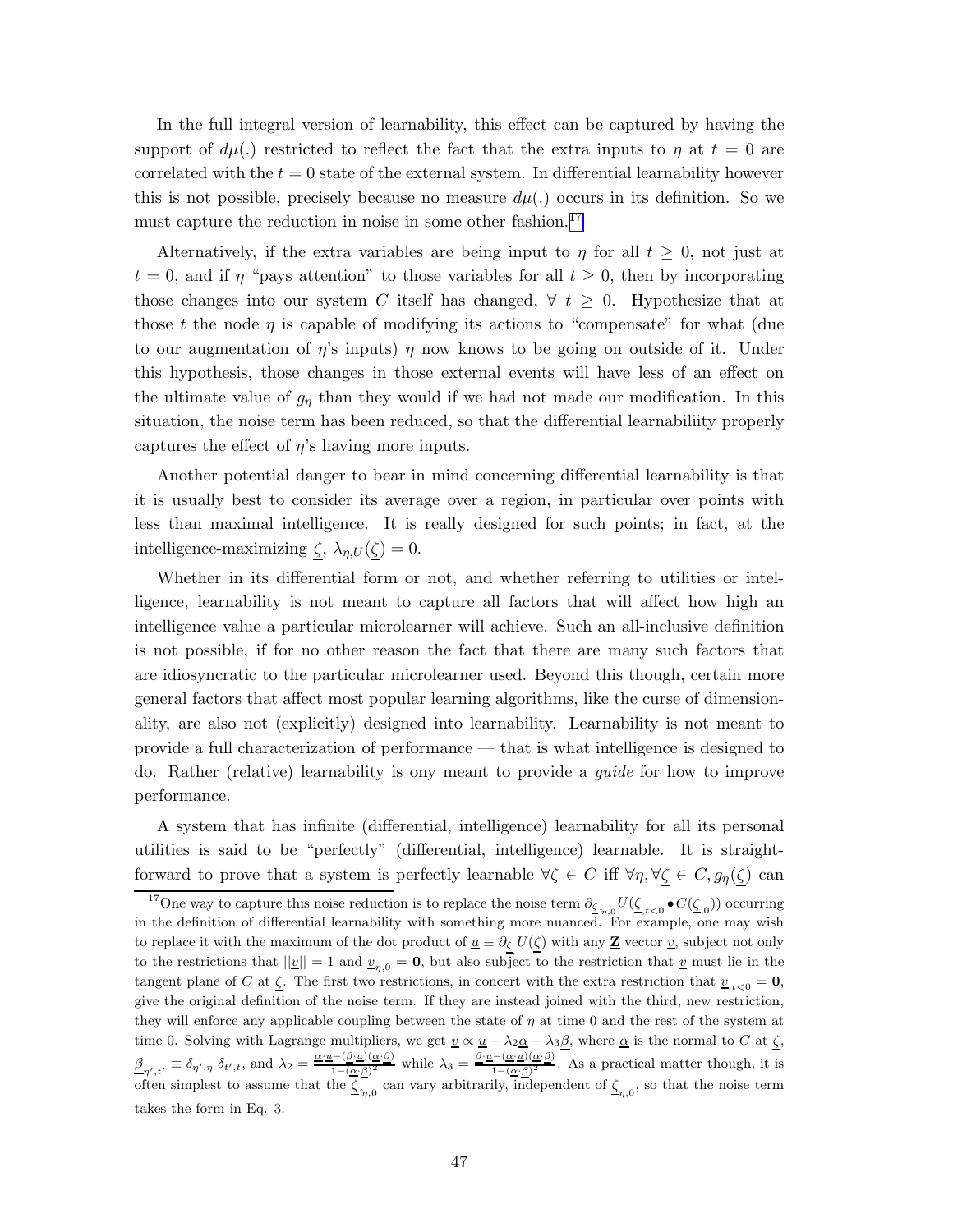be written as  $\psi_{\eta}(\underline{\zeta}_{\eta,0})$  for some function  $\psi_{\eta}(.)$ . (See the discussion below on the general condition for a system's being perfectly factored.)

# 4.3 A descriptive framework for COINs

With these definitions in hand, we can now present (a portion of) one descriptive framework for COINs. In this subsection, after discussing salient characteristics in general, we present some theorems concerning the relationship between personal utilities and the salient characteristic we choose to concentrate on. We then discus how to use these theorems to induce that salient characteristic in a COIN.

#### 4.3.1 Candidate salient characteristics of a COIN

The starting point with a descriptive framework is the identification of "salient characteristics of a COIN which one strongly expects to be associated with its having large world utility". In this chapter we will focus on salient characteristics that concern the relationship between personal and world utilities. These characteristics are formalizations of the intuition that we want COINs in which the competent greedy pursuit of their private utilities by the microlearners results in large world utility, without any bottlenecks, TOC, "frustration" (in the spin glass sense) or the like.

One natural candidate for such a characteristic, related to Pareto optimality [[100](#page-75-0), [101\]](#page-75-0), is weak triviality. It is defined by considering any two worldlines  $\zeta$  and  $\zeta'$ both of which are consistent with the system's dynamics (*i.e.*, both of which lie on  $C$ ), where for every node  $\eta$ ,  $g_{\eta}(\underline{\zeta}) \geq g_{\eta}(\underline{\zeta}')$ .<sup>18</sup> If for any such pair of worldlines where one "Pareto dominates" the other it is necessarily true that  $G(\underline{\zeta}) \ge G(\underline{\zeta}')$ , we say that the system is weakly trivial. We might expect that systems that are weakly trivial for the microlearners' private utilities are configured correctly for inducing large world utility. After all, for such systems, if the microlearners collectively change  $\zeta$  in a way that ends up helping all of them, then necessarily the world utility also rises. More formally, for a weakly trivial system, the maxima of G are Pareto-optimal points for the personal utilities (although the reverse need not be true).

As it turns out though, weakly trivial systems can readily evolve to a world utility minimum, one that often involves TOC. To see this, consider automobile traffic in the absence of any traffic control system. Let each node be a different driver, and say their private utilities are how quickly they each individually get to their destination. Identify world utility as the sum of private utilities. Then by simple additivity, for all  $\zeta$  and  $\zeta'$ , whether they lie on C or not, if  $g_{\eta}(\underline{\zeta}) \ge g_{\eta}(\underline{\zeta}')$   $\forall \eta$  it follows that  $G(\underline{\zeta}) \ge G(\underline{\zeta}')$ ; the system is weakly trivial. However as any driver on a rush-hour freeway with no carpool lanes or metering lights can attest, every driver's pursuing their own goal definitely does

<sup>&</sup>lt;sup>18</sup>An obvious variant is to restrict  $\zeta'$  $\zeta'_{t<0} = \underline{\zeta}_{t<0}$ , and require only that both of the "partial vectors"  $\zeta'$  $\sum_{i,t\geq 0}$  and  $\underline{\zeta}_{,t\geq 0}$  obey the relevant dynamical laws, and therefore lie in  $C_{,t\geq 0}$ .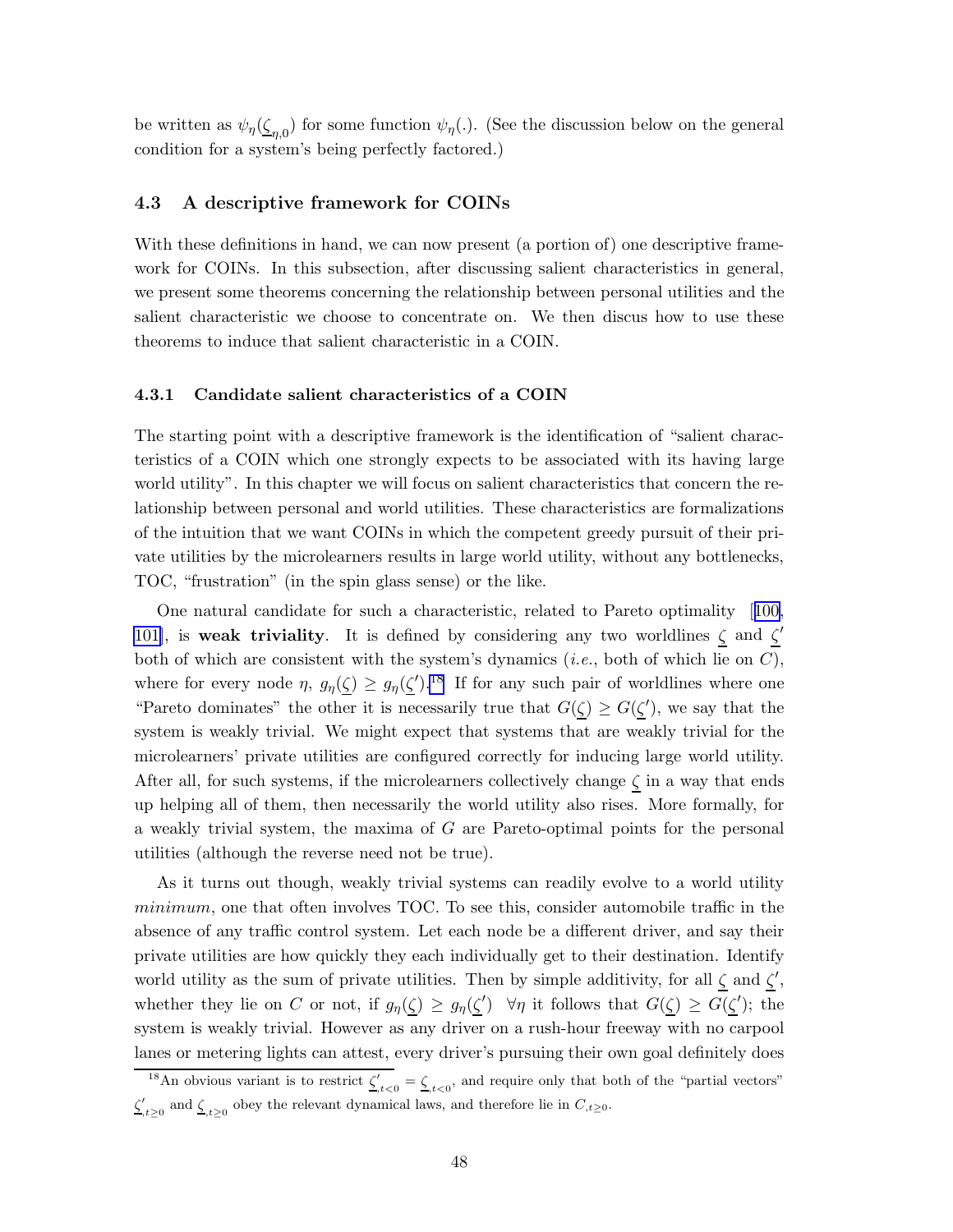not result in acceptable throughput for the system as a whole; modifications to private utility functions (like fines for violating carpool lanes or metering lights) would result in far better global behavior. A system's being weakly trivial provides no assurances regarding world utility.

This does not mean weak triviality is never of use. For example, say that for a set of weakly trivial personal utilities each agent can guarantee that regardless of what the other agents do, its utility is above a certain level. Assume further that, being risk-averse, each agent chooses an action with such a guarantee. Say it is also true that the agents are provided with a relatively large set of candidate guaranteed values of their utilities. Under these circumstances, the system's being weakly trivial provides some assurances that world utility is not too low. Moreover, if the overhead in enforcing such a futureguaranteeing scheme is small, and having a sizable set of guaranteed candidate actions provided to each of the agents does not require an excessively centralized infrastructure, we can actually employ this kind of scheme in practice. Indeed, in the extreme case, one can imagine that every agent is guaranteed exactly what its utility would be for every one of its candidate actions. (See the discussion on General Equilibrium in the Background Section above.) In this situation, Nash equilibria and Pareto optimal points are identical, which due to weak triviality means that the point maximizing  $G$  is a Nash equilibrium. However in any less extreme situation, the system may not achieve a value of world utility that is close to optimal. This is because even for weakly trivial systems a Pareto optimal point may have poor world utility, in general.

Situations where one has guarantees of lower bounds on one's utility are not too common, but they do arise. One important example is a round of trades in a computational market (see the Background Section above). In that scenario, there is an agent-indexed set of functions  $\{f_\eta(\mathbf{z} \in \mathbf{Z}^{(0)})\}$  and the personal utility of each agent  $\eta \in \{1, 2, ...\}$  is given by  $f_{\eta}(\underline{\zeta}_{\eta,t^*})$ , where  $t^*$  is the end of the round of trades. There is also a function  $F(\mathbf{z} \in \mathbf{Z}^{(0)}) = F(f_1(\mathbf{z}), \mathbf{f_2}(\mathbf{z}), ...)$  that is a monotonically increasing function of its arguments, and world utility G is given by  $F(\underline{\zeta}_{,t^*}) = F(f_1(\underline{\zeta}_{,t^*}), f_2(\underline{\zeta}_{,t^*}), \ldots)$ . So the system is weakly trivial. In turn, each  $f_{\eta}(\mathbf{z})$  is determined solely by the "allotment of goods" possessed by  $\eta$ , as specified in the appropriate components of  $z_{\eta}$ . To be able to remove uncertainty about its future value of  $f_{\eta}$  in this kind of system, in determining its trading actions each agent  $\eta$  must employ some scheme like inter-agent contracts. This is because without such a scheme, no agent can be assured that if it agrees to a proposed trade with another agent that the full proposed transaction of that trade actually occurs. Given such a scheme, if in each trade round t each agent  $\eta$  myopically only considers those trades that are assured of increasing the corresponding value of  $f_{\eta}$ , then we are guaranteed that the value of the world utility is not less than the initial value  $F(\underline{\zeta}_{,0})$ .

The problem with using weak triviality as a general salient characteristic is precisely the fact that the individual microlearners are greedy. In a COIN, there is no systemwide incentive to replace  $\zeta$  with a different worldline that would improve everybody's private utility, as in the definition of weak triviality. Rather the incentives apply to each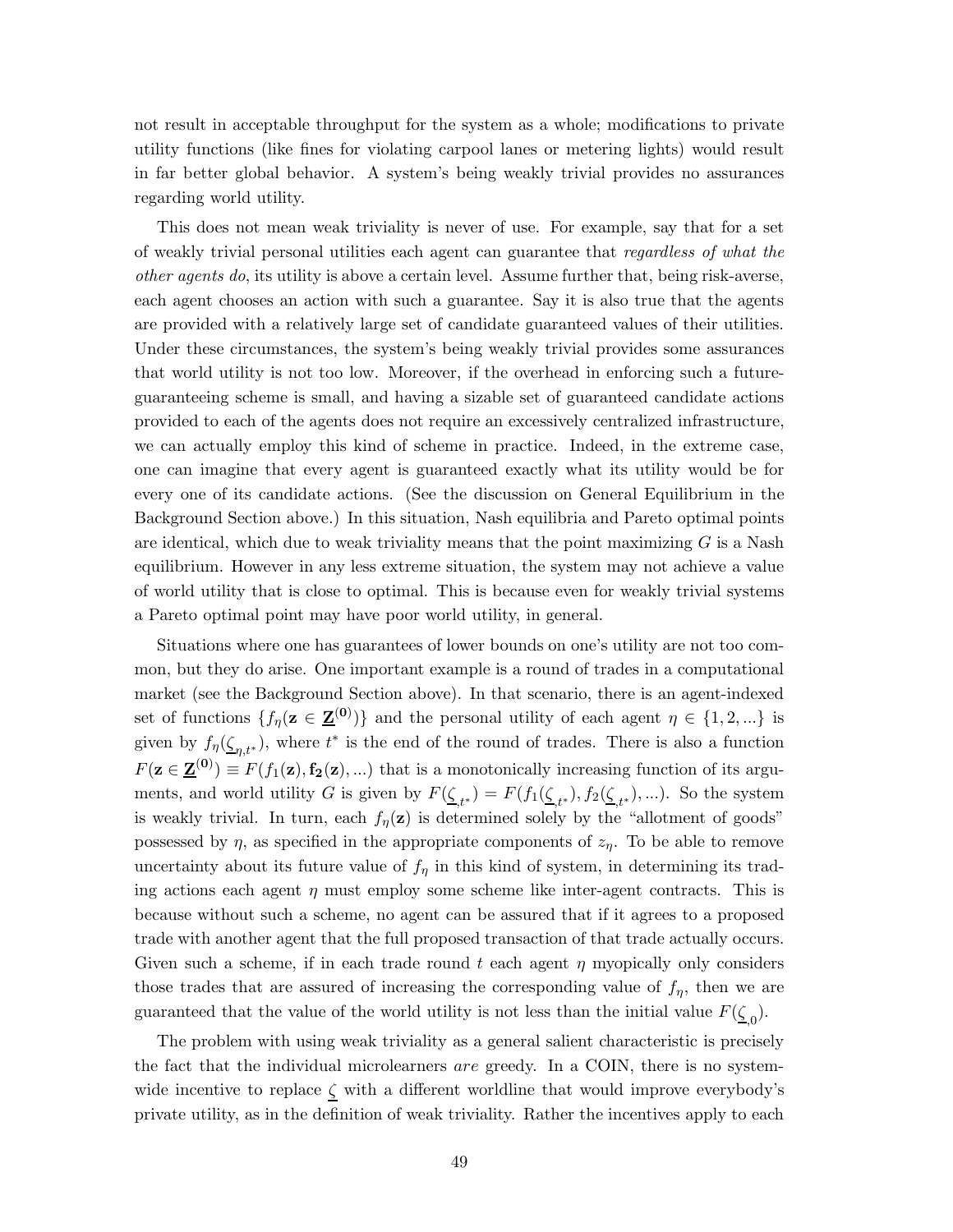microlearner individually and motivate the learners to behave in a way that may well hurt some of them. So weak triviality is, upon examination, a poor choice for the salient characteristic of a COIN.

One alternative to weak triviality follows from consideration of the stricture that we must 'expect' a salient characteristic to be coupled to large world utility in a running real-world COIN. What can we reasonably expect about a running real-world COIN? We cannot assume that all the private utilities will have large values — witness the traffic example. But we can assume that if the microlearners are well-designed, each of them will be doing close to as well it can *given the behavior of the other nodes*. In other words, within broad limits we can assume that the system is more likely to be in  $\zeta$  than  $\zeta'$  if for all  $\eta$ ,  $\epsilon_{\eta,g_{\eta}}(\underline{\zeta}) \geq \epsilon_{\eta,g_{\eta}}(\underline{\zeta}')$ . We define a system to be **coordinated** iff for any such  $\underline{\zeta}$  and  $\underline{\zeta}'$  lying on C,  $G(\underline{\zeta}) \geq G(\underline{\zeta}')$ . (Again, an obvious variant is to restrict  $\underline{\zeta}'$  $\zeta'_{t<0} = \zeta_{t<0}, \text{ and}$ require only that both  $\underline{\zeta}_{,t\geq 0}$  and  $\underline{\zeta}'$ ,  $C_{t\geq0}$  lie in  $C_{t\geq0}$ .) Traffic systems are *not* coordinated, in general. This is evident from the simple fact that if all drivers acted as though there were metering lights when in fact there weren't any, they would each be behaving with lower intelligence given the actions of the other drivers (each driver would benefit greatly by changing its behavior by no longer pretending there were metering lights, etc.). But nonetheless, world utility would be higher.

### 4.3.2 The Salient Characteristic of Factoredness

Like weak triviality, coordination is intimately related to the economics concept of Pareto optimality. Unfortunately, there is not room in this chapter to present the mathematics associated with coordination and its variants. We will instead discuss a third candidate salient characteristic of COINs, one which like coordination (and unlike weak triviality) we can reasonably expect to be associated with large world utility. This alternative fixes weak triviality not by replacing the personal utilities  $\{g_{\eta}\}\$  with the intelligences  $\{\epsilon_{\eta,g_{\eta}}\}\$ as coordination does, but rather by only considering worldlines whose difference at time 0 involves a single node. This results in this alternative's being related to Nash equilibria rather than Pareto optimality.

Say that our COIN's worldline is  $\underline{\zeta}$ . Let  $\underline{\zeta}'$  be any other worldline where  $\underline{\zeta}_{,t<0} = \underline{\zeta}'$ ,  $'_{,t<0}$ and where  $\zeta'$  $C_{t\geq0} \in C_{t\geq0}$ . Now restrict attention to those  $\underline{\zeta}'$  where at  $t=0$   $\underline{\zeta}$  and  $\underline{\zeta}'$  differ only for node  $\eta$ . If for all such  $\zeta'$ 

$$
sgn[g_{\eta}(\underline{\zeta}) - g_{\eta}(\underline{\zeta}_{t<0} \bullet C(\underline{\zeta}'_{0}))] = sgn[G(\underline{\zeta}) - G(\underline{\zeta}_{t<0} \bullet C(\underline{\zeta}'_{0}))],
$$
\n(4)

and if this is true for all nodes  $\eta$ , then we say that the COIN is **factored** for all those utilities  $\{g_{\eta}\}\$  (at  $\zeta$ , with respect to time 0 and the utility G).

For a factored system, for any node  $\eta$ , given the rest of the system, if the node's state at  $t = 0$  changes in a way that improves that node's utility over the rest of time, then it necessarily also improves world utility. Colloquially, for a system that is factored for a particular microlearner's private utility, if that learner does something that improves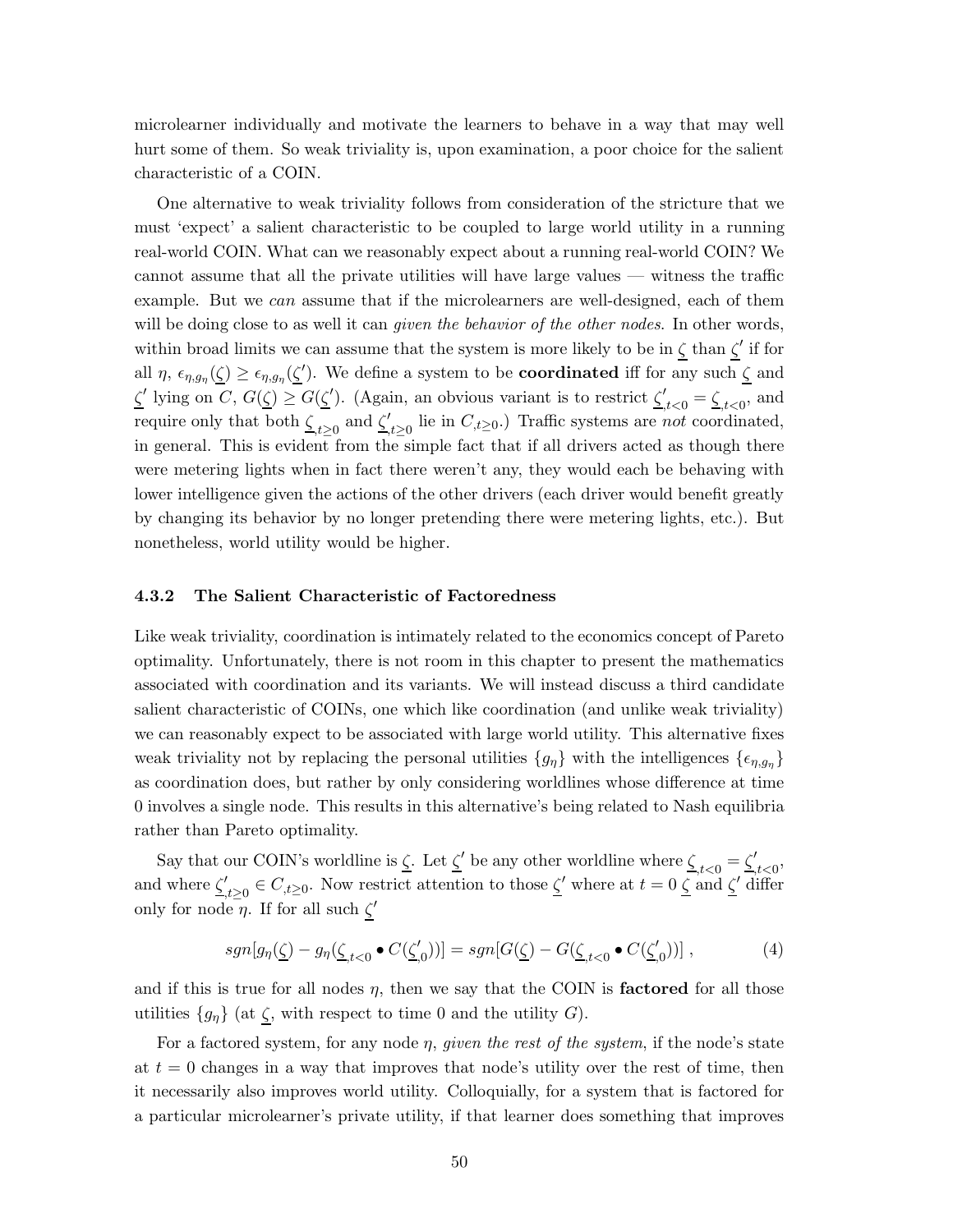that personal utility, then everything else being equal, it has also done something that improves world utility. Of two potential microlearners for controlling node  $\eta$  (*i.e.*, two potential  $\zeta_{\eta}$  whose behavior until  $t = 0$  is identical but which differ there, the microlearner that is smarter with respect to  $g$  will always result in a larger  $g$ , by definition of intelligence. Accordingly, for a factored system, the smarter microlearner is also the one that results in better  $G$ . So as long as we have deployed a sufficiently smart microlearner on  $\eta$ , we have assured a good G (given the rest of the system). Formally, this is expressed in the fact [\[283\]](#page-86-0) that for a factored system, for all nodes  $\eta$ ,

$$
\epsilon_{\eta,g_{\eta}}(\underline{\zeta}) = \epsilon_{\eta,G}(\underline{\zeta}) \ . \tag{5}
$$

One can also prove that Nash equilibria of a factored system are local maxima of world utility. Note that in keeping with our behaviorist perspective, nothing in the definition of factored requires the existence of private utilities. Indeed, it may well be that a system having private utilities  $\{U_n\}$  is factored, but for personal utilities  $\{g_n\}$  that differ from the  $\{U_n\}.$ 

A system's being factored does *not* mean that a change to  $\underline{\zeta}_{\eta,0}$  that improves  $g_{\eta}(\underline{\zeta})$ cannot also hurt  $g_{\eta'}(\underline{\zeta})$  for some  $\eta' \neq \eta$ . Intuitively, for a factored system, the side effects on the rest of the system of η's increasing its own utility do not end up decreasing world utility — but can have arbitrarily adverse effects on other private utilities. (In the language of economics, no stipulation is made that  $\eta$ 's "costs are endogenized.") For factored systems, the separate microlearners successfully pursuing their separate goals do not frustrate each other as far as world utility is concerned.

In addition, if  $g_{\eta,t'}$  is factored with respect to G, then a change to  $\underline{\zeta}_{\eta,t'}$  that improves  $g_{\eta,t'}(\underline{\zeta}_{,t improves  $G(\underline{\zeta}_{,t. But it may hurt some  $g_{\eta,t''\neq t'}(\underline{\zeta}_{,t$$$ and/or  $\epsilon_{(\eta,t''),g_{\eta,t''}}(\underline{\zeta}_{,t. (This is even true for a discounted sum of rewards per$ sonal utility, so long as  $t'' > t'$ .) An example of this would be an economic system cast as a single individual,  $\eta$ , together with an environment node, where G is a steeply discounted sum of rewards  $\eta$  receives over his/her lifetime,  $t'' > t'$ , and  $\forall t, g_{\eta,t}(\underline{\zeta}) = G(\mathrm{CL}_{,t \le t'}(\underline{\zeta}))$ . For such a situation, it may be appropriate for  $\eta$  to live extravagantly at the time  $t'$ , and "pay for it" later.

As an instructive example of the ramifications of Eq. 5, say node  $\eta$  is a conventional computer. We want  $\epsilon_{\eta,G}(\zeta)$  to be as high as possible, i.e., given the state of the rest of the system at time 0, we want computer  $\eta$ 's state then to be the best possible, as far as the resultant value of  $G$  is concerned. Now a computer's "state" consists of the values of all its bits, including its code segment, i.e., including the program it is running. So for a factored personal utility  $g_n$ , if the program running on the computer is better than most others as far as  $g_{\eta}$  is concerned, then it is also better than most other programs as far as  $G$  is concerned.

Our task as COIN designers engaged in COIN initialization or macrolearning is to find such a program and such an associated  $g_{\eta}$ . One way to approach this task is to restrict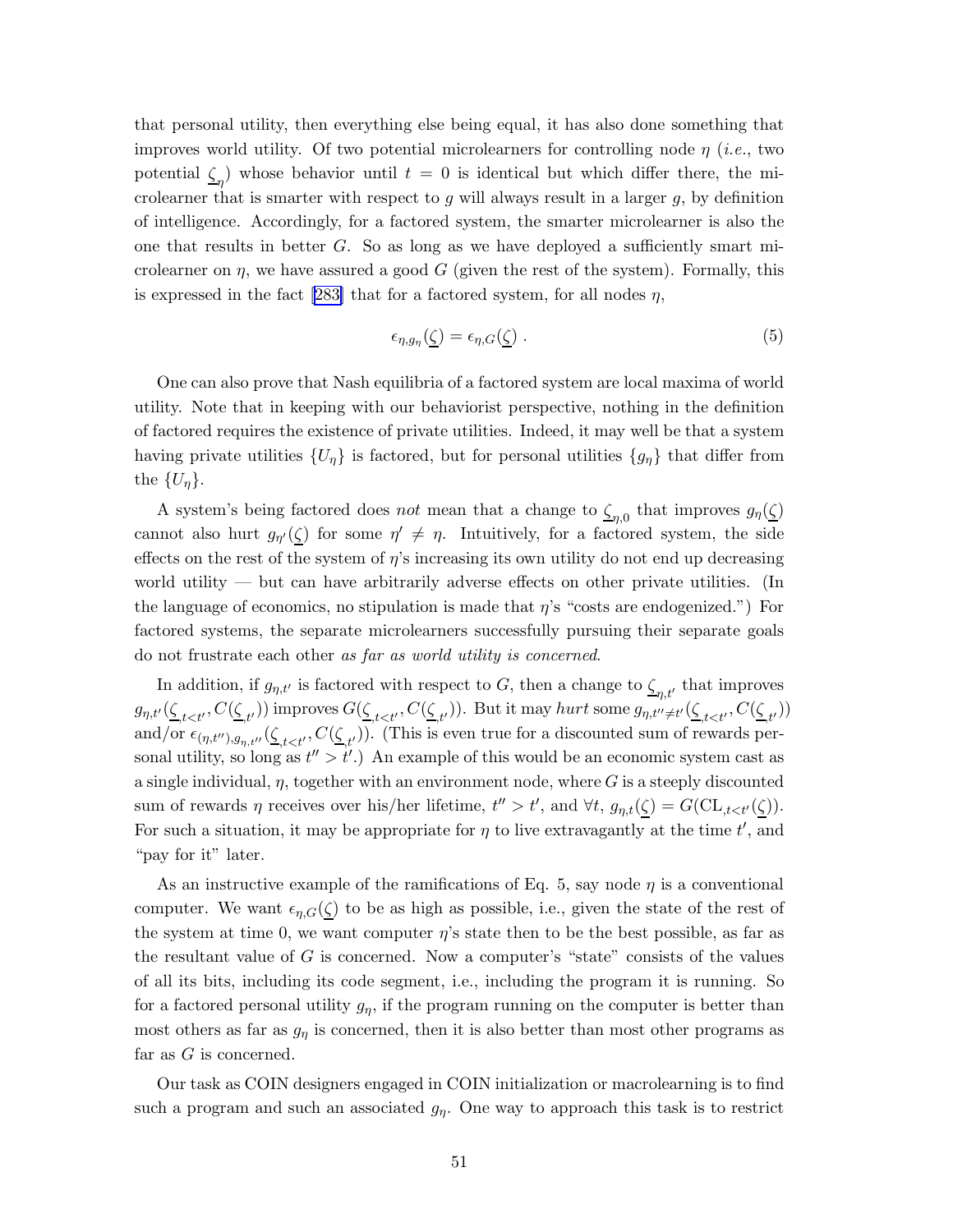attention to programs that consist of RL algorithms with private utility specified in the bits  ${b_i}$  of  $\eta$ . This reduces the task to one of finding a private utility  ${b_i}$  (and thereby fully specifying  $\underline{\zeta}_{\eta,0}$  such that our RL algorithm working with that private utility has high  $\epsilon_{\eta,g_{\eta}}$ , i.e., such that that algorithm outperforms most other programs as far as the personal utility  $g_{\eta}$  is concerned.

Perhaps the simplest way to address this reduced task is to exploit the fact that for a good enough RL algorithm  $\epsilon_{\eta,\{b_i\}}$  will be large, and therefore adopt such an RL algorithm and fix the private utility to equal  $g_n$ . In this way we further reduce the original task, which was to search over all personal utilities  $g<sub>\eta</sub>$  and all programs R to find a pair such that both  $g_{\eta}$  is factored with respect to G and there are relatively few programs that outperform R, as far as  $g_{\eta}$ . The task is now instead to search over all private utilities  $\{b_i\}$ such that both  ${b_i}$  is factored with respect to G and such that there are few programs (of any sort, RL-based or not) that outperform our RL algorithm working on  ${b_i}$ , as far as that self-same private utility is concerned. The crucial assumption being leveraged in this approach is that our RL algorithm is "good enough", and the reason we want learnable  ${b_i}$  is to help effect this assumption.

In general though, we can't have both perfect learnability and perfect factoredness. As an example, say that  $\forall t, \underline{\mathbf{Z}}_{\eta,t} = \underline{\mathbf{Z}}_{\eta,t} = \mathcal{R}$ , and that the dynamics is the identity operator:  $\forall t, C(\underline{\zeta}_{,0})_{,t} = \underline{\zeta}_{,0}$ . Then if  $G(\underline{\zeta}_{,0}) = \underline{\zeta}_{\eta,0} \cdot \underline{\zeta}_{\eta,0}$  and the system is perfectly learnable, it is not perfectly factored. This is because perfect learnability requires that  $\forall \underline{\zeta} \in C, g_{\eta}(\underline{\zeta}) = \psi_{\eta}(\underline{\zeta}_{\eta,0})$  for some function  $\psi_{\eta}(\cdot)$ . However any change to  $\underline{\zeta}_{\eta,0}$  that improves such a  $g_{\eta}$  will either help or *hurt*  $G(\underline{\zeta})$ , depending on the sign of  $\underline{\zeta}_{\eta,0}$ . For the "wrong" sign of  $\underline{\zeta}_{\eta,0}$ , this means the system is actually "anti-factored". Due to such incompatibility between perfect factoredness and perfect learnability, we must usually be content with having high degree of factoredness and high learnability. In such situations, the emphasis of the macrolearning process should be more and more on having high degree of factoredness as we get closer and closer to a Nash equilibrium. This way the system won't relax to an incorrect local maximum.

In practice of course, a COIN will often not be perfectly factored. Nor in practice are we always interested only in whether the system is factored at one particular point (rather than across a region say). These issues are discussed in [\[283](#page-86-0)], where in particular a formal definition of of the degree of factoredness of a system is presented.

If a system is factored for utilities  $\{g_{\eta}\}\$ , then it is also factored for any utilities  $\{g_{\eta}'\}\$ where for each  $\eta$   $g'_{\eta}$  is a monotonically increasing function of  $g_{\eta}$ . More generally, the following result characterizes the set of all factored personal utilities:

**Theorem 1:** A system is factored at all  $\zeta \in C$  iff for all those  $\zeta$ ,  $\forall \eta$ , we can write

$$
g_{\eta}(\underline{\zeta}) = \Phi_{\eta}(\underline{\zeta}_{,t<0}, \underline{\zeta}_{\eta,0}, G(\underline{\zeta}))
$$
\n(6)

for some function  $\Phi_\eta(.,.,.)$  such that  $\partial_G\Phi_\eta(\underline{\zeta}_{,t<0},\underline{\zeta}_{\hat{\eta},0},G)>0$  for all  $\underline{\zeta}\in C$  and associated G values. (The form of the  $\{g_{\eta}\}\$  off of C is arbitrary.)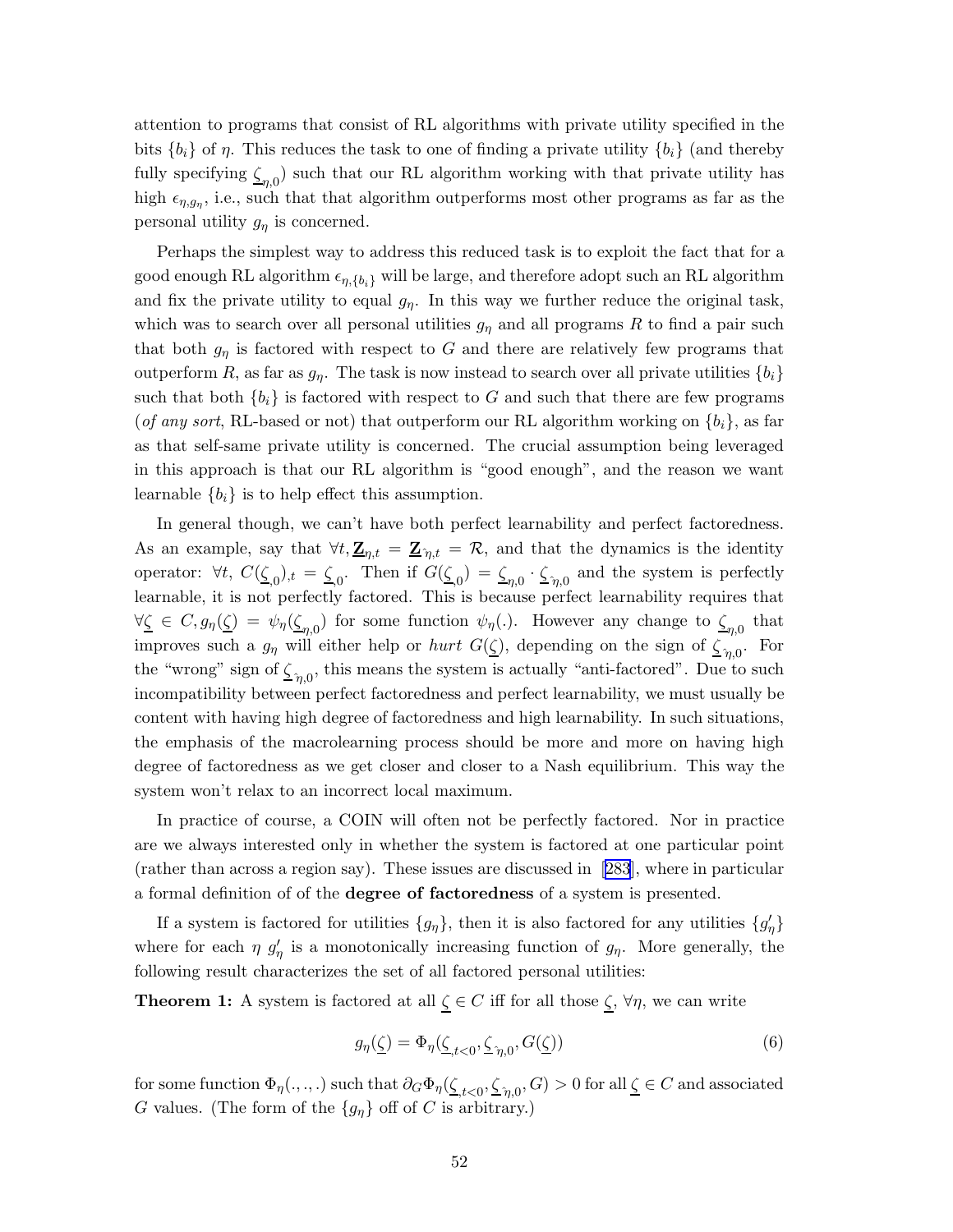**Proof:** For fixed  $\underline{\zeta}_{\eta,0}$  and  $\underline{\zeta}_{\xi<0}$ , any change to  $\underline{\zeta}_{\eta,0}$  which keeps  $\underline{\zeta}_{\xi\ge0}$  on C and which at the same time increases  $G(\underline{\zeta}) = G(\underline{\zeta}_{,t<0} \bullet C(\underline{\zeta}_{\eta,0} \bullet \underline{\zeta}_{\eta,0}))$  must increase  $\Phi_{\eta}(\underline{\zeta}_{,t<0}, \underline{\zeta}_{\eta,0}, G(\underline{\zeta})),$ due to the restriction on  $\partial_G \Phi_{\eta}(\underline{\zeta}_{,t<0}, \underline{\zeta}_{\eta,0}, G)$ . This establishes the backwards direction of the proof.

For the forward direction, write  $g_{\eta}(\underline{\zeta}) = g_{\eta}(\underline{\zeta}, G(\underline{\zeta})) = g_{\eta}(\underline{\zeta}_{,t<0} \bullet C(\underline{\zeta}_{\eta,0} \bullet \underline{\zeta}_{\eta,0}), G(\underline{\zeta})) \forall \underline{\zeta} \in$ C. Define this formulation of  $g_{\eta}$  as  $\Phi_{\eta}(\underline{\zeta}_{t<0}, \underline{\zeta}_{0}, G(\underline{\zeta}))$ , which we can re-express as  $\Phi_{\eta}(\underline{\zeta}_{t<0},\underline{\zeta}_{\eta,0},\bullet \underline{\zeta}_{\eta,0},G(\underline{\zeta}))$ . Now since the system is factored,  $\forall \underline{\zeta} \in C, \forall \underline{\zeta}'$  $C_{t\geq0} \in C_{t\geq0},$  $\Phi_{\eta}(\underline{\zeta}_{t<0},\underline{\zeta}_{\eta,0}\bullet\underline{\zeta}_{\eta,0},G(\underline{\zeta}_{t<0}\bullet C(\underline{\zeta}_{\eta,0}\bullet\underline{\zeta}_{\eta,0}))) = \Phi_{\eta}(\underline{\zeta}_{t<0},\underline{\zeta}_{\eta,0}\bullet\underline{\zeta}'$  $_{\eta,0},G(\underline{\zeta}_{,t<0}\bullet C(\underline{\zeta}_{\hat{\eta},0}\bullet\underline{\zeta}')$  $_{\eta,0}$ ))) ⇐⇒

$$
G(\underline{\zeta}_{,t<0} \bullet C(\underline{\zeta}_{\gamma,0} \bullet \underline{\zeta}_{\eta,0}))) = G(\underline{\zeta}_{,t<0} \bullet C(\underline{\zeta}_{\gamma,0} \bullet \underline{\zeta}'_{\eta,0})).
$$

So consider any situation where the system is factored, and the values of  $G$ ,  $\underline{\zeta}_{,t<0}$ , and  $\zeta_{\gamma,0}$  are specified. Then we can find *any*  $\underline{\zeta}_{\eta,0}$  consistent with those values (*i.e.*, such that our provided value of G equals  $G(\underline{\zeta}_{,t<0} \bullet C(\underline{\zeta}_{\eta,0} \bullet \underline{\zeta}_{\eta,0})))$ , evaluate the resulting value of  $\Phi_{\eta}(\underline{\zeta}_{t<0}, \underline{\zeta}_{\eta,0}, \underline{\zeta}_{\eta,0}, G)$ , and know that we would have gotten the same value if we had found a different consistent  $\underline{\zeta}_{\eta,0}$ . This is true for all  $\underline{\zeta} \in C$ . Therefore the mapping  $(\underline{\zeta}_{t<0}, \underline{\zeta}_{\eta,0}, G) \to \Phi_{\eta}$  is single-valued, and we can write  $\Phi_{\eta}(\underline{\zeta}_{t<0}, \underline{\zeta}_{\eta,0}, G(\underline{\zeta}))$ . QED.

By Thm. 1, we can ensure that the system is factored without any concern for C, by having each  $g_{\eta}(\underline{\zeta}) = \Phi_{\eta}(\underline{\zeta}_{t<0}, \underline{\zeta}_{\eta,0}, G(\underline{\zeta})) \quad \forall \underline{\zeta} \in \underline{\mathbf{Z}}$ . Alternatively, by only requiring that  $\forall \underline{\zeta} \in C$  does  $g_{\eta}(\underline{\zeta}) = \Phi_{\eta}(\underline{\zeta}_{,t<0}, \underline{\zeta}_{\eta,0}, G(\underline{\zeta}))$  (*i.e.*, does  $g_{\eta}(\underline{\zeta}_{,t<0} \bullet C(\underline{\zeta}_{,0})) =$  $\Phi_{\eta}(\underline{\zeta}_{t<0},\underline{\zeta}_{\eta,0},G(\underline{\zeta}_{t<0}\bullet C(\underline{\zeta}_{,0}))))$ , we can access a broader class of factored utilities, a class that does depend on C. Loosely speaking, for those utilities, we only need the projection of  $\partial_{\underline{\zeta}_{,t\geq 0}}G(\underline{\zeta})$  onto  $C_{\eta,0}$  to be parallel to the projection of  $\partial_{\underline{\zeta}_{,t\geq 0}}g_{\eta}(\underline{\zeta})$  onto  $C_{\eta,0}$ . Given G and C, there are infinitely many  $\partial_{\underline{\zeta}_{,t\geq0}}g_{\eta}(\underline{\zeta})$  having this projection (the set of such  $\partial_{\zeta,t\geq 0}g_{\eta}(\underline{\zeta})$  form a linear subspace of  $\underline{\mathbf{Z}}$ ). The partial differential equations expressing the precise relationship are discussed in [\[283](#page-86-0)].

As an example of the foregoing, consider a 'team game' (also known as an 'exact potential game' [[83,](#page-73-0) [193\]](#page-80-0)) in which  $g_{\eta} = G$  for all  $\eta$ . Such COINs are factored, trivially, regardless of C; if  $g_n$  rises, then G must as well, by definition. (Alternatively, to confirm that team games are factored just take  $\Phi_{\eta}(\underline{\zeta}_{t<0}, \underline{\zeta}_{\eta,0}, G) = G \ \forall \eta$  in Thm. 1.) On the other hand, as discussed below, COINs with 'wonderful life' personal utilities are also factored, but the definition of such utilities depends on C.

# 4.3.3 Wonderful life utility

Due to their often having poor learnability and requiring centralized communication (among other infelicities), in practice team game utilities often are poor choices for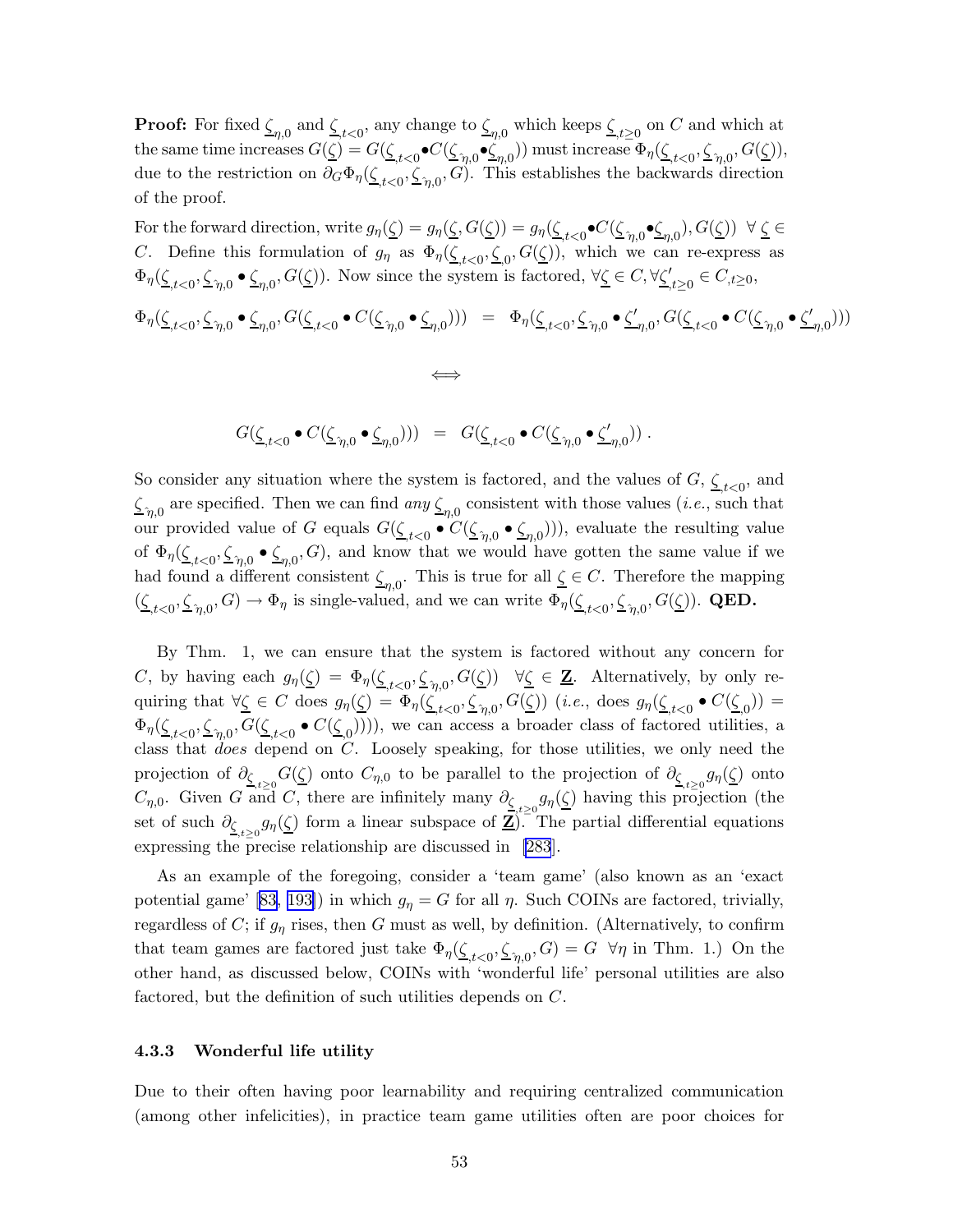personal utilities. Accordingly, it is often preferable to use some other set of factored utilities. To present an important example, first define the  $(t = 0)$  effect set of node  $\eta$ at  $\underline{\zeta}$ ,  $C^{eff}_{\eta}(\underline{\zeta})$ , as the set of all components  $\underline{\zeta}_{\eta',t}$  for which  $\partial_{\underline{\zeta}_{\eta,0}}(C(\underline{\zeta}_{,0}))_{\eta',t} \neq \vec{0}$ . Define the effect set  $C^{eff}_{\eta}$  with no specification of  $\underline{\zeta}$  as  $\cup_{\underline{\zeta} \in C} C^{eff}_{\eta}(\underline{\zeta})$ . (We take this latter definition to be the default meaning of "effect set".) We will also find it useful to define  $C^{eff}_{\eta}$  as the set of components of the space  $\underline{\mathbf{Z}}$  that are not in  $C_{\eta}^{eff}$ .

Intuitively,  $\eta$ 's effect set is the set of all components  $\underline{\zeta}_{\eta',t}$  which would be affected by a change in the state of node  $\eta$  at time 0. (They may or may not be affected by changes in the  $t = 0$  states of the other nodes.) Note that the effect sets of different nodes may overlap. The extension of the definition of effect sets for times other than 0 is immediate. So is the modification to have effect sets only consist of those components  $\zeta_{\eta,t;i}$  that vary with with the state of node  $\eta$  at time 0, rather than consist of the full vectors  $\zeta_{\eta,t}$  possessing such a component. These modifications will be skipped here, to minimize the number of variables we must keep track of.

Next for any set  $\sigma$  of components  $(\eta', t)$ , define  $CL_{\sigma}(\zeta)$  as the "virtual" vector formed by clamping the  $\sigma$ -components of  $\zeta$  to an arbitrary fixed value. (In this paper, we take that fixed value to be  $\vec{0}$  for all components listed in  $\sigma$ .) Consider in particular a Wonderful Life set  $\sigma$ . The value of the wonderful life utility (WLU for short) for  $\sigma$ at  $\zeta$  is defined as:

$$
WLU_{\sigma}(\underline{\zeta}) \equiv G(\underline{\zeta}) - G(\mathrm{CL}_{\sigma}(\underline{\zeta})) . \tag{7}
$$

In particular, the WLU for the effect set of node  $\eta$  is  $G(\underline{\zeta}) - G(\mathrm{CL}_{C^{eff}_{\eta}}(\underline{\zeta}))$ , which for  $\underline{\zeta} \in C$  can be written as  $G(\underline{\zeta}_{,t<0} \bullet C(\underline{\zeta}_{,0})) - G(\mathrm{CL}_{C_{\eta}^{eff}}(\underline{\zeta}_{,t<0} \bullet C(\underline{\zeta}_{,0}))).$ 

We can view  $\eta$ 's effect set WLU as analogous to the change in world utility that would have arisen if node η "had never existed". (Hence the name of this utility - cf. the Frank Capra movie.) Note however, that CL is a purely "fictional", counter-factual operation, in the sense that it produces a new  $\zeta$  without taking into account the system's dynamics. Indeed, no assumption is even being made that  $CL_{\sigma}(\underline{\zeta})$  is consistent with the dynamics of the system. The sequence of states the node  $\eta$  is clamped to in the definition of the WLU need not be consistent with the dynamical laws embodied in C.

This dynamics-independence is a crucial strength of the WLU. It means that to evaluate the WLU we do not try to infer how the system would have evolved if node  $\eta$ 's state were set to 0 at time 0 and the system evolved from there. So long as we know  $\zeta$ extending over all time, and so long as we know  $G$ , we know the value of WLU. This is true even if we know nothing of the dynamics of the system.

An important example is effect set wonderful life utilities when the set of all nodes is partitioned into 'subworlds' in such a way that all nodes in the same subworld  $\omega$  share substantially the same effect set. In such a situation, all nodes in the same subworld  $\omega$ will have essentially the same personal utilities, exactly as they would if they used team game utilities with a "world" given by  $\omega$ . When all such nodes have large intelligence values, this sharing of the personal utility will mean that all nodes in the same subworld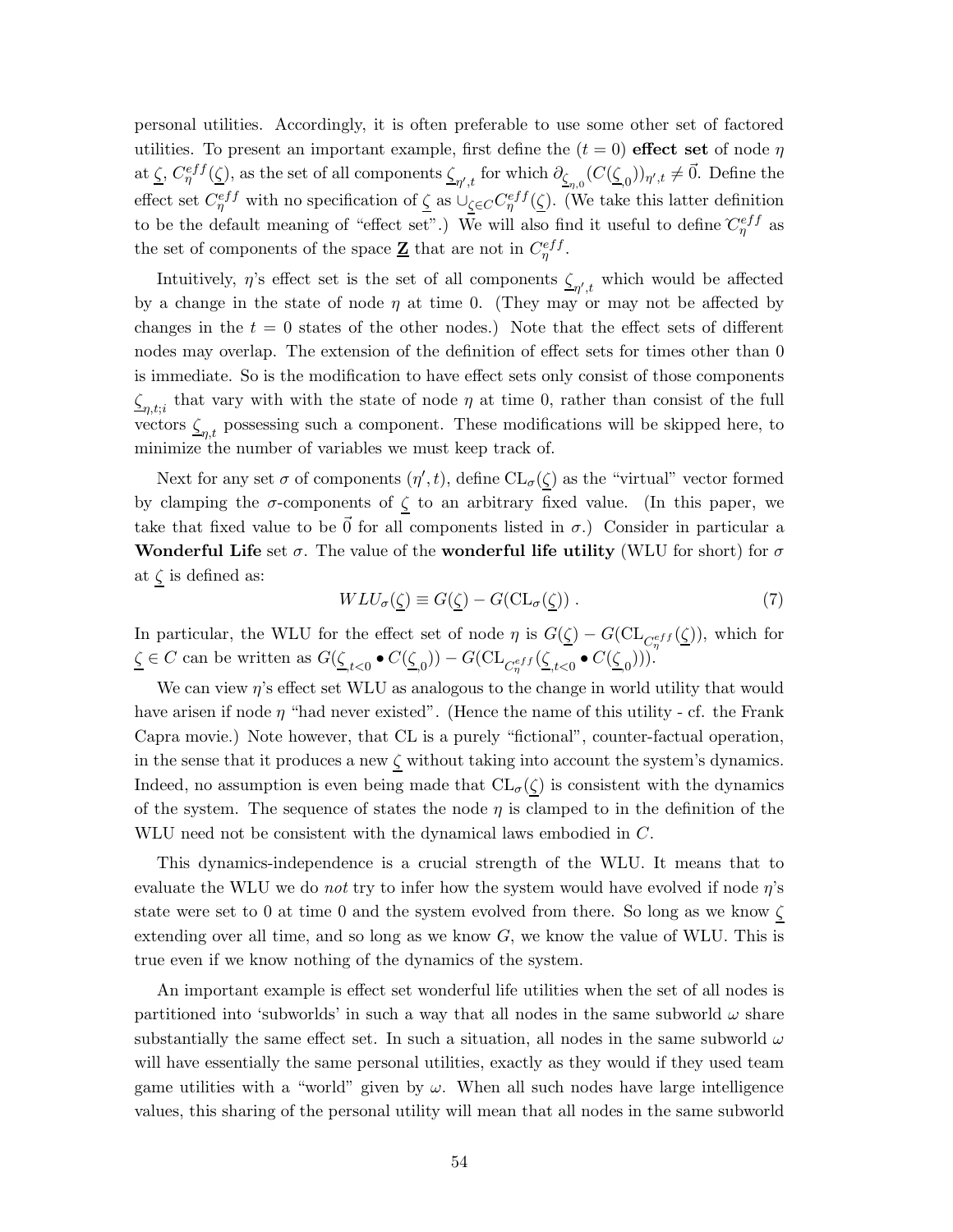are acting in a coordinated fashion, loosely speaking.

The importance of the WLU arises from the following results:

**Theorem 2:** i) A system is factored at all  $\zeta \in C$  iff for all those  $\zeta$ ,  $\forall \eta$ , we can write

$$
g_{\eta}(\underline{\zeta}) = \hat{\Phi}_{\eta}(\underline{\zeta}_{C_{\eta}^{eff}}, G(\underline{\zeta}))
$$
\n(8)

for some function  $\hat{\Phi}_{\eta}(\cdot,\cdot)$  such that  $\partial_G \hat{\Phi}_{\eta}(\underline{\zeta}_{\widehat{\mathcal{C}}_{\eta}^{eff}}, G) > 0$  for all  $\underline{\zeta} \in C$  and associated G values. (The form of the  $\{g_{\eta}\}\$  off of C is arbitrary.)

ii) In particular, a COIN is factored for personal utilities set equal to the associated effect set wonderful life utilities.

**Proof:** To prove (i), first write  $\underline{\zeta}_{C_{\eta}^{eff}} = \underline{\zeta}_{t<0} \bullet \underline{\zeta}_{\eta,0} \bullet \underline{\zeta}_{(C_{\eta}^{eff})_{,t>0}}$ . For all  $\underline{\zeta} \in C, \underline{\zeta}_{(C_{\eta}^{eff})_{,t>0}}$ is independent of  $\underline{\zeta}_{\eta,0}$ , and so by definition of  $C(.)$  it is a single-valued function of  $\underline{\zeta}_{\eta,0}$ for such  $\underline{\zeta}$ . Therefore  $\underline{\zeta}_{\mathcal{C}_{\eta}^{eff}} = \underline{\zeta}_{t<0} \bullet \underline{\zeta}_{\eta,0} \bullet f(\underline{\zeta}_{\eta,0})$  for some function  $f(.)$ . Accordingly, by Thm. 1, for  $\{g_{\eta}\}\$  of the form stipulated in (i), the system is factored. Going the other way, if the system is factored, then by Thm. 1 it can be written as  $\Phi_{\eta}(\underline{\zeta}_{,t<0}, \underline{\zeta}_{\eta,0}, G(\underline{\zeta}))$ . Since both  $\underline{\zeta}_{\eta,\zeta} \in C_{\eta}^{eff}$ , we can rewrite this as  $\Phi_{\eta}([C_{\eta}^{eff}]_{t<0}, [C_{\eta}^{eff}]_{\eta,0}, G(\underline{\zeta})$ . QED.

Part (ii) of the theorem follows immediately from part (i). For pedagogical value though, here we instead derive it directly. First, since  $CL_{C^{eff}_{\eta}}(\underline{\zeta})$  is independent of  $\underline{\zeta}_{\eta',t}$  for all  $(\eta',t) \in C^{eff}_{\eta}$ , so is the **Z** vector  $CL_{C^{eff}_{\eta}}(\underline{\zeta}_{t<0} \bullet C(\underline{\zeta}_{0})),$  *i.e.*,  $\partial_{\underline{\zeta}_{\eta,0}}[CL_{C^{eff}_{\eta}}(\underline{\zeta}_{t<0} \bullet C(\underline{\zeta}_{0})))$  $C(\underline{\zeta}_{,0})\big]_{\eta',t} = \vec{0} \quad \forall (\eta',t) \in C^{eff}_{\eta}.$  This means that viewed as a  $\underline{\zeta}_{,t<0}$ -parameterized function from  $C_{,0}$  to  $\underline{\mathbf{Z}}$ ,  $CL_{C_{\eta}^{eff}}(\underline{\zeta}_{,t<0} \bullet C(.))$  is a single-valued function of the  $\underline{\zeta}_{\hat{\cdot},\eta,0}$ components. Therefore  $G(\mathrm{CL}_{C^{eff}_{\eta}}(\underline{\zeta}_{t<0}\bullet C(\underline{\zeta}_{,0})))$  can only depend on  $\underline{\zeta}_{t<0}$  and the non- $\eta$  components of  $\underline{\zeta}_0$ . Accordingly, the WLU for  $C^{eff}_{\eta}$  is just G minus a term that is a function of  $\underline{\zeta}_{,t<0}$  and  $\underline{\zeta}_{,\eta,0}$ . By choosing  $\Phi_{\eta}(.,.,.)$  in Thm. 1 to be that difference, we see that  $\eta$ 's effect set WLU is of the form necessary for the system to be factored. **QED.** 

As a generalization of (ii), the system is factored if each node  $\eta$ 's personal utility is (a monotonically increasing function of) the WLU for a set  $\sigma_{\eta}$  that contains  $C_{\eta}^{eff}$ .

For conciseness, except where explicitly needed, for the remainder of this subsection we will suppress the argument  $``\underline{\zeta}_{,t<0}"$ , taking it to be implicit. The next result concerning the practical importance of effect set WLU is the following:

**Theorem 3:** Let  $\sigma$  be a set containing  $C^{eff}_{\eta}$ . Then

$$
\frac{\lambda_{\eta,WLU_{\sigma}}(\underline{\zeta})}{\lambda_{\eta,G}(\underline{\zeta})} = \frac{||\partial_{\underline{\zeta}_{\gamma,0}}G(C(\underline{\zeta}_{,0}))||}{||\partial_{\underline{\zeta}_{\gamma,0}}G(C(\underline{\zeta}_{,0})) - \partial_{\underline{\zeta}_{\gamma,0}}G(\mathrm{CL}_{\sigma}(C(\underline{\zeta}_{,0})))||}.
$$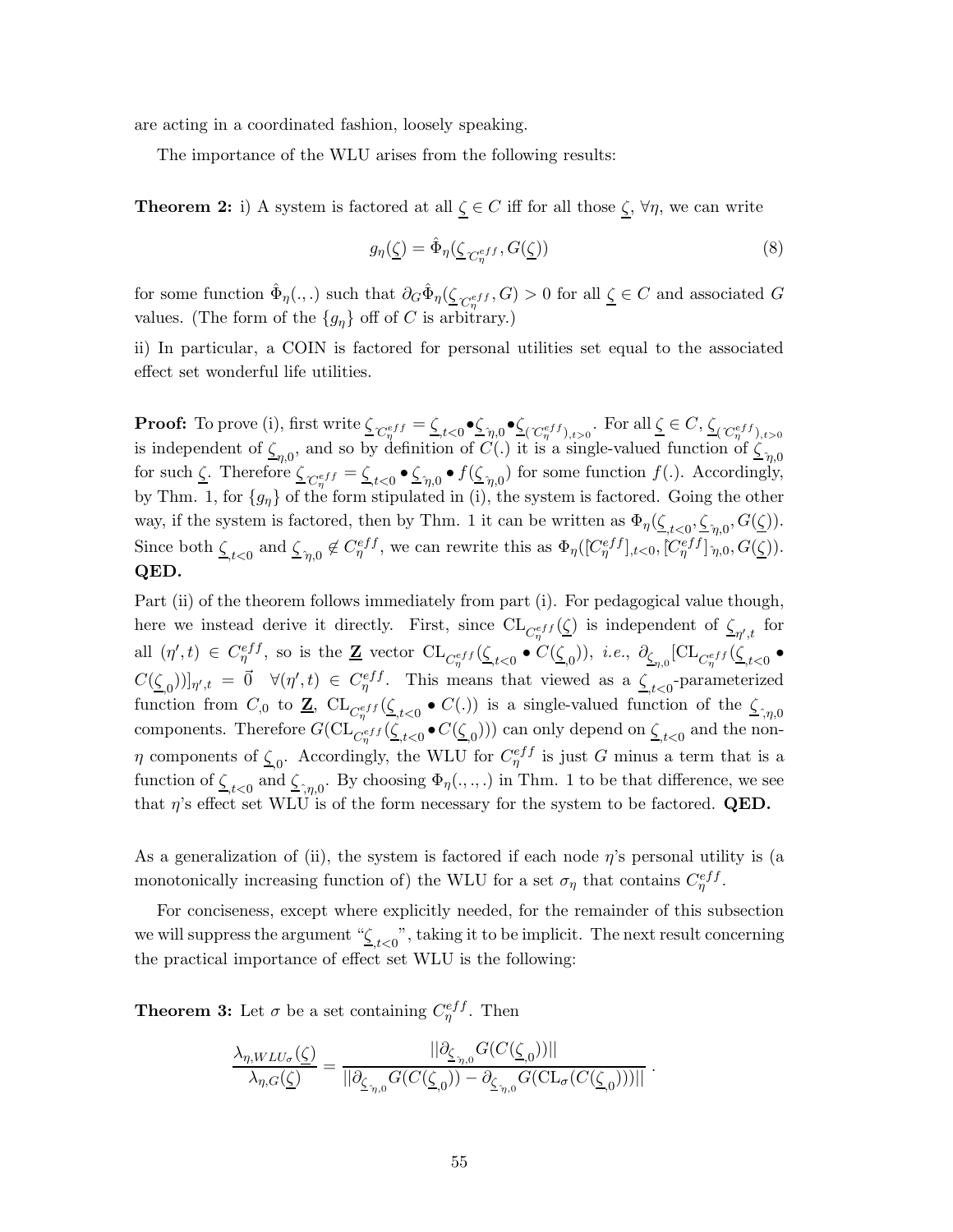Proof: Writing it out,

$$
\lambda_{\eta,WLU_{\sigma}}(\underline{\zeta}) = \frac{||\partial_{\underline{\zeta}_{\eta,0}}G(C(\underline{\zeta}_{,0})) - \partial_{\underline{\zeta}_{\eta,0}}G(\mathrm{CL}_{\sigma}(C(\underline{\zeta}_{,0})))||}{||\partial_{\underline{\zeta}_{\eta,0}}G(C(\underline{\zeta}_{,0})) - \partial_{\underline{\zeta}_{\eta,0}}G(\mathrm{CL}_{\sigma}(C(\underline{\zeta}_{,0}))))||}.
$$

The second term in the numerator equals 0, by definition of effect set. Dividing by the similar expression for  $\lambda_{\eta,G}(\underline{\zeta})$  then gives the result claimed. **QED.** 

So if we expect that ratio of magnitudes of gradients to be large, effect set WLU has much higher learnability than team game utility — while still being factored, like team game utility. As an example, consider the case where the COIN is a very large system, with  $\eta$  being only a relatively minor part of the system (e.g., a large human economy with  $\eta$  being a "typical John Doe living in Peoria Illinois"). Often in such a system, for the vast majority of nodes  $\eta' \neq \eta$ , how G varies with  $\underline{\zeta}_{\eta'}$ , will be essentially independent of the value  $\underline{\zeta}_{\eta,0}$ . (For example, how GDP of the US economy varies with the actions of our John Doe from Peoria, Illinois will be independent of the state of some Jane Smith living in Los Angeles, California.) In such circumstances, Thm. 3 tells us that the effect set wonderful life utility for  $\eta$  will have a far larger learnability than does the world utility.

For any fixed  $\sigma$ , if we change the clamping operation (*i.e.*, change the choice of the "arbitrary fixed value" we clamp each component to), then we change the mapping  $\underline{\zeta}_{,0} \to CL_{\sigma}(C(\underline{\zeta}_{,0}))$ , and therefore change the mapping  $(\underline{\zeta}_{\eta,0}, \underline{\zeta}_{\eta,0}) \to GCL_{\sigma}(C(\underline{\zeta}_{,0}))).$ Accordingly, changing the clamping operation can affect the value of  $\partial_{\underline{\zeta}_{\gamma_0,0}}G(\mathrm{CL}_{\sigma}(C(\underline{\zeta}_0)))$ evaluated at some point  $\zeta_{,0}$ . Therefore, by Thm. 3, changing the clamping operation can affect  $\lambda_{\eta, WLU_{\sigma}}(\underline{\zeta})$ . So properly speaking, for any choice of  $\sigma$ , if we are going to use  $WLU_{\sigma}$ , we should set the clamping operation so as to maximize learnability. For simplicity though, in this paper we will ignore this phenomenon, and simply set the clamping operation to the more or less "natural" choice of 0, as mentioned above.

Next consider the case where, for some node  $\eta$ , we can write  $G(\underline{\zeta})$  as  $G_1(\underline{\zeta}_{C_{\eta}^{eff}})$  +  $G_2(\underline{\zeta}_{t<0}\bullet \underline{\zeta}_{\mathcal{C}_{\eta}}{}_{ef}).$  Say it is also true that  $\eta$ 's effect set is a small fraction of the set of all components. In this case it often true that the values of  $G(.)$  are much larger than those of  $G_1(.)$ , which means that partial derivatives of  $G(.)$  are much larger than those of  $G_1(.)$ . In such situations the effect set WLU is far more learnable than the world utility, due to the following results:

**Theorem 4:** If for some node  $\eta$  there is a set  $\sigma$  containing  $C^{eff}_{\eta}$ , a function  $G_1(\underline{\zeta}_{\sigma} \in \underline{\mathbf{Z}}_{\sigma})$ , and a function  $G_2(\underline{\zeta}_{\hat{\sigma}} \in \underline{\mathbf{Z}}_{\hat{\sigma}})$ , such that  $G(\underline{\zeta}) = G_1(\underline{\zeta}_{\sigma}) + G_2(\underline{\zeta}_{\hat{\sigma}})$ , then

$$
\frac{\lambda_{\eta,WLU_{\sigma}}(\underline{\zeta})}{\lambda_{\eta,G}(\underline{\zeta})} = \frac{||\partial_{\underline{\zeta}_{\eta,0}} G(C(\underline{\zeta}_{,0}))||}{||\partial_{\underline{\zeta}_{\eta,0}} G(\mathrm{CL}_{\sigma}(C(\underline{\zeta}_{,0}))))||}.
$$

**Proof:** For brevity, write  $G_1$  and  $G_2$  both as functions of full  $\zeta \in \mathbf{Z}$ , just such func-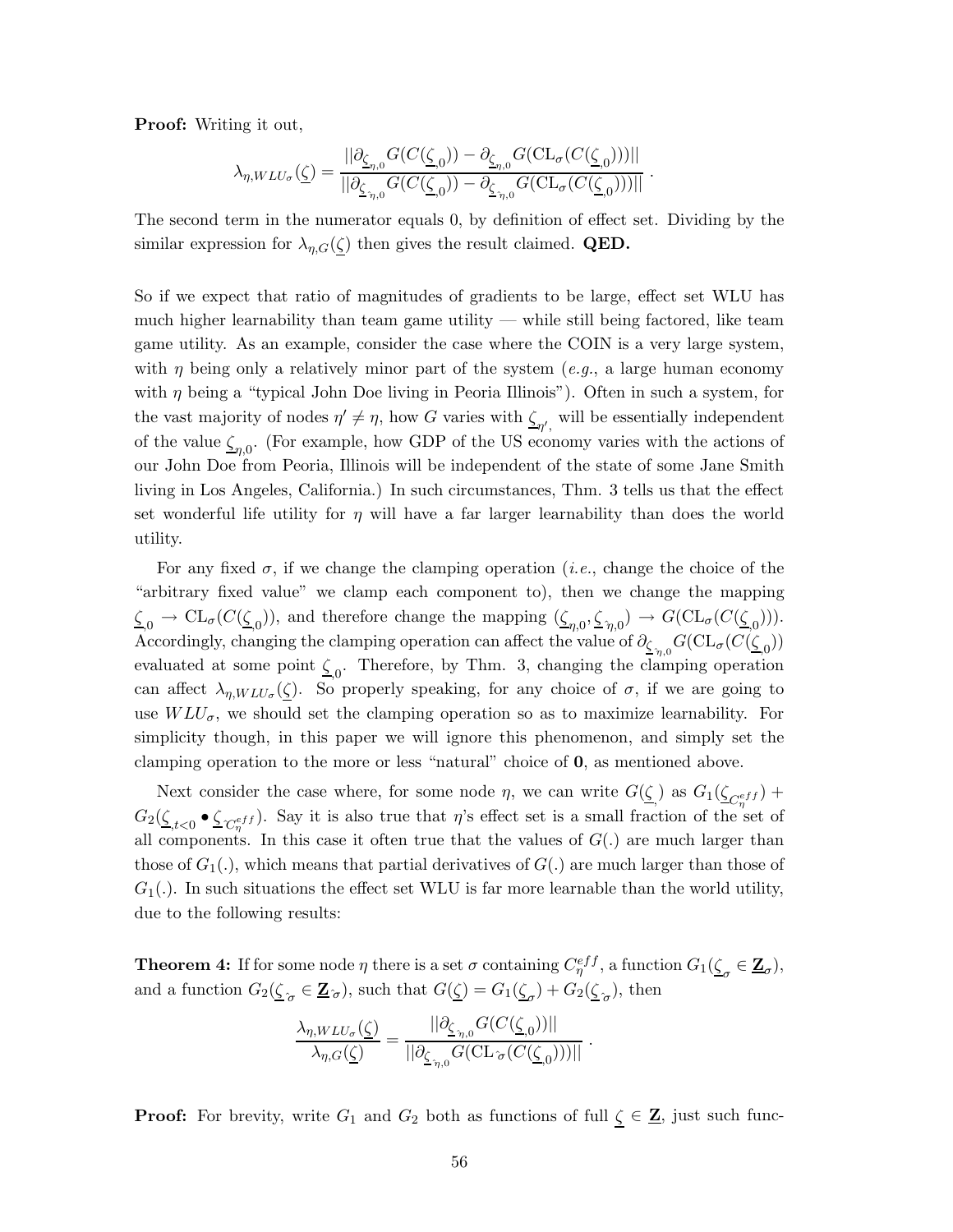tions that are only allowed to depend on the components of  $\zeta$  that lie in  $\sigma$  and those components that do not lie in  $\sigma$ , respectively. Then the  $\sigma$  WLU for node  $\eta$  is just  $g_{\eta}(\zeta) = G_1(\zeta) - G_1(\mathbf{CL}_{\sigma}(\zeta))$ . Since in that second term we are clamping all the components of  $\underline{\zeta}$  that  $G_1(.)$  cares about, for this personal utility  $\partial_{\underline{\zeta}_0} g_{\eta}(C(\underline{\zeta}_0)) = \partial_{\underline{\zeta}_0} G_1(C(\underline{\zeta}_0)).$ So in particular  $\partial_{\underline{\zeta}_{\gamma,0}} g_{\eta}(C(\underline{\zeta}_0)) = \partial_{\underline{\zeta}_{\gamma,0}} G_1(C(\underline{\zeta}_0)) = \partial_{\underline{\zeta}_{\gamma,0}} G(\mathrm{CL}_{\check{\sigma}}(C(\underline{\zeta}_0))).$  Now by definition of effect set,  $\partial_{\underline{\zeta}_{\eta,0}} G_2(\underline{\zeta}_{,t<0} \bullet C(\underline{\zeta}_{,0})) = \vec{0}$ , since  $\hat{\sigma}$  does not contain  $C_{\eta}^{eff}$ . So  $\partial_{\underline{\zeta}_{\eta,0}} G(C(\underline{\zeta}_0)) = \partial_{\underline{\zeta}_{\eta,0}} G_1(C(\underline{\zeta}_0)) = \partial_{\underline{\zeta}_{\eta,0}} g_\eta(C(\underline{\zeta}_0)).$  QED.

The obvious extensions of Thm.'s 3 and 4 to effect sets with respect to times other than 0 can also be proven [[283](#page-86-0)].

An important special case of Thm. 4 is the following:

**Corollary 1:** If for some node  $\eta$  we can write

i)  $G(\underline{\zeta}) = G_1(\underline{\zeta}_{\sigma}) + G_2([\underline{\zeta}_{\hat{\sigma}}]_{t \geq 0}) + G_3(\underline{\zeta}_{,t < 0})$ 

for some set  $\sigma$  containing  $C^{eff}_{\eta}$ , and if

ii) 
$$
||\partial_{\underline{\zeta}_{\gamma,0}} G(C(\underline{\zeta}_0))|| \gg ||\partial_{\underline{\zeta}_{\gamma,0}} G_1([C(\underline{\zeta}_0)]_{\sigma})||,
$$

then

$$
\lambda_{\eta, WLU_{\sigma}}(\underline{\zeta}) \gg \lambda_{\eta, G}(\underline{\zeta}).
$$

In practice, to assure that condition (i) of this corollary is met might require that  $\sigma$ be a proper superset of  $C_{\eta}^{eff}$ . Countervailingly, to assure that condition (ii) is met will usually force us to keep  $\sigma$  as small as possible.

One can often remove elements from an effect set and still have the results of this section hold. Most obviously, if  $(\eta', t) \in C^{eff}_{\eta}$  but  $\partial_{\underline{\zeta}_{\eta',t}} G(\underline{\zeta}) = 0$ , we can remove  $(\eta', t)$  from  $C_{\eta}^{eff}$  without invalidating our results. More generally, if there is a set  $\sigma' \in C^{eff}_{\eta}$  such that for each component  $(\eta, 0; i)$  the chain rule term  $\sum_{(\eta', t) \in \sigma'} [\partial_{\underline{\zeta}_{\eta',t}} G(\underline{\zeta})]$ .  $[\partial_{\underline{\zeta}_{\eta,0;i}}[C(\underline{\zeta}_{,0})]_{\eta',t}] = 0$ , then the effects on G of changes to  $\underline{\zeta}_{\eta,0}$  that are "mediated" by the members of  $\sigma'$  cancel each other out. In this case we can usually remove the elements of  $\sigma'$  from  $C^{eff}_{\eta}$  with no ill effects.

#### 4.3.4 Inducing our salient characteristic

Usually the mathematics of a descriptive framework  $-$  a formal investigation of the salient characteristics — will not provide theorems of the sort, "If you modify the COIN the following way at time t, the value of the world utility will increase." Rather it provides theorems that relate a COIN's salient characteristics with the general properties of the COIN's entire history, and in particular with those properties embodied in C. In particular, the salient characteristic that we are concerned with in this chapter is that the system be highly intelligent for personal utilities for which it is factored, and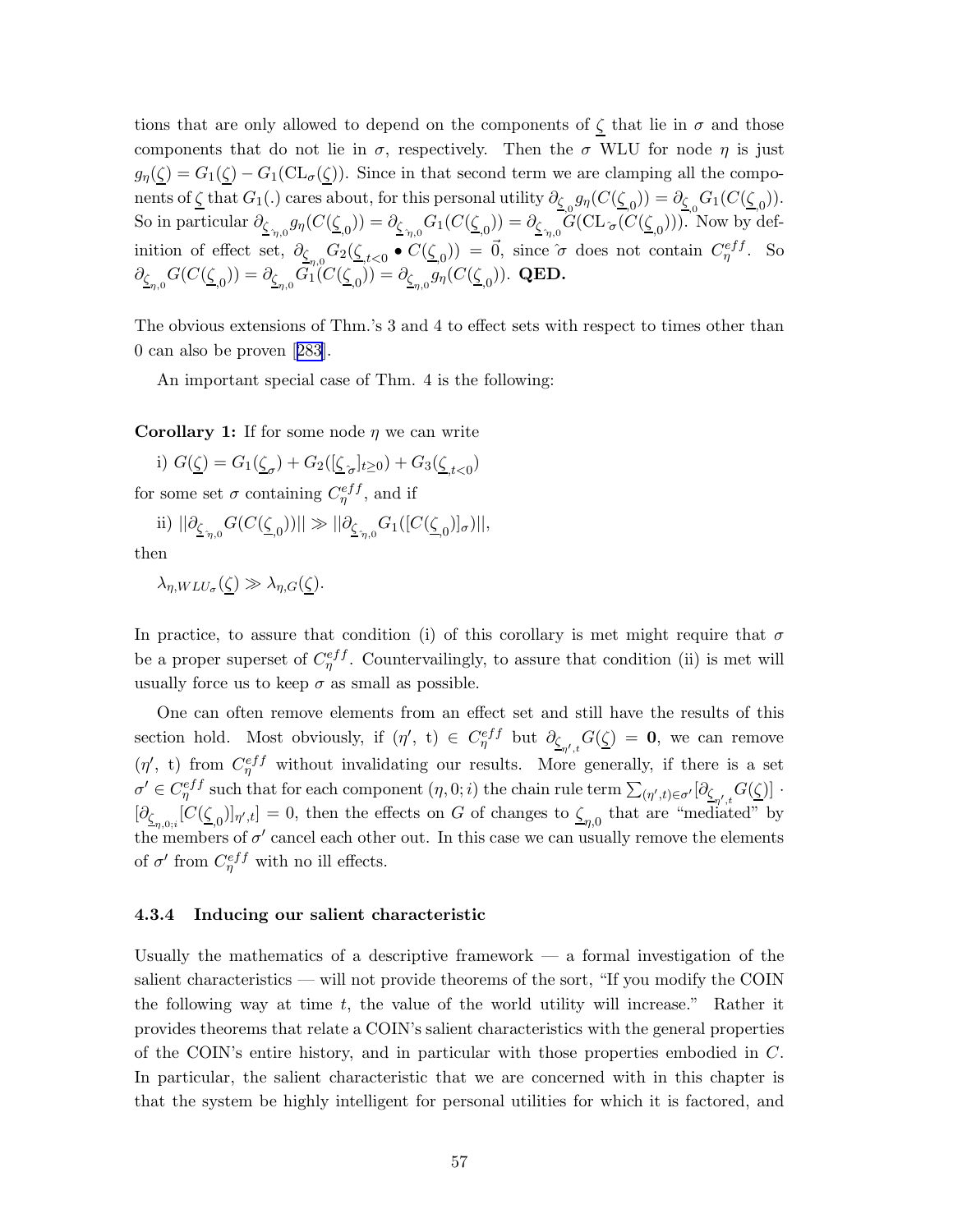our mathematics concerns the relationship between factoredness, intelligence, personal utilities, effect sets, and the like.

More formally, the desideratum associated with our salient characteristic is that we want the COIN to be at a  $\zeta$  for which there is some set of  $\{g_{\eta}\}\$  (not necessarily consisting of private utilities) such that (a)  $\underline{\zeta}$  is factored for the  $\{g_{\eta}\}\$ , and (b)  $\epsilon_{\eta,g_{\eta}}(\underline{\zeta})$  is large for all  $\eta$ . Now there are several ways one might try to induce the COIN to be at such a point. One approach is to have each algorithm controlling  $\eta$  explicitly try to "steer" the worldline towards such a point. In this approach  $\eta$  needn't even have a private utility in the usual sense. (The overt "goal" of the algorithm controlling  $\eta$  involves finding a  $\zeta$  with a good associated extremum over the class of all possible  $g_n$ , independent of any private utilities.) Now initialization of the COIN, *i.e.*, fixing of  $\underline{\zeta}_{,0}$ , involves setting the algorithm controlling  $\eta$ , in this case to the steering algorithm. Accordingly, in this approach to initialization, we fix  $\underline{\zeta}_0$  to a point for which there is some special  $g_\eta$  such that both  $C(\underline{\zeta}_{,0})$  is factored for  $g_{\eta}$ , and  $\epsilon_{\eta,g_{\eta}}(C(\underline{\zeta}_{,0}))$  is large. There is nothing peculiar about this. What is odd though is that in this approach we do not know what that "special"  $g_{\eta}$  is when we do that initialization; it's to be determined, by the unfolding of the system.

In this chapter we concentrate on a different approach, which can involve either initialization or macrolearning. In this alternative we deploy the  $\{g_n\}$  as the microlearners' private utilities at some  $t < 0$ , in a process not captured in  $C$ , so as to induce a factored COIN that is as intelligent as possible. (It is with that "deploying of the  $\{g_n\}$ " that we are trying to induce our salient characteristic in the COIN.) Since in this approach we are using private utilities, we can replace intelligence with its surrogate, learnability. So our task is to choose  $\{g_n\}$  which are as learnable as possible while still being factored.

Solving for such utilities can be expressed as solving a set of coupled partial differential equations. Those equations involve the tangent plane to the manifold  $C$ , a functional trading off (the differential versions of) degree of factoredness and learnability, and any communication constraints on the nodes we must respect. While there is not space in the current chapter to present those equations, we can note that they are highly dependent on the correlations among the components of  $\underline{\zeta}_{\eta,t}$ . So in this approach, in COIN initialization we use some preliminary guesses as to those correlations to set the initial  $\{g_{\eta}\}\$ . For example, the effect set of a node constitutes all components  $\underline{\zeta}_{\eta',t>0}$  that have non-zero correlation with  $\underline{\zeta}_{\eta,0}$ . Furthermore, by Thm. 2 the system is factored for effect set WLU personal utilities. And by Coroll. 1, for small effect sets, the effect set WLU has much greater differential utility learnability than does  $G$ . Extending the reasoning behind this result to all  $\zeta$  (or at least all likely  $\zeta$ ), we see that for this scenario, the descriptive framework advises us to use Wonderful Life private utilities based on (guesses for) the associated effect sets rather than the team game private utilities,  $g_{\eta} = G \ \forall \eta$ .

In macrolearning we must instead run-time estimate an approximate solution to our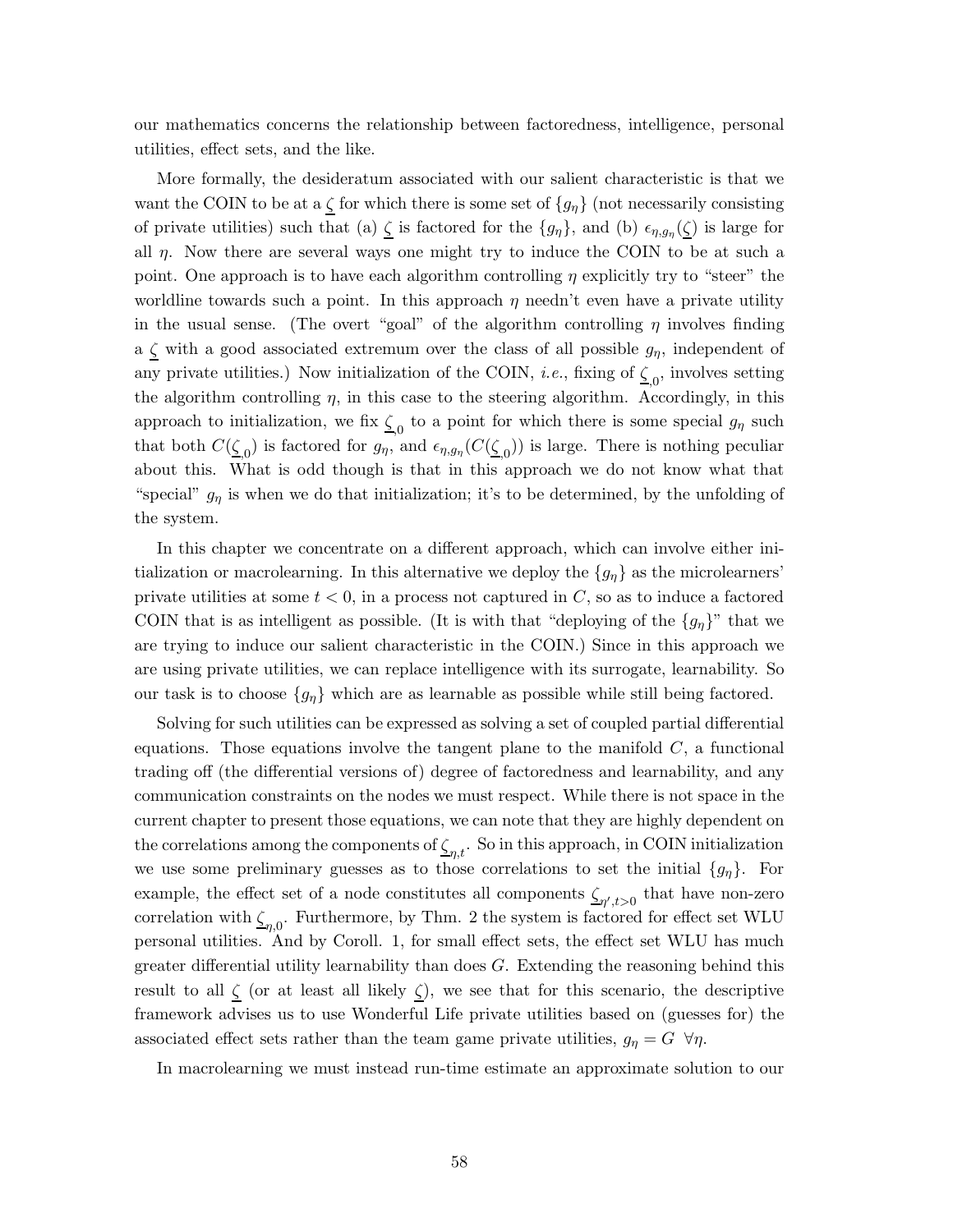partial differential equations, based on statistical inference.<sup>19</sup> As an example, we might start with an initial guess as to  $\eta$ 's effect set, and set its private utility to the associated WLU. But then as we watch the system run and observe the correlations among the components of  $\zeta$ , we might modify which components we think comprise  $\eta$ 's effect set, and modify  $\eta$ 's personal utility accordingly.

# 4.4 Illustrative Simulations of our Descriptive Framework

As implied above, often one can perform reasonable COIN initialization and/or macrolearning without writing down the partial differential equations governing our salient characteristic explicitly. Simply "hacking" one's way to the goal of maximizing both degree of factoredness and intelligibility, for example by estimating effect sets, often results in dramatic improvement in performance. This is illustrated in the experiments recounted in the next two subsections.

# 4.4.1 COIN Initialization

Even if we don't exactly know the effect set of each node  $\eta$ , often we will be able to make a reasonable guess about which components of  $\zeta$  comprise the "preponderance" of  $\eta$ 's effect set. We call such a set a guessed effect set. As an example, often the primary effects of changes to  $\eta$ 's state will be on the future state of  $\eta$ , with only relatively minor effects on the future states of other nodes. In such situations, we would expect to still get good results if we approximated the effect set WLU of each node  $\eta$  with a WLU based on the guessed effect set  $\underline{\zeta}_{\eta,t\geq 0}$ . In other words, we would expect to be able to replace  $\text{WLU}_{C^{eff}_{\eta}}$  with  $\text{WLU}_{\underline{\zeta}_{\eta,t\geq 0}}$  and still get good performance.

This phenomenon was borne out in the experiments recounted in [\[288](#page-87-0)] that used COIN initialization for distributed control of network packet routing. In a conventional approach to packet routing, each router runs what it believes (based on the information available to it) to be a shortest path algorithm  $(SPA)$ , *i.e.*, each router sends its packets in the way that it surmises will get those packets to their destinations most quickly. Unlike with an approach based on our COIN framework, with SPA-based routing the routers have no concern for the possible deleterious side-effects of their routing decisions on the global performance  $(e.g.,$  they have no concern for whether they induce bottlenecks). We performed simulations in which we compared such a COIN-based routing system to an SPA-based system. For the COIN-based system G was global throughput and no macrolearning was used. The COIN initialization was to have each router's private

 $19$ Recall that in the physical world, it is often useful to employ devices using algorithms that are based on probabilistic concepts, even though the underlying system is ultimately deterministic. (Indeed, theological Bayesians invoke a "degree of belief" interpretation of probability to demand such an approach — see [\[282](#page-86-0)] for a discussion of the legitimacy of this viewpoint.) Similarly, although we take the underlying system in a COIN to be deterministic, it is often useful to use microlearners or — as here macrolearners that are based on probabilistic concepts.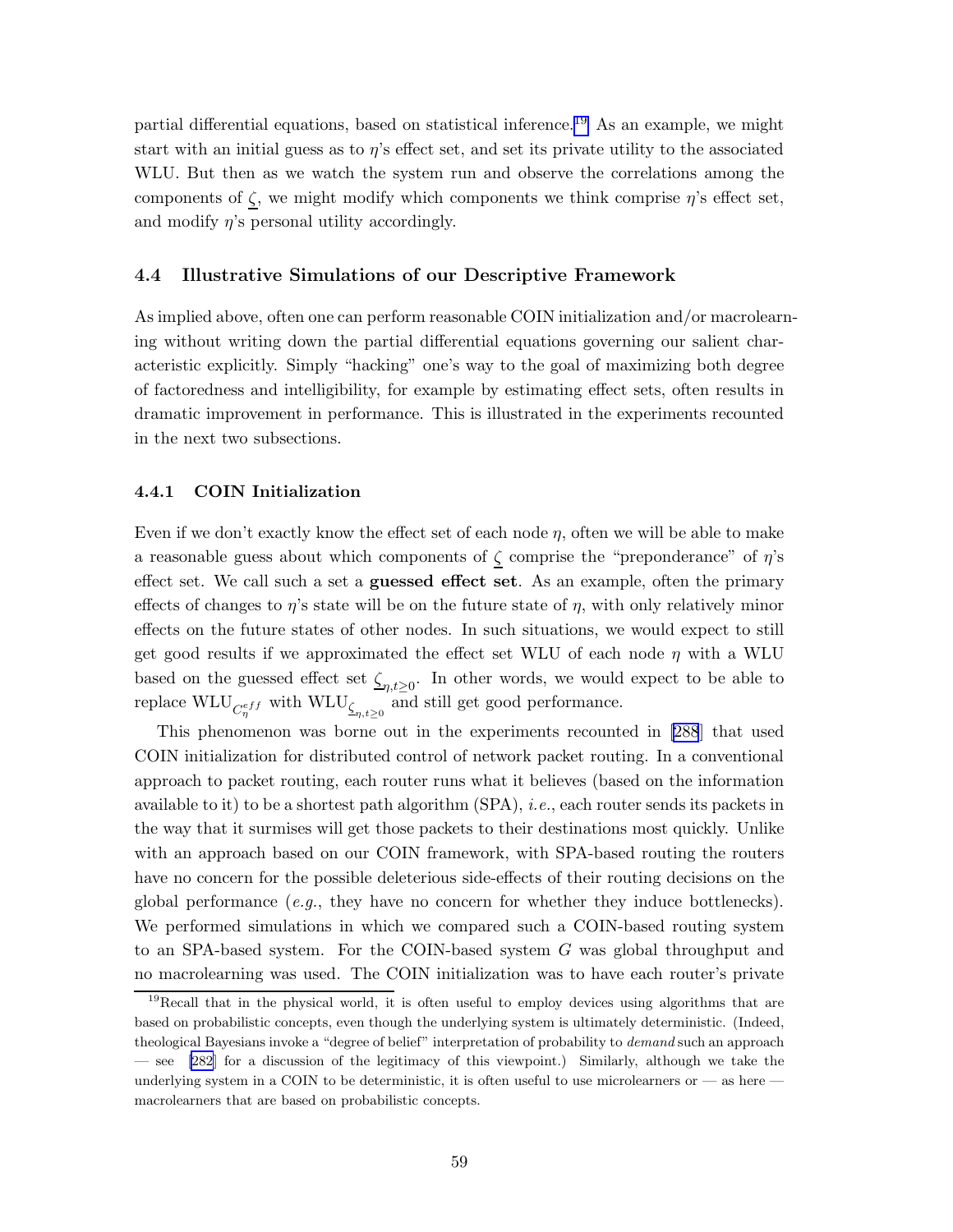utility be a WLU based on an associated guessed effect set generated a priori. In addition, the COIN-based system was realistic in that each router's reinforcement algorithm had imperfect knowledge of the state of the system. On the other hand, the SPA was an idealized "best-possible" system, in which each router knew exactly what the shortest paths were at any given time. Despite the handicap that this disparity imposed on the COIN-based system, it achieved significantly better global throughput in our experiments than did the perfect-knowledge SPA-based system, and in particular, avoided the Braess' Paradox that was built-in to some of those systems [[265](#page-85-0)].

The experiments in [[288](#page-87-0)] were primarily concerned with the application of packetrouting. To concentrate more precisely on the issue of COIN initialization, we ran subsequent experiments on variants of Arthur's famous "El Farol bar problem" (see Section [3](#page-5-0)). To facilitate the analysis we modified Arthur's original problem to be more general, and since we were not interested in directly comparing our results to those in the literature, we used a more conventional (and arguably "dumber") machine learning algorithm than the ones investigated in [[4](#page-68-0), [47, 50](#page-71-0), [64](#page-72-0)].

In this formulation of the bar problem [[289](#page-87-0)], there are N agents, each of whom picks one of seven nights to attend a bar the following week, a process that is then repeated. In each week, each agent's pick is determined by its predictions of the associated rewards it would receive. These predictions in turn are based solely upon the rewards received by the agent in preceding weeks. An agent's "pick" at week  $t$  (*i.e.*, its node's state at that week) is represented as a unary seven-dimensional vector. (See the discussion in the definitions subsection of our representing discrete variables as Euclidean variables.) So  $\eta$ 's zeroing its state in some week, as in the CL<sub> $\zeta_{\eta,t}$ </sub> operation, essentially means it elects not to attend any night that week.

The world utility is

$$
G(\underline{\zeta}) \ = \ \sum_t R(\underline{\zeta}_{,t}),
$$

where:  $R(\underline{\zeta}_{,t}) = \sum_{k=1}^{7} \gamma_k(x_k(\underline{\zeta}_{,t}))$ ;  $x_k(\underline{\zeta}_{,t})$  is the total attendance on night k at week t;  $\gamma_k(y) \equiv \alpha_k y \exp(-y/c)$ ; and c and each of the  $\{\alpha_k\}$  are real-valued parameters. Intuitively, the "world reward"  $R$  is the sum of the global "rewards" for each night in each week. It reflects the effects in the bar as the attendance profile of agents changes. When there are too few agents attending some night, the bar suffers from lack of activity and therefore the global reward for that night is low. Conversely, when there are too many agents the bar is overcrowded and the reward for that night is again low. Note that  $\gamma_k(\cdot)$  reaches its maximum when its argument equals c.

In these experiments we investigate two different  $\vec{\alpha}$ 's. One treats all nights equally;  $\vec{\alpha} = [1 \ 1 \ 1 \ 1 \ 1 \ 1]$ . The other is only concerned with one night;  $\vec{\alpha} = [0 \ 0 \ 0 \ 7 \ 0 \ 0]$ . In our experiments,  $c = 6$  and N is chosen to be 4 times larger than the number of agents necessary to have c agents attend the bar on each of the seven nights, *i.e.*, there are  $4 \cdot 6 \cdot 7 = 168$  agents (this ensures that there are no trivial solutions and that for the world utility to be maximized, the agents have to "cooperate").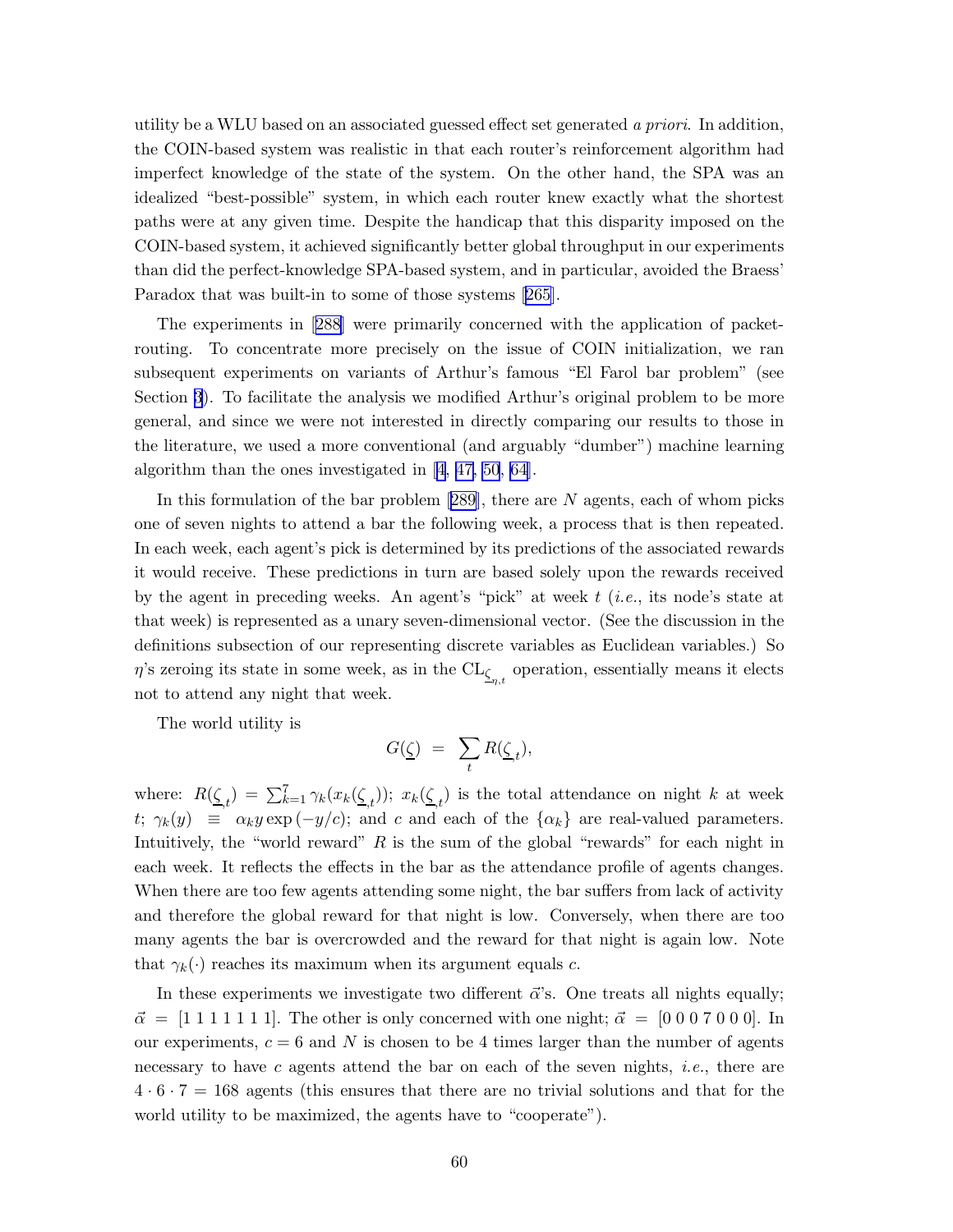As explained below, our microlearning algorithms worked by providing a real-valued "reward" signal to each agent at each week  $t$ . Each agent's reward function is a surrogate for an associated utility function for that agent. The difference between the two functions is that the reward function only reflects the state of the system at one moment in time (and therefore is potentially observable), whereas the utility function reflects the agent's ultimate goal, and therefore can depend on the full history of that agent across time.

We investigated three agent reward functions. One was based on effect set WLU. The other two were "natural" rewards included for comparison purposes. With  $d<sub>\eta</sub>$  the night selected by  $\eta$ , the three rewards are:

Uniform Division (UD): 
$$
r_{\eta}(\underline{\zeta}_{,t}) = \gamma_{d_{\eta}}(x_{d_{\eta}}(\underline{\zeta}_{,t}))/x_{d_{\eta}}(\underline{\zeta}_{,t})
$$
  
\nGlobal (G):  $r_{\eta}(\underline{\zeta}_{,t}) = R(\underline{\zeta}_{,t}) = \sum_{k=1}^{n} \gamma_k(x_k(\underline{\zeta}_{,t}))$   
\nWonderful Life (WL):  $r_{\eta}(\underline{\zeta}_{,t}) = R(\underline{\zeta}_{,t}) - R(\text{CL}_{\underline{\zeta}_{\eta,t}}(\underline{\zeta}_{,t}))$   
\n $= \gamma_{d_{\eta}}(x_{d_{\eta}}(\underline{\zeta}_{,t})) - \gamma_{d_{\eta}}(x_{d_{\eta}}(\text{CL}_{\underline{\zeta}_{\eta,t}}(\underline{\zeta}_{,t})))$ 

The conventional UD reward is a natural "naive" choice for the agents' reward; the total reward on each night gets uniformly divided among the agents attending that night. If we take  $g_{\eta}(\underline{\zeta}) = \sum_t r_{\eta}(\underline{\zeta}_{,t})$  (*i.e.*,  $\eta$ 's utility is an undiscounted sum of its rewards), then for the UD reward  $G(\underline{\zeta}) = \sum_{\eta} g_{\eta}(\underline{\zeta})$ , so that the system is weakly trivial. The original version of the bar problem in the physics literature [[50](#page-71-0)] is the special case where UD reward is used but there are only two "nights" in the week (one of which corresponds to "staying at home");  $\vec{\alpha}$  is uniform; and  $\gamma_k(x_k) = x_k \Theta(c_k N - x_k)$  for some vector  $\vec{c}$ , taken to equal (.6, .4) in the very original papers. So the reward to agent  $\eta$  is 1 if it attends the bar and attendance is below capacity, or if it stays at home and the bar is over capacity. Reward is 0 otherwise. (In addition, unlike in our COIN-based systems, in the original work on the bar problem the microlearners work by explicitly predicting the bar attendance, rather than by directly modifying behavior to try to increase a reward signal.)

In contrast to the UD reward, providing the G reward at time  $t$  to each agent results in all agents receiving the same reward. This is the team game reward function, investigated for example in [[60](#page-72-0)]. For this reward function, the system is automatically factored if we define  $g_{\eta}(\underline{\zeta}) \equiv \sum_t r_{\eta}(\underline{\zeta}_{,t})$ . However, evaluation of this reward function requires centralized communication concerning all seven nights. Furthermore, given that there are 168 agents, G is likely to have poor learnability as a reward for any individual agent.

This latter problem is obviated by using the WL reward, where the subtraction of the clamped term removes some of the "noise" of the activity of all other agents, leaving only the underlying "signal" of how the agent in question affects the utility. So one would expect that with the WL reward the agents can readily discern the effects of their actions on their rewards. Even though the conditions in Coroll. 1 don't hold<sup>20</sup>, this

<sup>&</sup>lt;sup>20</sup>The  $t=0$  elements of  $C^{eff}_{\eta}$  are just  $\underline{\zeta}_{\eta,t=0}$ , but the contributions of  $\underline{\zeta}_{t=0}$  to G cannot be written as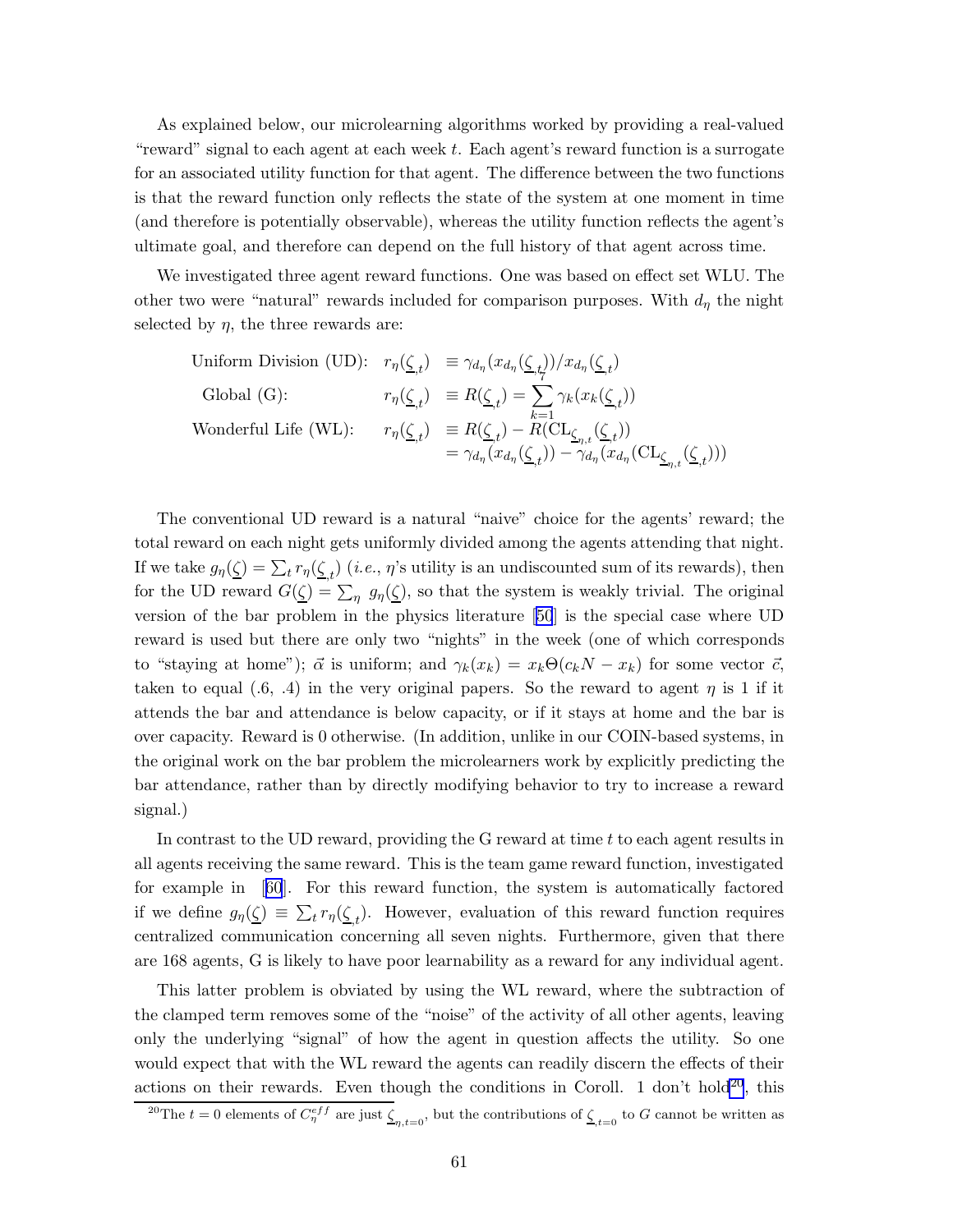reasoning accords with the implicit advice of Coroll. 1 under the approximation of the  $t=0$  effect set as  $C^{eff}_{\eta} \approx \underline{\zeta}_{\eta,t\geq 0}$ . In other words, it agrees with that corollary's implicit advice under the identification of  $\underline{\zeta}_{\eta,t\geq 0}$  as  $\eta$ 's  $t=0$  guessed effect set.

In fact, in this very simple system, we can explicitly calculate the ratio of the WL reward's learnability to that of the G reward, by recasting the system as existing for only a single instant so that  $C_{\eta}^{eff} = \underline{\zeta}_{\eta,0}$  exactly and then applying Thm. 3. So for example, say that all  $\alpha_k = 1$ , and that the number of nodes N is evenly divided among the seven nights. The numerator term in Thm. 3 is a vector whose components are some of the partials of G evaluated when  $x_k(\underline{\zeta}_{,0}) = N/7$ . This vector is  $7(N-1)$ dimensional, one dimension for each of the 7 components of (the unary vector comprising) each node in  $\hat{\eta}$ . For any particular  $\eta' \neq \eta$  and night i, the associated partial derivative is  $\sum_{k} [e^{-x_k(\underline{\zeta}_0)/c} (1-x_k(\underline{\zeta}_0)/c) \cdot \partial_{\underline{\zeta}_{\eta',0;i}}(x_k(\underline{\zeta}_0))]$ , where as usual " $\underline{\zeta}_{\eta',0;i}$ " indicates the *i*'th component of the unary vector  $\underline{\zeta}_{\eta',0}$ . Since  $\partial_{\underline{\zeta}_{\eta',0;i}}(x_k(\underline{\zeta}_{,0})) = \delta_{i,k}$ , for any fixed i and  $\eta'$ , this sum just equals  $e^{(-N/7c)}$   $(1 - N/7c)$ . Since there are  $7(N - 1)$  such terms, after taking the norm we obtain  $|e^{(-N/7c)} [1 - N/7c] \sqrt{7(N-1)}|$ .

The denominator term in Thm. 3 is the difference between the gradients of the global reward and the clamped reward. These differ on only  $N-1$  terms, one term for that component of each node  $\eta' \neq \eta$  corresponding to the night  $\eta$  attends. (The other 6N − 6 terms are identical in the two partials and therefore cancel.) This yields  $|e^{(-N/7c)} \space [1-N/7c] \space [1-e^{1/c}(1-\frac{7}{N-c})]$  $\frac{7}{N-7c}$ ]  $\sqrt{N-1}$ . Combining with the result of the previous paragraph, our ratio is  $\sqrt{7} \frac{N-7c}{(N-7c)(1-e^{1/2})}$  $\frac{N - c}{(N - 7c)(1 - e^{1/c}) + 7e^{1/c}} \approx 11.$ 

In addition to this learnability advantage of the WL reward, to evaluate its WL reward each agent only needs to know the total attendance on the night it attended, so no centralized communication is required. Finally, although the system won't be perfectly factored for this reward (since in fact the effect set of  $\eta$ 's action at t would be expected to extend a bit beyond  $\underline{\zeta}_{\eta,t}$ , one might expect that it is close enough to being factored to result in large world utility.

Each agent keeps a seven dimensional Euclidean vector representing its estimate of the reward for attending each night of the week. At the end of each week, the component of this vector corresponding to the night just attended is proportionally adjusted towards the actual reward just received. At the beginning of the succeeding week, the agent picks the night to attend using a Boltzmann distribution with energies given by the components of the vector of estimated rewards, where the temperature in the Boltzmann distribution decays in time. (This learning algorithm is equivalent to Claus and Boutilier's [\[57](#page-72-0)] independent learner algorithm for multi-agent reinforcement learning.) We used the same parameters (learning rate, Boltzmann temperature, decay rates, etc.) for all three reward functions. (This is an extremely primitive RL algorithm which we only chose for its pedagogical value; more sophisticated RL algorithms are crucial for eliciting high intelligence levels when one is confronted with more complicated learning problems.)

a sum of a  $\underline{\zeta}_{\eta,t=0}$  contribution and a  $\underline{\zeta}_{\eta,t=0}$  contribution.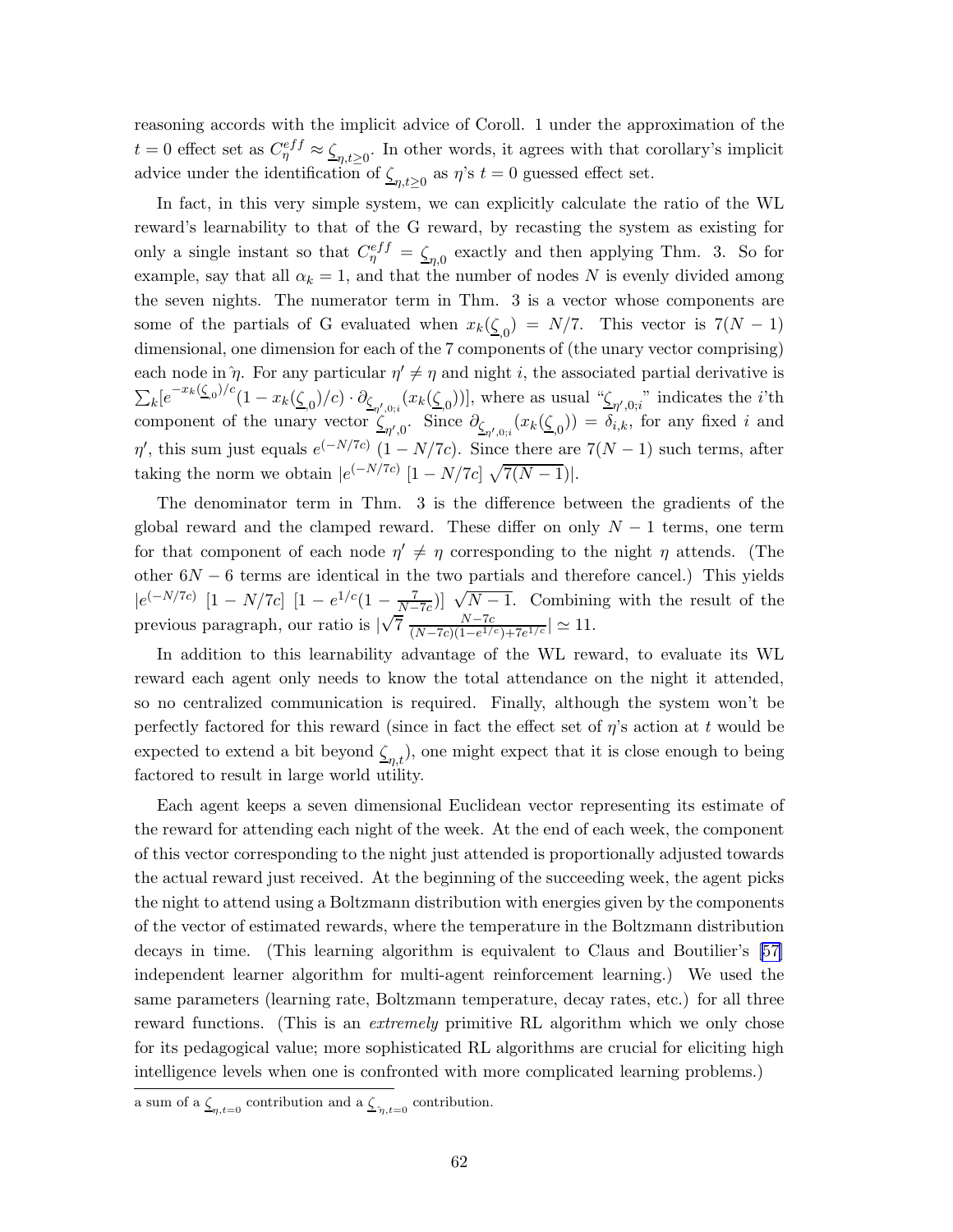

Figure 1: Average world reward when  $\vec{\alpha} = [0 \ 0 \ 0 \ 7 \ 0 \ 0 \ 0]$  (left) and when  $\vec{\alpha}$  = [1 1 1 1 1 1 1 1] (right). In both plots the top curve is WL, middle is G, and bottom is UD.

Figure 1 presents world reward values as a function of time, averaged over 50 separate runs, for all three reward functions, for both  $\vec{\alpha} = [1 \ 1 \ 1 \ 1 \ 1 \ 1 \ 1]$  and  $\vec{\alpha} = [0 \ 0 \ 0 \ 7 \ 0 \ 0 \ 0]$ . The behavior with the G reward eventually converges to the global optimum. This is in agreement with the results obtained by Crites [[60\]](#page-72-0) for the bank of elevators control problem. Systems using the WL reward also converged to optimal performance. This indicates that for the bar problem our approximations of effects sets are sufficiently accurate, i.e., that ignoring the effects one agent's actions will have on future actions of other agents does not significantly diminish performance. This reflects the fact that the only interactions between agents occurs indirectly, via their affecting each others' reward values.

However since the WL reward is more learnable than than the G reward, convergence with the WL reward should be far quicker than with the G reward. Indeed, when  $\vec{\alpha}$  = [0 0 0 7 0 0 0], systems using the G reward converge in 1250 weeks, which is 5 times worse than the systems using WL reward. When  $\vec{\alpha} = [1 \ 1 \ 1 \ 1 \ 1]$  systems take 6500 weeks to converge with the G reward, which is more than 30 times worse than the time with the WL reward.

In contrast to the behavior for reward functions based on our COIN framework, use of the conventional UD reward results in very poor world reward values, values that deteriorated as the learning progressed. This is an instance of the TOC. For example, for the case where  $\vec{\alpha} = [0\ 0\ 0\ 7\ 0\ 0\ 0]$ , it is in every agent's interest to attend the same night — but their doing so shrinks the world reward "pie" that must be divided among all agents. A similar TOC occurs when  $\vec{\alpha}$  is uniform. This is illustrated in fig. [2](#page-63-0) which shows a typical example of daily attendance figures  $(\{x_k(\underline{\zeta}_t)\})$  for each of the three reward functions for  $t = 2000$ . In this example optimal performance (achieved with the WL reward) has 6 agents each on 6 separate nights, (thus maximizing the reward on 6 nights), and the remaining 132 agents on one night.

Figure [3](#page-63-0) shows how  $t = 2000$  performance scales with N for each of the reward signals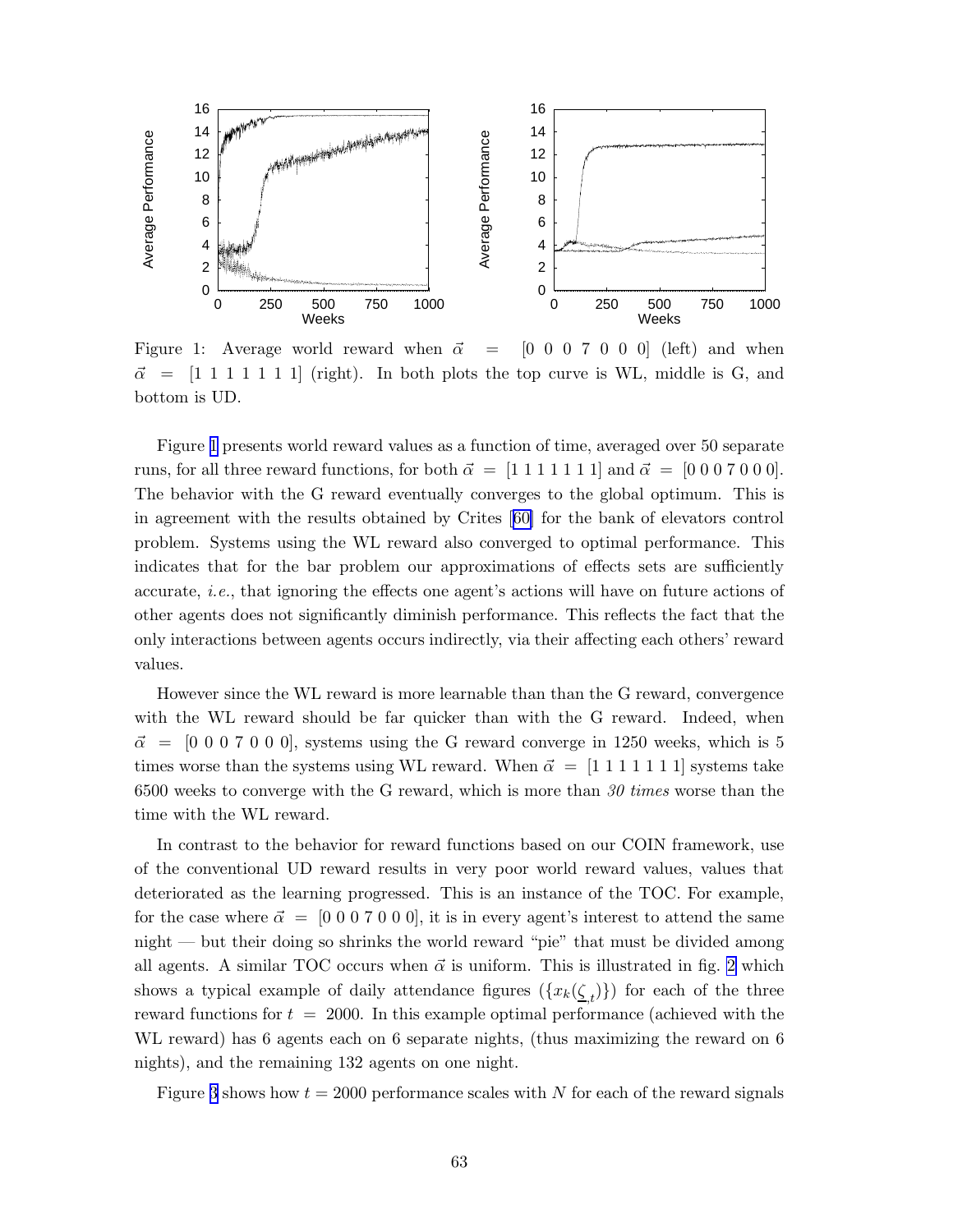<span id="page-63-0"></span>

Figure 2: Typical daily attendance when  $\vec{\alpha} = [1 \ 1 \ 1 \ 1 \ 1 \ 1]$  for WL (left), G (center), and UD (right).



Figure 3: Behavior of each reward function with respect to the number of agents for  $\vec{\alpha} = [0 \ 0 \ 0 \ 7 \ 0 \ 0 \ 0].$ 

for  $\vec{\alpha} = [0\ 0\ 0\ 7\ 0\ 0\ 0]$ . Systems using the UD reward perform poorly regardless of N. Systems using the G reward perform well when  $N$  is low. As  $N$  increases however, it becomes increasingly difficult for the agents to extract the information they need from the G reward. (This problem is significantly worse for uniform  $\vec{\alpha}$ .) Because of their superior learnability, systems using the WL reward overcome this signal-to-noise problem  $(i.e.,$ because the WL reward is based on the difference between the actual state and the state where one agent is clamped, it is much less affected by the total number of agents).

# 4.5 Macrolearning

In the experiments recounted above, the agents were sufficiently independent that assuming they did not affect each other's actions (when forming guesses for effect sets) allowed the resultant WL reward signals to result in optimal performance. In this section we investigate the contrasting situation where we have initial guesses of effect sets that are quite poor and that therefore result in bad global performance when used with WL rewards. In particular, we investigate the use of macrolearning to correct those guessed effect sets at run-time, so that with the corrected guessed effect sets WL rewards will instead give optimal performance. This models real-world scenarios where the system designer's initial guessed effect sets are poor approximations of the actual associated effect sets and need to be corrected adaptively.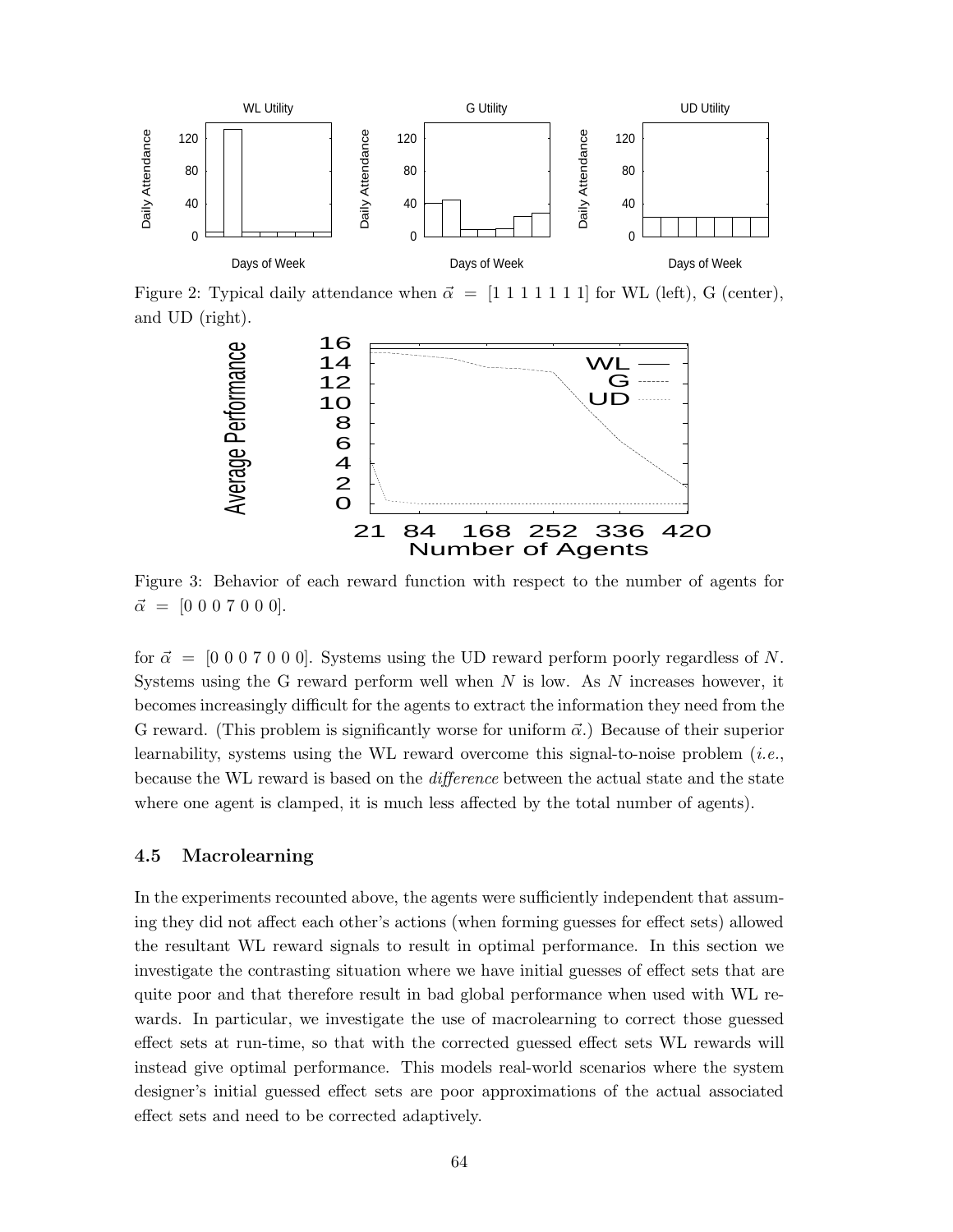In these experiments the bar problem is significantly modified to incorporate constraints designed to result in poor G when the WL reward is used with certain initial guessed effect sets. To do this we forced the nights actually attended by some of the agents (followers) to agree with those attended by other agents (leaders), regardless of what night those followers "picked" via their microlearning algorithms. (For leaders, picked and actually attended nights were always the same.) We then had the world utility be the sum, over all leaders, of the values of a triply-indexed reward matrix whose indices are the nights that each leader-follower set attends:  $G(\underline{\zeta}) = \sum_{t} \sum_{i} R_{l_i(t),f1_i(t),f2_i(t)}$ where  $l_i(t)$  is the night the i<sup>th</sup> leader attends in week t, and  $f1_i(t)$  and  $f2_i(t)$  are the nights attended by the followers of leader  $i$ , in week  $t$  (in this study, each leader has two followers). We also had the states of each node be one of the integers  $\{0, 1, ..., 6\}$  rather than (as in the bar problem) a unary seven-dimensional vector. This was a bit of a contrivance, since constructions like  $\partial_{\zeta_{n,0}}$  aren't meaningful for such essentially symbolic interpretations of the possible states  $\frac{S_{\eta,0}}{\zeta_{\eta,0}}$ . As elaborated below, though, it was helpful for constructing a scenario in which guessed effect set WLU results in poor performance, i.e., a scenario in which we can explore the application of macrolearning.

To see how this setup can result in poor world utility, first note that the system's dynamics is what restricts all the members of each triple  $(l_i(t),f1_i(t),f2_i(t))$  to equal the night picked by leader i for week t. So  $f1_i(t)$  and  $f2_i(t)$  are both in leader i's actual effect set at week  $t$  — whereas the initial guess for is effect set may or may not contain nodes other than  $l_i(t)$ . (For example, in the bar problem experiments, the guessed effect set does not contain any nodes beyond  $l_i(t)$ .) On the other hand, G and R are defined for all possible triples  $(l_i(t),f1_i(t),f2_i(t))$ . So in particular, R is defined for the dynamically unrealizable triples that can arise in the clamping operation. This fact, combined with the leader-follower dynamics, means that for certain  $R$ 's there exist guessed effect sets such that the dynamics assures poor world utility when the associated WL rewards are used. This is precisely the type of problem that macrolearning is designed to correct.

As an example, say each week only contains two nights, 0 and 1. Set  $R_{111} = 1$  and  $R_{000} = 0$ . So the contribution to G when a leader picks night 1 is 1, and when that leader picks night 0 it is 0, independent of the picks of that leader's followers (since the actual nights they attend are determined by their leader's picks). Accordingly, we want to have a private utility for each leader that will induce that leader to pick night 1. Now if a leader's guessed effect set includes both of its followers (in addition to the leader itself), then clamping all elements in its effect set to 0 results in an R value of  $R_{000} = 0$ . Therefore the associated guessed effect set WLU will reward the leader for choosing night 1, which is what we want. (For this case WL reward equals  $R_{111} - R_{000} = 1$  if the leader picks night 1, compared to reward  $R_{000} - R_{000} = 0$  for picking night 0.)

However consider having two leaders,  $i_1$  and  $i_2$ , where  $i_1$ 's guessed effect set consists of  $i_1$  itself together with the two followers of  $i_2$  (rather than together with the two followers of  $i_1$  itself). So neither of leader  $i_1$ 's followers are in its guessed effect set, while  $i_1$  itself is. Accordingly, the three indices to  $i_1$ 's R need not have the same value. Similarly, clamping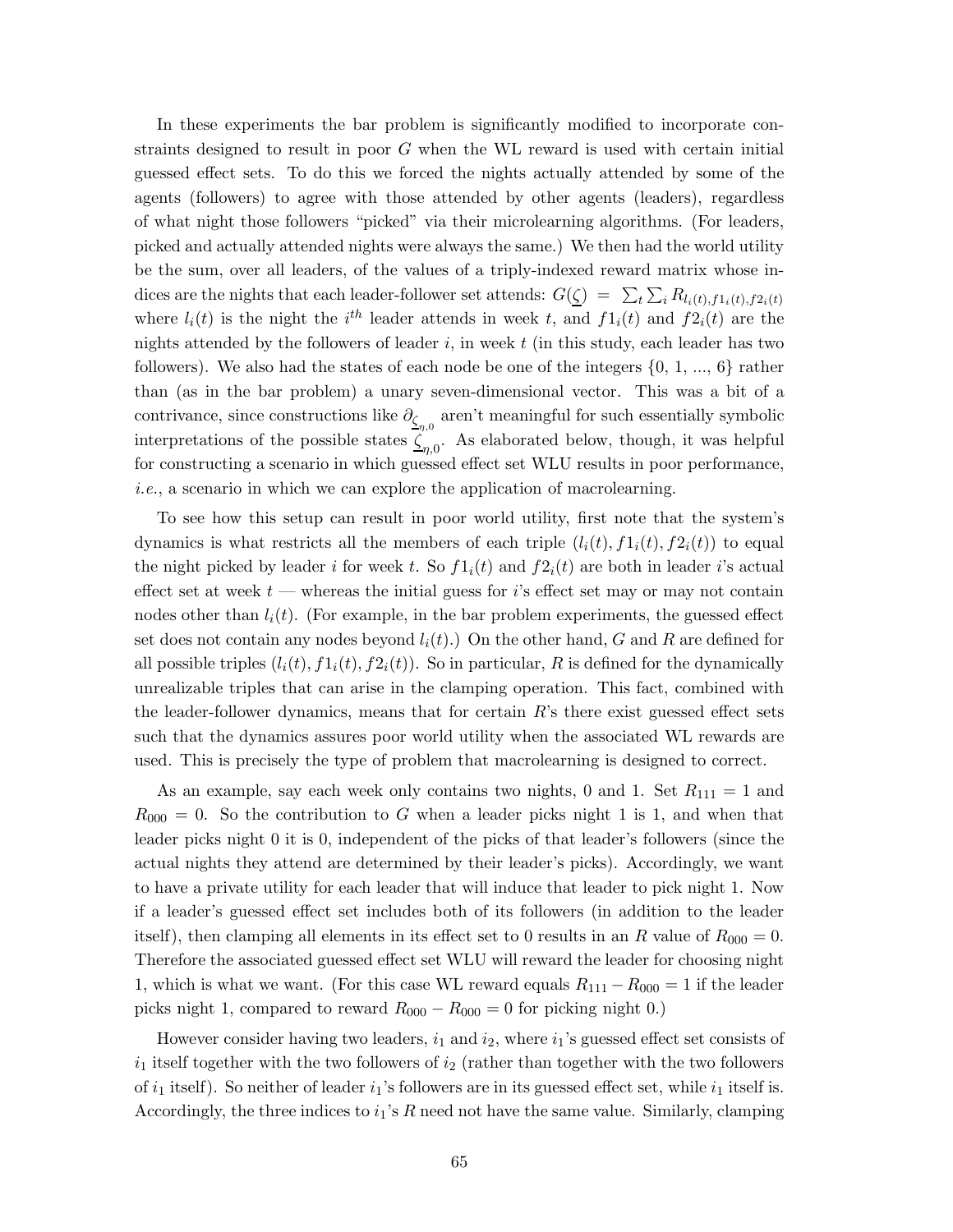the nodes in its guessed effect set won't affect the values of the second and third indices to  $i_1$ 's R, since the values of those indices are set by  $i_1$ 's followers. So for example, if  $i_2$ and its two followers go to night 0 in week 0, and  $i_1$  and its two followers go to night 1 in that week, then the associated guessed effect set wonderful life reward for  $i_1$  for week 0 is  $G(\underline{\zeta}_{,t=0}) - G(Cl_{l_{i_1}(0),f1_{i_2}(0),f2_{i_2}(0)}(\underline{\zeta}_{,t=0})) = R_{l_{i_1}(0),f1_{i_1}(0),f2_{i_1}(0)} + R_{l_{i_2}(0),f1_{i_2}(0),f2_{i_2}(0)} [R_{0, f_{1i_1}(0), f_{2i_1}(0)} + R_{l_{i_2}(0), 0, 0}].$  This equals  $R_{111} + R_{000} - R_{011} - R_{000} = 1 - R_{011}.$  Simply by setting  $R_{011} > 1$  we can ensure that this is negative. Conversely, if leader  $i_1$  had gone to night 0, its guessed effect WLU would have been 0. So in this situation leader  $i_1$  will get a greater reward for going to night 0 than for going to night 1. In this situation, leader  $i_1$ 's using its guessed effect set WLU will lead it to make the wrong pick.

To investigate the efficacy of the macrolearning, two sets of separate experiments were conducted. In the first one the reward matrix  $R$  was chosen so that if each leader is maximizing its WL reward, but for guessed effect sets that contain none of its followers, then the system evolves to *minimal* world reward. So if a leader incorrectly guesses that some  $\sigma$  is its effect set even though  $\sigma$  doesn't contain both of that leader's followers, and if this is true for all leaders, then we are assured of worst possible performance. In the second set of experiments, we investigated the efficacy of macrolearning for a broader spectrum of reward matrices by generating those matrices randomly. We call these two kinds of reward matrices *worst-case* and *random* reward matrices, respectively. In both cases, if it can modify the initial guessed effect sets of the leaders to include their followers, then macrolearning will induce the system to be factored.

The microlearning in these experiments was the same as in the bar problem. All experiments used the WL personal reward with some (initially random) guessed effect set. When macrolearning was used, it was implemented starting after the microlearning had run for a specified number of weeks. The macrolearner worked by estimating the correlations between the agents' selections of which nights to attend. It did this by examining the attendances of the agents over the preceding weeks. Given those estimates, for each agent  $\eta$  the two agents whose attendances were estimated to be the most correlated with those of agent  $\eta$  were put into agent  $\eta$ 's guessed effect set. Of course, none of this macrolearning had any effect on global performance when applied to follower agents, but the macrolearning algorithm cannot know that ahead of time; it applied this procedure to each and every agent in the system.

Figure [4](#page-66-0) presents averages over 50 runs of world reward as a function of weeks using the worst-case reward matrix. For comparison purposes, in both plots the top curve represents the case where the followers are in their leader's guessed effect sets. The bottom curve in both plots represents the other extreme where no leader's guessed effect set contains either of its followers. In both plots, the middle curve is performance when the leaders' guessed effect sets are initially random, both with (right) and without (left) macrolearning turned on at week 500.

The performance for random guessed effect sets differs only slightly from that of hav-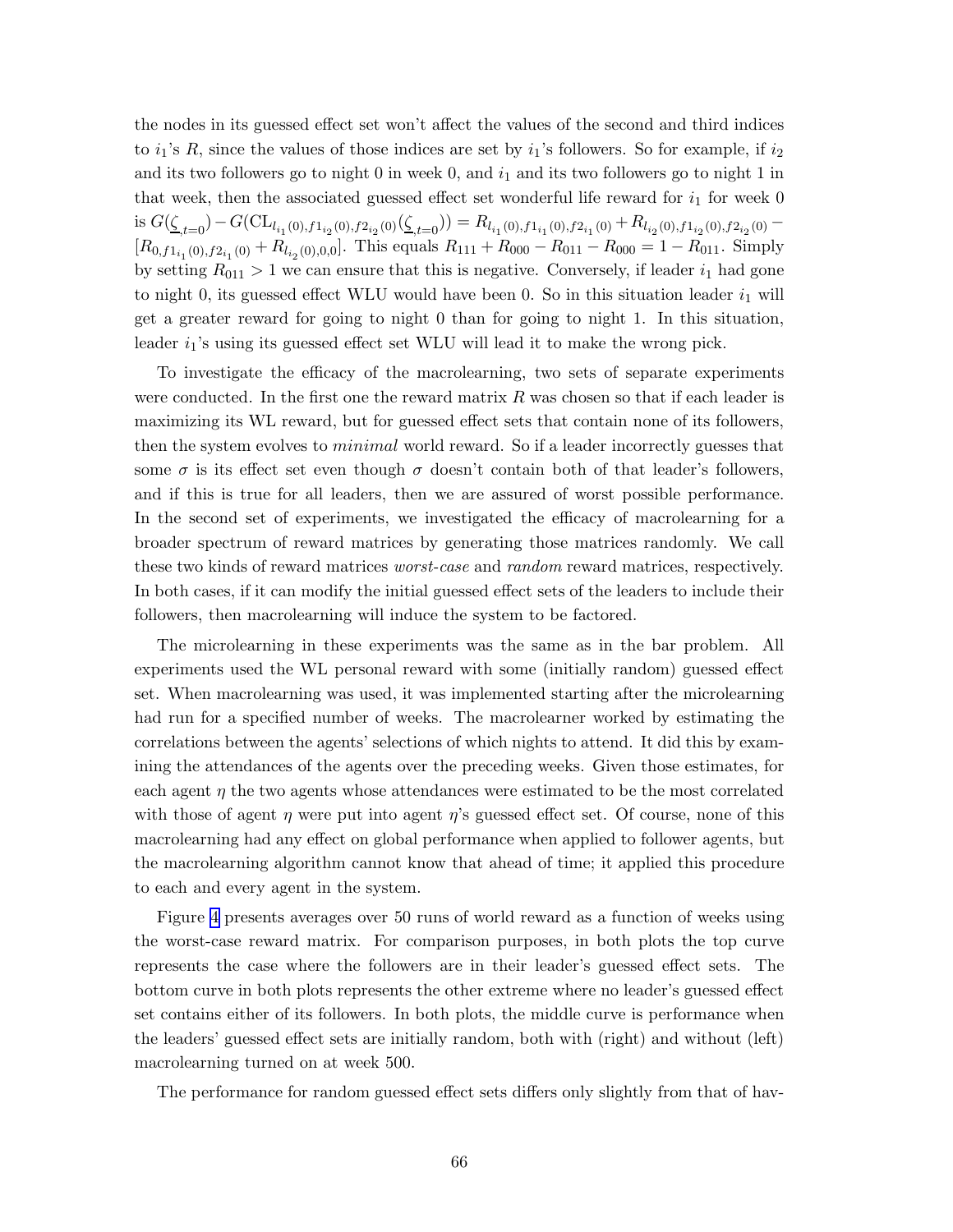<span id="page-66-0"></span>

Figure 4: Leader-follower problem with worst case reward matrix. In both plots, every follower is in its leader's guessed effect set in the top curve, no follower is in its leader's guessed effect set in the bottom curve, and followers are randomly assigned to guessed effect sets of the leaders in the middle curve. The two plots are without (left) and with (right) macrolearning at 500 weeks.

ing leaders' guessed effect sets contain none of their followers; both start with poor values of world reward that deteriorates with time. However, when macrolearning is performed on systems with initially random guessed effect sets, the system quickly rectifies itself and converges to optimal performance. This is reflected by the sudden vertical jump through the middle of the right plot at 500 weeks, the point at which macrolearning changed the guessed effect sets. By changing those guessed effect sets macrolearning results in a system that is factored for the associated WL reward function, so that those reward functions quickly induced the maximal possible world reward.



Figure 5: Leader-follower problem for random reward matrices. The ordering of the plots is exactly as in Figure 4. Macrolearning is applied at 2000 weeks, in the right plot.

Figure 5 presents performance averaged over 50 runs for world reward as a function of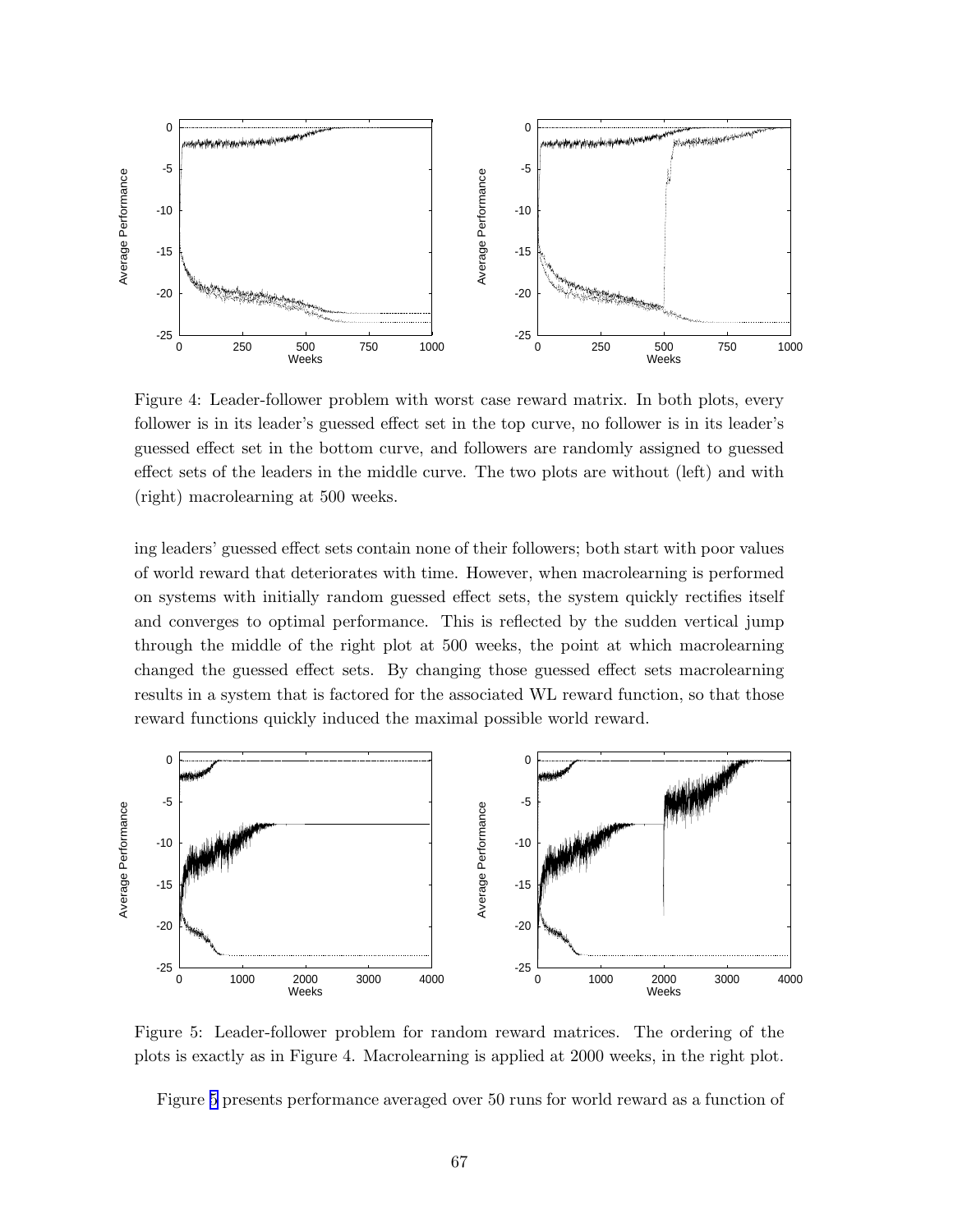weeks using a spectrum of reward matrices selected at random. The ordering of the plots is exactly as in Figure [4](#page-66-0). Macrolearning is applied at 2000 weeks, in the right plot. The simulations in Figure [5](#page-66-0) were lengthened from those in Figure [4](#page-66-0) because the convergence time of the full spectrum of reward matrices case was longer.

In figure [5](#page-66-0) the macrolearning resulted in a transient degradation in performance at 2000 weeks followed by convergence to the optimal. Without macrolearning the system's performance no longer varied after 2000 weeks. Combined with the results presented in Figure [4,](#page-66-0) these experiments demonstrate that macrolearning induces optimal performance by aligning the agents' guessed effect sets with those agents that they actually do influence the most.

# 5 CONCLUSION

Many distributed computational tasks cannot be addressed by direct modeling of the underlying dynamics, or are at best poorly addressed that way due to robustness and scalability concerns. Such tasks should instead be addressed by model-independent machine learning techniques. In particular, Reinforcement Learning (RL) techniques are often a natural choice for how to address such tasks. When  $-$  as is often the case  $-$  we cannot rely on centralized control and communication, such RL algorithms have to be deployed locally, throughout the system.

This raises the important and profound question of how to configure those algorithms, and especially their associated utility functions, so as to achieve the (global) computational task. In particular we must ensure that the RL algorithms do not "work at cross-purposes" as far as the global task is concerned, lest phenomena like tragedy of the commons occur. How to initialize a system to do this is a novel kind of inverse problem, and how to adapt a system at run-time to better achieve such a global task is a novel kind of learning problem. We call any distributed computational system analyzed from the perspective of such an inverse problem a COllective INtelligence (COIN).

As discussed in the literature review section of this chapter, there are many approaches/fields that address aspects of COINs. These range from multi-agent systems through conventional economics and on to computational economics. (Human economies are a canonical model of a functional COIN.) They range onward to game theory, various aspects of distributed biological systems, and on through physics, active walker models, and recurrent neural nets. Unfortunately, none of these fields seems appropriate as a general approach to understanding COINs.

After this literature review we present a mathematical theory for COINs. We then present experiments on two test problems that validate the predictions of that theory for how best to design a COIN to achieve a global computational task. The first set of experiments involves a variant of Arthur's famous El Farol Bar problem. The second set instead considers a leader-follower problem that is hand-designed to cause maximal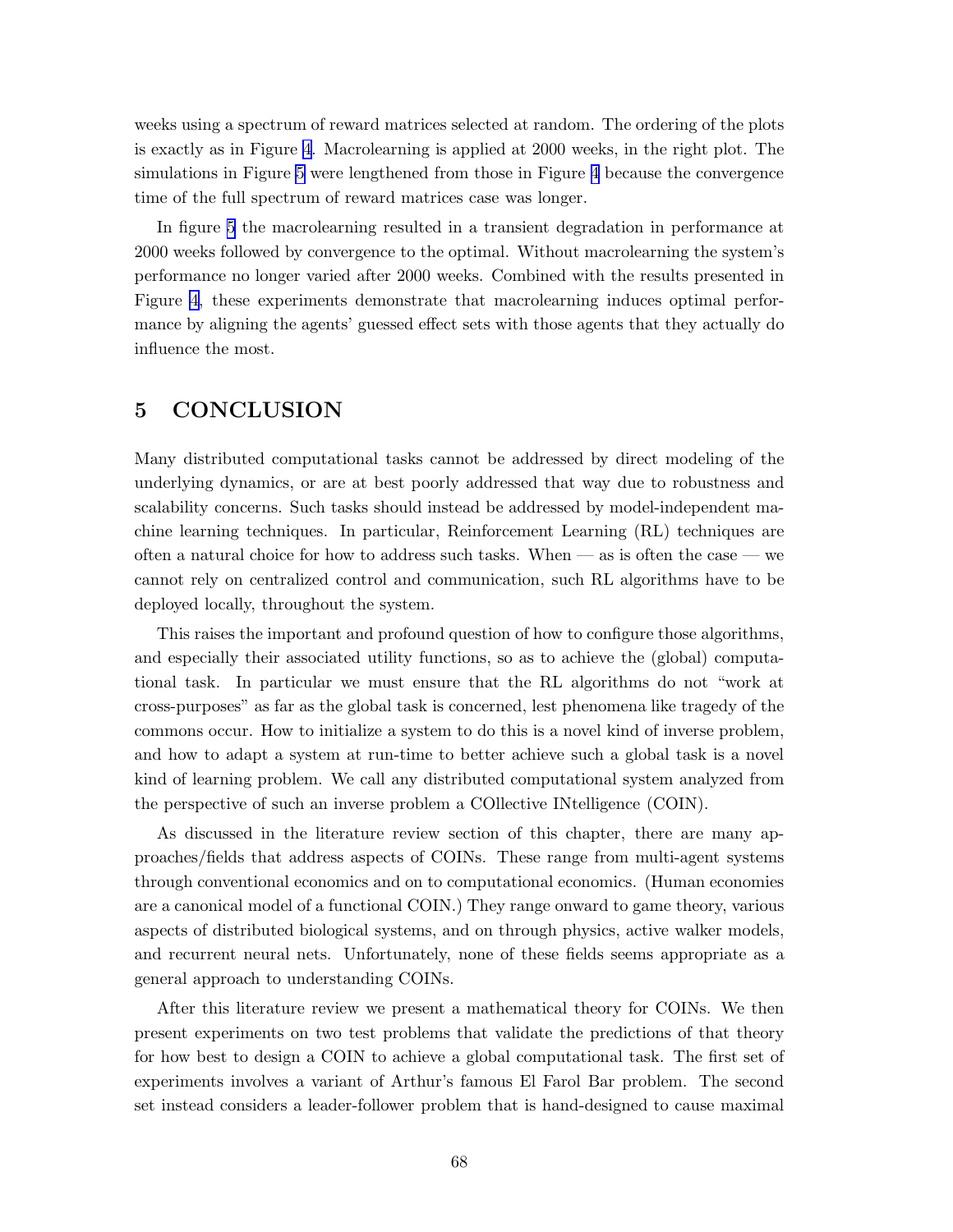<span id="page-68-0"></span>difficulty for the advice of our theory on how to initialize a COIN. This second set of experiments is therefore a test of the on-line learning aspect of our approach to COINs. In both experiments the procedures derived from our theory, procedures using only local information, vastly outperformed natural alternative approaches, even such approaches that exploited global information. Indeed, in both problems, following the theory summarized in this chapter provides good solutions even when the exact conditions required by the associated theorems hold only approximately.

There are many directions in which future work on COINs will proceed; it is a vast and rich area of research. We are already successfully applying our current understanding of COINs, tentative as it is, to internet packet routing problems. We are also investigating COINs in a more general optimization context where economics-inspired market mechanisms are used to guide some of the interactions among the agents of the distributed system. The goal in this second body of work is to parallelize and solve numerical optimization problems where the concept of an "agent" may not be in the natural definition of the problem. We also intend to try to apply our current COIN framework to the problem of designing high-occupancy toll lanes in vehicular traffic, and to help understand the "design space" necessary for distributed biochemical entities like pre-genomic cells.

Acknowledgements: The authors would like to thank Ann Bell, Michael New, Peter Norvig and Joe Sill for their comments.

# References

- [1] H. Abelson and N. Forbes. Morphous-computing techniques may lead to intelligent materials. Computers in Physics, 12(6):520–522, 1998.
- [2] M. R. Anderson and T. W. Sandholm. Leveled commitment contracts with myopic and strategic agents. In Proceedings of the Fifteenth National Conference on Artificial Intelligence, pages 36–45, 1998.
- [3] K. Arrow and G. Debreu. The existence of an equilibrium for a competitive equilibrium. Econometrica, 22:265–290, 1954.
- [4] W. B. Arthur. Complexity in economic theory: Inductive reasoning and bounded rationality. The American Economic Review, 84(2):406–411, May 1994.
- [5] W. Ashcroft and N. D. Mermin. Solid State Physics. W. B. Saunders, Philadelphia, 1976.
- [6] J.J. Astrom and B. Wittenmark. Adaptive Control. Addison–Wesley, 1994.
- [7] C. G. Atkeson. Nonparametric model-based reinforcement learning. In Advances in Neural Information Processing Systems - 10, pages 1008–1014. MIT Press, 1998.
- [8] C. G. Atkeson, S. A. Schaal, and A. W. Moore. Locally weighted learning. Artificial Intelligence Review, 11:11–73, 1997.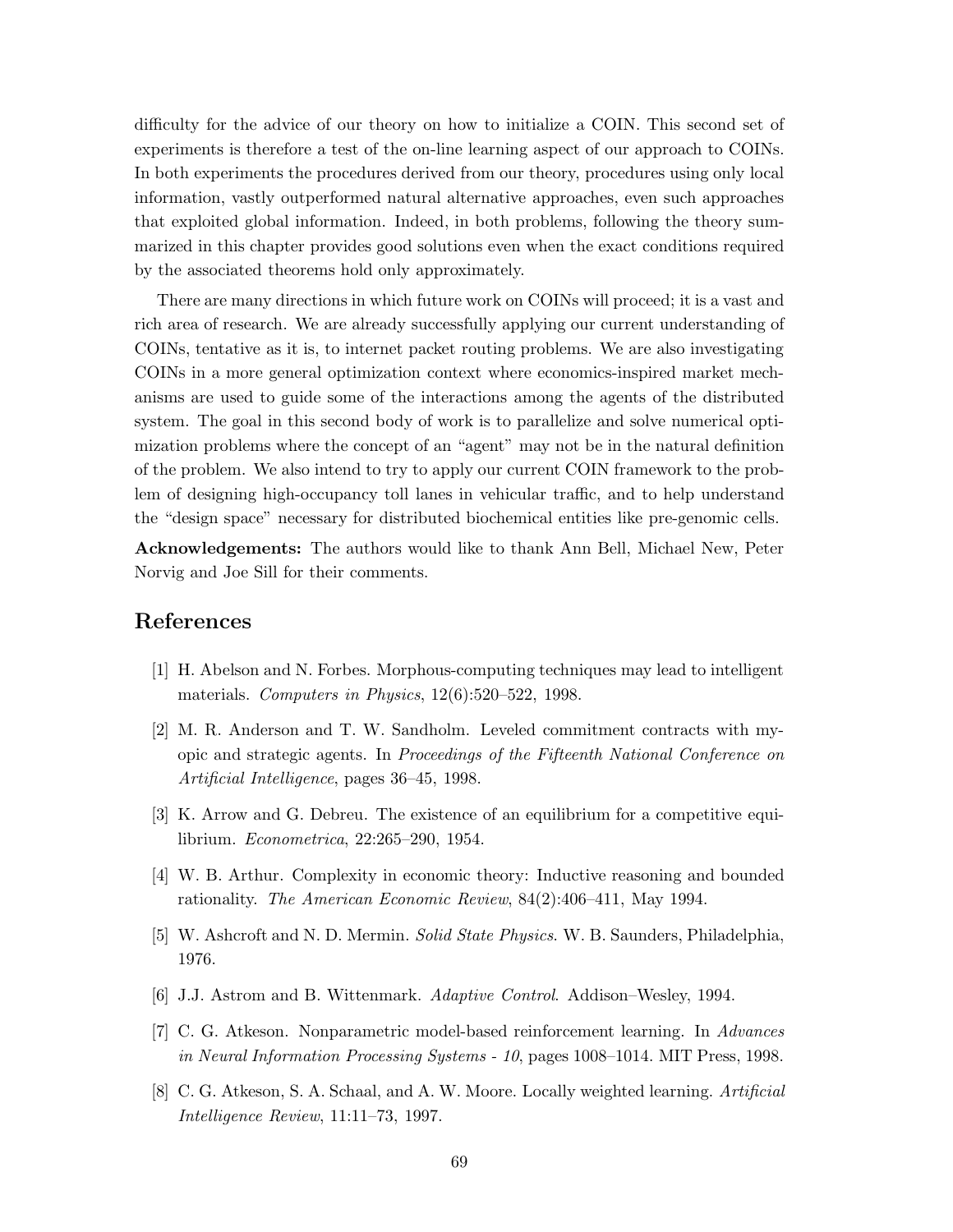- <span id="page-69-0"></span>[9] R. J. Aumann. Correlated equilibrium as an expression of Bayesian rationality. Econometrica, 55(1):1–18, 1987.
- [10] R.J. Aumann and S. Hart. Handbook of Game Theory with Economic Applications, Volumes I and II. North-Holland Press, 1992.
- [11] R. Axelrod. The Evolution of Cooperation. Basic Books, NY, 1984.
- [12] R. Axelrod. The Complexity of Cooperation: Agent–Based Models of Competition and Collaboration. Princeton University Press, NJ, 1997.
- [13] P. Bak, S. F. Norrelykke, and M. Shubik. The dynamics of money. (pre-print), 1998.
- [14] P. Bak and K. Sneppen. Punctuated equilibrium and criticality in a simple model of evolution. Physical Review Letters, 71(24):4083–4086, 1993.
- [15] P. Bak, C. Tang, and K. Wiesenfeld. Self-organized criticality. Physical Review A, 38:364, 1988.
- [16] M. Bando, K. Hasebe, A. Nakayama, A. Shibata, and Y. Sugiyama. Dynamical model of traffic congestion and numerical simulation. Physical Review E, 51(2):1035–1042, 1995.
- [17] S. Bankes. Exploring the foundations of artificial societies: Experiments in evolving solutions to the iterated N–player prisoner's dilemma. In R. Brooks and P. Maes, editors, Artificial Life IV, pages 337–342. MIT Press, 1994.
- [18] J. B. L. Bard. Morphogenesis : The Cellular and Molecular Processes of Developmental Anatomy. Cambridge University Press, 1995.
- [19] M. F. Barnsely, editor. Chaotic Dynamics and Fraactals. Academic Press, 1986.
- [20] T. Basar and G.J. Olsder. Dynamic Noncooperative Game Theory. Academic Press, 1982.
- [21] T. Bass. Road to ruin. Discover, pages 56–61, May 1992.
- [22] M. Batty. Predicting where we walk. Nature, 388:19–20, July 1997.
- [23] E. Baum. Toward a model of mind as a laissez-faire economy of idiots. In L. Saitta, editor, Proceedings of the 13th International Conference on Machine Learning, pages 28–36. Morgan Kaufman, 1996.
- [24] E. Baum. Toward a model of mind as an economy of agents. Machine Learning, 1999. (in Press).
- [25] M. Begon, D.J. Thompshon, and M. Mortimer, editors. Population Ecology : A Unified Study of Animals and Plants. Blackwell Science Inc., 1996.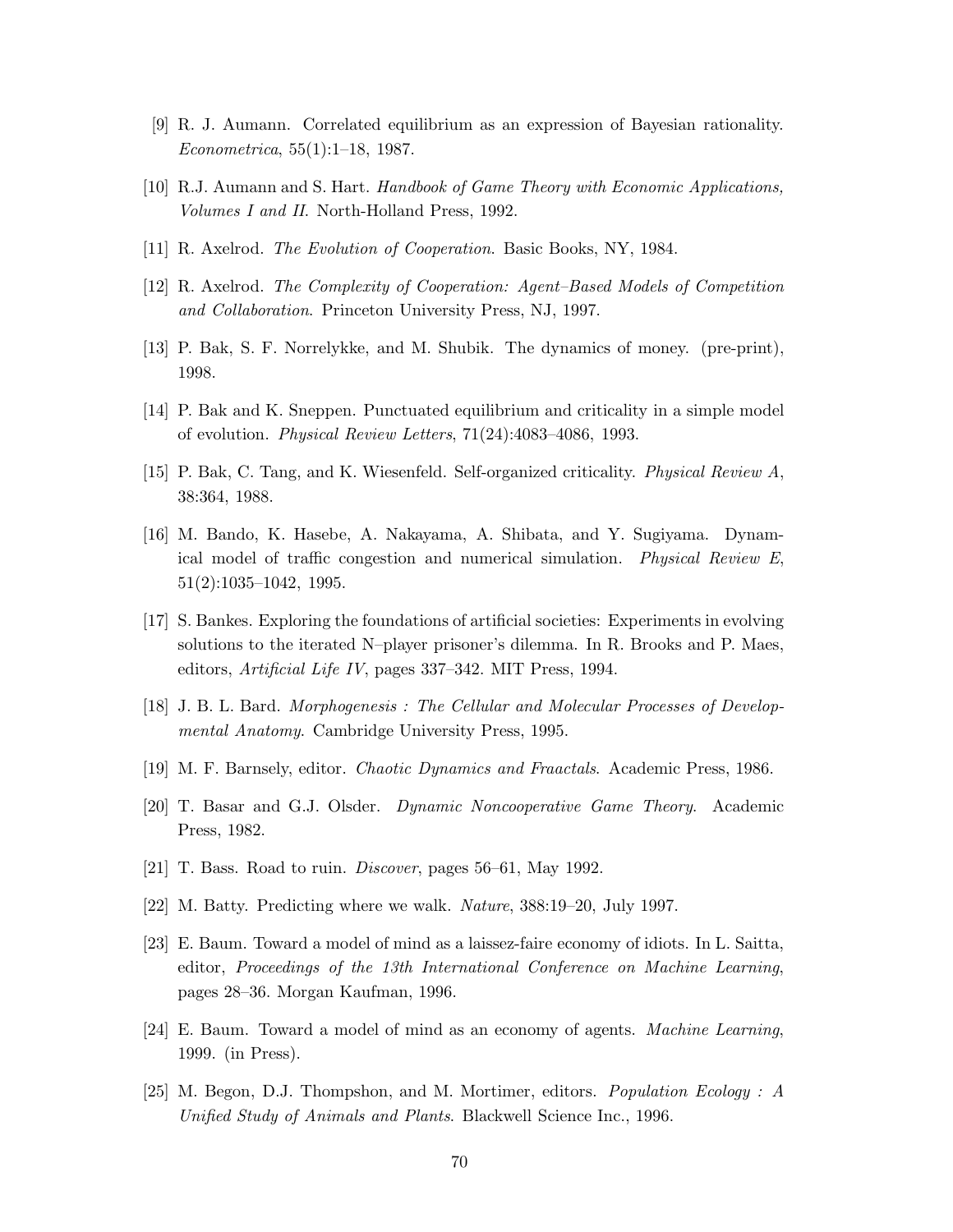- [26] A. M. Bell and W. A. Sethares. The El Farol problem and the internet: Congestion and coordination failure. In Fifth International Conference of the Society for Computational Economics, Boston, MA, 1999.
- [27] J. Bendor and P. Swistak. The evolutionary advantage of conditional cooperation. Complexity, 4(2):15–18, 1996.
- [28] J. Berg and A. Engel. Matrix games, mixed strategies, and statistical mechanics. Physics Review Letters, 81:4999–5002, 1998. preprint [cond-mat/9809265](http://lanl.arXiv.org/abs/cond-mat/9809265).
- [29] D. Bertsekas and R. Gallager. Data Networks. Prentice Hall, Englewood Cliffs, NJ, 1992.
- [30] O Biham and A. A. Middleton. Self-organization and a dynamical transition in traffic-flow models. Physical Review A, 46(10):R6124–6127, 1992.
- [31] K. Binmore. Fun and Games: A Text on Game Theory. D. C. Heath and Company, Lexington, MA, 1992.
- [32] L. E. Blume and D. Easley. Optimality and natural selection in markets. pre-print: [econ-wpa 9712003.](http://lanl.arXiv.org/abs/econ-wpa/9712003)pdf, 1997.
- [33] E. Bonabeau, F. Henaux, S. Guerin, D. Snyders, P. Kuntz, and G. Theraulaz. Routing in telecommunications networks with "smart" and-like agents. (pre-print), 1999.
- [34] E. Bonabeau, A. Sobkowski, G. Theraulaz, and J.-L. Deneubourg. Adaptive task allocation inspired by a model of division of labor of social insects. (pre-print), 1999.
- [35] J. P. Boon. Lattice gas automata: Theory, simulation, implementation. Journal of Statistical Physics, 68(3/4), 1991.
- [36] V. S. Borkar, S. Jain, and G. Rangarajan. Collective behaviour and diversity in economic communities: Some insights from an evolutionary game. In *Proceedings* of the Workshop on Econophysics, Budapest, Hungary, 1997.
- [37] V. S. Borkar, S. Jain, and G. Rangarajan. Dynamics of individual specialization and global diversification in communities. Complexity, 3(3):50–56, 1998.
- [38] C. Boutilier. Learning conventions in multiagent stochastic domains using likelihood estimates. (pre-print), 1999.
- [39] C. Boutilier. Planning, learning and coordination in multiagent decision processes. (pre-print), 1999.
- [40] C. Boutilier, Y. Shoham, and M. P. Wellman. Editorial: Economic principles of multi-agent systems. Artificial Intelligence Journal, 94:1–6, 1997.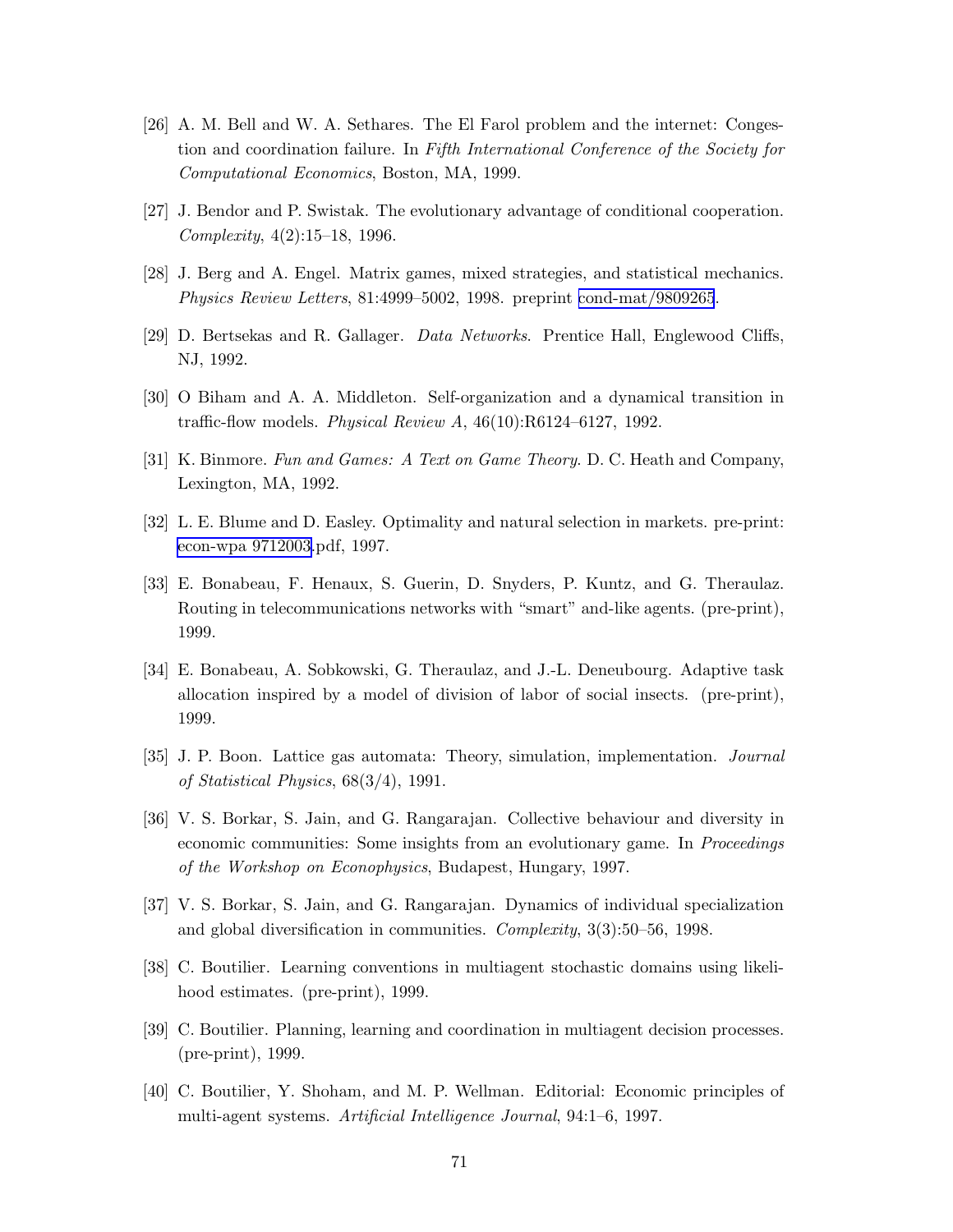- <span id="page-71-0"></span>[41] J. Boyan and M. Littman. Packet routing in dynamically changing networks: A reinforcement learning approach. In Advances in Neural Information Processing Systems - 6, pages 671–678. Morgan Kaufmann, 1994.
- [42] J. M. Bradshaw, editor. Software Agents. MIT Press, 1997.
- [43] J. Breyer, J. Ackermann, and J. McCaskill. Evolving reaction–diffucion ecosystems with self–assembling structures in thin films. Artificial Life, 4:25–40, 1998.
- [44] R. A. Brooks. Intelligence without reason. In Proceedings of the Twelveth Intarnationl Joint Conference on Artificial Intelligence, pages 569–595, 1991.
- [45] R. A. Brooks. Intelligence without representation. Artificial Intelligence, 47:139– 159, 1991.
- [46] T. X. Brown, H. Tong, and S. Singh. Optimizing admission control while ensuring quality of service in multimedia networks via reinforcement learning. In Advances in Neural Information Processing Systems - 11. MIT Press, 1999.
- [47] G. Caldarelli, M. Marsili, and Y. C. Zhang. A prototype model of stock exchange. Europhys. Letters, 40:479–484, 1997.
- [48] A. R. Cassandra, L. P. Kaelbling, and M. L. Littman. Acting optimally in partially observable stochastic domains. In Proceedings of the 12th National Conference on Artificial Intelligence, 1994.
- [49] A. Cavagna. Irrelevance of memory in the minority game. preprint [cond](http://lanl.arXiv.org/abs/cond-mat/9812215)[mat/9812215](http://lanl.arXiv.org/abs/cond-mat/9812215), December 1998.
- [50] D. Challet and Y. C. Zhang. Emergence of cooperation and organization in an evolutionary game. Physica  $A$ , 246(3-4):407, 1997.
- [51] D. Challet and Y. C. Zhang. On the minority game: Analytical and numerical studies. Physica A, 256:514, 1998.
- [52] J. Cheng. The mixed strategy equilibria and adaptive dynamics in the bar problem. Technical report, Santa Fe Institute Computational Economics Workshop, 1997.
- [53] D. R. Cheriton and K. Harty. A market approach to operating system memory allocation. In S.E. Clearwater, editor, Market-Based Control: A Paradigm for Distributed Resource Allocation. World Scientific, 1995.
- [54] S. P. M. Choi and D. Y. Yeung. Predictive Q-routing: A memory based reinforcement learning approach to adaptive traffic control. In D. S. Touretzky, M. C. Mozer, and M. E. Hasselmo, editors, Advances in Neural Information Processing Systems - 8, pages 945–951. MIT Press, 1996.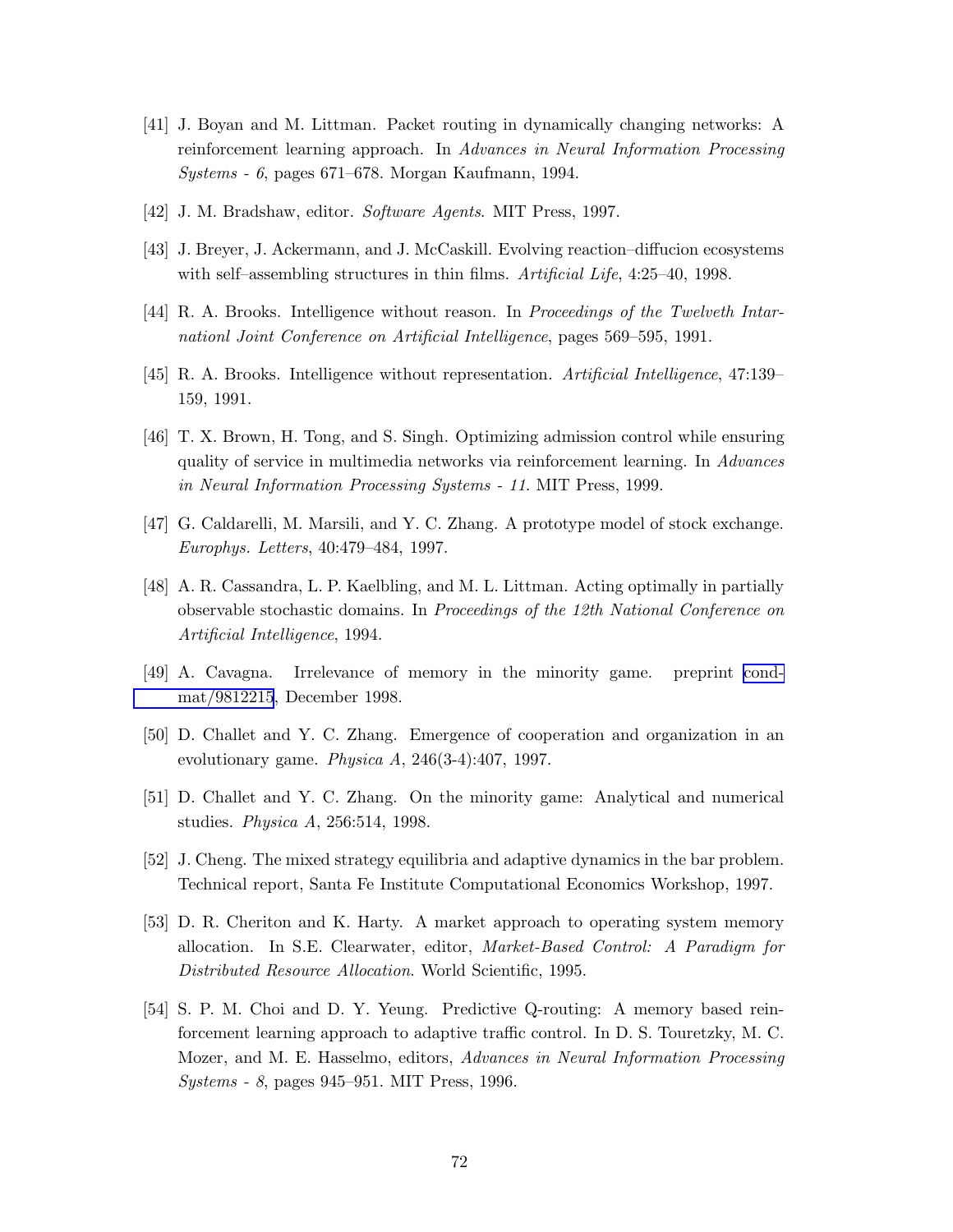- [55] D. J. Christini and J. J. Collins. Using noise and chaos control to control nonchaotic systems. Physical Review E, 52(6):5806–5809, 1995.
- [56] A. Church. The calculi of lambda-conversion. In Annals of Mathematics Studies, no. 6. Princeton University Press, 1941.
- [57] C. Claus and C. Boutilier. The dynamics of reinforcement learning cooperative multiagent systems. In Proceedings of the Fifteenth National Conference on Artificial Intelligence, pages 746–752, June 1998.
- [58] J. E. Cohen and C. Jeffries. Congestion resulting from increased capacity in singleserver queueing networks. IEEE/ACM Transactions on Networking, 5(2):305–310, 1997.
- [59] J. E. Cohen and F. P. Kelly. A paradox of congestion in a queuing network. Journal of Applied Probability, 27:730–734, 1990.
- [60] R. H. Crites and A. G. Barto. Improving elevator performance using reinforcement learning. In D. S. Touretzky, M. C. Mozer, and M. E. Hasselmo, editors, Advances in Neural Information Processing Systems - 8, pages 1017–1023. MIT Press, 1996.
- [61] J. P. Crutchfield and J. E. Hanson. Turbulent pattern bases for cellular automata. Physica D, 69:279–301, 1993.
- [62] R. Das, M. Mitchell, and J. P. Crutchfield. A genetic algorithm discovers particlebased computation in cellular automata. In Y. Davidor, H.-P. Schwefel, and R. Manner, editors, Parallel Problem Solving from Nature III, pages 344–353. Springer–Verlag, 1998.
- [63] J. de Boer, B. Derrida, H. Flyvberg, A. D. Jackson, and T. Wettig. Simple model of self-organized biological evolution. Physical Review Letters, 73(6):906–909, 1994.
- [64] M. A. R. de Cara, O. Pla, and F. Guinea. Competition, efficiency and collective behavior in the "El Farol" bar model. preprint [cond-mat/9811162](http://lanl.arXiv.org/abs/cond-mat/9811162) (to appear in European Physics Journal B), November 1998.
- [65] A. de Vany. The emergence and evolution of self-organized coalitions. In M. Gilli, editor, Comutational Methods in Economics. Kluwer Scientific Publishers, 1999. (to appear).
- [66] D. W. Deamer and J. Oro. The role of lipids in prebiotic structures. Biosystems, 12:167–175, 1980.
- [67] W. L. Ditto, S. N. Rauseo, and M. L. Spano. Experimental control of chaos. Phys. Rev. Let., 65:3211, 1990.
- [68] W. L. Ditto and K. Showalter. Introduction: Control and synchonization of chaos.  $Chaos, 7(4):509-511, 1997.$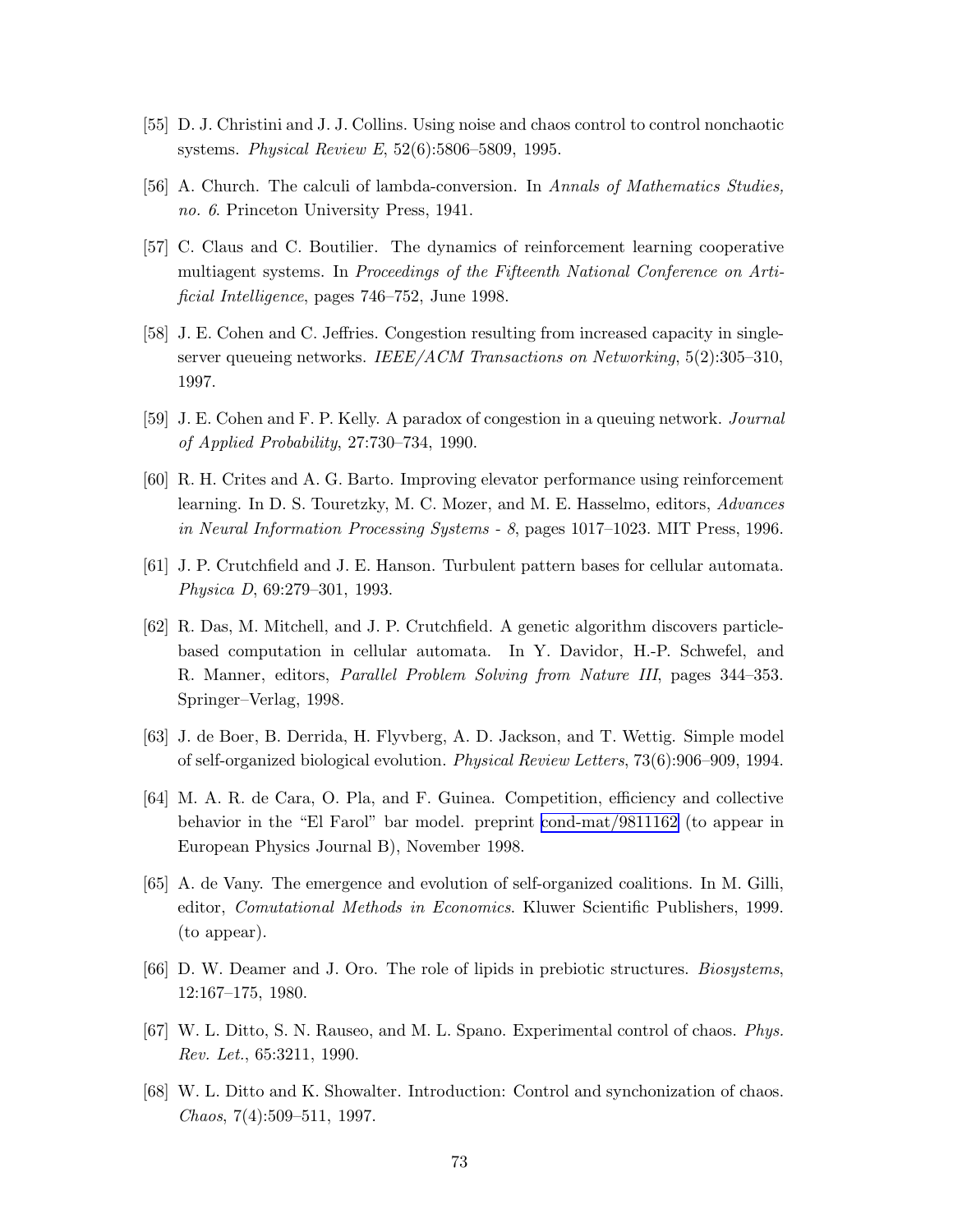- [69] M. Dorigo and L. M. Gambardella. Ant colonies for the travelling salesman problem. Biosystems, 39, 1997.
- [70] M. Dorigo and L. M. Gambardella. Ant colony systems: A cooperative learning approach to the travelling salesman problem. IEEE Transactions on Evolutionay Computation, 1(1):53–66, 1997.
- [71] K. E. Drexler. Nanosystems: Molecular Machinery, Manufacturing, and Computation. John Wiley and Sons, 1992.
- [72] B. Drossel. A simple model for the formation of a complex organism. preprint [adap-org/9811002](http://lanl.arXiv.org/abs/adap-org/9811002), November 1998.
- [73] D. Duboule, editor. Guidebook to the Homeobox Genes. Oxford University Press, 1995.
- [74] J. Duffy and J. Ochs. Emergence of money as a medium of exchange: an experimental study. Technical report, University of Pittsburgh, 1998.
- [75] J. Eatwell, Milgate M., and Newman P. The New Palgrave Game Theory. Macmillan Press, 1989.
- [76] A. A. Economides and J. A. Silvester. Multi-objective routing in integrated services networks: A game theory approach. In IEEE Infocom '91: Proceedings of the Conference on Computer Communication, volume 3, 1991.
- [77] L. Edwards, Y. Peng, and J. A. Reggia. Computational models for the formation of protocell structures. Artificial Life, 4:61–77, 1998.
- [78] N. Eldredge and S. J. Gould. Punctuated equilibria: An alternative to phyletic gradualism. In J. M. Schopf, editor, Models in Paleobiology, pages 82–115. Greeman, Cooper, 1972.
- [79] C. M. Ellison. The Utah TENEX scheduler. Proceedings of the IEEE, 63:940–945, 1975.
- [80] J. M. Epstein. Zones of cooperation in demographic prisoner's dilemma. Complexity,  $4(2):36-48$ , 1996.
- [81] J. M. Epstein. Nonlinear Dynamics, Mathematical Biology, and Social Science. Addison Wesley, Reading, MA, 1997.
- [82] J. M. Epstein and R. Axtell. Growing Artificial Societies: Social Sciences from the Bottom Up. MIT Press, Cambridge, MA, 1996.
- [83] Y. M. Ermoliev and S. D. Flam. Learning in potential games. Technical Report IR-97-022, International Institute for Applied Systems Analysis, June 1997.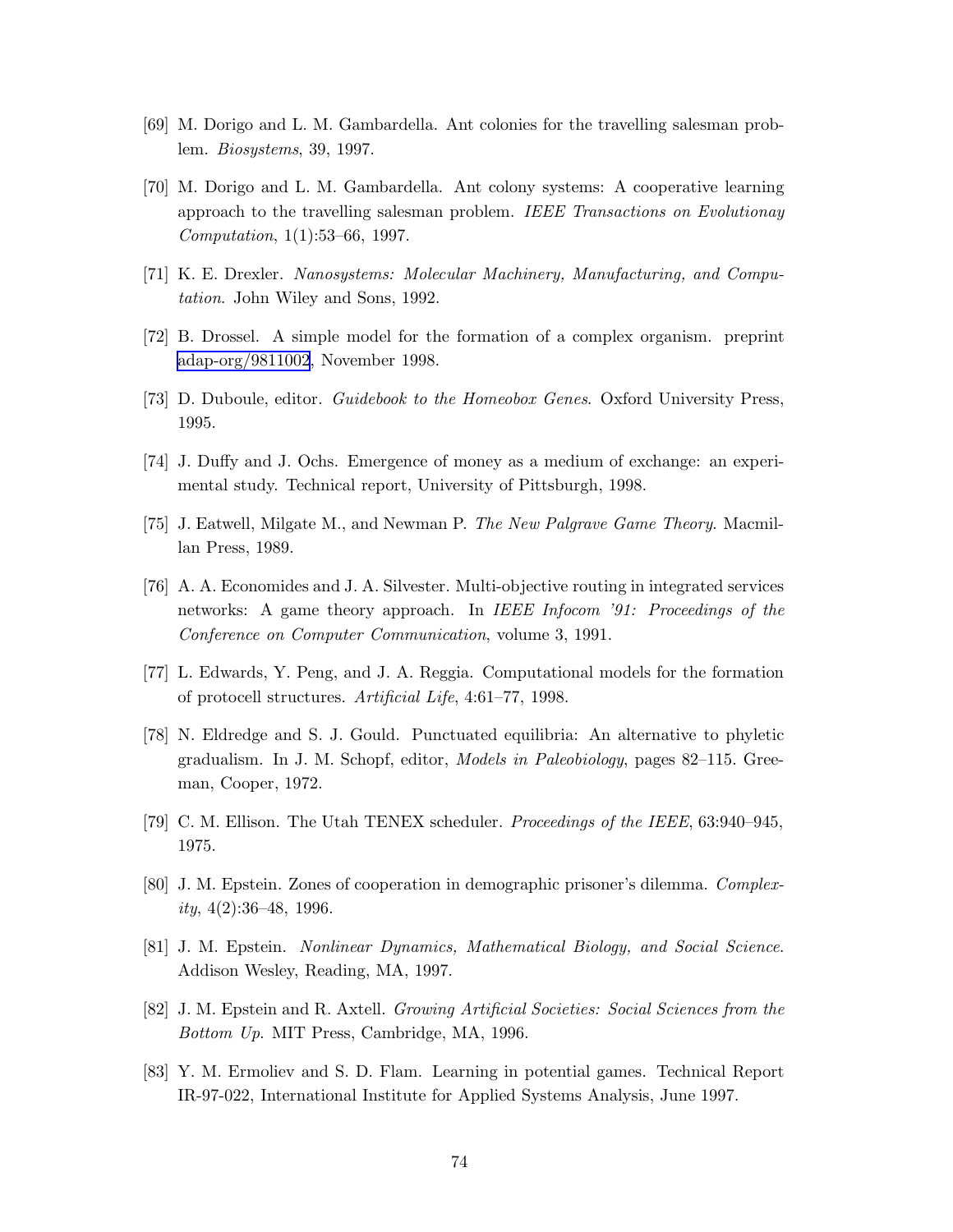- [84] H. Everett III. "relative state" formulation of quantum mechanics. Reviews of Modern Physics, 29:424–462, 1957.
- [85] Codd E. F. Cellular Automata. Academic Press, New York, 1968.
- [86] J. D. Farmer and J. J. Sidorowich. Exploiting chaos to predict the future and reduce noise. In Evolution, Learning, and Cognition, page 277. World Scientific Press, 1988.
- [87] N. Feltovich. Equilibrium and reinforcement learning with private information: An experimental study. pre-print, Dept. of Economics, U. of Houston, July 1997.
- [88] J. Ferber. Reactive distributed artificial intelligence: Principles and applications. In G. O-Hare and N. Jennings, editors, Foundations of Distributed Artificial Intelligence, pages 287–314. Wiley, 1996.
- [89] D. F. Ferguson, C. Nikolaou, and Y. Yemini. An economy for flow control in computer networks. In IEEE Infocom '89, pages 110–118, 1989.
- [90] J. Filar and K. Vrieze. Competitive Markov Decision Processes. Springer–Verlag, 1997.
- [91] R. Fleischmajer. Morphogenesis : Cellular Interactions (Annals of theNew York Academy of Sciences, V. 857). New York Academy of Sciences, 1995.
- [92] W. Fontana. Algorithmic chemistry. In C. G. Langton, C. Taylor, J. D. Farmer, and S. Rasmussen, editors, Artificial Life II, pages 159–209. Addison Wesley, 1992.
- [93] C. L. Forgy. RETE: A fast algorithm for the many pattern/many object patent match problem. Artificial Intelligence, 19(1):17–37, 1982.
- [94] S. Forrest, A. S. Perelson, L. Allen, and R. Cherukuri. Self-nonself discrimination in a computer. In Proceedings of the IEEE Symposium on Research in Security and Privacy, pages 202–212. IEEE Computer Society Press, 1994.
- [95] D. Freedman. Markov Chains. Springer–Verlag, 1983.
- [96] B. M. Friedman and F. H. Hahn, editors. The Handbook of Monetary Economics Vol. I. North-Holland, Amsterdam, 1990.
- [97] J. W. Friedman. Game Theory with Applications to Economics. Oxford University Press, NY, NY, 1986.
- [98] N. Friedman, D. Koller, and A Pfeffer. Structured representation of complex stochastic systems. In Proceedings of the 15th National Conference on Artificial Intelligence (AAAI), Madison, Wisconsin. AAAI Press, 1998.
- [99] D. Fudenberg and D. K. Levine. Steady state learning and Nash equilibrium. Econometrica, 61(3):547–573, 1993.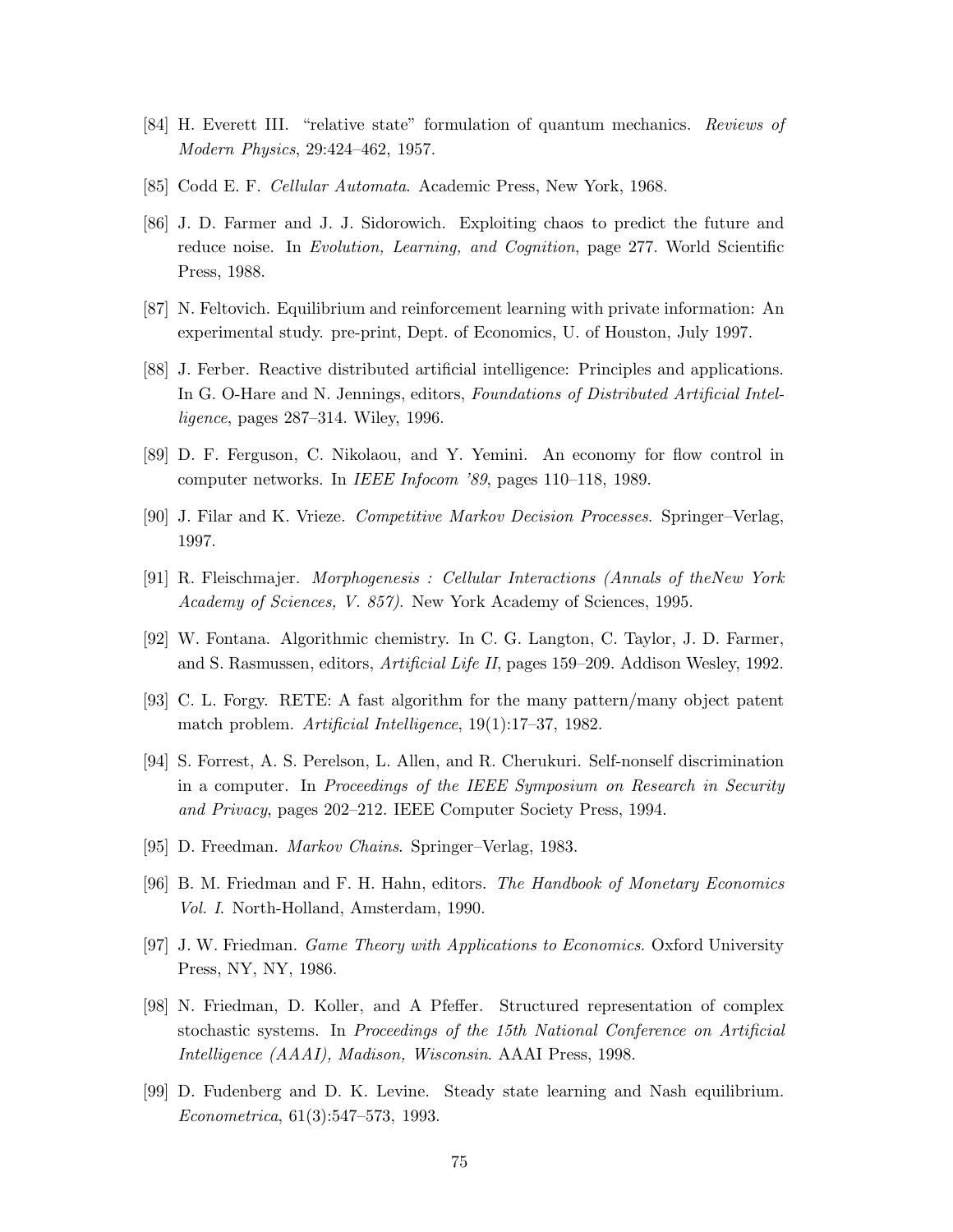- [100] D. Fudenberg and D. K. Levine. The Theory of Learning in Games. MIT Press, Cambridge, MA, 1998.
- [101] D. Fudenberg and J. Tirole. Game Theory. MIT Press, Cambridge, MA, 1991.
- [102] Gabora. Autocatalytic closure in a cognitive system: A tentative scenario for the origin of culture. Psycoloquy, 9(67), December 1998.
- [103] V. V Gafiychuk. Distributed self–regulation induced by negative feedbacks in ecological and economic systems. pre-print, [adap-org/9811001](http://lanl.arXiv.org/abs/adap-org/9811001)1, November 1998.
- [104] S. Galam. Spontaneous coalition forming: A model from spin glass. pre-print [cond-mat/9901022](http://lanl.arXiv.org/abs/cond-mat/9901022), January 1999.
- [105] C.W. Gardiner. Handbook of Stochastic Methods. Springer–Verlag, New York, NY, 1985.
- [106] M. Gell-Mann and J. B. Hartle. Physics review D, 47:3345, 1993.
- [107] C. L. Giles, G. M. Kuhn, and R. J. Williams. Dynamic recurrent networks: theory and applications. IEEE Transactions on Neural Networks, 5:153–156, March 1994.
- [108] C. V. Goldman and J. S. Rosenschein. Emergent coordination through the use of cooperative state–changing rules. (pre-print), 1999.
- [109] S. J. Gould and N. Eldredge. Punctuated equilibria: the tempo and mode of evolution reconsidered. Paleobiology, 3:115–151, 1977.
- [110] W. Grover. Self organizing broad band transport networks. Proceedings of the IEEE, 85(10):1582–1611, 1997.
- [111] O. Guenther, T. Hogg, and B. A. Huberman. Learning in multiagent control of smart matter. In AAAI-97 Workshop on Multiagent Learning, 1997.
- [112] O. Guenther, T. Hogg, and B. A. Huberman. Market organizations for controlling smart matter. In Proceedings of the International Conference on Computer Simulation and Social Sciences, 1997.
- [113] E. A. Hansen, A. G. Barto, and S. Zilberstein. Reinforcement learning for mixed open-loop and closed loop control. In Advances in Neural Information Processing Systems - 9, pages 1026–1032. MIT Press, 1998.
- [114] I Hanski. Be diverse, be predictable. Nature, 390:440–441, 1997.
- [115] G. Hardin. The tragedy of the commons. Science, 162:1243–1248, 1968.
- [116] A. Hastings. Population Biology : Concepts and Models. Springer–Verlag, 1997.
- [117] D. Helbing, J. Keltsch, and P. Molnar. Modelling the evolution of the human trail systems. Nature, 388:47–49, July 1997.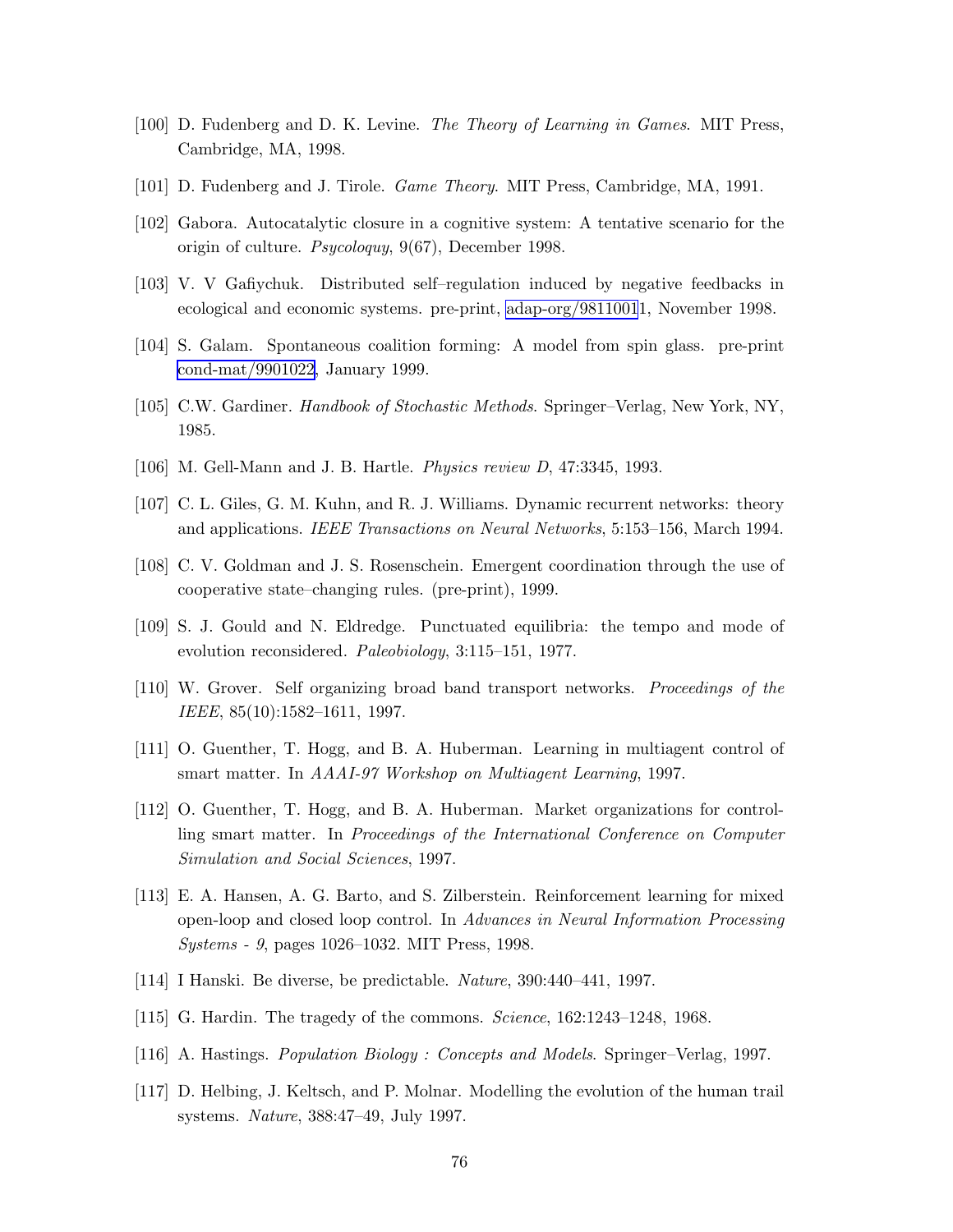- [118] D. Helbing, F. Schweitzer, J. Keltsch, and P. Molnar. Active walker model for the formation of human and animal trail systems. Physical Review E, 56(3):2527–2539, 1997.
- [119] D. Helbing and M. Treiber. Jams, waves, and clusters. Science, 282:200–201, December 1998.
- [120] D. Helbing and M. Treiber. Phase diagram of traffic states in the presence of inhomogeneities. Physics Review Letters, 81:3042, 1998.
- [121] M. Herrmann and B. S. kerner. Local cluster effect in different traffic flow models. Physica A, 225:163–168, 1998.
- [122] T. Hogg and B. A. Huberman. Controlling smart matter. Smart Materials and Structures, 7:R1–R14, 1998.
- [123] J. Holland and J. H. Miller. Artificial adaptive agents in economic theory. American Economic Review, 81:365–370, May 1991.
- [124] J. H. Holland, editor. Adaptation in Natural and Artificial Systems. MIT Press, 1993.
- [125] J. J. Hopfield. Neural networks and physical systems with emergent collective computational abilities. Proceedings National Academy of Science, 79:2554–2558, April 1982.
- [126] J. J. Hopfield and David W. Tank. Neural computation of decisions in optimization problems. Biological Cybernetics, 52:141–152, 1985.
- [127] J. J. Hopfield and David W. Tank. Collective computation with continuous variables. Disordered Systems and Biological Organization, 1986.
- [128] B. G. Horne and C. Lee Giles. An experimental comparison of recurrent neural networks. In G. Tesauro, D. S. Touretzky, and T. K. Leen, editors, Advances in Neural Information Processing Systems - 7, pages 697–704. MIT Press, 1995.
- [129] M.-T. T. Hsiao and A. A. Lazar. Optimal flow control of multi-class queueing networks with decentralized information. In IEEE Infocom '89, pages 652–661, 1987.
- [130] J. Hu and M. P. Wellman. Self-fulfilling bias in multiagent learning. In Proceedings of the Second International Conference on Multiagent Systems, pages 118–125, 1996.
- [131] J. Hu and M. P. Wellman. Multiagent reinforcement learning: Theoretical framework and an algorithm. In *Proceedings of the Fifteenth International Conference* on Machine Learning, pages 242–250, June 1998.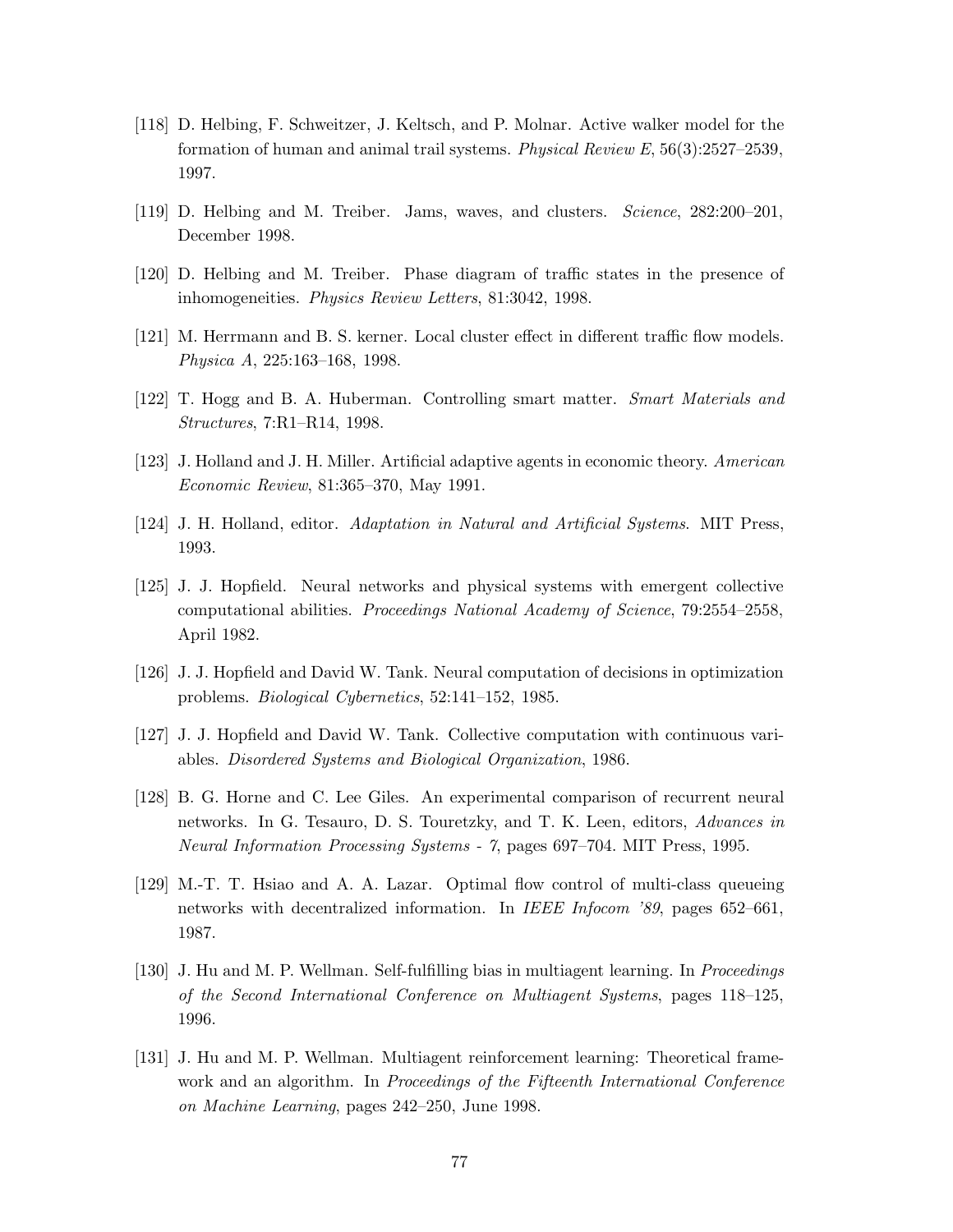- [132] J. Hu and M. P. Wellman. Online learning about other agents in a dynamic multiagent system. In Proceedings of the Second International Conference on Autonomous Agents, pages 239–246, May 1998.
- [133] M. Huber and R. A. Grupen. Learning to coordinate controllers reinforcement learning on a control basis. In Proceedings of the 15th International Conference of Artificial Intelligence, volume 2, pages 1366–1371, 1997.
- [134] B. A. Hubermann, editor. The Ecology of Computation. North-Holland, Amsterdam, 1988.
- [135] B. A. Hubermann and S. H. Clearwater. A multi-agent system for controlling building environments. In Proceedings of the International Conference on Multiagent Systems, pages 171–176, 1995.
- [136] B. A. Hubermann and T. Hogg. The behavior of computational ecologies. In The Ecology of Computation, pages 77–115. North-Holland, 1988.
- [137] M. E. Huhns, editor. Distributed Artificial Intelligence. Pittman, London, 1987.
- [138] R. V. Iyer and S. Ghosh. DARYN, a distributed decision–making algorithm for railway networks: Modeling and simulation. IEEE transaction of Vehicular Technology, 44(1):180–191, 1995.
- [139] E. T. Jaynes. Information theory and statistical mechanics. Physical Review, 106:620, 1957.
- [140] N. R. Jennings, K. Sycara, and M. Wooldridge. A roadmap of agent research and development. Autonomous Agents and Multi-Agent Systems, 1:7–38, 1998.
- [141] N. F. Johnson, S. Jarvis, R. Jonson, P. Cheung, Y. R. Kwong, and P. M. Hui. Volatility and agent adaptability in a self-organizing market. preprint [cond](http://lanl.arXiv.org/abs/cond-mat/9802177)[mat/9802177](http://lanl.arXiv.org/abs/cond-mat/9802177), February 1998.
- [142] L. P. Kaelbing, M. L. Littman, and A. W. Moore. Reinforcement learning: A survey. Journal of Artificial Intelligence Research, 4:237–285, 1996.
- [143] E. Kalai and E. Lehrer. Rational learning leads to Nash equilibrium. Econometrica, 61(5):1019–1045, 1993.
- [144] C. Kappen, K. Schughart, and F.H. Ruddle. Early evolutionary origin of major homeodomain sequence classes. Genomics, 18:54–70, 1993.
- [145] S. A. Kauffman. At Home in the Universe: The Search for the Laws of Self-Organization and Complexity. Oxford University Press, 1995.
- [146] L. Keller and H. K. Reeve. Familiarity breeds cooperation. Nature, 394:121–122, 1998.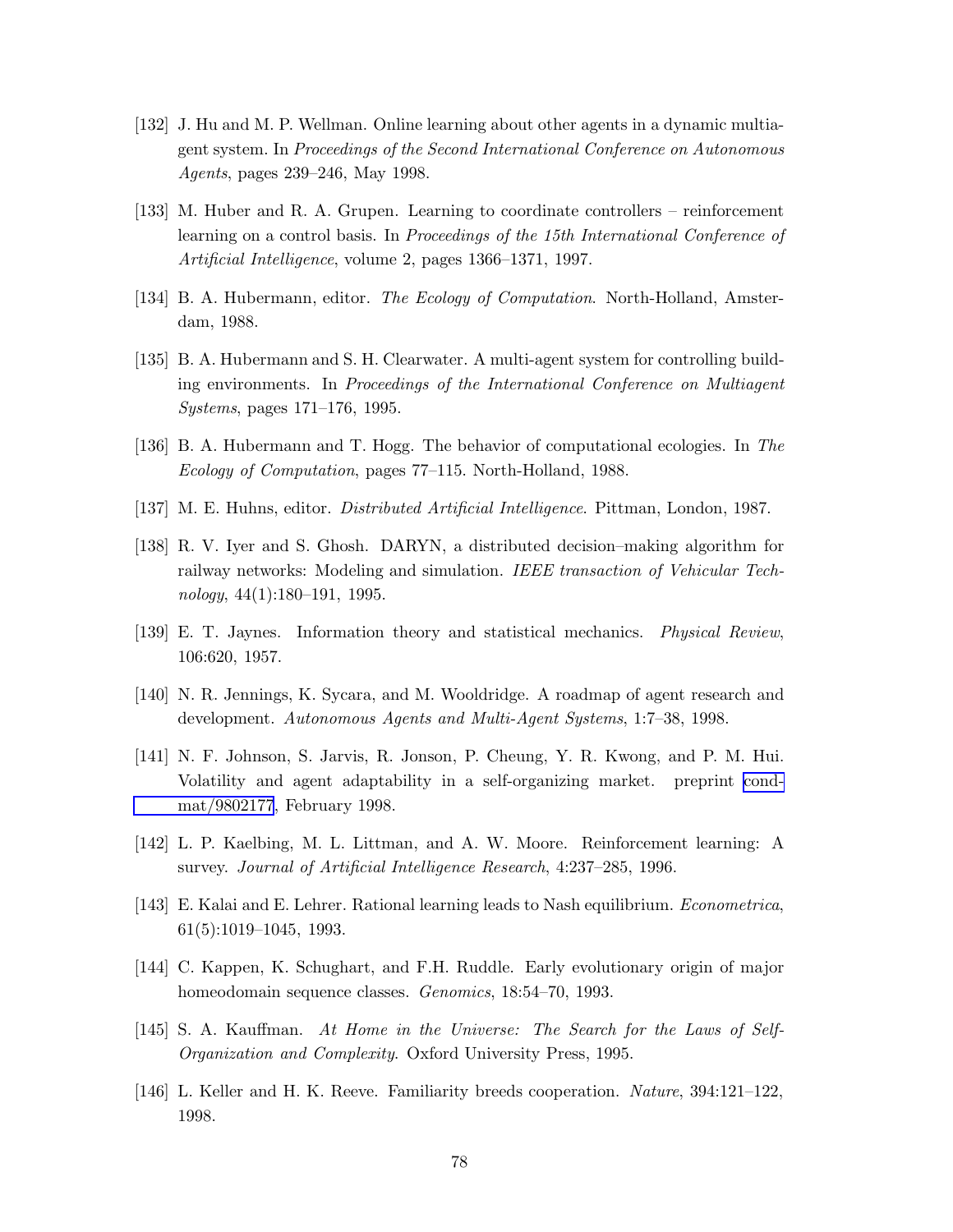- [147] F. P. Kelly. Modeling communication networks, present and future. Philosophical Trends Royal Society of London A, 354:437–463, 1996.
- [148] J. O. Kephart. A biologically inspired immune system for computers. In R. Brooks and P. Maes, editors, Artificial Life IV, pages 130–139. MIT Press, 1994.
- [149] J. O. Kephart, J. E. Hanson, and J. Sairamesh. Price and niche wars in a freemarket economy of software agents. Artificial Life, 4:1–13, 1998.
- [150] B. S. Kerner, P. Konhauser, and M. Schilke. Deterministic spontaneous appearance of traffic jams in slightly inhomogeneous traffic flow. Physical Review E, 51(6):6243–6246, 1995.
- [151] B. S. Kerner and H. Rehborn. Experimental properties of complexity in traffic flow. Physical Review E, 53(5):R4275–4278, 1996.
- [152] T. F. Knight and G. J. Sussman. Cellular gate technology. In Proceedings of the First International Conference on Unconventional Models of Computation, Auckland, NZ, January 1998.
- [153] Y. A. Korilis, A. A. Lazar, and A. Orda. Achieving network optima using Stackelberg routing strategies. IEEE/ACM Transactions on Networking, 5(1):161–173, 1997.
- [154] Y. A. Korilis, A. A. Lazar, and A. Orda. Capacity allocation under nooncooperative routing. IEEE Transactions on Automatic Control, 1998.
- [155] Y. A. Korilis, A. A. Lazar, and A. Orda. Avoiding the Braess paradox in noocooperative networks. Journal of Applied Probability, 1999. (to appear).
- [156] S. Kraus. Negotiation and cooperation in multi-agent environments. Artificial Intelligence, pages 79–97, 1997.
- [157] V. Krishna and P. Motty. Efficient mechanism design. (pre-print), 1997.
- [158] P. Krugman. Peddling Prosperity: Economic Sense and Nonsense in an Age of Diminished Expectations. Norton, 1994.
- [159] J. F. Kurose and R. Simha. A microeconomic approach to optimail resource allocation in distributed computer systems. IEEE Transactions on Computers, 35(5):705–717, 1989.
- [160] M. Kurz. On the structure and diversity of rational beliefs. Economic Theory, 4:877–900, 1994.
- [161] M. Kurz. Rational beliefs and endogenous uncertainty. Economic Theory, 8:383– 397, 1996.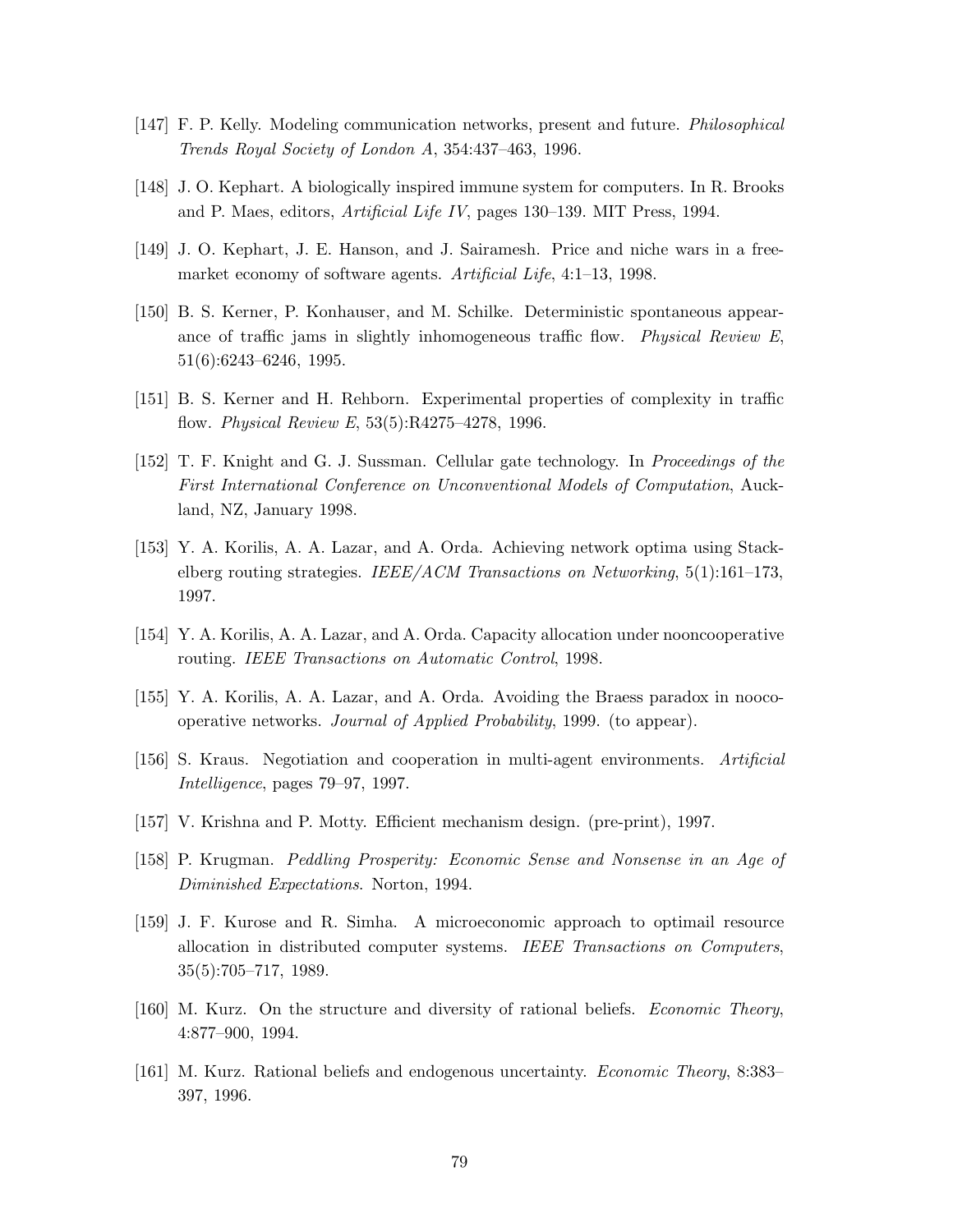- [162] R. J. La and V. Anantharam. Optimal routing control: Game theoretic approach. (submitted to IEEE transactions on Automatic Control), 1999.
- [163] C. G. Langton. Introduction. In C. G. Langton, C. Taylor, J. D. Farmer, and S. Rasmussen, editors, Artificial Life II, pages 3–25. Addison Wesley, 1992.
- [164] A. A. Lazar, A. Orda, and D. E. Pendarakis. Capacity allocation under nooncooperative routing. IEEE Transactions on Networking, 5(6):861–871, 1997.
- [165] A. A. Lazar and N. Semret. Design, analysis and simulation of the progressive second price auction for network bandwidth sharing. Technical Report 487-98-21 (Rev 2.10), Columbia University, April 1998.
- [166] T. S. Lee, S. Ghosh, J. Liu, X. Ge, and A. Nerode. A mathematical framework for asynchronous, distributed, decision–making systems with semi–autonomous entities: Algorithm sythesis, simulation, and evaluation. In Fourth International Symposium on Autonomous Decentralized Systems, Tokyo, Japan, 1999.
- [167] T. M. Lenton. Gaia and natural selection. Nature, 394:439–447, 1998.
- [168] M. L. Littman. Markov games as a framework for multi-agent reinforcement learning. In Proceedings of the 11th International Conference on Machine Learning, pages 157–163, 1994.
- [169] M. L. Littman and J. Boyan. A distributed reinforcement learning scheme for network routing. In Proceedings of the 1993 International Workshop on Applications of Neural Networks to Telecommunications, pages 45–51, 1993.
- [170] R. D. Luce and H. Raiffa. Games and Decisions. Dover Press, 1985.
- [171] J. K. MacKie-Mason and R. V. Hal. Pricing congestible network resources. IEEE Journal on Selected Areas of Communications, 13(7):1141–1149, 1995.
- [172] W. G. Macready and D. H. Wolpert. What makes an optimization problem hard? Complexity, 5:40–46, 1996.
- [173] W. G. Macready and D. H. Wolpert. Bandit problems and the exploration/exploitation tradeoff. IEEE Transactions on Evolutionary Computation, 2:2–22, 1998.
- [174] P. Maes. Designing Autonomous Agents. MIT Press, Cambridge, MA, 1990.
- [175] P. Marbach, O. Mihatsch, M. Schulte, and J. Tsisiklis. Reinforcement learning for call admission control and routing in integrated service networks. In Advances in Neural Information Processing Systems - 10, pages 922–928. MIT Press, 1998.
- [176] M. Marsili and Y.-C. Zhang. Stochastic dynamics in game theory. preprint [cond](http://lanl.arXiv.org/abs/cond-mat/9801309)[mat/9801309](http://lanl.arXiv.org/abs/cond-mat/9801309), January 1998.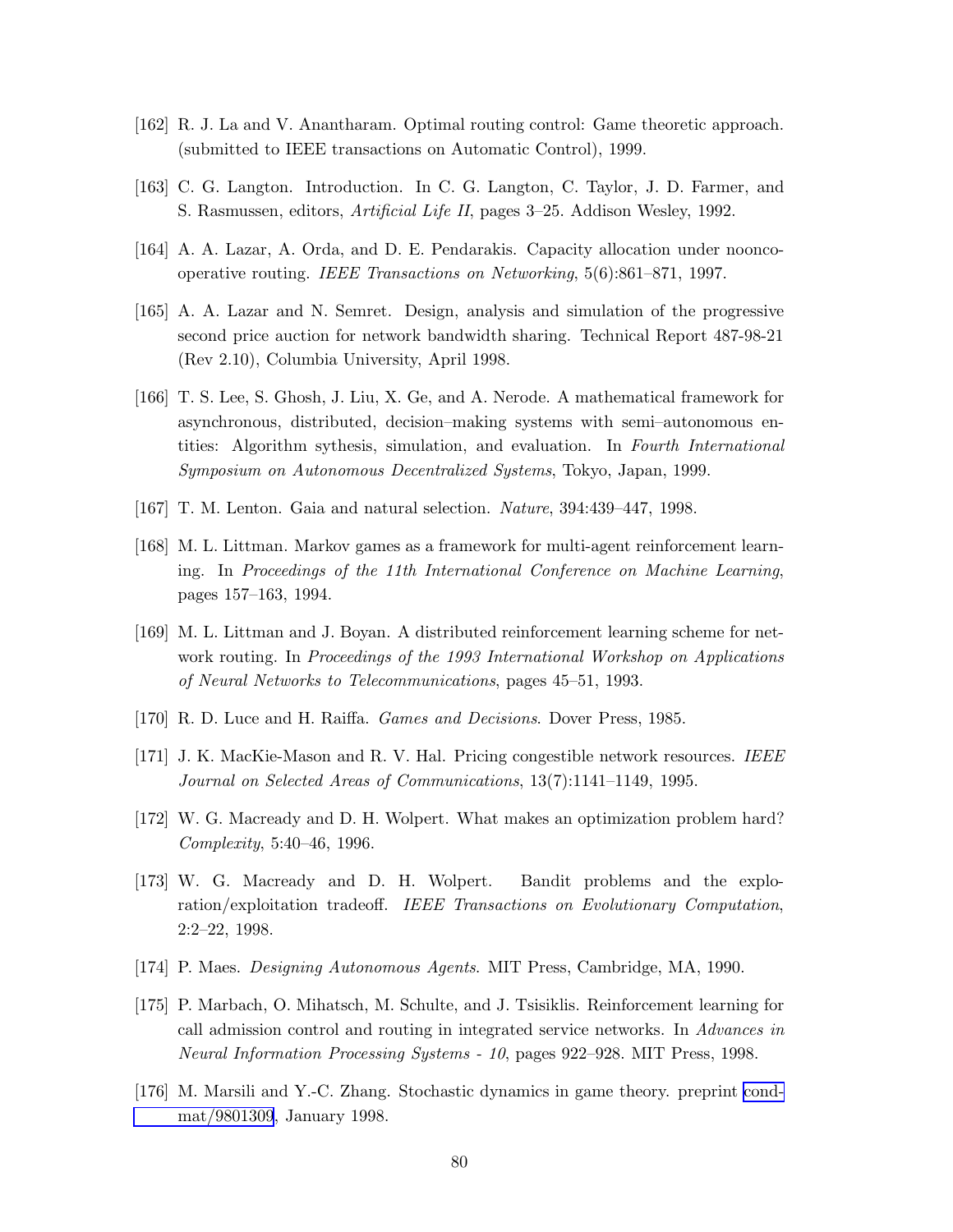- [177] A. Mas-Colell, M. D. Whinston, and J. R. Green. Microeconomic Theorey. Oxford University Press, New York, 1995.
- [178] J. Maynard Smith. Evolution and the Theory of Games. Cambridge University Press, 1982.
- [179] D. McFarland. Toward robot cooperation. In From Animals to Animats 3: Proceedings of the Third International Conference on Simulation of Adaptive Behavior, pages 440–443. MIT Press, 1994.
- [180] B. McMullin and F. J. Varela. Rediscovering computational autopoiesis. pre-print SFI Working paper 07-02-012, 1999.
- [181] M. Mesterton-Gibbons, J.H. Marden, and L.A. Dugatkin. On wars of attrition without assessment. *Journal of Theoretical Biology*, 181:65–83, 1992.
- [182] D. A. Meyer and T. A. Brown. Statistical mechanics of voting. Physics Review Letters, 81(8):1718–1721, 1998.
- [183] S. Milgram. The small world problem. Psychology Today, 2:60–67, 1967.
- [184] J. H. Miller. The coevolution of automata in the repeated prisoner's dilemma. Journal of Economic Behavior and Organization, 29(1):87–112, 1996.
- [185] J. H. Miller. Evolving information processing organizations. (pre-print), 1996.
- [186] J. H. Miller and J. Andreoni. Auctions with adaptive artificial agents. Journal of Games and Economic Behavior, 10:39–64, 1995.
- [187] J. H. Miller, C. Butts, and D. Rode. Communication and cooperation. (pre-print), 1998.
- [188] M. Minsky. The Society of Mind. Simon and Schuster, 1988.
- [189] J. Mirrlees. An exploration in the theory of optimal income taxation. Review of Economic Studies, 38:175–208, 1974.
- [190] M. Mitchell. An Introduction to Genetic Algorithms. MIT Press, Cambridge, MA, 1996.
- [191] M. Mitchell. Computation in cellular automata: A selected review. In T. Gramss, editor, Nonstandard Computation. Weinheim, 1998.
- [192] M. Mitchell, J. P. Crutchfield, and P. T. Hraber. Evolving cellular automata to perform computations: Mechanisms and impediments. Physica D, 75:361–391, 1994.
- [193] D. Monderer and L. S. Sharpley. Potential games. Games and Economic Behavior, 14:124–143, 1996.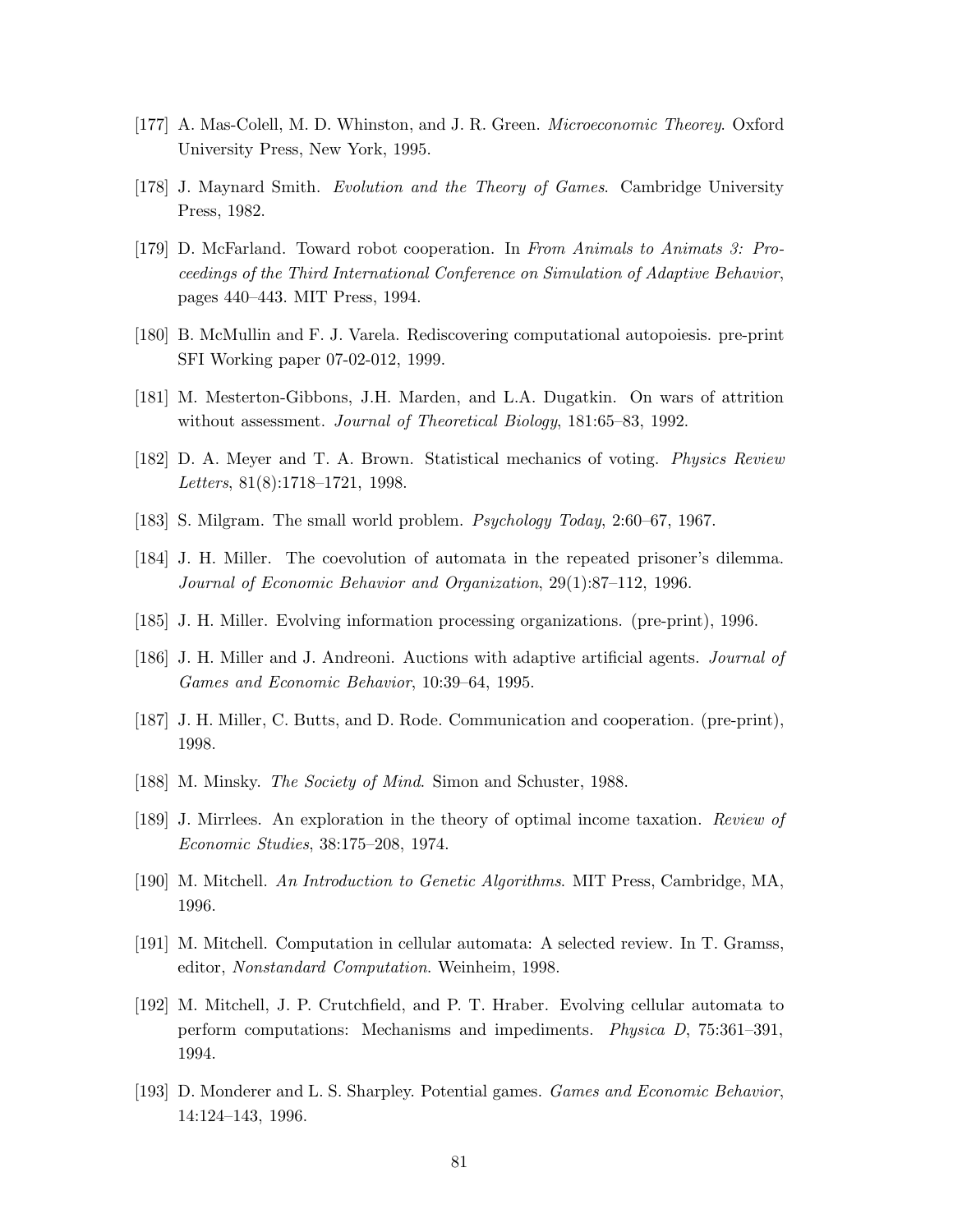- [194] A. W. Moore, C. G. Atkeson, and S. Schaal. Locally weighted learning for control. Artificial Intelligence Review, 11:75–113, 1997.
- [195] D. E. Moriarty and P. Langley. Learning cooperative lane selection strategies for highways. In Proceedings of the Fifteenth National Conference on Artificial Intelligence, Madisson, WI, 1998.
- [196] R. Munos and P. Bourgine. Reinforcement learning for continuous stochastic control problems. In Advances in Neural Information Processing Systems - 10, pages 1029–1035. MIT Press, 1998.
- [197] K. Naigel. Experiences with iterated traffic microsimulations in dallas. pre-print [adap-org/9712001](http://lanl.arXiv.org/abs/adap-org/9712001), December 1997.
- [198] K. Naigel, P. Stretz, M. Pieck, S. Leckey, R. Donnelly, and C. Barrett. TRANSIMS traffic flow characteristics. pre-print [adap-org/9710003](http://lanl.arXiv.org/abs/adap-org/9710003), October 1997.
- [199] J. F. Nash. Equilibrium points in N-person games. Proceedings of the National Academy of Sciences of the United States of America, 36(48-49), 1950.
- [200] R. M. Neal. Bayesian Learning for Neural Networks, Lecture Notes in Statistics, No. 118. Springer–Verlag, New York, 1996.
- [201] M. New and A. Pohorille. An inherited efficiencies model for non-genomic evolution. In Proceedings of the 1st Conference on Modelling and Simulation In Biology, Medicine and Biomedical Engineering, 1999.
- [202] A. Neyman. Bounded complexity justifies cooperation in the finitely repeated prisoner's dilemma. Economics Letters, 19:227–230, 1985.
- [203] S. I. Nishimura and T. Ikegami. Emergence of collective strategies in a preypredator game model. Artificial Life, 3:243–360, 1997.
- [204] J. Norris. Markov Chains. Cambridge University Press, 1998.
- [205] M. A. Nowak and K. Sigmund. Evolution of inderect reciprocity by image scoring. Nature, 393:573–577, 1998.
- [206] S. Olafsson. Games on networks. Proceedings of the IEEE, 85(10):1556–1562, 1997.
- [207] A. Orda, R. Rom, and M. Sidi. Minimum delay routing in stochastic networks. IEEE/ACM Transactions on Networking, 1(2):187–198, 1993.
- [208] J. Oro, E. Sherwood, J. Eichberg, and D. Epps. Formation of phospholipids under pritive earth conditions and the role of membranes in prebiological evolution. In Light Transducing Membranes, Structure, Function and Evolution, pages 1–21. Academic Press, New York, 1978.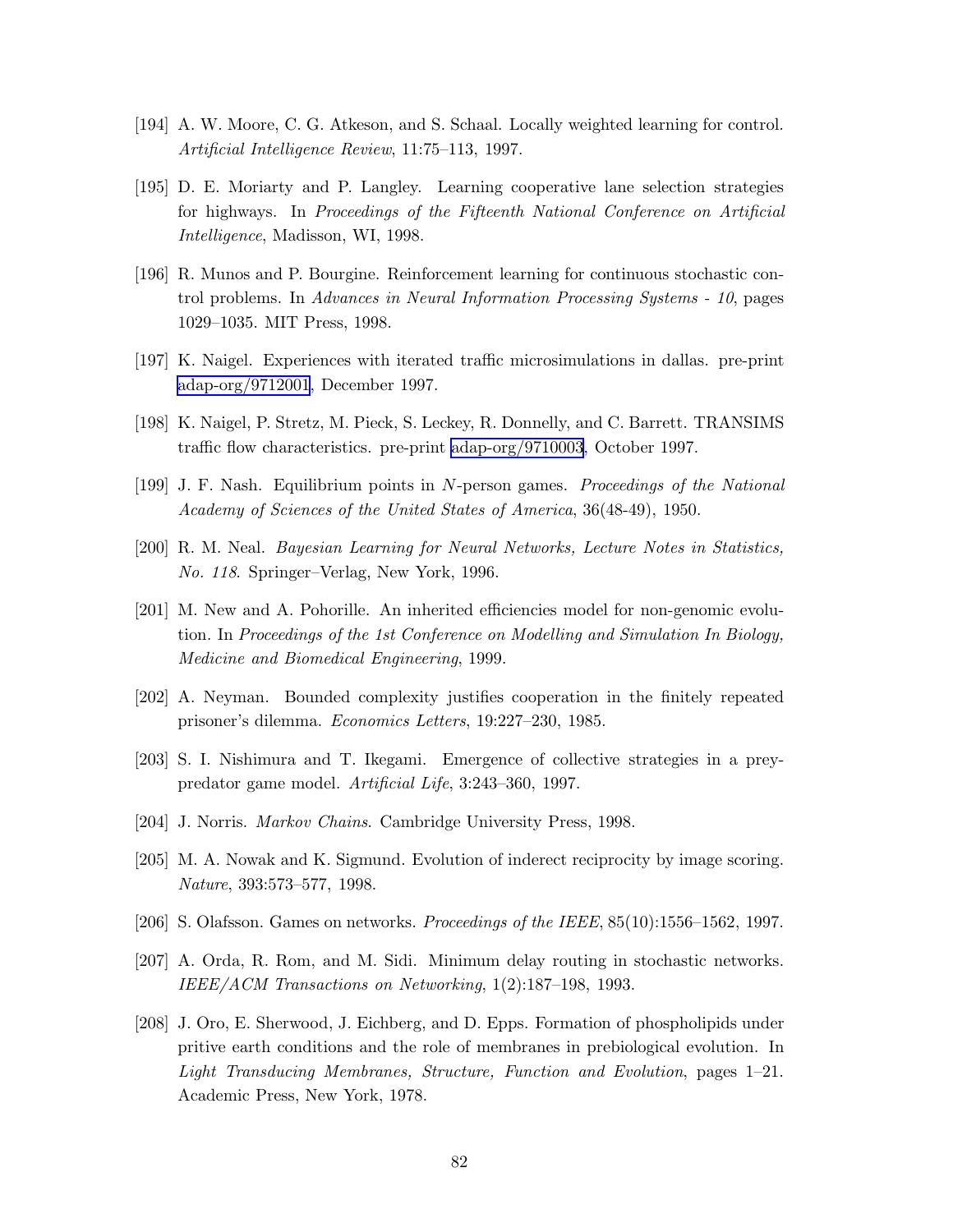- [209] J. M. Ostroy and R. M. Starr. The transaction role of money. In B. M. Friedman and F. H. Hahn, editors, The Handbook of Monetary Economics Vol. I. North-Holland, Amsterdam, 1990.
- [210] B. A. Pearlmutter. Learning state space trajectories in recurrent neural networks. Neural Computation, 1(2):263–269, 1989.
- [211] L. A. Pipes. An operational analysis of traffic dynamics. Journal of Applied Physics, 24(3):274–281, 1953.
- [212] A. Pohorille, C. Chipot, M. New, and M.A. Wilson. Molecular modeling of protocellular functions. In L. Hunter and T.E. Klein, editors, Pacific Symposium on Biocomputing '96, pages 550–569. World Scientific, 1996.
- [213] G. A. Polls. Stability is woven by complex webs. Nature, 395:744–745, 1998.
- [214] M. Potters, R. Cont, and J.-P. Bouchaud. Financial markets as adaptive ecosystems. preprint [cond-mat/9609172](http://lanl.arXiv.org/abs/cond-mat/9609172) v2, June 1997.
- [215] D. Prokhorov and D. Wunsch. Adaptive critic design. IEEE Transactions on Neural Networks, 8(5):997–1007, 1997.
- [216] Z. Qu, F. Xie, and G. Hu. Spatiotemporal on-off intermittency by random driving. Physical Review E, 53(2):R1301–1304, 1996.
- [217] T. S. Ray. An approach to the synthesis of life. In C. G. Langton, C. Taylor, J. D. Farmer, and S. Rasmussen, editors, Artificial Life II, pages 371–408. Addison Wesley, 1992.
- [218] T. S. Ray. Evolving multi–cellular artificial life. In R. Brooks and P. Maes, editors, Artificial Life IV, pages 283–288. MIT Press, 1994.
- [219] T. S. Ray. Evolution, complexity, entropy and artificial life. Physica D, 1995.
- [220] F. Reif. Fundamentals of Statistical and Thermal Physics. McGraw–Hill, 1965.
- [221] E. Rich and K. Knight. Artificial Intelligence. McGraw-Hill, Inc., 2 edition, 1991.
- [222] A.E. Roth and I. Erev. Learning in extensive-form games: experimental data and simple dynamic models in the intermediate term. Games and economic behavior, 8:164–212, 1995.
- [223] G. Rozenberg and A. Salomaa. Lindenmeyer Systems: Impacts on Theoretical Computer Science, Computer Graphics and Developmental Biology. Springer– Verlag, 1992.
- [224] D. E. Rumelhart and J. L. McClelland, editors. Parallel Distributed Processing: Explorations in the Microstructure of Cognition. Bradford Books/MIT Press, Cambridge, MA, 1986.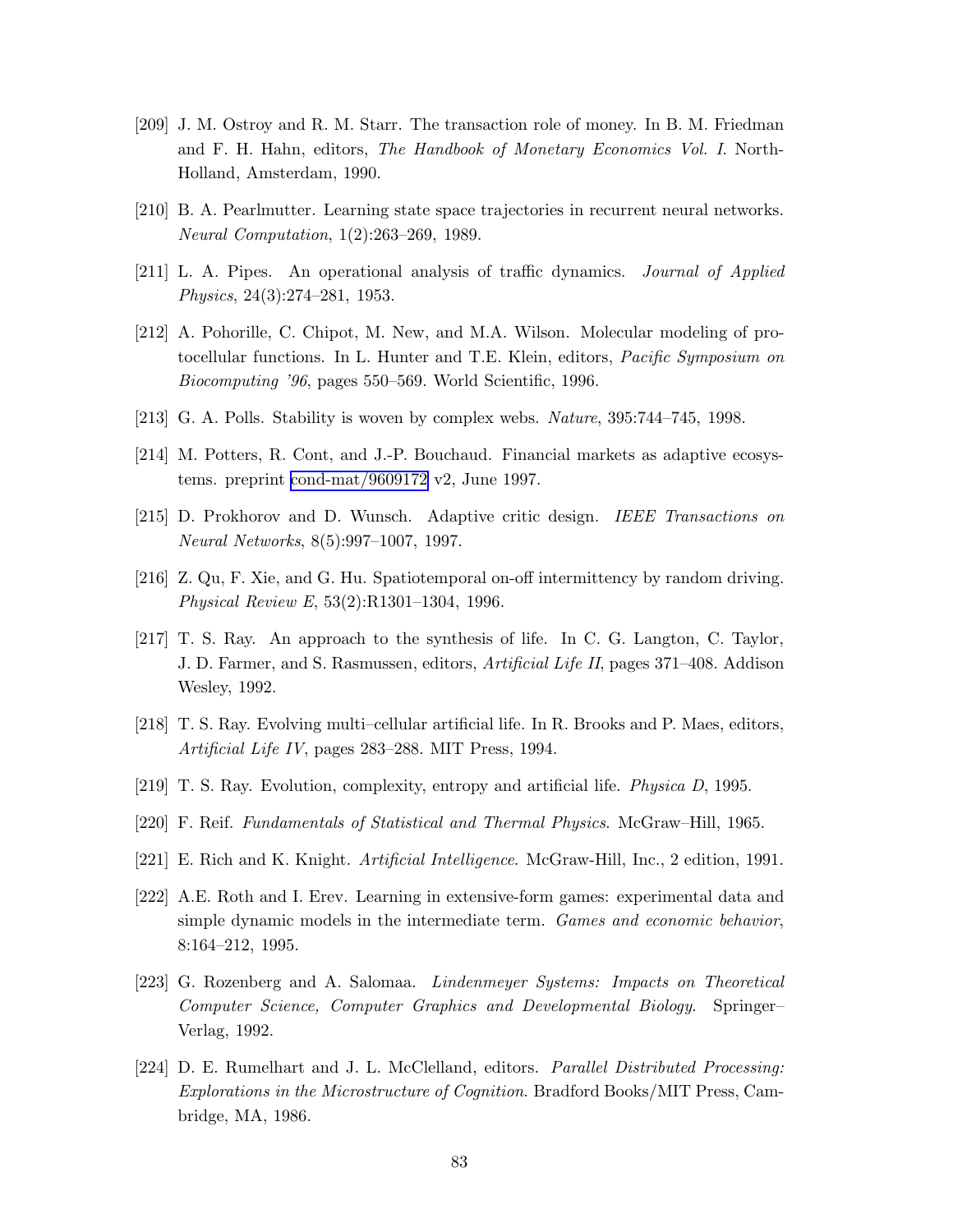- [225] S. Russell. Learning agents for uncertain environments. In Proceedings of Computational Learning Theory '98. ACM Press, 1998.
- [226] A. Samuel. Some studies in machine learning using the game of checkers. IBM Journal of Reseach and Development, 3:210–229, 1959.
- [227] T. Sandholm and R. Crites. Multiagent reinforcement learning in the iterated prisoner's dilemma. Biosystems, 37:147–166, 1995.
- [228] T. Sandholm, K. Larson, M. Anderson, O. Shehory, and F. Tohme. Anytime coalition structure generation with worst case guarantees. In Proceedings of the Fifteenth National Conference on Artificial Intelligence, pages 46–53, 1998.
- [229] T. Sandholm and V. R. Lesser. Issues in automated negotiations and electronic commerce: extending the contract net protocol. In Proceedings of the Second International Conference on Multi-Agent Systems, pages 328–335. AAAI Press, 1995.
- [230] T. Sandholm and V. R. Lesser. Coalitions among computationally bounded agents. Artificial Intelligence, 94:99–137, 1997.
- [231] S. Sastry and M. Bodson. Adaptive Control, Stability, Convergence, and Robustness. Prentice Hall, 1989.
- [232] R. Savit, R. Manuca, and R. Riolo. Adaptive competition, market efficiency, phase transitions and spin-glasses. preprint [cond-mat/9712006](http://lanl.arXiv.org/abs/cond-mat/9712006), December 1997.
- [233] A. Schaerf, Y. Shoham, and M. Tennenholtz. Adaptive load balancing: A study in multi-agent learning. Journal of Artificial Intelligence Research, 162:475–500, 1995.
- [234] J. Schmidhuber, J. Zhao, and N. N. Schraudoiph. Reinforcement learning with selfmodifying policies. In S. Thrun and L. Pratt, editors, *Learning to Learn*, pages 293–309. Kluwer, 1997.
- [235] J. Schmidhuber, J. Zhao, and M. Wiering. Shifting inductive bias with successstory algorithm, adaptive Levin search, and incremental self-improvement. Machine Learning, 28:105–130, 1997.
- [236] R. Schoonderwoerd, O. Holland, and J. Bruten. Ant-like agents for load balancing in telecommunication networks. In Autonomous Agents 97, pages 209–216. MIT Press, 1997.
- [237] M. Schreckenberg, A. Schadschneider, K. Nagel, and N. Ito. Discrete stochastic models for traffic flow. Physical Review E, 51(4):2939–2949, 1995.
- [238] J. Schull. Are species intelligent? Behavioral and Brain Sciences, 13:63–108, 1990.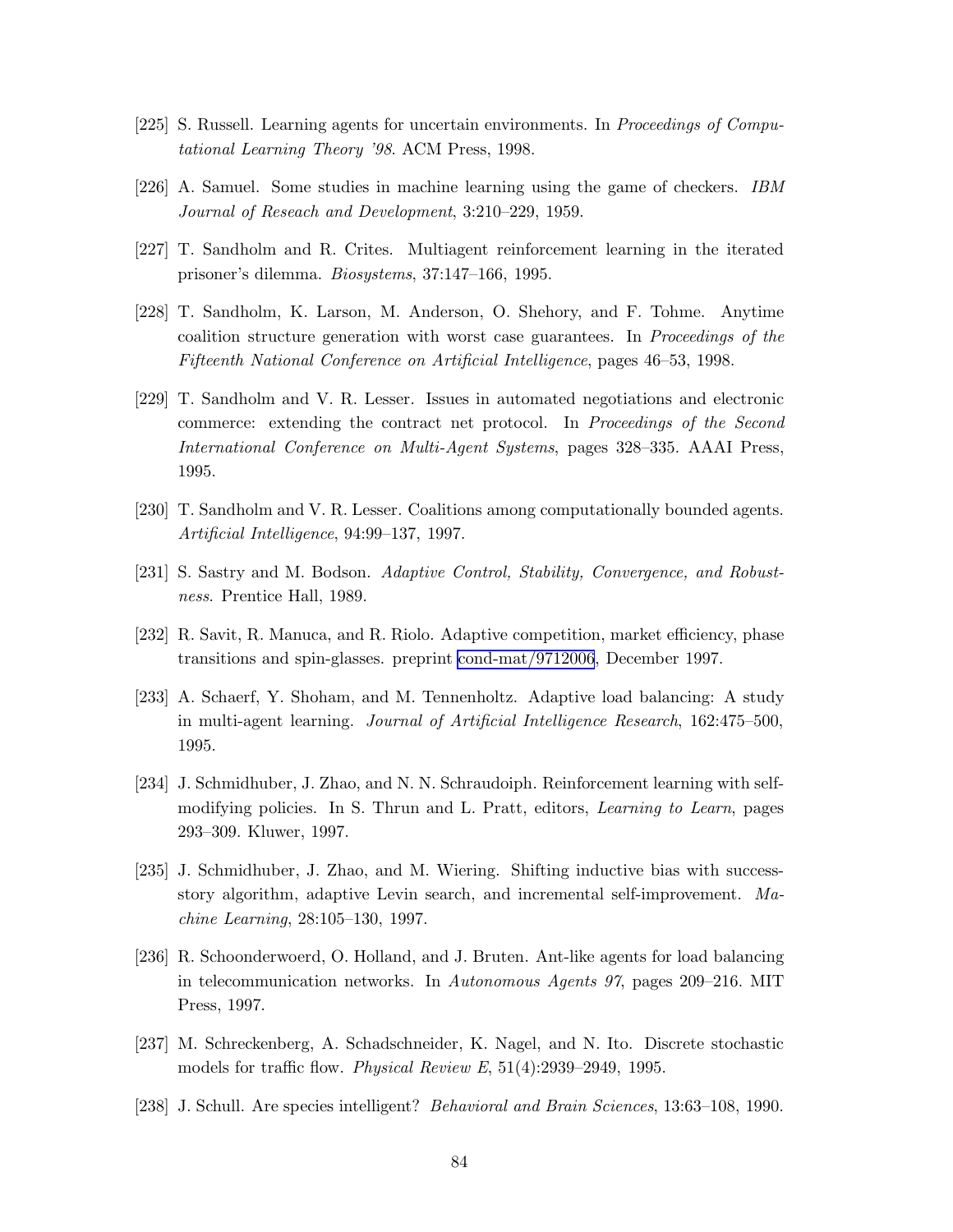- [239] S. Sen. Multi-Agent Learning: Papers from the 1997 AAAI Workshop (Technical Report WS-97-03. AAAI Press, Menlo Park, CA, 1997.
- [240] S. Sen, M. Sekaran, and J. Hale. Learning to coordinate without sharing information. (pre-print), 1999.
- [241] W. A. Sethares and A. M. Bell. An adaptive solution to the El Farol problem. In Proceedings. of the Thirty-Sixth Annual Allerton Conference on Communication, Control, and Computing, Allerton, IL, 1998. (Invited).
- [242] R. Sethi. Stability of equilibria in games with procedural rational players. pre-print, Dept of Economics, Columbia University, November 1998.
- [243] S. J. Shenker. Making greed work in networks: A game-theoretic analysis of switch service disciplines. IEEE Transactions on Networking, 3(6):819–831, 1995.
- [244] Y. Shoham and K. Tanaka. A dynamic theory of incentives in multi-agent systems. In Proceedings of the International Joint Conference on Artificial Intelligence, 1997.
- [245] J. Sidel, P. M. Aoki, S. Barr, A. Sah, C. Staelin, M. Stonebreaker, and Yu A. Data replication in mariposa. In Proceedings of the 12th International Conference on Data Engineering, 1996.
- [246] S. Sinha and N. Gupte. Adaptive control of spatially extended systems: targeting spatiotemporal patterns and chaos. Physical Review E, 58(5):R5221–5224, 1998.
- [247] A. R. Smith. Simple nontrivial seft–reproducing machines. In C. G. Langton, C. Taylor, J. D. Farmer, and S. Rasmussen, editors, Artificial Life II, pages 709– 725. Addison Wesley, 1992.
- [248] A. Somayagi, S. Hofmeyr, and S. Forrest. Principlies of computer immune system. New Security Paradigms Workshop, 1999. in press.
- [249] W. Stallings. Data and Computer Communications. MacMillian Publishing Co., New York, 1994.
- [250] R. M. Starr. General Equilibrium Theory. Cambridge University Press, Cambridge, UK, 1997.
- [251] R. M. Starr and M. B. Stinchcombe. Exchange in a network of trading posts. In K. J. Arrow and G. Chichilnisky, editors, Markets, Information and Uncertainty: Essays in Economic Theory in Honor of Kenneth Arrow. Cambridge University Press, 1998.
- [252] J. Stein. Critical exponents of the  $u(n)$  vector spin glasses. Europhysics Letters, 34(9):717–721, 1996.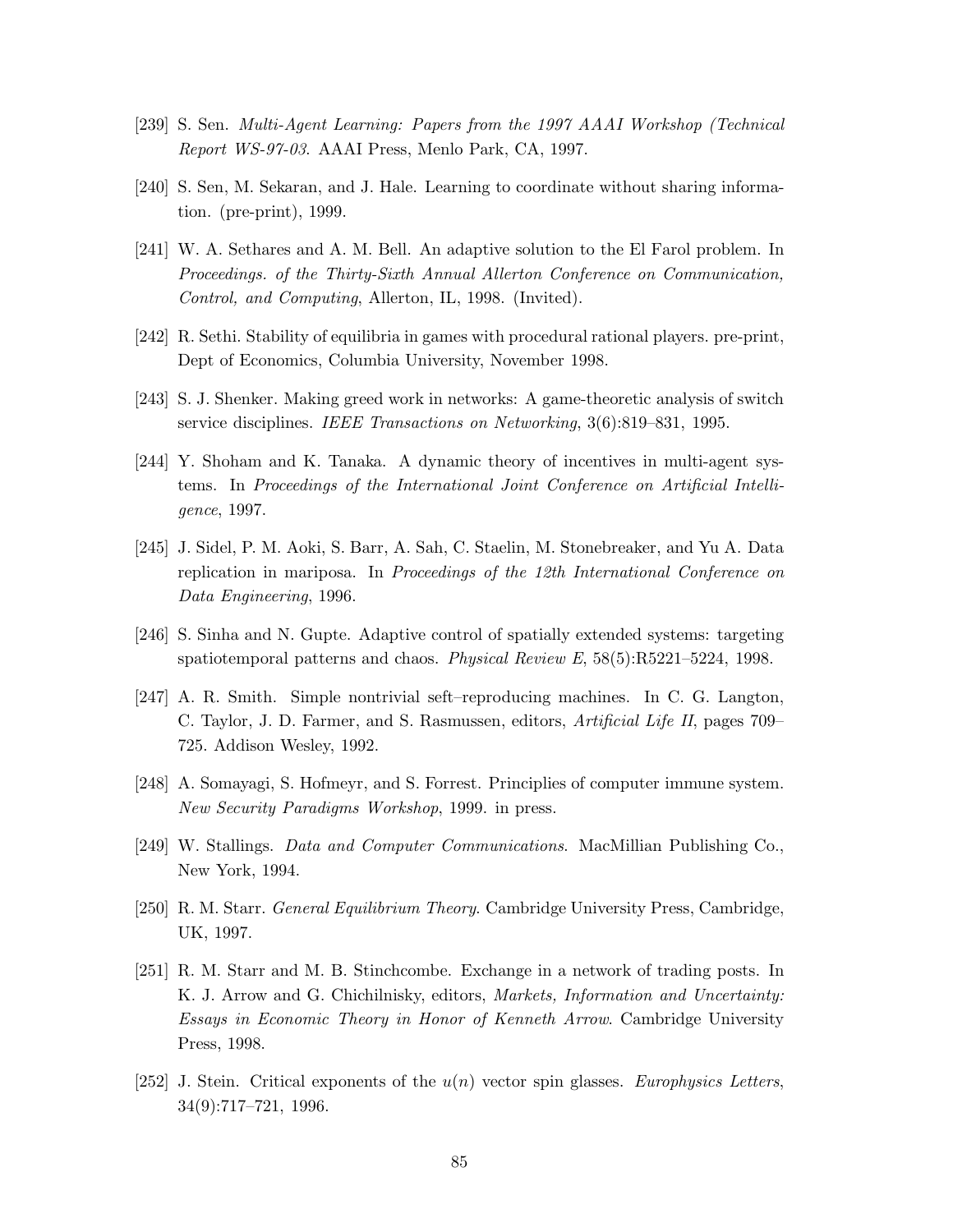- [253] J. Stein. Critical properties of a spin glass with anisotropic dzyaloshinskii-moriya interactio. J. Phys. A, 29:963–971, 1996.
- [254] W. J. Stewart. Introduction to the Numerical Solution of Markov Chains. Princeton University Press, 1995.
- [255] M. Stonebreaker, P. M. Aoki, R. Devine, W. Litwin, and M. Olson. Mariposa: A new architecture for distributed data. In Proceedings of the 10th International Conference on Data Engineering, 1994.
- [256] S. H. Strogatz. Nonlinear Dynamics and Chaos : With Applications in Physics, Biology, Chemistry, and Engineering. Perseus Press, 1994.
- [257] D. Subramanian, P. Druschel, and J. Chen. Ants and reinforcement learning: A case study in routing in dynamic networks. In Proceedings of the Fifteenth International Conference on Artificial Intelligence, pages 832–838, 1997.
- [258] R. S. Sutton. Learning to predict by the methods of temporal differences. Machine Learning, 3:9–44, 1988.
- [259] R. S. Sutton and A. G. Barto. Reinforcement Learning: An Introduction. MIT Press, Cambridge, MA, 1998.
- [260] K. Sycara. Multiagent systems. AI Magazine, 19(2):79–92, 1998.
- [261] G. Szabo and C. Toke. Evolutionary prisoner's dilemma game on a square lattice. Physical Review E, 58(1):69–73, 1998.
- [262] M. Tabor. Chaos and Integrability in Nonlinear Dynamics : An Introduction. john Wiley and Sons, 1989.
- [263] G. Tesauro. Practical issues in temporal difference learning. Machine Learning, 8:33–53, 1992.
- [264] P. Tucker and F. Berman. On market mechanisms as a sofware techniques. Technical Report CS96–513, University of California, San Diego, December 1996.
- [265] K. Tumer and D. H. Wolpert. Avoiding Braess' paradox through collective intelligence. (in preparation), 1999.
- [266] A. M. Turing. The chemical basis of morphogenesis. Phil. Trans. Royal Society, B237:37–72, 1952.
- [267] W. Vickrey. Counterspeculation, auctions and competitive sealed tenders. Journal of Finance, 16:8–37, 1961.
- [268] J. von Neuman. The Theory of Self–Replicating Automata (Ed. Burks, A. W.). University of Illinois Press, Urbana, IL, 1966. (Work performed by J. von Neuman in 1952-53).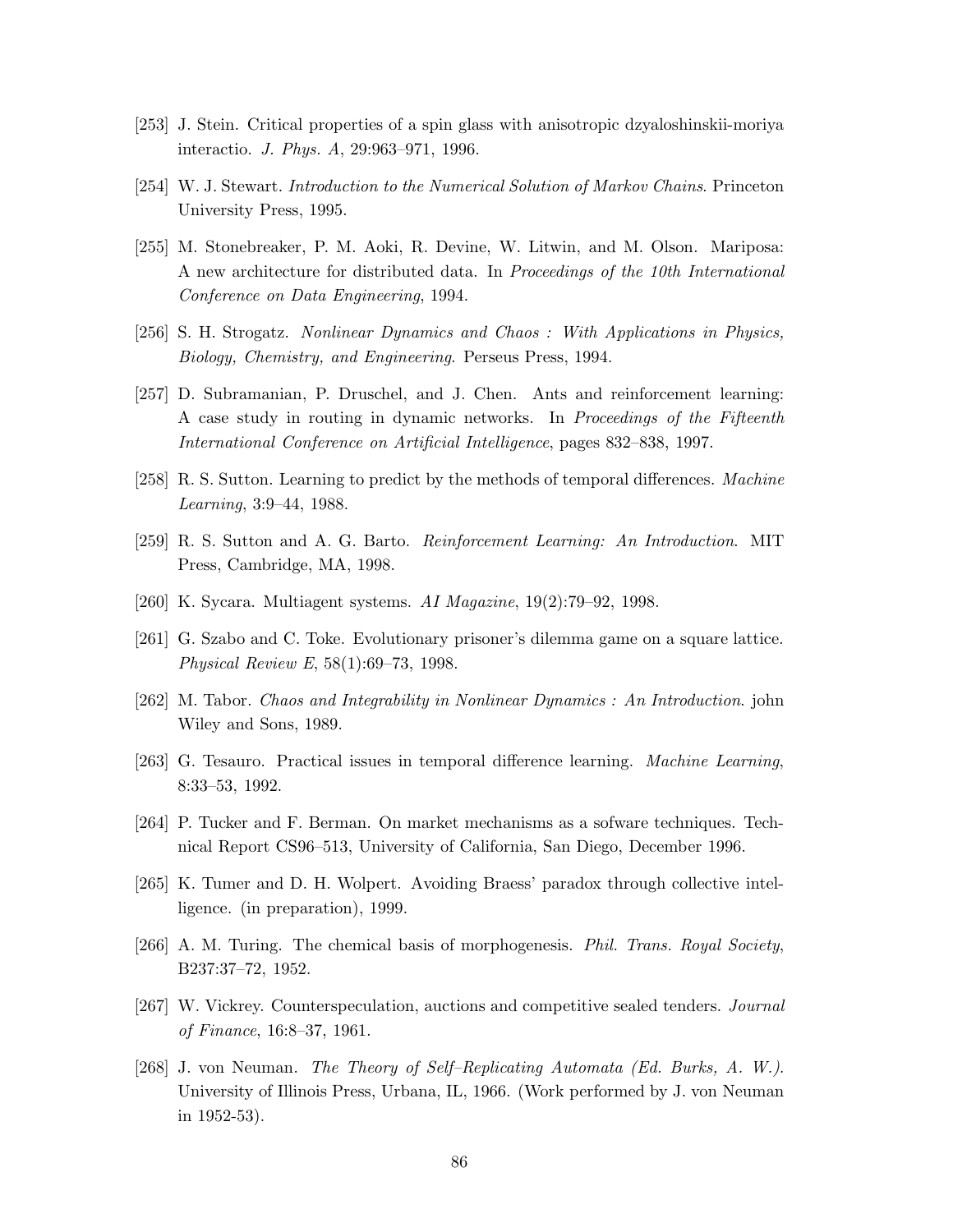- [269] C. A. Waldspurger, T. Hogg, B. A. Huberman, J. O. Kephart, and W. S. Stornetta. Spawn: A distributed computational economy. IEEE transactions of Software engineering, 18(2):103–117, 1992.
- [270] J. Walrand and P. Varaiya. High–Performance Communication Networks. Morgan Kaufmann, San Fransisco, CA, 1996.
- [271] L. Walras. Elements d'Economie Politique Pure. L. Corbaz, Lausanne, 1874. (translated by W. Jaffe as Elements of Pure Economics, Homewood, IL", 1954).
- [272] C. Watkins and P. Dayan. Q-learning. Machine Learning, 8(3/4):279–292, 1992.
- [273] D. J. Watts and S. H. Strogatz. Collective dynamics of 'small world' networks. Nature, 393:440442, 1998.
- [274] R. Weiss, G. Homsy, and R. Nagpal. Programming biological cells. In Proceedings of the 8th International Conference on Architectural Support for Programming Languages and Operating Systems, San Jose, NZ, 1998.
- [275] M. P. Wellman. A market-oriented programming environment and its application to distributed multicommodity flow problems. In *Journal of Artificial Intelligence* Research, 1993.
- [276] M. P. Wellman. A computational market model for distributed configuration design. In Proceedings of the 12th National Conference on Artificial Intelligence, 1994.
- [277] S. Wolfram. Statistical mechanics of cellular automata. Reviews of Modern Physics, 55:601–644, 1983.
- [278] S. Wolfram. Cellular Automata and Complexity Collected Papers. Addison Wesley, 1994.
- [279] D. H. Wolpert. The relationship between PAC, the statistical physics framework, the Bayesian framework, and the VC framework. In The Mathematics of Generalization, pages 117–215. Addison–Wesley, 1995.
- [280] D. H. Wolpert. The existence of a priori distinctions between learning algorithms. Neural Computation, 8:1391–1420, 1996.
- [281] D. H. Wolpert. The lack of a priori distinctions between learning algorithms. Neural Computation, 8:1341–1390, 1996.
- [282] D. H. Wolpert. Reconciling Bayesian and non-Bayesian analysis. In Maximum Entropy and Bayesian Methods, pages 79–86. Kluwer Acedemic Publishers, 1996.
- [283] D. H. Wolpert. Collective intelligence. (pre-print), 1999.